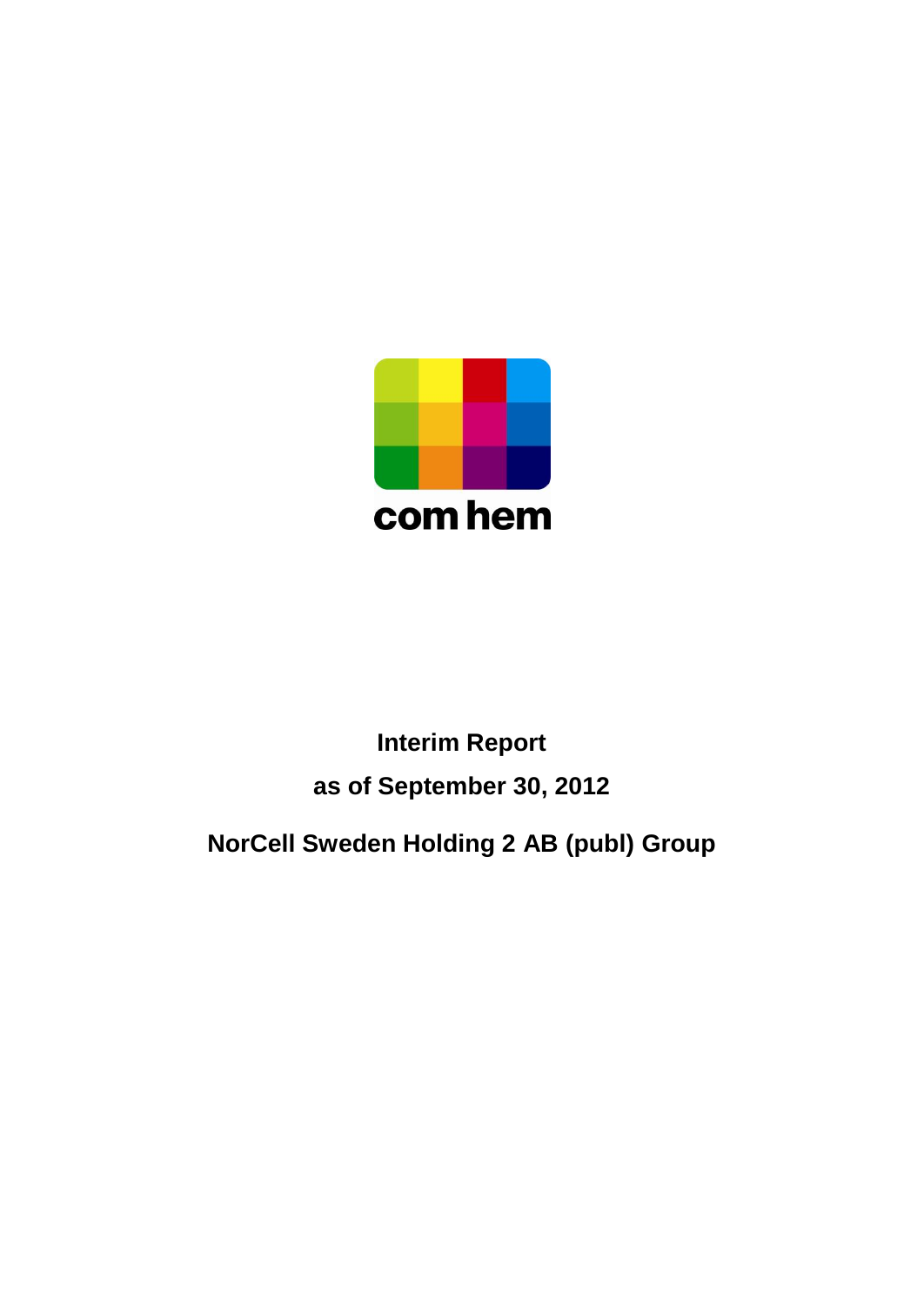# **FOR IMMEDIATE RELEASE**

Date: November 12, 2012

#### **IMPORTANT INFORMATION**

For investors and prospective investors in NorCell Sweden Holding 2 AB (publ) Group"s Senior Notes and Senior Secured Notes, please refer to this interim report as of September 30, 2012 (the "Interim Report") presenting the Group"s condensed consolidated financial statements for the period July 1, 2012 to September 30, 2012 and January 1, 2012 to September 30, 2012.

In this Interim Report, the terms "we", "our", "us", the "Company", the "Group" and "Com Hem" for the period following the consummation of the Acquisition (as described in the Annual Report 2011*)*, refer to either NorCell Sweden Holding 2 AB (publ), or NorCell Sweden Holding 2 AB (publ) and its subsidiaries, as the context requires, and for the period prior to the consummation of the Acquisition, refer to either Nordic Cable Acquisition Company Sub-Holding AB, or Nordic Cable Acquisition Company Sub-Holding AB and its subsidiaries, as the context requires. In June 2012, the four companies Nordic Cable Acquisition Company AB, corporate identity number 556689-2070, Nordic Communication Services AB, corporate identity number 556669-4633, Com Hem Communications AB, corporate identity number 556635-7231, and Com Hem Holding AB, corporate identity number 556469-3017, were merged with Nordic Cable Acquisition Company Sub-Holding AB, corporate identity number 556689-2104. Nordic Cable Acquisition Company Sub-Holding AB has been renamed to Com Hem Holding AB.

Certain numerical information and other amounts and percentages presented in this Interim Report may not sum due to rounding. In addition, certain figures in this document have been rounded to the nearest whole number.

As used herein, the symbol "n/m" means "not meaningful", and "n/a" means "not applicable".

For definitions and glossary, please refer to the Group"s Annual Report 2011.

This Interim Report has been reviewed by the Company"s auditors.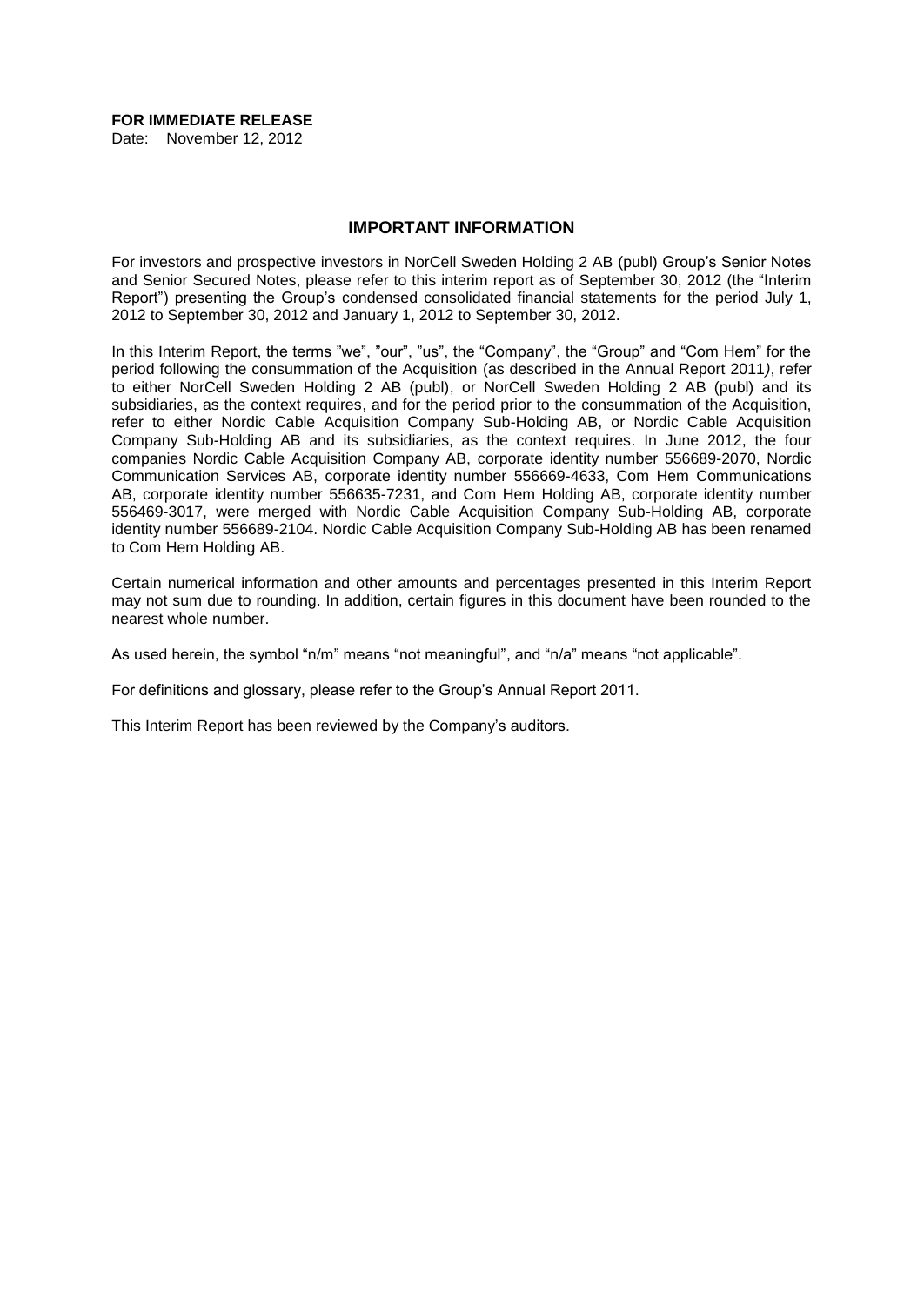## **DISCLOSURE REGARDING FORWARD-LOOKING STATEMENTS**

This Interim Report contains various forward-looking statements that reflect Management"s current view with respect to future events and anticipated financial and operational performance. Forwardlooking statements as a general matter are all statements other than statements as to historical facts or present facts or circumstances. The words "believe", "expect", "anticipate", "intend", "may", "plan", "estimate", "will", "should", "could", "aim" or "might", or, in each case, their negative, or similar expressions, identify certain of these forward-looking statements. Other forward-looking statements can be identified in the context in which the statements are made. Forward-looking statements appear in a number of places in this Interim Report, including, without limitation, in the sections entitled "*Highlights for the Third Quarter*" and "*Results of Operations and Financial Condition*", and include, among other things, statements relating to:

- The Group's strategy, outlook and growth prospects;
- the Group"s operational and financial targets;
- the Group"s liquidity, capital resources and capital expenditures;
- the Group"s planned investments;
- the expectations as to future growth in demand for the Group"s products and services;
- general economic trends and trends in the cable television and telecommunications industries;
- the impact of regulations on the Group and the Group"s operations;
- the competitive environment in which the Group operates; and
- the outcome of legal proceedings.

Although Com Hem believes that the expectations reflected in these forward-looking statements are reasonable, Com Hem can give no assurances that they will materialize or prove to be correct. Because these statements are based on assumptions or estimates and are subject to risks and uncertainties, the actual results or outcome could differ materially from those set out in the forwardlooking statements as a result of, among others:

- Digital television, broadband and fixed-telephony penetration and other market developments;
- competition from local or international cable, telecommunications, media, production or alternative technology companies, including local area networks, satellite, Internet-protocol television, hybrid television and wireless broadband companies;
- changes in international, national and local economic, political, business, industry and tax conditions;
- changes in underlying consumer behavior, including changes in consumer television viewing and preferences;
- changes in technology;
- changes in content prices;
- consolidation in the cable or telecommunications industry;
- the Group's ability to generate the funds needed to service the Group's debt;
- factors affecting the Group's leverage and the Group's ability to service debt;
- the effects of operating and financial restrictions in the Group"s debt instruments;
- the ability to successfully develop and expand the range of products and services offered;
- the ability to retain or replace key personnel; and
- change in the Group"s business strategy, development and investment plans.

These forward-looking statements speak only as of the date of this Interim Report. Com Hem expressly undertakes no obligation to publicly update or revise any forward-looking statements, whether as a result of new information, future events or otherwise, other than as required by law or regulation. Accordingly, investors and prospective investors are cautioned not to place undue reliance on any of the forward-looking statements herein.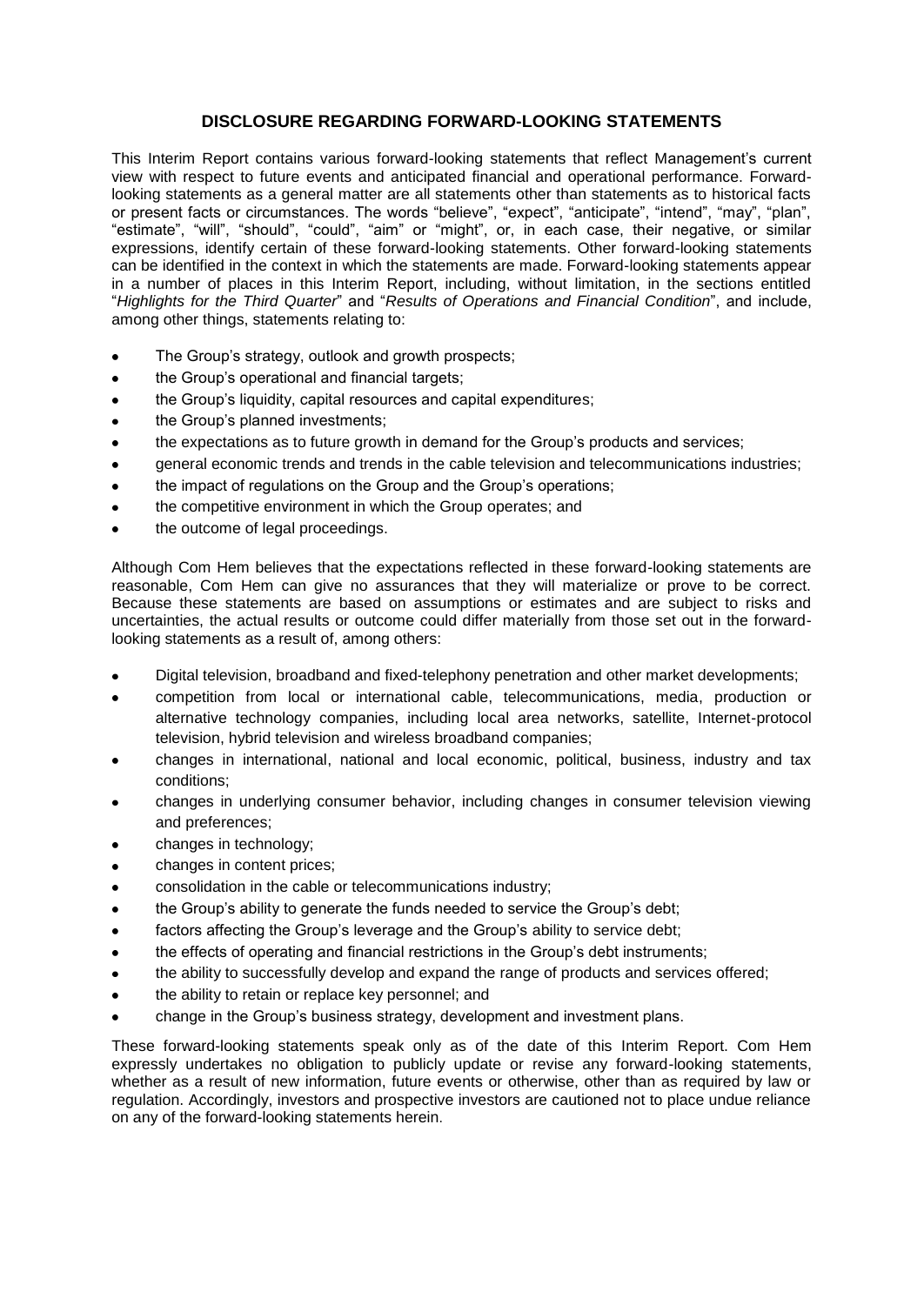# **TABLE OF CONTENTS**

| INDEPENDENT AUDITOR'S REPORT ON REVIEW OF INTERIM FINANCIAL STATEMENTS  17 |  |
|----------------------------------------------------------------------------|--|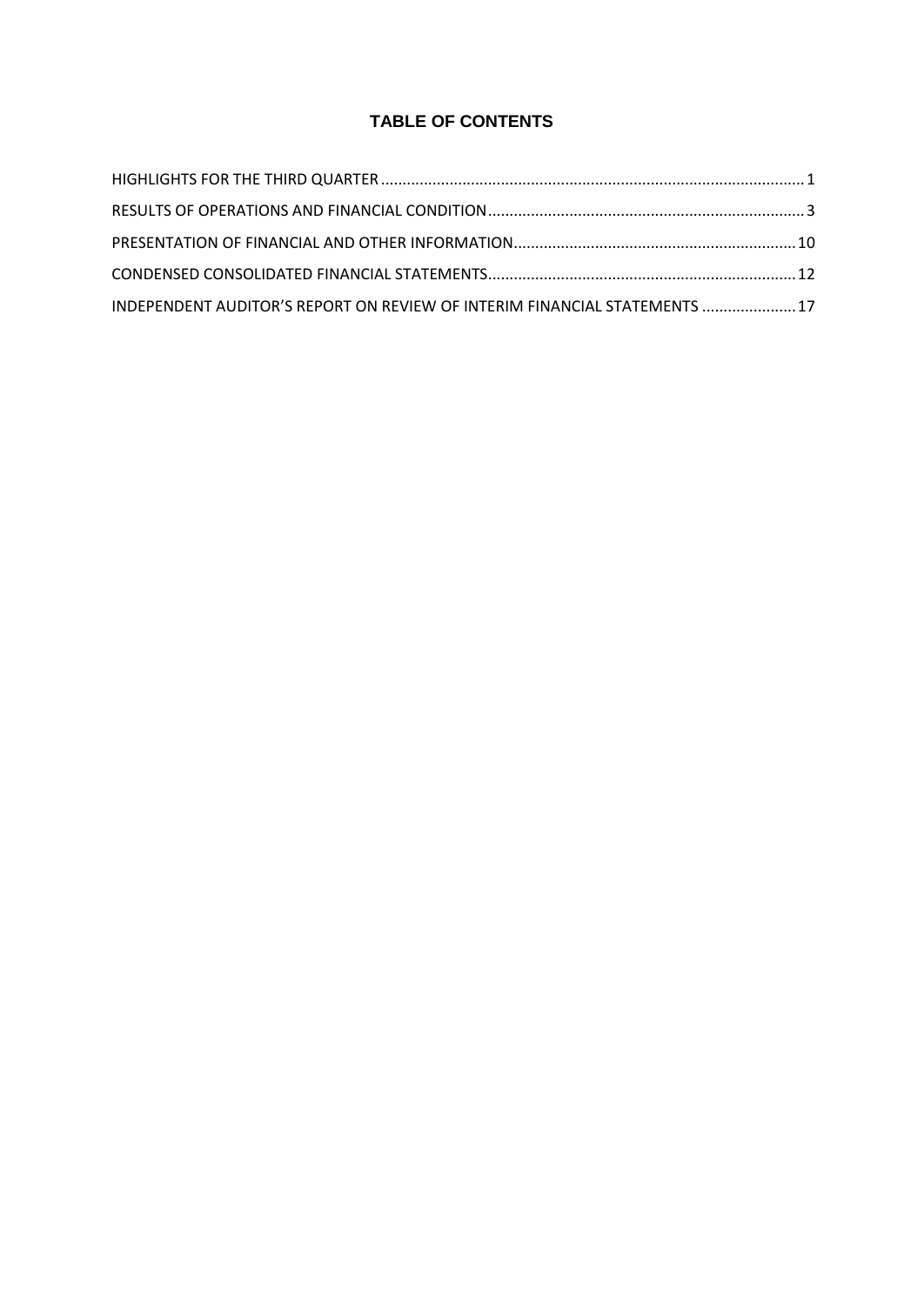# **HIGHLIGHTS FOR THE THIRD QUARTER**

*The following chapter presents key financial and operating highlights that have occurred during the three months ended September 30, 2012 and September 30, 2011 unless otherwise stated. You should read this table in conjunction with "Results of Operations and Financial Condition", "Presentation of Financial and Other Information" and "Condensed Consolidated Financial Statements", which are included elsewhere in this Interim Report.*

# **Key Financial Highlights**

|                          | For the three months<br>ended September 30. |                   | For the nine months<br>ended September 30, | For the<br>year ended<br>December 31, |                   |
|--------------------------|---------------------------------------------|-------------------|--------------------------------------------|---------------------------------------|-------------------|
|                          | Actual                                      | <b>Pro Forma</b>  | Actual                                     | <b>Pro Forma</b>                      | Pro Forma         |
|                          | 2012                                        | 2011              | 2012                                       | 2011                                  | 2011              |
|                          |                                             | (SEK in millions) | (SEK in millions)                          |                                       | (SEK in millions) |
|                          | 1,133                                       | 1.126             | 3,417                                      | 3,368                                 | 4,520             |
| Adjusted EBITDA          | 589                                         | 566               | 1.679                                      | 1.621                                 | 2,138             |
| Capital Expenditures     | 167                                         | 143               | 556                                        | 407                                   | 734               |
| Operating Free Cash Flow | 413                                         | 393               | 916                                        | 1,203                                 | 1,419             |
|                          |                                             |                   |                                            |                                       |                   |

**For the** 

#### **Revenue growth**

Com Hem increased revenue by SEK 7 million, or 0.6%, from SEK 1,126 million in the three months ended September 30, 2011 to SEK 1,133 million in the three months ended September 30, 2012. The increase in revenue was mainly driven by pay television price increases and higher broadband ARPU due to broadband subscribers shifting to higher speeds.

#### **Increased Adjusted EBITDA due to continuous strict cost control**

Production costs for the three months ended September 30, 2012, were 6 MSEK lower than for the corresponding period previous year, which primarily is a result of continuous cost control. Operating costs decreased by SEK 13 million for the three months ended September 30, 2012 compared to the corresponding period in 2011, mainly due to lower marketing and sales costs. As a result, Adjusted EBITDA increased by SEK 23 million, or 4.0%, from SEK 566 million in the third quarter 2011 to SEK 589 million in the third quarter 2012.

#### **Increased investments in the business**

Capital expenditures increased from SEK 143 million in the three months ended September 30, 2011 to SEK 167 million in the three months ended September 30, 2012. The increase was mainly due to investments in Com Hem´s new next generation TV platform and increased investments in broadband network capacity for the three months ended September 30, 2012, compared to the corresponding period 2011. This was partly offset by lower volumes of purchased customer-premises equipment in the third quarter 2012 compared to the corresponding quarter in 2011.

## **Operating Free Cash Flow**

Operating free cash flow increased from SEK 393 million in the three months ended September 30, 2011 to SEK 413 million in the three months ended September 30, 2012. The increase in the third quarter 2012 compared to the corresponding quarter in 2011 was due to both higher EBITDA and lower one-off items in the third quarter 2012 compared to the third quarter 2011. The one-off items in 2011 were mainly related to costs for the Acquisition of the NCAC Group on September 29, 2011. These transaction costs are also reflected in the change in the net working capital since the majority was recognized as operating liabilities as of September 30, 2011. The higher EBITDA and the lower one-off items were partly offset by increased capital expenditures and no funding of investments by leasing facilities during the third quarter of 2012.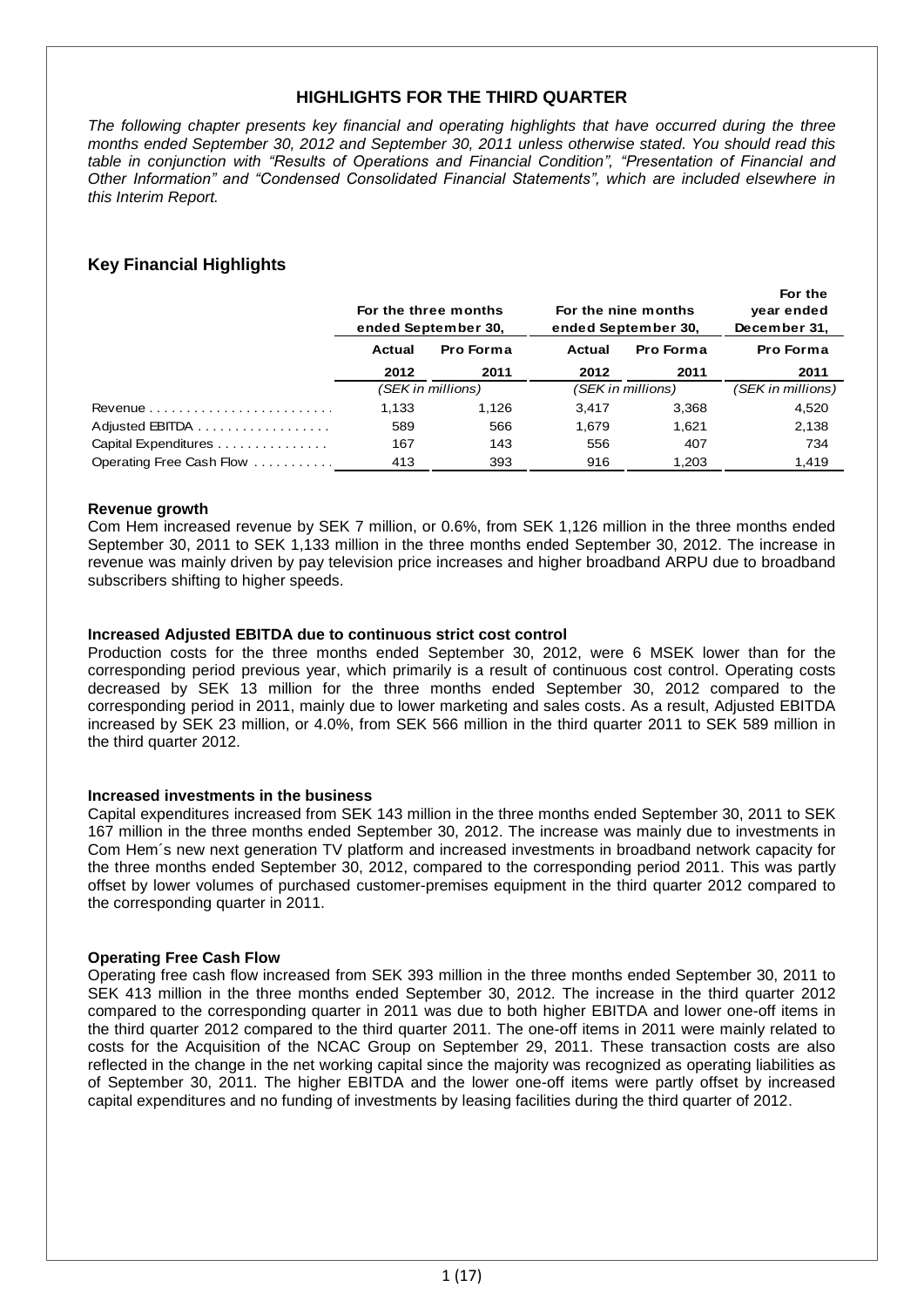# **Key Operational Highlights**

|                                                                                                                    |                      |                                          | As of        |  |
|--------------------------------------------------------------------------------------------------------------------|----------------------|------------------------------------------|--------------|--|
|                                                                                                                    | As of September 30,  |                                          | December 31. |  |
|                                                                                                                    | Pro Forma<br>Actual  |                                          | Pro Forma    |  |
|                                                                                                                    | 2012                 | 2011                                     | 2011         |  |
|                                                                                                                    |                      | (in thousands, except percentages and as |              |  |
|                                                                                                                    | otherwise indicated) |                                          |              |  |
| <b>Group Total</b>                                                                                                 |                      |                                          |              |  |
| Homes connected $\ldots$ $\ldots$ $\ldots$ $\ldots$ $\ldots$ $\ldots$ $\ldots$ $\ldots$ $\ldots$ $\ldots$ $\ldots$ | 1.747                | 1.771                                    | 1,739        |  |
|                                                                                                                    | 831                  | 846                                      | 861          |  |
| - of which triple-play subscribers $\dots\dots\dots\dots\dots\dots\dots\dots\dots\dots\dots\dots$                  | 271                  | 287                                      | 292          |  |
| Unique subscribers as a percentage of homes connected                                                              | 47.6                 | 47.8                                     | 49.5         |  |
|                                                                                                                    | 1.512                | 1.559                                    | 1,585        |  |
|                                                                                                                    | 1.82                 | 1.84                                     | 1.84         |  |
|                                                                                                                    | 360                  | 354                                      | 354          |  |

(1) Blended ARPU is calculated by all pay television, high-speed broadband, fixed-telephony revenue and other revenue that can be allocated to each service for the three months ending September 30, and for the twelve months ending December 31, respectively, by the average number of total unique subscribers for the respective period, and further by the number of months in the period. The average number of total unique subscribers is calculated by aggregating the average number of unique subscribers in each month during the respective period and dividing the result by the number of months in the respective period.

#### **Operational Development**

During the third quarter of 2012, there has been a continued solid demand for Com Hem"s three core services, pay television, high-speed broadband and fixed-telephony. As of September 30, 2012, Com Hem had 1,747,000 homes connected, a decrease from 1,771,000 as of September 30, 2011, and a decrease from 1,749,000 as of June 30, 2012. The number of unique subscribers was 831,000 as of September 30, 2012, compared to 846,000 as of September 30, 2011, and 835,000 as of June 30, 2012. The total number of RGUs was 1,512,000 as of September 30, 2012, compared to 1,559,000 as of September 30, 2011, and to 1,526,000 as of June 30, 2012.

Unique subscribers as a percentage of homes connected was 47.6% as of September 30, 2012 compared to 47.8% as of September 30, 2011, and 47.7% as of June 30, 2012. The number of RGUs per unique subscriber was 1.82 as of September 30, 2012, compared to 1.84 as of September 30, 2011, and 1.83 as of June 30, 2012.

Blended ARPU per unique subscriber increased by SEK 6, or 1.6%, from SEK 354 in the three months ended September 30, 2011 to SEK 360 in the three months ended September 30, 2012. The increase in blended ARPU in the third quarter 2012 was due to positive effects from the pay television price increases implemented during the first six months of 2012 and from the shift to higher broadband speeds. However, the positive revenue effect from pay television and broadband services was partly offset by lower revenue from the fixed-telephony service.

## **Events after the Third Quarter**

In October 2012, Stefan Trampus joined the company as Head of Sales for both the Landlord Business Unit and Consumer Sales, and member of Group Management. At the same time, Christer E. Andersson, who between April 2007 and October 2012 served as the Director of the Landlord Business Unit, joined iTUX as Managing Director.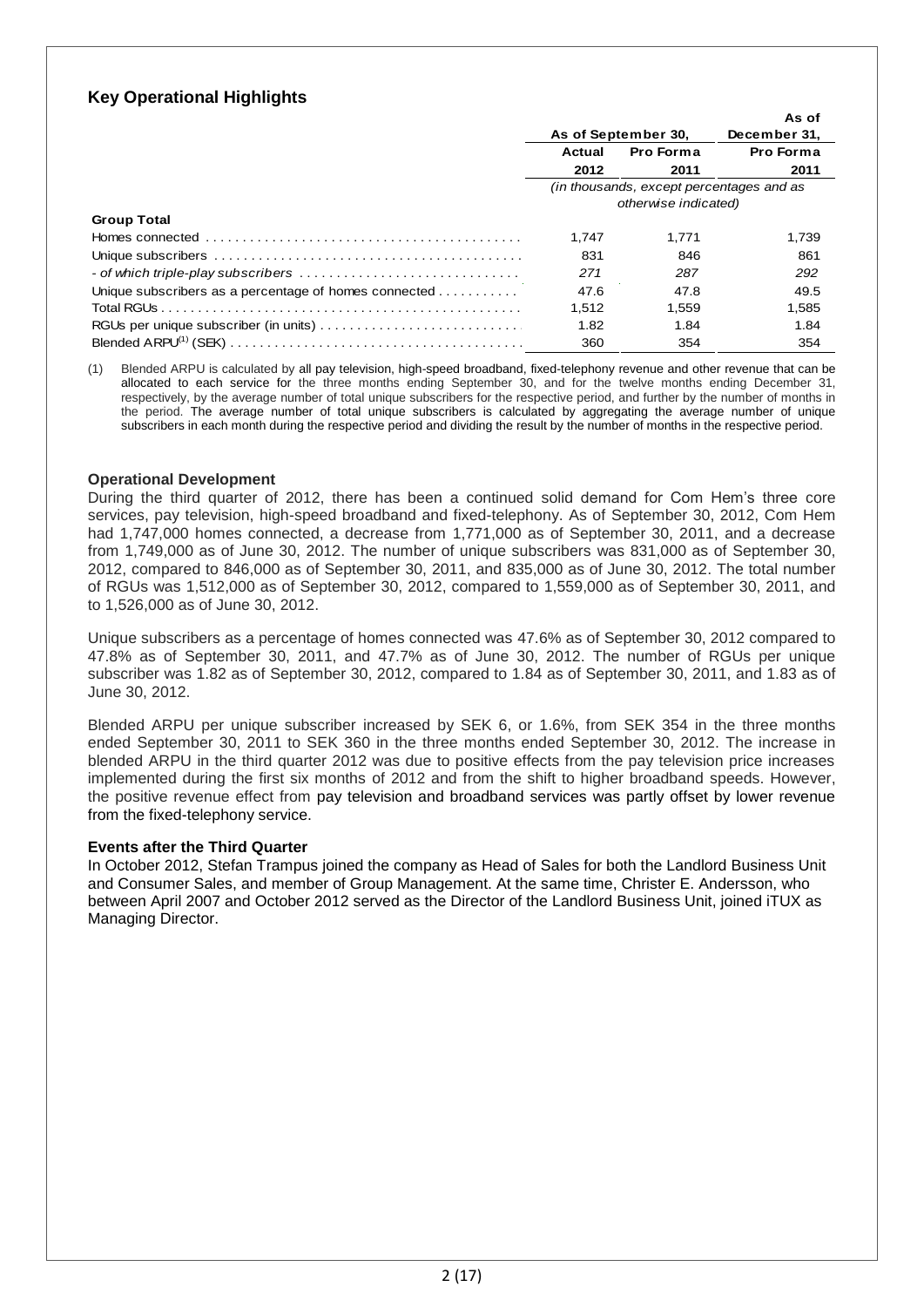# **RESULTS OF OPERATIONS AND FINANCIAL CONDITION**

*The following is a discussion and analysis of the results of operations and financial condition of the Group, based on the reviewed condensed consolidated financial statements of the NorCell Group as of and for the three months, and as of and for the nine months ended September 30, 2012, and the unaudited pro forma condensed consolidated financial statements of the NorCell Group as of and for the three months and, as of and for the nine months ended September 30, 2011.*

*You should read this discussion in conjunction with the condensed consolidated financial statements included elsewhere in this Interim Report.*

## **Selected Financial Data**

As a consequence of the Acquisition in September 2011, and the following refinancing, it is not meaningful to present the selected condensed consolidated income statement below operating income, since the data is not comparable between the periods.

### *Condensed Consolidated Actual and Pro Forma Income Statement*

|                                                            | For the three months<br>ended September 30, |       | For the nine months<br>ended September 30, | For the<br>year ended<br>December 31, |                   |
|------------------------------------------------------------|---------------------------------------------|-------|--------------------------------------------|---------------------------------------|-------------------|
|                                                            | Pro Forma<br>Actual                         |       | Pro Forma<br>Actual                        |                                       | Pro Forma         |
|                                                            | 2012                                        | 2011  | 2012                                       | 2011                                  | 2011              |
|                                                            | (SEK in millions)                           |       | (SEK in millions)                          |                                       | (SEK in millions) |
| Revenue $\ldots \ldots \ldots \ldots \ldots \ldots \ldots$ | 1.133                                       | 1.126 | 3.417                                      | 3.368                                 | 4,520             |
| Cost of sales and services                                 | (543)                                       | (557) | (1,693)                                    | (1,727)                               | (2,310)           |
|                                                            | 590                                         | 569   | 1,724                                      | 1,641                                 | 2,211             |
|                                                            | (314)                                       | (306) | (977)                                      | (955)                                 | (1,328)           |
| Administrative expenses                                    | (60)                                        | (104) | (181)                                      | (250)                                 | (318)             |
| Other operating income and expense                         | 3                                           | (245) | (7)                                        | (243)                                 | (259)             |
| Operating Profit                                           | 219                                         | (86)  | 559                                        | 194                                   | 306               |

(1) In the pro forma calculations, actual amortization of the former customer relations value has been deducted from selling expenses, and amortization of the current customer relations value has been added to selling expenses for the respective period, as if the Acquisition was consummated as of January 1, 2011.

#### **Revenue**

Revenue increased by SEK 7 million, or 0.6%, from SEK 1,126 million in the three months ended September 30, 2011, to SEK 1,133 million in the three months ended September 30, 2012 and by SEK 49 million, or 1.4%, from SEK 3,368 million in nine months ended September 30, 2011, to SEK 3,417 million in the nine months ended September 30, 2012. The increase was primarily due to higher revenue from pay television and high-speed broadband services, partly offset by a decrease in revenue from fixed-telephony services.

The table below sets forth, for each of the periods indicated, revenue by service:

|                      | For the three months<br>ended September 30, |                   | For the nine months<br>ended September 30, | For the<br>year ended<br>December 31, |                   |
|----------------------|---------------------------------------------|-------------------|--------------------------------------------|---------------------------------------|-------------------|
|                      | Pro Forma<br>Actual                         |                   | <b>Pro Forma</b><br>Actual                 |                                       | Pro Forma         |
|                      | 2012                                        | 2011              | 2012                                       | 2011                                  | 2011              |
|                      |                                             | (SEK in millions) | (SEK in millions)                          |                                       | (SEK in millions) |
|                      | 429                                         | 422               | 1.291                                      | 1.248                                 | 1,678             |
| High-Speed Broadband | 320                                         | 307               | 957                                        | 913                                   | 1.231             |
| Fixed-Telephony      | 122                                         | 137               | 384                                        | 426                                   | 564               |
|                      | 213                                         | 220               | 644                                        | 663                                   | 884               |
|                      | 49                                          | 40                | 141                                        | 118                                   | 163               |
| <b>Revenue</b>       | 1.133                                       | 1.126             | 3.417                                      | 3.368                                 | 4.520             |

(1) Other represents revenue generated primarily from billing and late payment reminder fees as well as payments in kind received from content providers for services delivered, which the Group classifies as "barter revenue".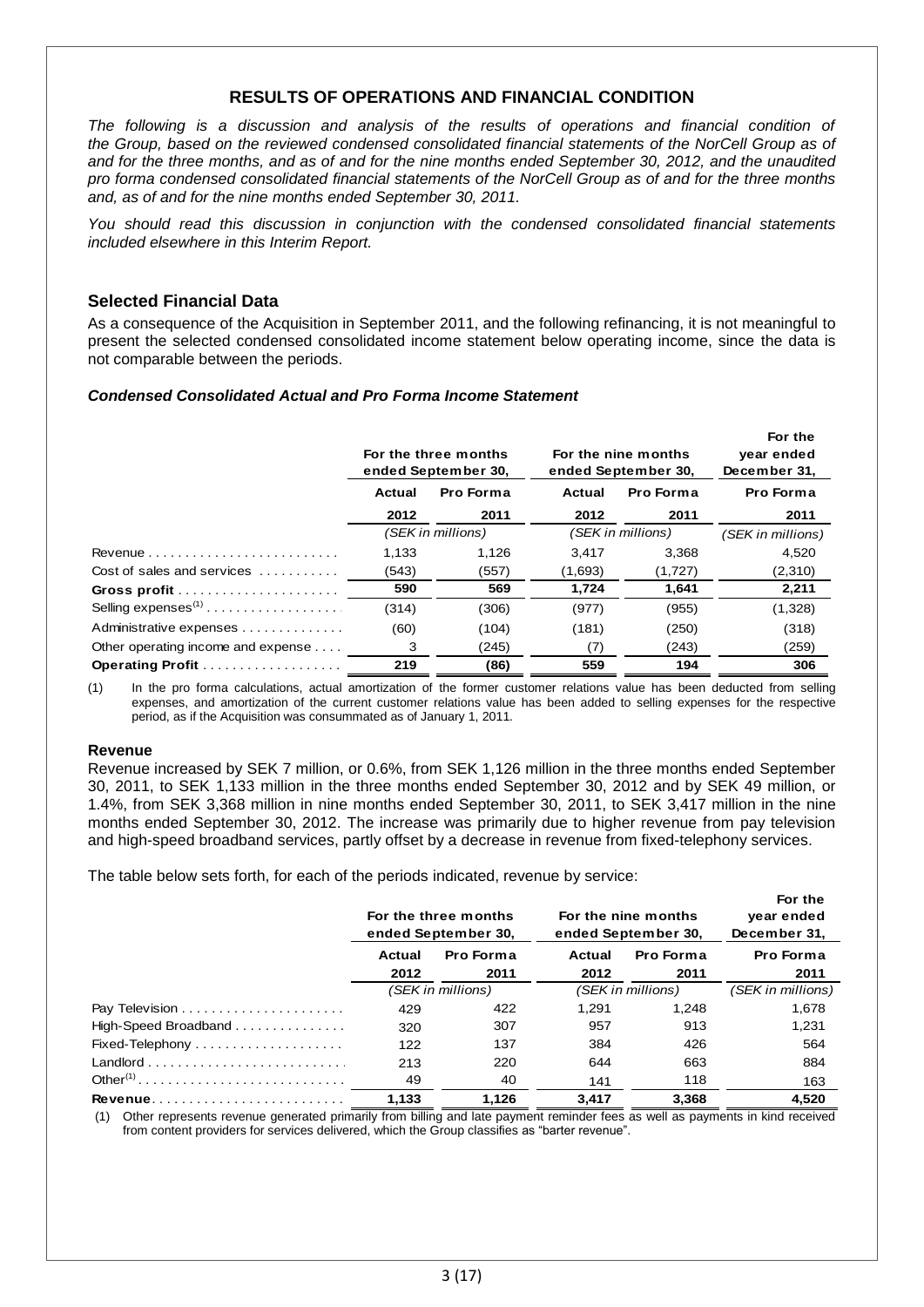The table below sets forth, for each of the periods indicated, RGUs by service:

|             |                     |                  | As of            |
|-------------|---------------------|------------------|------------------|
|             | As of September 30, |                  | December 31,     |
|             | Actual              | <b>Pro Forma</b> | <b>Pro Forma</b> |
|             | 2012                | 2011             | 2011             |
|             |                     | (in thousands)   | (in thousands)   |
| <b>RGUs</b> |                     |                  |                  |
|             | 613                 | 639              | 658              |
|             | 544                 | 545              | 551              |
|             | 355                 | 375              | 376              |
|             | 1.512               | 1.559            | 1,585            |

The table below sets forth, for each of the periods indicated, ARPU by service:

|                      | For the three months<br>ended September 30. |                  |               | For the nine months<br>ended September 30, | For the<br>year ended<br>December 31, |
|----------------------|---------------------------------------------|------------------|---------------|--------------------------------------------|---------------------------------------|
|                      | Actual                                      | <b>Pro Forma</b> | Actual        | <b>Pro Forma</b>                           | Pro Forma                             |
|                      | 2012                                        | 2011             | 2012          | 2011                                       | 2011                                  |
|                      | $(in$ SEK $)$                               |                  | $(in$ SEK $)$ |                                            | $(in$ SEK $)$                         |
| <b>ARPU</b>          |                                             |                  |               |                                            |                                       |
|                      | 234                                         | 225              | 229           | 223                                        | 223                                   |
| High-Speed Broadband | 198                                         | 191              | 196           | 190                                        | 191                                   |
|                      | 115                                         | 123              | 118           | 128                                        | 127                                   |
|                      | 41                                          | 41               | 41            | 42                                         | 42                                    |

#### *Pay Television*

Revenue from pay television services increased by SEK 7 million, or 1,7%, from SEK 422 million in the three months ended September 30, 2011 to SEK 429 million in the three months ended September 30, 2012. The increase was a result of higher ARPU. ARPU increased by SEK 9, or 3.9%, from SEK 225 in the three months ended September 30, 2011 to SEK 234 in the three months ended September 30, 2012.

Revenue from pay television services increased by SEK 43 million, or 3.4%, from SEK 1,248 million in the nine months ended September 30, 2011 to SEK 1,291 million in the nine months ended September 30, 2012. The increase was a result of higher ARPU. ARPU increased by SEK 6, or 2.6%, from SEK 223 in the nine months ended September 30, 2011 to SEK 229 in the nine months ended September 30, 2012.

The increased ARPU in both the third quarter and the first nine months 2012 was an effect of price increases implemented during the first six months of 2012. The ARPU effect was partly offset by a decrease in RGUs of approximately 26,000, or 4.1%, from approximately 639,000 as of September 30, 2011 to approximately 613,000 as of September 30, 2012. However, the revenue impact from the price increases more than offset the revenue impact from the lower pay television customer base during the periods under review.

## *High-Speed Broadband*

Revenue from high-speed broadband services increased by SEK 13 million, or 4.3%, from SEK 307 million in the three months ended September 30, 2011 to SEK 320 million in the three months ended September 30, 2012. ARPU increased by SEK 7, or 3.5%, from SEK 191 in the three months ended September 30, 2011 to SEK 198 in the three months ended September 30, 2012.

Revenue from high-speed broadband services increased by SEK 44 million, or 4.8%, from SEK 913 million in the nine months ended September 30, 2011 to SEK 957 million in the nine months ended September 30, 2012. ARPU increased by SEK 6, or 3.3%, from SEK 190 in the nine months ended September 30, 2011 to SEK 196 in the nine months ended September 30, 2012.

The revenue increase in both the third quarter and the first nine months 2012 was primarily an ARPU increase due to subscriber shifting to higher broadband speeds, which is an effect of Com Hem"s strategy to meet customer demand for higher broadband speed services. Total high-speed broadband RGUs, however decreased by approximately 1,000, or 0.1%, from approximately 545,000 as of September 30, 2011 to approximately 544,000 as of September 30, 2012.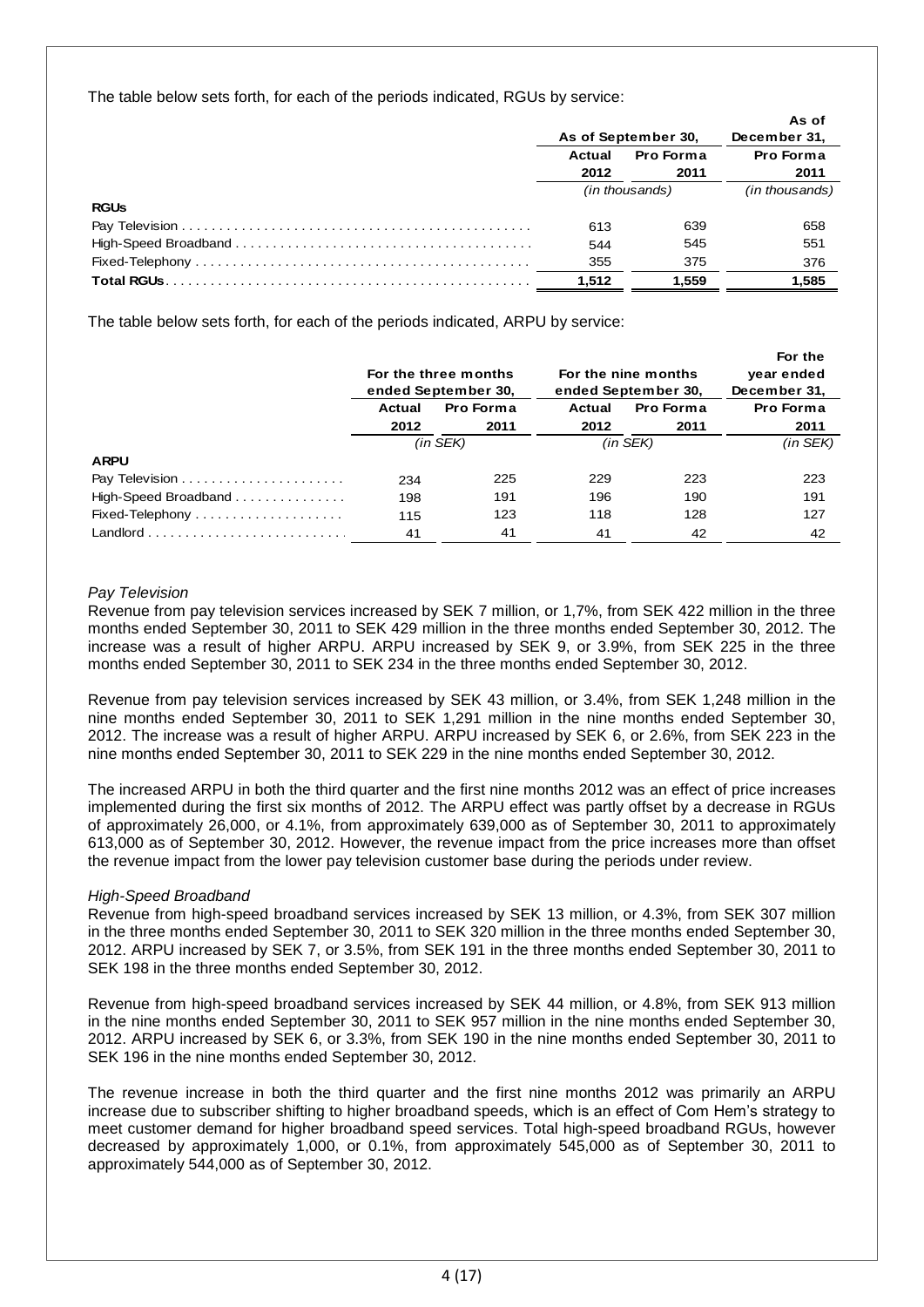#### *Fixed-Telephony*

Revenue from fixed-telephony services decreased by SEK 15 million, or 11.0%, from SEK 137 million in the three months ended September 30, 2011 to SEK 122 million in the three months ended September 30, 2012. Fixed-telephony RGUs decreased by approximately 20,000, or 5.3%, from approximately 375,000 as of September 30, 2011 to approximately 355,000 as of September 30, 2012. ARPU decreased by SEK 8, or 6.8%, from SEK 123 in the three months ended September 30, 2011 to SEK 115 in the three months ended September 30, 2012.

Revenue from fixed-telephony services decreased by SEK 42 million, or 9.8%, from SEK 426 million in the nine months ended September 30, 2011 to SEK 384 million in the nine months ended September 30, 2012. ARPU decreased by SEK 10, or 7.9%, from SEK 128 in the nine months ended September 30, 2011 to SEK 118 in the nine months ended September 30, 2012.

The decrease in ARPU is largely a result of lower usage of fixed-telephony services as an effect of the fixed to mobile substitution.

#### *Landlord*

Revenue from landlord services decreased by SEK 7 million, or 3.2%, from SEK 220 million in the three months ended September 30, 2011 to SEK 213 million in the three months ended September 30, 2012, and by SEK 19 million, or 2.9%, from SEK 663 million in the nine months ended September 30, 2011 to SEK 644 million in the nine months ended September 30, 2012.

The decrease in revenue in both the third quarter and the first nine months of 2012 was primarily due to a reduction in ARPU from landlord customers as a result of contract re-negotiations. This was partly offset by annual price index increases. The revenue was also affected by the termination of a large landlord customer contract in December 2011.

#### *Other*

Other revenue increased by SEK 8 million, or 20.7%, from SEK 40 million in the three months ended September 30, 2011 to SEK 49 million in the three months ended September 30, 2012 and by SEK 23 million, or 19.2 %, from SEK 118 million in the nine months ended September 30, 2011 to SEK 141 million in the nine months ended September 30, 2012. The increase in revenue is mainly explained by higher service provider revenue in iTUX, the Group"s communications operator, and increased invoicing fees.

## **Cost of Sales and Services**

Cost of sales and services decreased by SEK 14 million, or 2.5%, from SEK 557 million in the three months ended September 30, 2011 to SEK 543 million in the three months ended September 30, 2012. As a percentage of revenue, cost of sales and services decreased from 49.4% in the three months ended September 30, 2011 to 47.9% in the three months ended September 30, 2012. The decrease in cost of sales and services for the third quarter was mainly due to lower depreciation and amortization, lower pay television content costs and lower interconnect traffic costs for fixed-telephony services. This was partly offset by higher cost for fibre and ducting and increased higher production costs in iTUX.

Cost of sales and services decreased by SEK 34 million, or 2.0%, from SEK 1,727 million in the nine months ended September 30, 2011 to SEK 1,693 million in the nine months ended September 30, 2012. As a percentage of revenue, cost of sales and services decreased from 51.3% in the nine months ended September 30, 2011 to 49.6% in the nine months ended September 30, 2012. The decrease in cost of sales and services for the first nine months was mainly due to lower depreciation and amortization, lower pay television content costs and lower interconnect traffic costs for fixed-telephony services. This was partly offset by higher production costs in iTUX and higher costs for fibre and ducting as well as increased costs for staff.

## **Selling Expenses**

Selling expenses increased by SEK 8 million, or 2.6%, from SEK 306 million in the three months ended September 30, 2011 to SEK 314 million in the three months ended September 30, 2012. As a percentage of revenue, selling expenses increased from 27.2% in the three months ended September 30, 2011 to 27.7% in the three months ended September 30, 2012.

Selling expenses increased by SEK 21 million, or 2.2%, from SEK 955 million in the nine months ended September 30, 2011 to SEK 977 million in the nine months ended September 30, 2012. As a percentage of revenue, selling expenses increased from 28.4% in the nine months ended September 30, 2011 to 28.6% in the nine months ended September 30, 2012.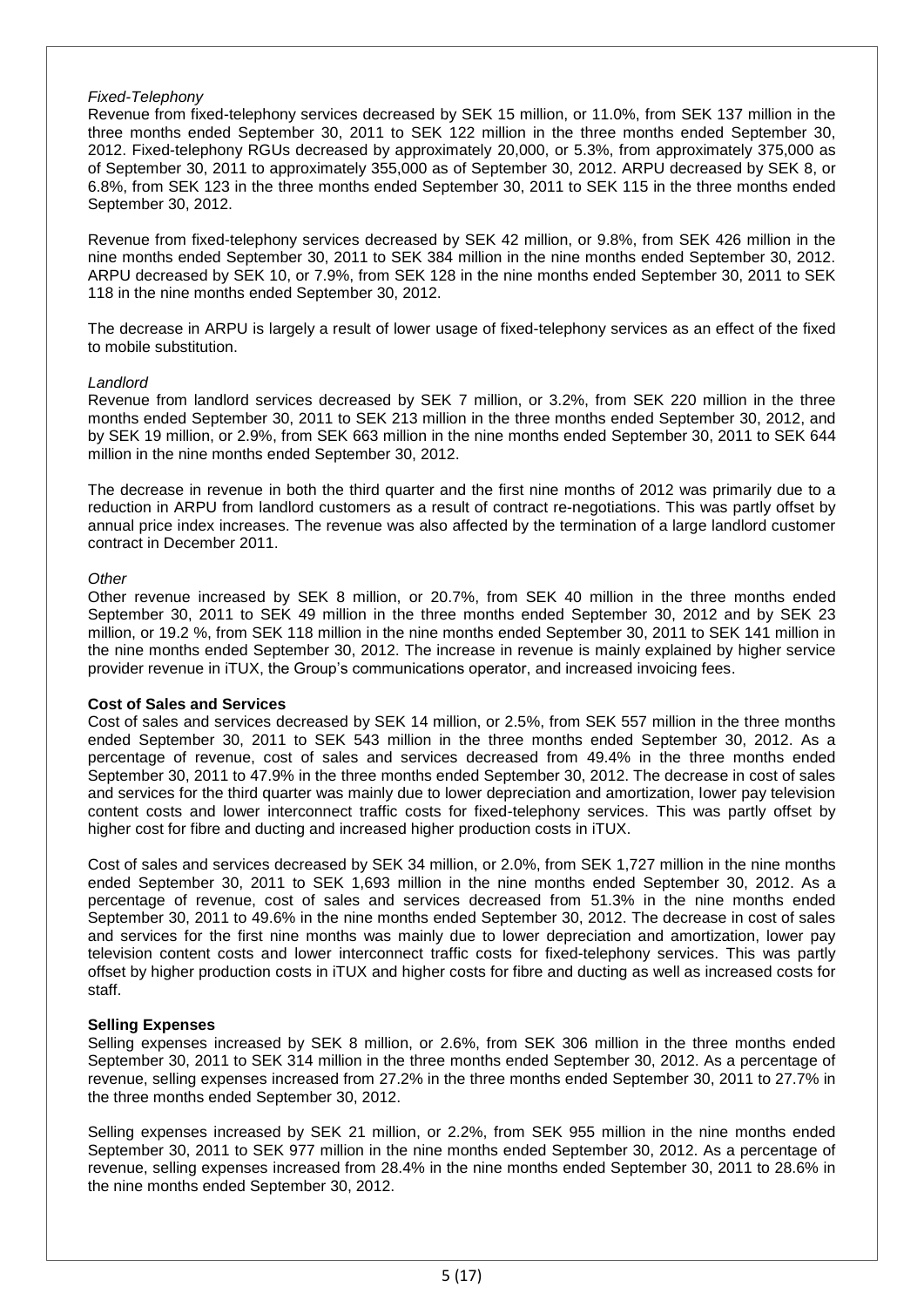The increase in selling expenses in both the third quarter and the first nine months was mainly due to higher depreciation and amortization as well as higher cost for staff, including personnel, consultants and outsourcing of customer service overflow volumes. The increase was partly offset by lower marketing and sales costs.

### **Administrative Expenses**

Administrative expenses decreased by SEK 44 million, or 42.6%, from SEK 104 million in the three months ended September 30, 2011 to SEK 60 million in the three months ended September 30, 2012. As a percentage of revenue, administrative expenses decreased from 9.3% in the three months ended September 30, 2011 to 5.3% in the three months ended September 30, 2012.

Administrative expenses decreased by SEK 69 million, or 27.5%, from SEK 250 million in the nine months ended September 30, 2011 to SEK 181 million in the nine months ended September 30, 2012. As a percentage of revenue, administrative expenses decreased from 7.4% in the nine months ended September 30, 2011 to 5.3% in the nine months ended September 30, 2012.

The decrease in administrative expenses in both the third quarter and the first nine months of 2012 was mainly due to lower depreciation and amortization and lower cost for staff and other operating costs. The decrease in staff and other operating costs was primarily due to the high non-recurring costs for lawyers and consultants relating to the Acquisition in the first nine months of 2011.

#### **Other Operating Income and Expense**

Net other operating items were SEK (245) million in the three months ended September 30, 2011 and improved to SEK 3 million in the three months ended September 30, 2012.

Net other operating items were SEK (243) million in the nine months ended September 30, 2011 and improved SEK (7) million in the nine months ended September 30, 2012.

The positive development in other operating items in both the third quarter and the first nine months was due to no transaction costs in 2012 compared to the corresponding period in 2011, when costs related to the Acquisition was recognized.

## **Operating Profit**

Operating profit increased by SEK 305 million, from SEK (86) million in the three months ended September 30, 2011 to SEK 219 million in the three months ended September 30, 2012, and by SEK 366 million, from SEK 194 million in the nine months ended September 30, 2011 to SEK 559 million in the nine months ended September 30, 2012.

The increase in operating profit was mainly due to no transaction costs in 2012 and lower non-recurring costs for lawyers and consultants in 2012. Additional, higher revenue in combination with lower cost of sales and services contributed to an increase in operating profit for both the three months ended 2012, and the nine months ended 2012. This was, however, partly offset by increased selling expenses.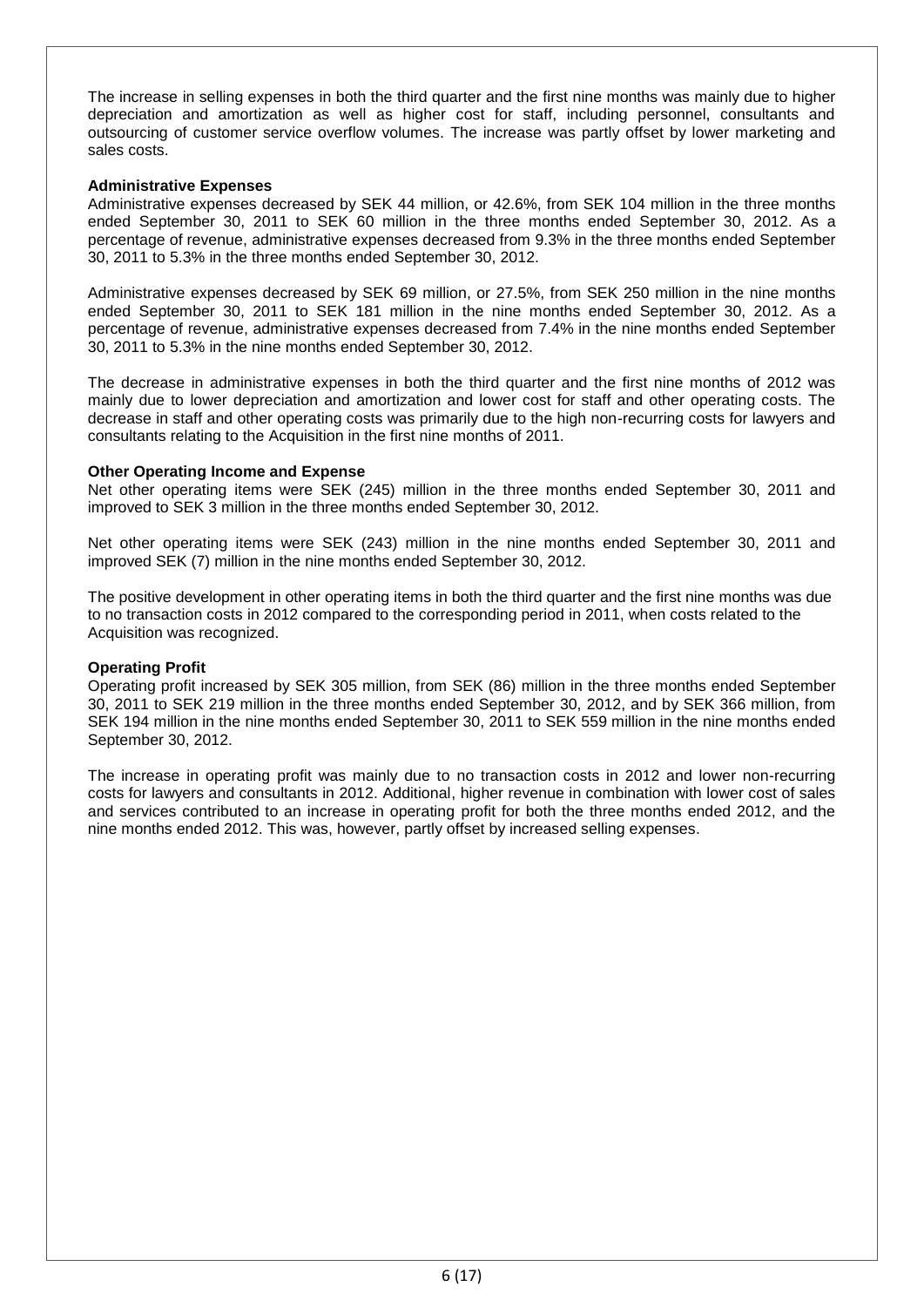## **Reconciliation of Operating Income to Adjusted EBITDA**

|                                                         |                      |                     |                   |                     | For the           |  |
|---------------------------------------------------------|----------------------|---------------------|-------------------|---------------------|-------------------|--|
|                                                         | For the three months |                     |                   | For the nine months | year ended        |  |
|                                                         |                      | ended September 30, |                   | ended September 30, | December 31,      |  |
|                                                         | Actual               | Pro Forma           |                   | Pro Forma           | Pro Forma         |  |
|                                                         | 2012                 | 2011                | 2012              | 2011                | 2011              |  |
|                                                         |                      | (SEK in millions)   | (SEK in millions) |                     | (SEK in millions) |  |
| Operating Profit                                        | 219                  | (86)                | 559               | 194                 | 306               |  |
| Disposals and w rite-dow $n^{(1)}$                      |                      | 0                   |                   | $\Omega$            | 12                |  |
| Adjusted depreciation and amortization <sup>(2)</sup> . | 349                  | 361                 | 1,065             | 1.093               | 1,453             |  |
| Non-recurring costs $\dots\dots\dots\dots\dots\dots$    | 14                   | 280                 | 30                | 302                 | 326               |  |
| Operating currency loss/gain                            | 0                    |                     | 0                 |                     | 2                 |  |
| Reported Underlying EBITDA                              | 582                  | 556                 | 1,655             | 1,590               | 2,098             |  |
| Expensed retail subsidies                               |                      | 10                  | 24                | 31                  | 40                |  |
| Adjusted EBITDA                                         | 589                  | 566                 | 1,679             | 1,621               | 2,138             |  |

(1) Disposals in 2011 are related to modems and STBs.

Adjusted depreciation and amortization consist of depreciation and amortization expenses recorded in the income statement under each of cost of sales and services, selling expenses and administrative expenses. In the pro forma calculations, actual amortization of the former customer relations value has been deducted from selling expenses, and amortization of the current customer relations value has been added to selling expenses for the respective period, as if the Acquisition was consummated as of January 1, 2011.

## **Adjusted depreciation and amortization**

Adjusted depreciation and amortization decreased by SEK 12 million, or 3.4%, from SEK 361 million in the three months ended September 30, 2011 to SEK 349 million in the three months ended September 30, 2012, and by SEK 28 million, or 2.6%, from SEK 1,093 million in the nine months ended September 30, 2011 to SEK 1,065 million in the nine months ended September 30, 2012. The decrease was primarily due to certain fixed assets having been fully written off at the end of their depreciation schedules in 2011.

#### **Non-recurring costs**

Non-recurring costs decreased by 267 million, or 95.1%, from SEK 280 million in the three months ended September 30, 2011 to SEK 14 million in the three months ended September 30, 2012, and by SEK 272 million, or 90.0%, from SEK 302 million in the nine months ended September 30, 2011 to SEK 30 million in the nine months ended September 30, 2012. The decrease in non-recurring costs was primarily due to the high level of non-recurring costs for lawyers and consultants relating from the Acquisition that occurred in 2011.

## **Adjusted EBITDA**

Adjusted EBITDA increased by SEK 23 million, or 4.0%, from SEK 566 million in the three months ended September 30, 2011 to SEK 589 million in the three months ended September 30, 2012. As a percentage of revenue, Adjusted EBITDA increased from 50.3% in the three months ended September 30, 2011 to 52.0% in the three months ended September 30, 2012. The increase in Adjusted EBITDA and Adjusted EBITDA margin in the third quarter was primarily due to decreased operating costs during the third quarter 2012.

Adjusted EBITDA increased by SEK 58 million, or 3.6%, from SEK 1,621 million in the nine months ended September 30, 2011 to SEK 1,679 million in the nine months ended September 30, 2012. As a percentage of revenue, Adjusted EBITDA increased from 48.1% in the nine months ended September 30, 2011 to 49.2% in the nine months ended September 30, 2012. The increase in Adjusted EBITDA and in Adjusted EBITDA margin in the first nine months of 2012 was primarily due to an increase in revenue from the residential subscribers as a result of the ARPU increase from both pay television and high-speed broadband, without a corresponding increase in production costs.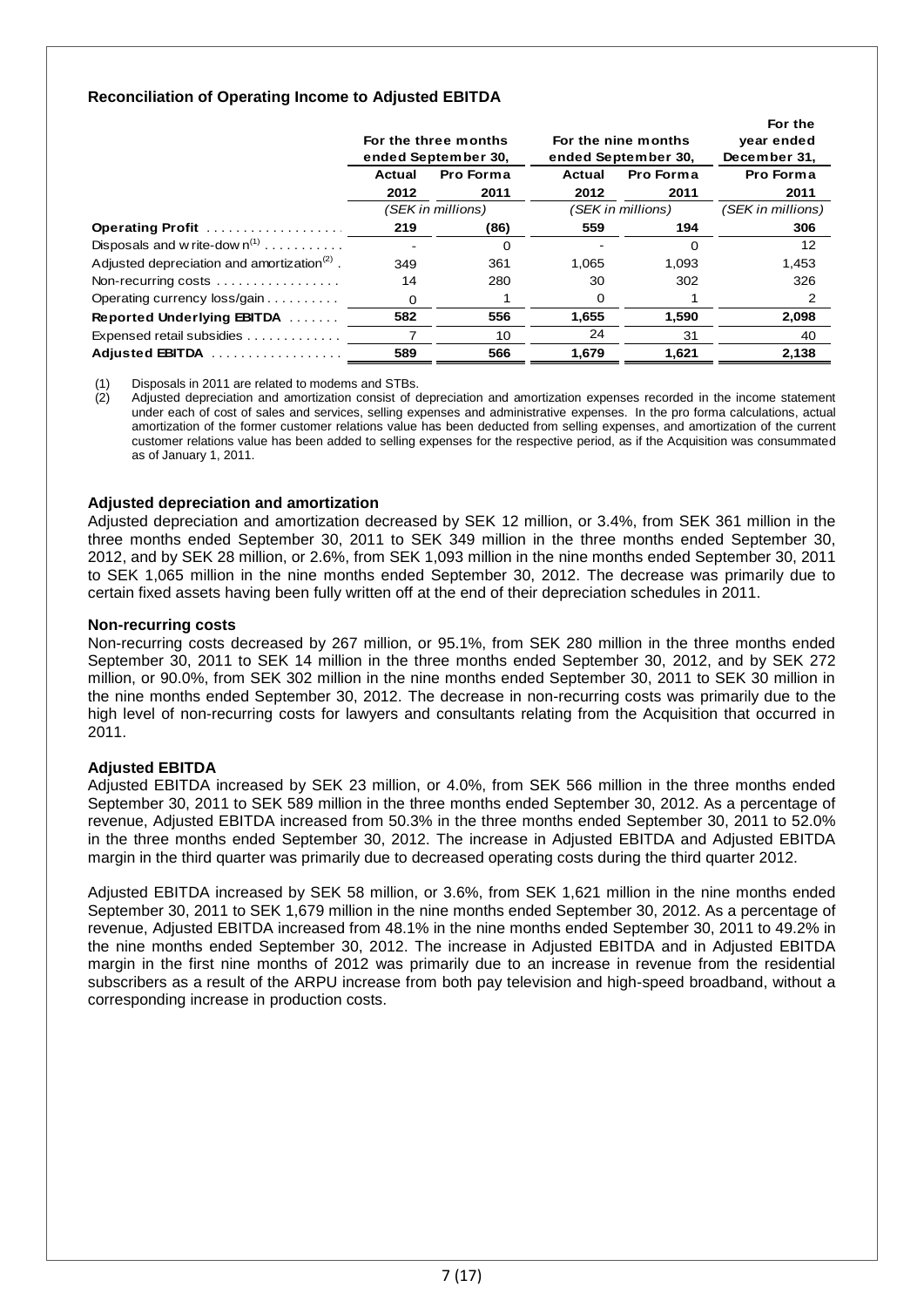## **Operating Free Cash Flow**

The table below sets forth the operating free cash flow for the three months ended September 30, 2012 and 2011, and for the nine months ended September 30, 2012 and 2011, and for the full year ended December 31, 2011.

|                                            |                     |                      |                     |                     | For the           |
|--------------------------------------------|---------------------|----------------------|---------------------|---------------------|-------------------|
|                                            |                     | For the three months | For the nine months | year ended          |                   |
|                                            |                     | ended September 30,  |                     | ended September 30, | December 31,      |
|                                            | Pro Forma<br>Actual |                      | Actual              | Pro Forma           | Pro Forma         |
|                                            | 2012                | 2011                 | 2012                | 2011                | 2011              |
|                                            |                     | (SEK in millions)    |                     | (SEK in millions)   | (SEK in millions) |
| Adjusted EBITDA                            | 589                 | 566                  | 1,679               | 1,621               | 2,138             |
| Expensed retail subsidies                  | (7)                 | (10)                 | (24)                | (31)                | (40)              |
| Reported Underlying EBITDA                 | 582                 | 556                  | 1,655               | 1,590               | 2,098             |
|                                            | (14)                | (281)                | (30)                | (304)               | (327)             |
| Adjustments for items not included in cash |                     |                      |                     |                     |                   |
|                                            | $\overline{2}$      | 0                    | 19                  |                     | 3                 |
| Change in net w orking capital             | 9                   | 251                  | (188)               | 254                 | 257               |
| Capital expenditures                       | (167)               | (143)                | (556)               | (407)               | (734)             |
| Draw down leasing facilities               |                     | 10                   | 15                  | 68                  | 122               |
| Operating Free Cash Flow                   | 413                 | 393                  | 916                 | 1,203               | 1,419             |

(1) Including non-recurring costs and operating currency loss/gain

(2) Including change in pension provisions, change in other provisions and other items not included in cash flow

## **Operating Free Cash Flow for the Three Months Ended September 30, 2012 and 2011**

Operating free cash flow increased by SEK 19 million, or 4.9%, from SEK 393 million in the three months ended September 30, 2011 to SEK 413 million in the three months ended September 30, 2012. The increase in the third quarter 2012 compared to the corresponding quarter in 2011 was mainly due to a positive EBITDA development and no transaction cost related to the Acquisition in 2011, affecting both one-off items and change in working capital for the three months ended September 30, 2011. This was, however, partly offset by increased capital expenditures and no funding of investments from leasing facilities during the third quarter of 2012, compared to SEK 10 million in the third quarter of 2011.

The Group operates with a negative net working capital, which improved by SEK 9 million in the three months ended September 30, 2012, compared to an improvement of SEK 251 million in the three months ended September 30, 2011. The difference in the change in net working capital between the two quarters is primarily explained by extraordinary high operating liabilities as of September 30, 2011 related to transaction costs and cost for lawyers and consultants related from the Acquisition of the NCAC Group.

Capital expenditures increased by SEK 24 million, or 16.8%, from SEK 143 million in the three months ended September 30, 2011 to SEK 167 million in the three months ended September 30, 2012. The increase in capital expenditures was primarily due to investments in the Com Hem´s next generation TV platform and increased investments in broadband network capacity for the three months ended September 30, 2012, compared to the corresponding period 2011. The increase was partly offset by lower volumes of purchased customer-premises equipment in the three months ended September 30, 2012.

## **Operating Free Cash Flow for the Nine Months Ended September 30, 2012 and 2011**

Operating free cash flow decreased by SEK 288 million, or 23.9%, from SEK 1,203 million in the nine months ended September 30, 2011 to SEK 916 million in the nine months ended September 30, 2012. The decrease in the first nine months 2012 compared to the corresponding period in 2011 was mainly due to a negative development of the net working capital and higher capital expenditures. Also, funding of investments from leasing facilities was lower during the first nine months of 2012, compared to the corresponding period 2011. The negative net working capital development and increased capital expenditures was partly offset by a decrease in one-off items in the nine months ended September 30, 2012 compared to the corresponding period 2011. One-off items in 2011 include a cost of approximately SEK 246 million recognized as transaction costs in the third quarter of 2011.

The Group"s negative net working capital decreased by SEK 188 million in the nine months ended September 30, 2012, affecting the operating free cash flow negatively, compared to an improvement of the net working capital of SEK 254 million in the nine months ended September 30, 2011.The large fluctuations in change in net working capital between the periods under review are due to extraordinary high operating liabilities as of September 30 2011, which relates to the Acquistion of the NCAC Group on September 28, 2011.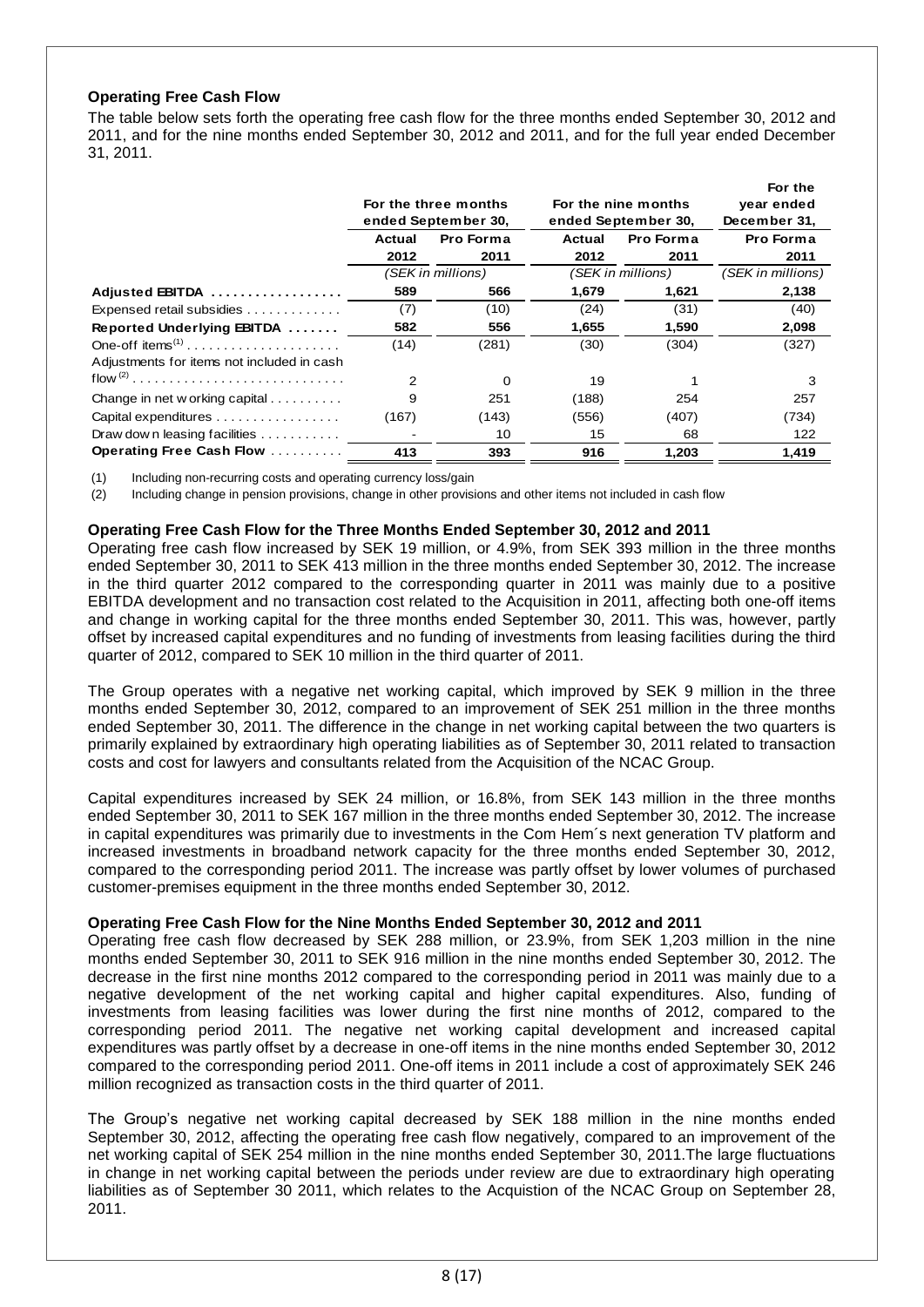Capital expenditures increased by SEK 149 million, or 36.6%, from SEK 407 million in the nine months ended September 30, 2011 to SEK 556 million in the nine months ended September 30, 2012. The increase in capital expenditures was mainly due to investments in Com Hem´s new next generation TV platform and higher volumes of installed and upgraded households within the Com Hem network and within open networks (iTUX) during the nine months ended September 30, 2012.

# **Debt and Liquidity**

The Group maintains cash and cash equivalents to fund the day-to-day requirements of the business. The principal source of liquidity on an on-going basis is the operating cash flow, as well as drawings under the Capex Facility and the Revolving Credit Facility. Com Hem"s ability to generate cash from operations will depend on the future operating performance, which is to some extent dependent on general economic, financial, competitive, market, regulatory and other factors, many of which are beyond the Group's control.

The table below sets forth the debt, available liquidity and leverage as of September 30, 2012<sup>(1)</sup>.

|                                          |                            | As of September 30, 2012                   |                |                  |                       |
|------------------------------------------|----------------------------|--------------------------------------------|----------------|------------------|-----------------------|
| <b>Tranches</b>                          | <b>Nominal</b><br>currency | <b>Total</b><br>outstanding<br>debt (MSEK) | Undrawn amount | Maturity<br>date | Interest rate         |
| Term Loan A                              | <b>SEK</b>                 | 1,490                                      |                | 2017             | STIBOR 3M + 4.25%     |
| Term Loan B1                             | <b>SEK</b>                 | 1,216                                      |                | 2018             | STIBOR 3M + 5.00%     |
| Term Loan B2                             | <b>EUR</b>                 | 2,572                                      |                | 2018             | EURIBOR $3M + 5.00\%$ |
| Capex Expenditures Facility              | <b>SEK</b>                 |                                            | 750            | 2017             | STIBOR 3M + 4.25%     |
| Revolving Credit Facility <sup>(2)</sup> | <b>SEK</b>                 | 54                                         | 446            | 2017             | STIBOR 3M + 4.25%     |
| Bank Debt                                |                            | 5,331                                      | 1,196          |                  |                       |
| Senior Secured Notes                     | <b>SEK</b>                 | 3,492                                      |                | 2018             | Fixed - $9.25%$       |
| Senior Notes                             | <b>EUR</b>                 | 2,429                                      |                | 2019             | Fixed - 10.75%        |
| Bank & Notes Debt                        |                            | 11,253                                     | 1,196          |                  |                       |
| Cash and Cash Equivalents                | <b>SEK</b>                 | (839)                                      |                |                  |                       |
| Cash Net Debt                            |                            | 10,414                                     | 1,196          |                  |                       |
|                                          |                            |                                            | 2,196          |                  |                       |
|                                          |                            |                                            | 4.7x           |                  |                       |

(1) Please note that the above table is not comparable with the non-current interest bearing liabilities presented in "*Condensed Consolidated Financial Statements – Condensed Consolidated Balance Sheet"*. In the condensed consolidated balance sheet, the credit facilities are net of unamortized capitalization of transaction costs and original issue discount. Also, please note that the above table excludes leasing debt.

(2) The amount under the Revolving Credit Facility is restricted for a bank guarantee.

## **Cash Balance and Availability of Funds**

As of September 30, 2012 the Group held SEK 839 million of cash and cash equivalents. Under the Senior Credit Facilities Agreement, the Group has access to an additional committed Capital Expenditures Facility of SEK 750 million and an additional committed SEK 446 million under the Revolving Credit Facility.

## **Currency and Interest Rate Risks**

The Group"s translation exposure arises due to debt obligations in EUR. As of September 30, 2012 the Group"s debt obligations in EUR amounted to EUR 591 million (EUR 304 million in credit facilities and EUR 287 million in notes) compared to EUR 591 million (EUR 304 million in bank debt and EUR 287 million in notes) as of June 30, 2012, and EUR 608 million (EUR 321 million in bank debt and EUR 287 million in notes) as of December 31, 2011. The Group has hedged 100% of the EUR denominated interest payments until 2015, and part of the EUR denominated principal.

To decrease the Group"s interest rate risks, interest rate derivatives have been entered into. The derivatives are measured at fair value, and are recognized in net profit or loss for the period. As of September 30, 2012, the fair value of the interest rate derivatives amounted to SEK (318) million compared to a fair value of SEK (160) million as of June 30, 2012 and a fair value of SEK (100) million as of December 31, 2011.

#### **Leverage Ratio**

As of September 30, 2012 the Group"s cash net debt to Adjusted EBITDA ratio was 4.7x, compared to 4.9x as of June 30, 2012 and 5.0x as of December 31, 2011.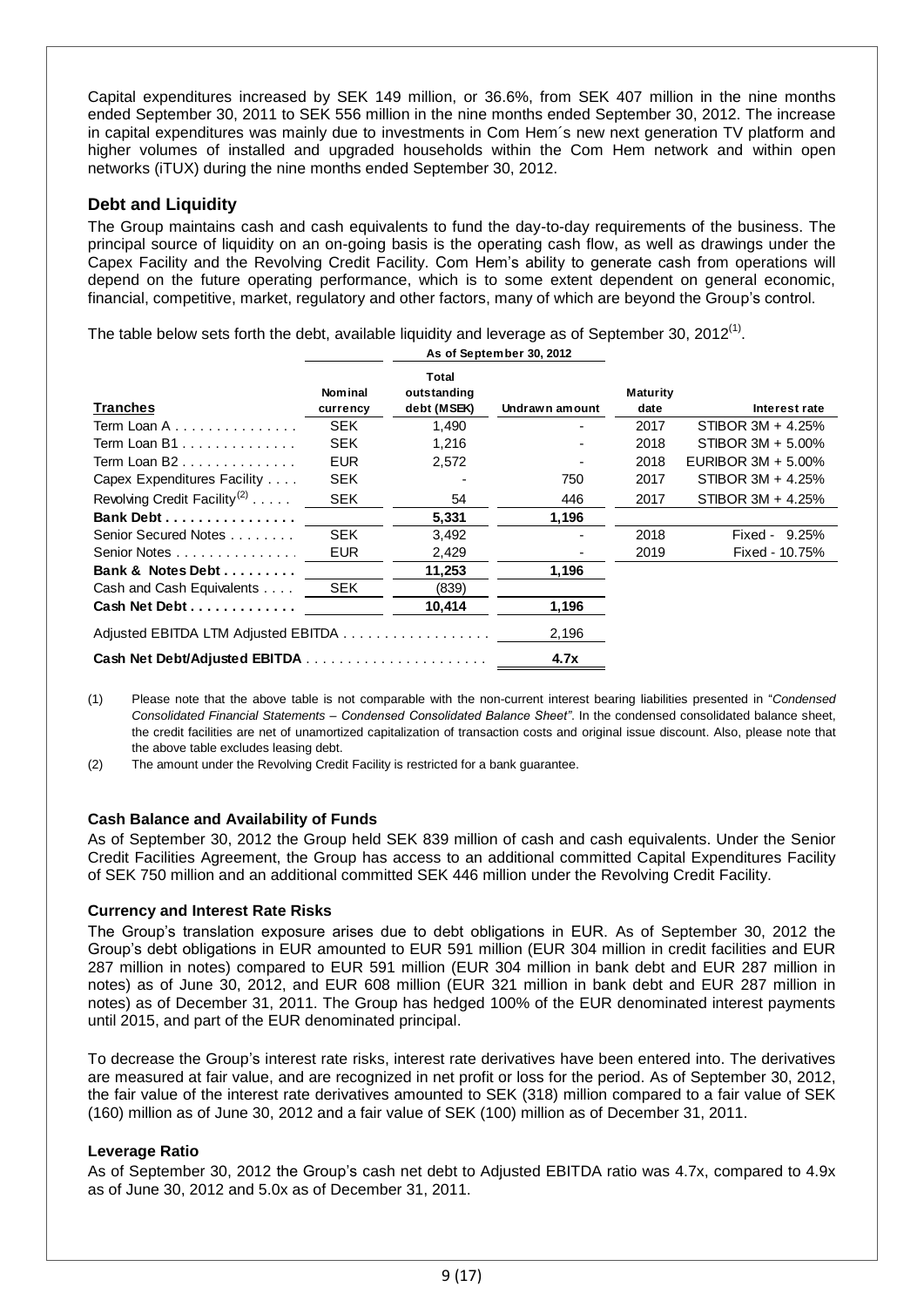# **PRESENTATION OF FINANCIAL AND OTHER INFORMATION**

This Interim Report presents the following financial information:

- The reviewed condensed consolidated financial statements of the NorCell Sweden Holding 2 (publ) Group as of and for the three months ended September 30, 2012, and as of and for the nine months ended September 30, 2012. These accounts have been prepared in accordance with International Financial Reporting Standards as adopted by the European Union ("**IFRS**").
- The selected unaudited pro forma consolidated financial data of the NorCell Group as of and for the three months ended September 30, 2011, and as of and for the nine months ended September 30, 2011, which has been derived from the unaudited management accounts. These accounts have been prepared in accordance with IFRS.
- The selected unaudited pro forma consolidated financial data as of and for the year ended December 31, 2011, which has been derived from the unaudited management accounts for the NCAC Group for the period January 1, 2011 to September 28, 2011, and from the audited consolidated financial statements of the NorCell Group for the period July 12, 2011 to December 31, 2011. Between July 12, 2011 and September 28, 2011, the NorCell companies were dormant holding companies. These accounts have been prepared in accordance with IFRS.

#### **Pro Forma Calculations**

The selected unaudited pro forma financial data for 2011 has been calculated using the current amortization on the current customer relations value that arose in the connection with the Acquisition, as if the Acquisition was consummated on January 1, 2011, as described in the Annual Report for 2011.

#### **Non-IFRS Financial Measures**

The following financial measures included in this Interim Report are not measures of financial performance or liquidity under IFRS:

|                                                                    | For the three months<br>ended September 30, |                   |        | For the nine months<br>ended September 30, | For the<br>year ended<br>December 31, |  |
|--------------------------------------------------------------------|---------------------------------------------|-------------------|--------|--------------------------------------------|---------------------------------------|--|
|                                                                    | Pro Forma<br>Actual                         |                   | Actual | Pro Forma                                  | Pro Forma                             |  |
|                                                                    | 2012                                        | 2011              | 2012   | 2011                                       | 2011                                  |  |
|                                                                    |                                             | (SEK in millions) |        | (SEK in millions)                          | (SEK in millions)                     |  |
| Reported Underlying EBITDA <sup>(1)</sup>                          | 582                                         | 556               | 1,655  | 1,590                                      | 2,098                                 |  |
| Reported Underlying EBITDA margin (in %) $^{(2)}$ .                | 51.4                                        | 48.1              | 48.4   | 47.2                                       | 46.4                                  |  |
| Adjusted EBITDA <sup>(3)</sup>                                     | 589                                         | 566               | 1.679  | 1.621                                      | 2,138                                 |  |
| Adjusted EBITDA margin (in %) <sup>(4)</sup>                       | 52.0                                        | 48.8              | 49.2   | 48.1                                       | 47.3                                  |  |
| Operating Free Cash Flow <sup>(5)</sup>                            | 413                                         | 393               | 916    | 1.203                                      | 1,419                                 |  |
| Operating Free Cash Flow margin (in %) <sup>(6)</sup>              | 36.4                                        | 34.9              | 26.8   | 35.7                                       | 31.4                                  |  |
| Adjusted depreciation and amortization <sup><math>(7)</math></sup> | 349                                         | 361               | 1.065  | 1.093                                      | 1,453                                 |  |

- (1) Reported Underlying EBITDA is defined as net profit/(loss) for the period before income taxes, net financial items, write-downs, depreciation and amortization, non-recurring costs and operating currency gain/(loss) ("**Reported Underlying EBITDA**"). Depreciation and amortization is recorded under costs of sales and services (depreciation and amortization on fixed tangible and intangible assets related to production), selling expenses (depreciation and amortization on fixed tangible and intangible assets related to the sales function) and administrative expenses (depreciation and amortization on fixed tangible and intangible assets related to administrative functions). For a reconciliation of Operating Income to Reported Underlying EBITDA, see *"Results of Operations and Financial Condition* - *Reconciliation of Operating Income to Adjusted EBITDA"*.
- (2) Reported Underlying EBITDA margin is calculated as Reported Underlying EBITDA as a percentage of revenue.
- (3) Adjusted EBITDA is defined as Reported Underlying EBITDA less expense associated with retail subsidies, which consist of subsidies paid to retailers for the sale of set-top boxes ("STBs") that can be associated with individual subscriber agreements. Due to the enhancement of Com Hem"s support systems, the Group has as from January 1, 2011, reported the portion of retail subsidies paid in cash that can be associated with individual subscriber agreements as fixed intangible assets in accordance with IFRS. Prior to this date, these expenses were accounted for as prepaid expenses and expensed over a period of 36 months. Expenses for retail subsidies in the three months and the nine months ended September 30, 2012 respectively relate to retail subsidies paid in prior periods.
- (4) Adjusted EBITDA margin is calculated as Adjusted EBITDA as a percentage of revenue.
- (5) Operating Free Cash Flow is calculated as Reported Underlying EBITDA less non-recurring costs, plus operating currency loss/gain plus total adjustments for items not included in cash flow, less change in net working capital, less capital expenditures in fixed tangible and intangible assets not funded by leasing, plus sales of property, plant and equipment, less acquisition of subsidiaries and related payments ("**Operating Free Cash Flow**"). For a reconciliation of Adjusted EBITDA to Operating Free Cash Flow, see "*Results of Operations and Financial Condition*".
- (6) Operating Free Cash Flow margin is calculated as Operating Free Cash Flow as a percentage of revenue.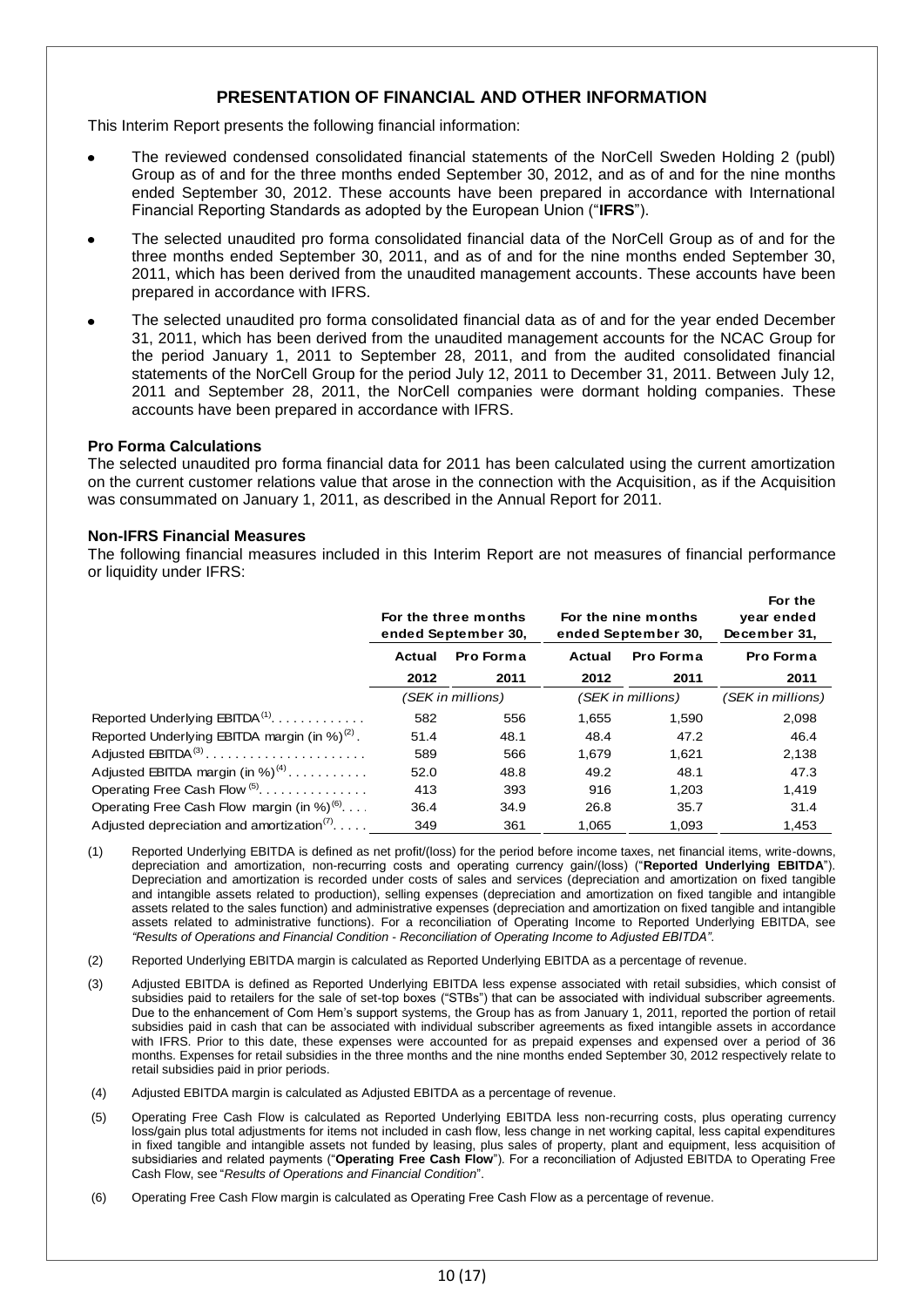(7) Adjusted depreciation and amortization consists of actual depreciation and amortization of cost of sales and services, selling expenses and administrative expenses recorded in the income statement in each of the periods, less actual amortization of the former value on customer relations recognized in selling expenses in the respective period, plus pro forma amortization on current customer relations value that arose in connection with the Acquisition.

The non-IFRS financial measures presented herein are not recognized measures of financial performance under IFRS but measures used by Management to monitor the underlying performance of the business and operations. In particular, the non-IFRS financial measures should not be viewed as substitutes for profit/(loss) for the period, profit/(loss) after financial items, operating income, cash and cash equivalents at period end or other income statement or cash flow items computed in accordance with IFRS. The non-IFRS financial measures do not necessarily indicate whether cash flow will be sufficient or available to meet the Group"s cash requirements and may not be indicative of the Group"s historical operating results, nor are such measures meant to be predictive of future results.

These non-IFRS measures have been presented in this Interim Report because they are considered to be important supplemental measures of Com Hem"s performance and believed to be widely used by investors and prospective investors comparing performance between companies. Since not all companies compute these or other non-IFRS financial measures in the same way, the manner in which Management has chosen to compute the non-IFRS financial measures presented herein may not be comparable to similarly defined terms used by other companies.

## **Selected Operational Data**

Several key operating measures are used, including number of homes connected, unique subscribers, RGUs, RGUs per unique subscriber and ARPU to track the financial and operating performance of Com Hem"s business. None of these terms are measures of financial performance under IFRS, nor have these measures been audited or reviewed by an auditor, consultant or expert. All of these measures are derived from the Group's internal operating and financial systems. As defined, these terms may not be directly comparable to similar terms used by competitors or other companies.

|                                                       |                     |                     | As of        |
|-------------------------------------------------------|---------------------|---------------------|--------------|
|                                                       |                     | As of September 30, | December 31, |
|                                                       | Pro Forma<br>Actual |                     | Pro Forma    |
|                                                       | 2012                | 2011                | 2011         |
| <b>Group Total</b>                                    |                     |                     |              |
|                                                       | 1.747               | 1.771               | 1.739        |
|                                                       | 831                 | 846                 | 861          |
|                                                       | 271                 | 287                 | 292          |
| Unique subscribers as a percentage of homes connected | 47.6                | 47.8                | 49.5         |
|                                                       | 1.512               | 1,559               | 1,585        |
|                                                       | 1.82                | 1.84                | 1.84         |

(1) Homes connected represent the number of residential units to which Com Hem provides an analog cable television service, primarily through long-term contracts with landlords of MDUs.

(2) Unique subscribers represent the number of individual end users who subscribed for one or more of Com Hem"s upgraded digital services as of the date indicated.

(3) RGUs (revenue generating units) relate to sources of revenue, which may not always be the same as subscriber numbers. For example, one person may subscribe for two different services, thereby accounting for only one subscriber but two RGUs.

|                                                              | For the three months<br>ended September 30, |           | For the nine months<br>ended September 30, |      |                  |
|--------------------------------------------------------------|---------------------------------------------|-----------|--------------------------------------------|------|------------------|
|                                                              | Actual                                      | Pro Forma | Pro Forma<br>Actual                        |      | <b>Pro Forma</b> |
|                                                              | 2012                                        | 2011      | 2012                                       | 2011 | 2011             |
| ARPU <sup>(1)</sup>                                          |                                             |           |                                            |      |                  |
| Pay Television (SEK)                                         | 234                                         | 225       | 229                                        | 223  | 223              |
| $High-Speed$ Broadband (SEK) $\ldots \ldots \ldots$          | 198                                         | 191       | 196                                        | 190  | 191              |
| $Fixed-Telephony$ (SEK) $\ldots \ldots \ldots \ldots \ldots$ | 115                                         | 123       | 118                                        | 128  | 127              |
| Blended $ARPU(2)$ (SEK)                                      | 360                                         | 354       | 358                                        | 353  | 354              |
|                                                              | 41                                          | 41        | 41                                         | 42   | 42               |

(1) ARPU is calculated by dividing the revenue (for the service provided, in each case including the proportional allocation of the bundling discount) for the respective period by the average number of RGUs for that period and further by the number of months in the period. The average number of RGUs is calculated as the number of RGUs on the first day in the respective period plus the number of RGUs on the last day of the respective period divided by two.

(2) Blended ARPU is calculated by all pay television, high-speed broadband, fixed-telephony revenue and other revenue that can be allocated to each service for the three months ending September 30, and for the twelve months ending December 31, respectively, by the average number of total unique subscribers for the respective period, and further by the number of months in the period. The average number of total unique subscribers is calculated by aggregating the average number of unique subscribers in each month during the respective period and dividing the result by the number of months in the respective period.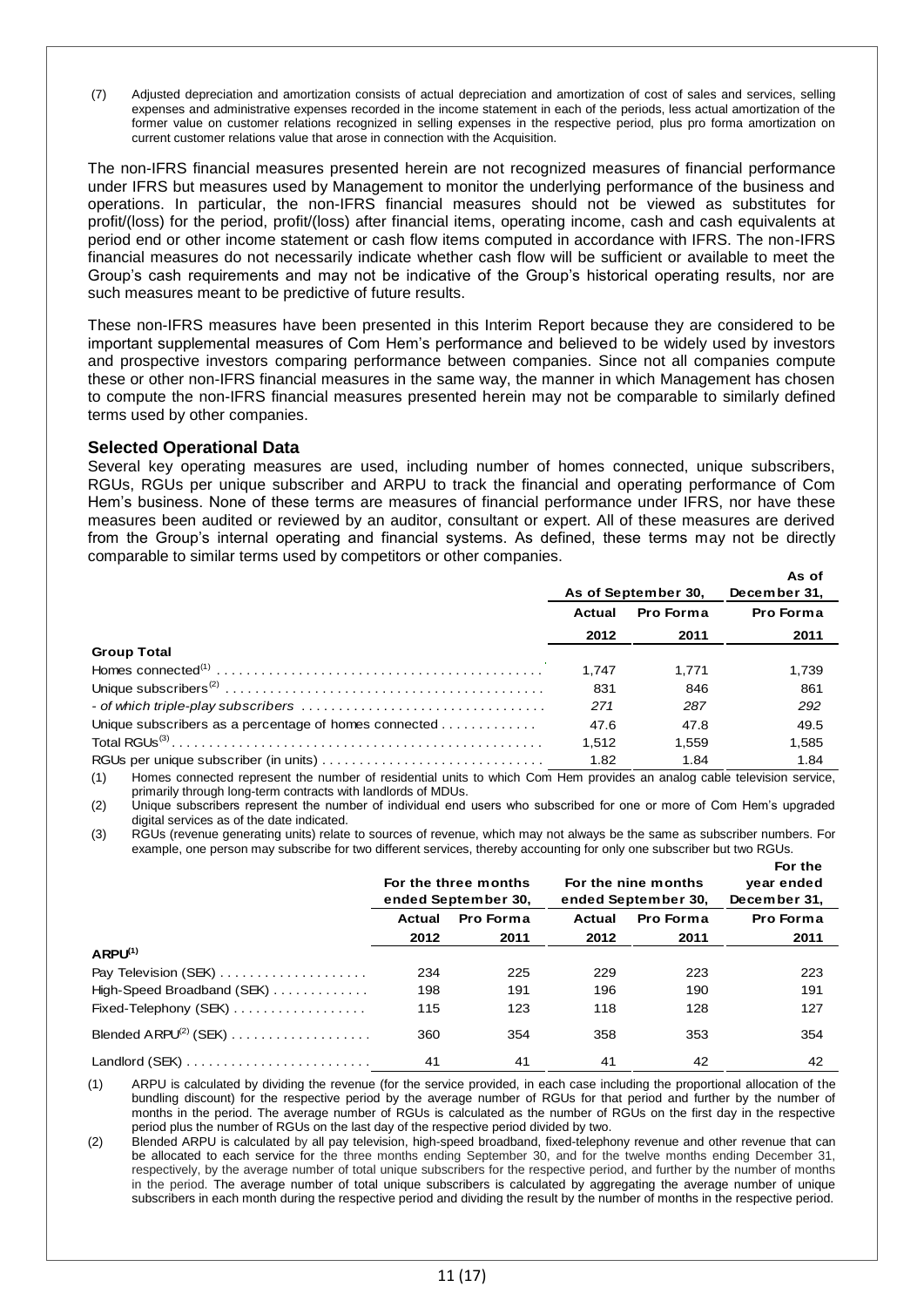# **CONDENSED CONSOLIDATED FINANCIAL STATEMENTS**

*The condensed consolidated financial statements present the NorCell Group as of and for the three months ended September 30, 2012, and as of and for the nine months ended September 30, 2012.* 

# **Condensed Consolidated Income Statement**

| For the three<br>months ended<br>September 30,<br>2012 | For the nine<br>months ended<br>September 30,<br>2012 |
|--------------------------------------------------------|-------------------------------------------------------|
|                                                        | (SEK in millions) (SEK in millions)                   |
| 1,133                                                  | 3.417                                                 |
| (543)                                                  | (1,693)                                               |
| 590                                                    | 1,724                                                 |
| (314)                                                  | (977)                                                 |
| (60)                                                   | (181)                                                 |
| 3                                                      | (7)                                                   |
| 219                                                    | 559                                                   |
| (401)                                                  | (1, 199)                                              |
| (182)                                                  | (640)                                                 |
| 48                                                     | 167                                                   |
| (134)                                                  | (472)                                                 |

### **Loss per share**

| (223.67) | (787.29) |
|----------|----------|
| (223.67) | (787.29) |

# **Condensed Consolidated Statement of Comprehensive Income**

|                                                       | For the three For the nine<br>months ended months ended<br>2012 | September 30, September 30,<br>2012 |
|-------------------------------------------------------|-----------------------------------------------------------------|-------------------------------------|
|                                                       |                                                                 | (SEK in millions) (SEK in millions) |
|                                                       | (134)                                                           | (472)                               |
|                                                       |                                                                 |                                     |
| Other comprehensive income for the period, net of tax |                                                                 |                                     |
|                                                       | (134)                                                           | (472)                               |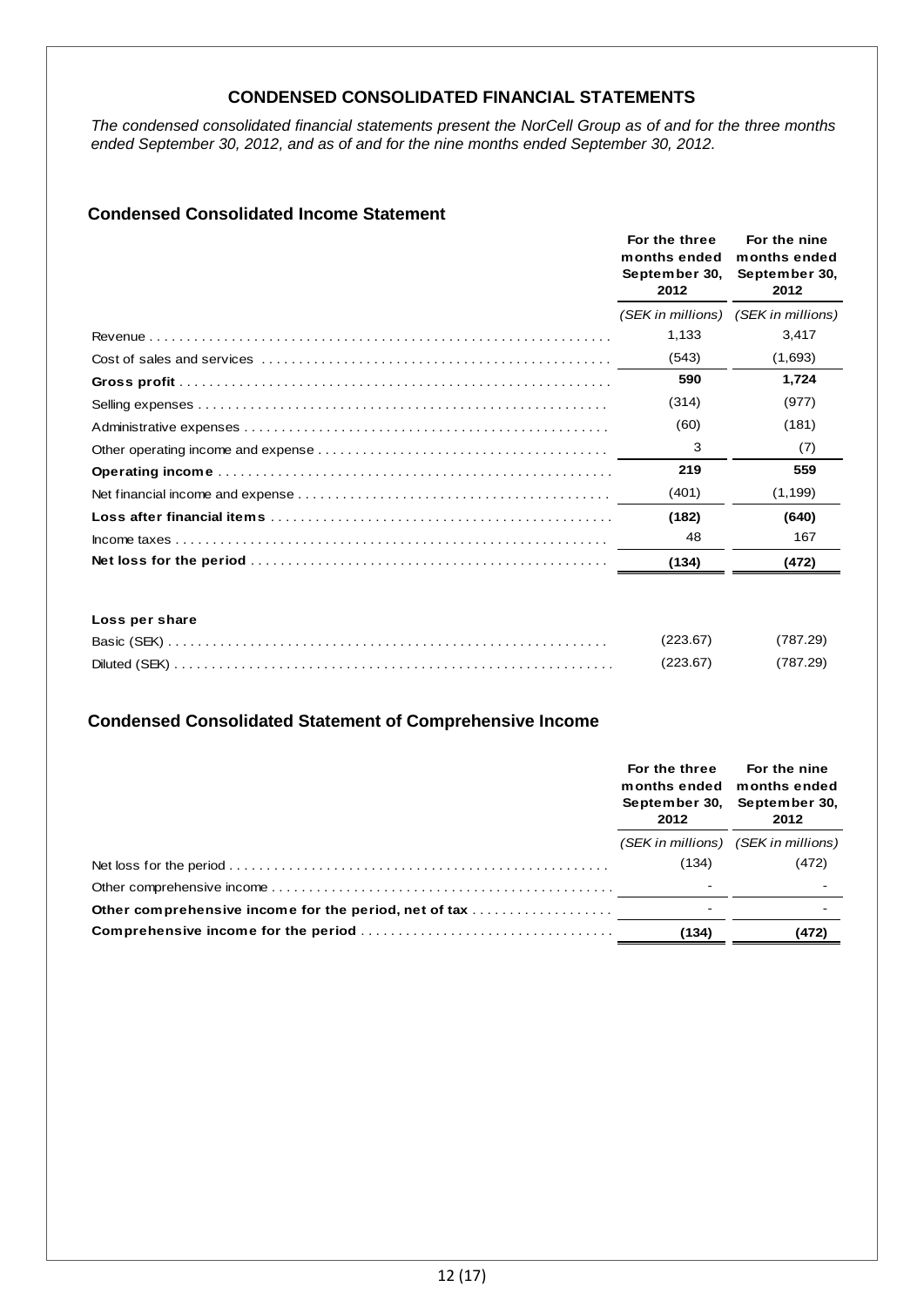# **Condensed Consolidated Balance Sheet**

|                    | As of<br>September 30,<br>2012 | As of<br>December 31,<br>2011 |
|--------------------|--------------------------------|-------------------------------|
| Non-current assets | (SEK in millions)              | (SEK in millions)             |
|                    | 16,586                         | 16,993                        |
|                    | 10,742                         | 10.742                        |
|                    | 1,341                          | 1,460                         |
|                    | $\Omega$                       |                               |
|                    | 17,927                         | 18.453                        |
|                    | 289                            | 292                           |
|                    | 839                            | 1,044                         |
|                    | 1,129                          | 1,336                         |
|                    | 19,056                         | 19,789                        |
|                    | 209                            | 681                           |
|                    | 15,225                         | 15,369                        |
|                    | 4,711                          | 5,069                         |
|                    | 5,701                          | 5,816                         |
|                    | 4,751                          | 4,338                         |
|                    | 1,476                          | 1,416                         |
|                    | 16,701                         | 16,786                        |
|                    | 342                            | 550                           |
|                    | 1,804                          | 1,772                         |
|                    | 2,145                          | 2.321                         |
|                    | 19,056                         | 19,789                        |

# **Condensed Consolidated Statement of Change in Equity**

|                                         |               | Other paid- | <b>Retained</b><br>earnings incl.<br>net loss for |                     |
|-----------------------------------------|---------------|-------------|---------------------------------------------------|---------------------|
| <b>SEK in millions</b>                  | Share capital | in capital  | the period                                        | <b>Total equity</b> |
| Opening equity as of Jan 1, 2012.       |               | 1.341       | (660)                                             | 681                 |
| Comprehensive loss for the period       | $\,$          | $\,$        | (472)                                             | (472)               |
| Closing equity as of September 30, 2012 |               | 1.341       | (1, 133)                                          | 209                 |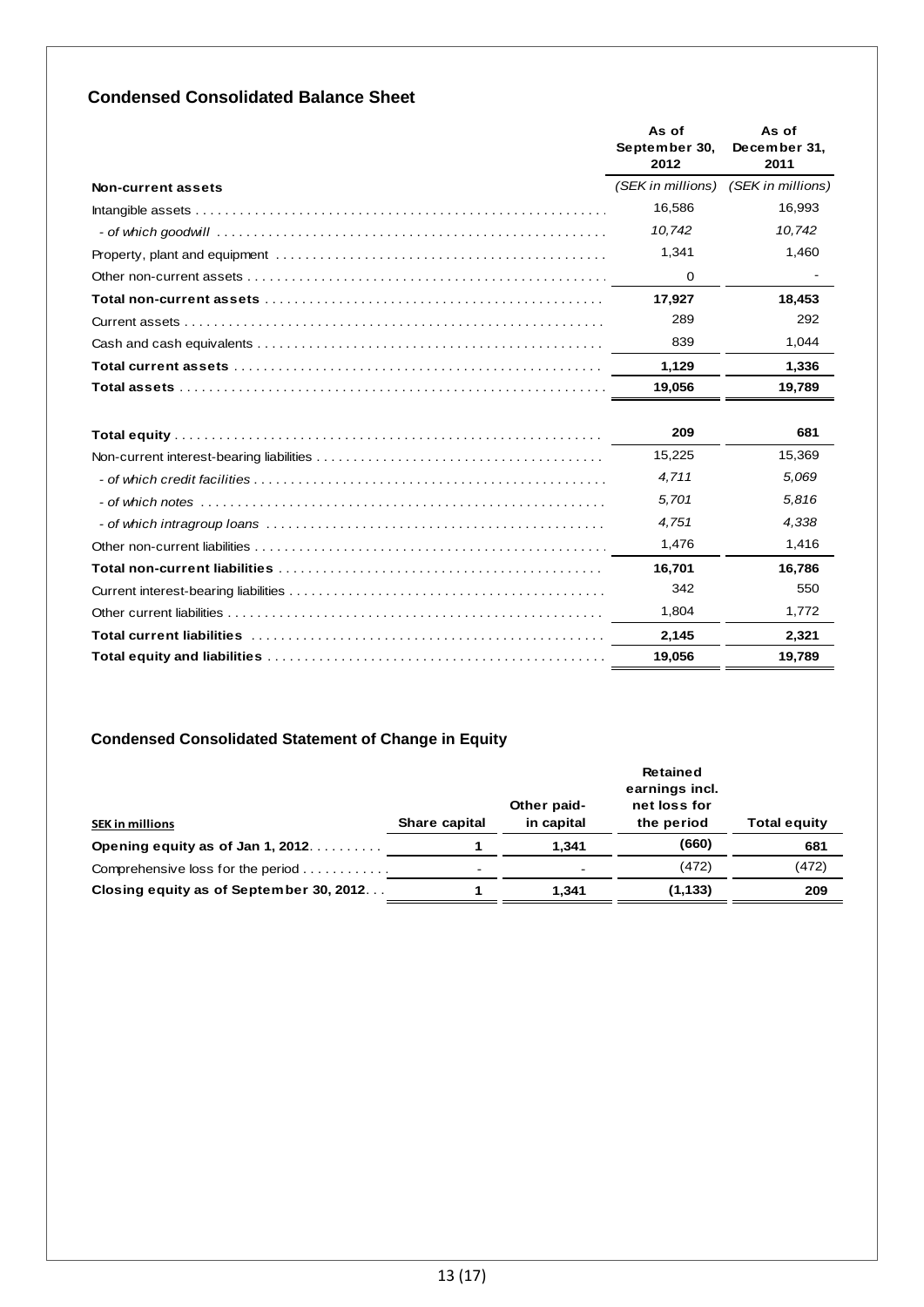# **Condensed Consolidated Cash Flow Statement**

|                                                                             | For the three<br>months ended<br>September 30,<br>2012 | For the nine<br>months ended<br>September 30,<br>2012 |
|-----------------------------------------------------------------------------|--------------------------------------------------------|-------------------------------------------------------|
| Operating activities                                                        |                                                        | (SEK in millions) (SEK in millions)                   |
|                                                                             | (182)                                                  | (640)                                                 |
| Adjustments for items not included in cash flow, etc*                       | 597                                                    | 1,729                                                 |
|                                                                             | 9                                                      | (188)                                                 |
|                                                                             | 425                                                    | 902                                                   |
| <i>Investing activities</i><br>Acquisition of property, plant and equipment | (52)<br>(115)                                          | (153)<br>(387)                                        |
|                                                                             | (167)                                                  | (541)                                                 |
| <b>Financing activities</b>                                                 |                                                        |                                                       |
|                                                                             | (55)                                                   | (524)                                                 |
|                                                                             |                                                        | (43)                                                  |
|                                                                             | (55)                                                   | (567)                                                 |
|                                                                             | 203                                                    | (205)                                                 |
|                                                                             | 839                                                    | 839                                                   |

# **\*Adjustments for items not included in cash flow, etc.**

|                                                                  | For the three<br>months ended months ended<br>September 30,<br>2012 | For the nine<br>September 30,<br>2012 |
|------------------------------------------------------------------|---------------------------------------------------------------------|---------------------------------------|
|                                                                  |                                                                     | (SEK in millions) (SEK in millions)   |
| Depreciation, amortization and impairment of assets              | 349                                                                 | 1,065                                 |
|                                                                  | (192)                                                               | (290)                                 |
| Unrealized change in fair value of financial assets              | 159                                                                 | 218                                   |
| Change in accrued arrangement fees and accrued interest expenses | 128                                                                 | 297                                   |
|                                                                  | 146                                                                 | 412                                   |
|                                                                  |                                                                     | 27                                    |
|                                                                  | 597                                                                 | 1,729                                 |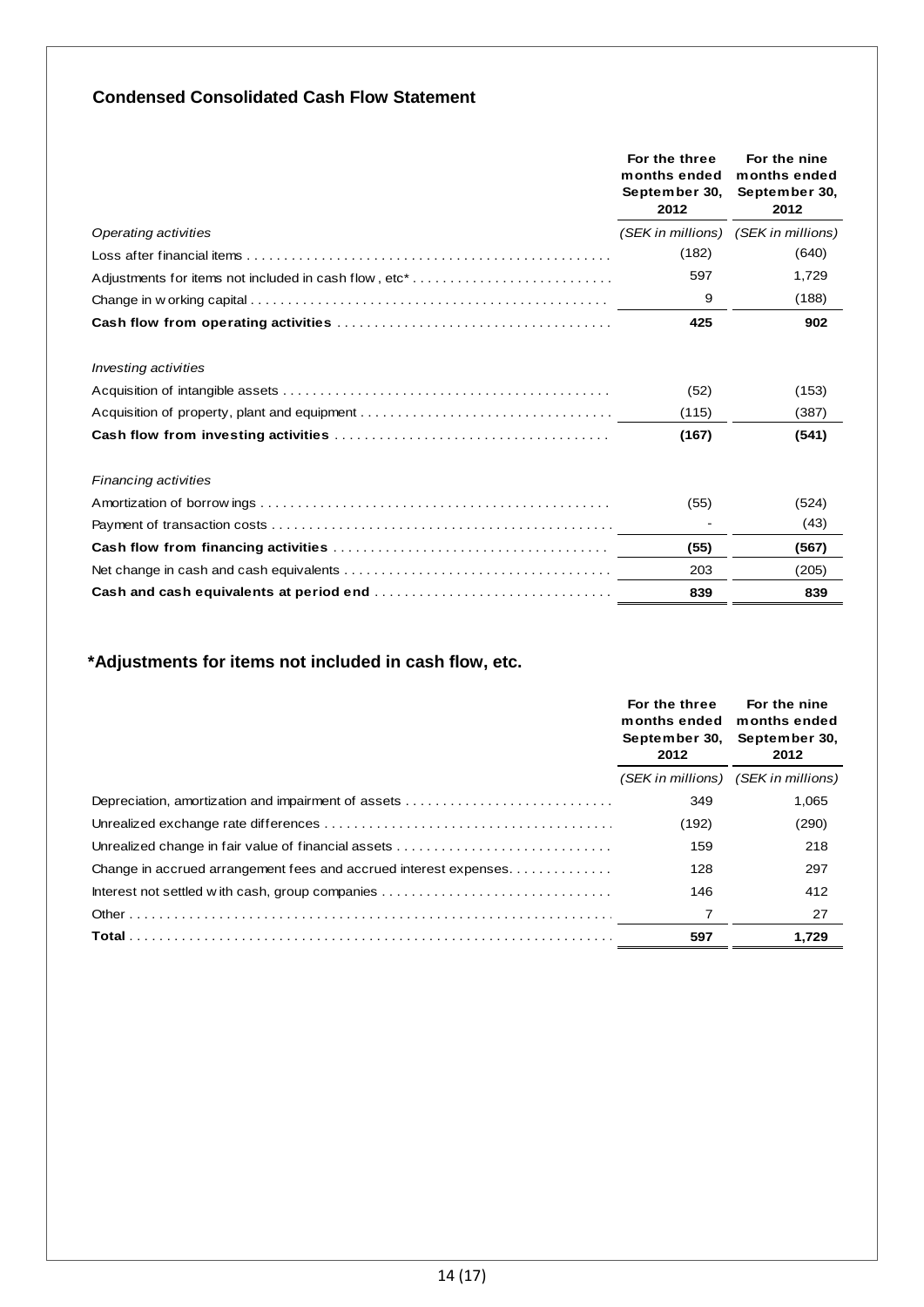# **Notes to the Condensed Consolidated Financial Statements**

### **Note 1 Basis of Preparation**

The consolidated accounts of the Group are prepared in accordance with International Financial Reporting Standards ("IFRSs") as disclosed in the Annual Report 2011. The Interim Report is prepared in accordance with IAS 34 Interim Financial Reporting.

NorCell Sweden Holding 2 AB (publ) was established on July 12, 2011, and functioned as a dormant holding company between July 12, 2011, and September 28, 2011. As a consequence it is not meaningful to present a comparable income statement for the period July 12, 2011 to September 30, 2011.

The new or amended IFRS and IFRIC interpretations, which became effective on January 1, 2012, have had no material effect on the consolidated financial statements.

These condensed consolidated financial statements are presented in million Swedish kronor (SEK) which is also the Group"s functional currency.

This Interim Report has been approved for issuance by the Board of Directors on November 12, 2012.

#### *Operating Segments*

The operations of the Group are integrated and constitute a single operating segment that offers the supply of pay television, high-speed broadband and fixed-telephony on a single market, Sweden. This is also the base of the Group"s management structure and the structure for internal reporting, which is controlled by the Group"s Chief Executive Officer, who has been identified as its chief operating decision maker. As such, the Group does not present any operating segment information. However, information on revenue from paytelevision, high-speed broadband, fixed-telephony and landlord is disclosed in Note 2.

#### **Note 2 Revenue**

Total revenue amounted to SEK 3,417 million in the nine months ended September 30, 2012. Pay television revenue amounted to SEK 1,291 million or 37.8% of total revenue. High-speed broadband revenue amounted to SEK 957 million or 28.0% of total revenue. Fixed-telephony revenue amounted to SEK 384 million or 11.2% of total revenue. Landlord revenue amounted to SEK 644 million or 18.9% of total revenue, and Other revenue amounted to SEK 141 million or 4.1% of total revenue.

#### **Note 3 Operating Expenses**

The Group"s cost of sales and services amounted to SEK 1,693 million or 49.6% of total revenue in the nine months ended September 30, 2012. Selling expenses amounted to SEK 977 million or 28.6% of total revenue, and the Group"s administrative expenses amounted to SEK 181 million or 5.3% of total revenue.

#### **Note 4 Financial Income and Expense**

Net financial income and expense summarized to a net financial expense of SEK 1,199 million in the nine months ended September 30, 2012.

Net financial expense consisted primarily of interest expense on borrowings amounting to SEK 1,240 million, currency gains in EUR denominated debt of SEK 300 million, and a negative change in fair value of derivative instruments amounting to SEK 218 million in the nine months ended September 30, 2012.

#### **Note 5 Income Taxes**

The Group recognized tax income for the first nine months of SEK 167 million.

#### **Note 6 Net Loss for the Period**

The Group recognized a net loss of SEK 472 million in the nine months ended September 30, 2012.

#### **Note 7 Capital Expenditures**

Capital expenditures in the first nine months ended September 30, 2012 amounted to SEK 556 million or 16.3% of total revenue, of which SEK 15 million was funded by financial leases. Of the capital expenditures net after leasing, SEK 387 million related to investments in fixed tangible assets and SEK 153 million related to investments in fixed intangible assets. As from January 1, 2012, Com Hem is able to connect paid out sales commissions to specific fixed-term contracts with subscribers generated from certain telemarketing sales. Therefore, in accordance with IAS 38, approximately SEK 8 million have been recognized as fixed intangible assets in the first nine months of 2012, which will be amortized over the specific contract period, normally 12 to 24 months.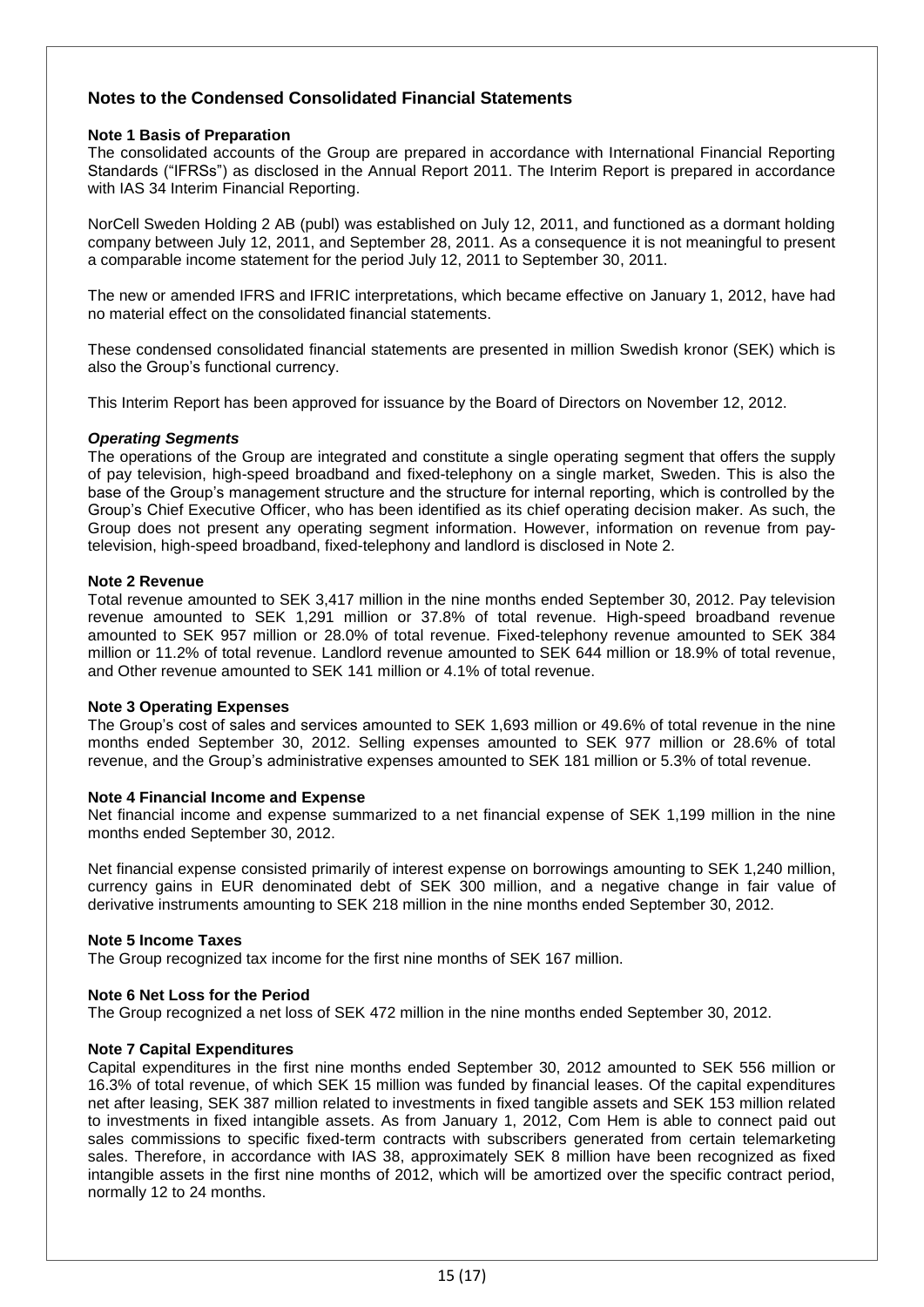## **Note 8 Liquidity and Financial Position**

As of September 30, 2012 the Group held SEK 839 million of cash and cash equivalents. Under the Senior Facilities Agreement, the Group has access to an additional committed Capital Expenditures Facility of SEK 750 million, and an additional committed SEK 446 million under the Revolving Facility.

#### **Note 9 Related Parties**

The Group has related party relationships with the Company's owner and with Board members and Group Management. There have been no significant changes in the relationships or transactions with related parties for the Group compared to the information disclosed in the Annual Report 2011.

#### **Note 10 Risks and Uncertainty Factors**

The Group"s operations are influenced by a number of exogenous factors. For a detailed description of the risk factors considered to be most important to the Group"s future progress, please see the description in the Group"s Annual Report 2011. The Group believes that the risk environment has not materially changed from the description in the Annual Report 2011.

#### **Note 11 Subsequent Events**

In October 2012, Stefan Trampus joined the company as Head of Sales for both the Landlord Business Unit and Consumer Sales, and member of Group Management. At the same time, Christer E. Andersson, who between April 2007 and October 2012 served as the Director of the Landlord Business Unit, joined iTUX as Managing Director.

To the knowledge of the Board of Directors, no other events have occurred after closing date that are expected to have a material impact on the business.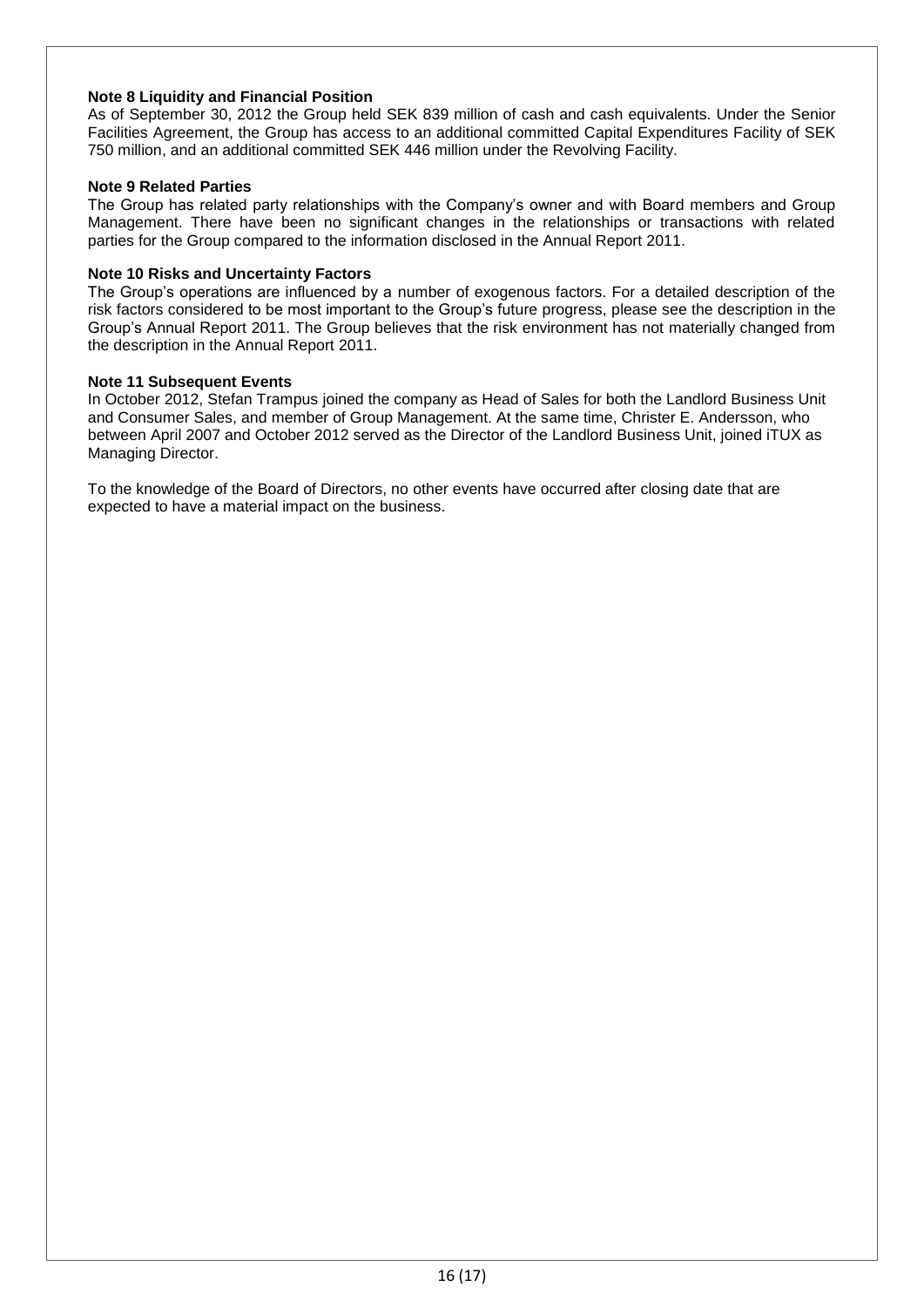# **INDEPENDENT AUDITOR'S REPORT ON REVIEW OF INTERIM FINANCIAL STATEMENTS**

To the Board of Directors NorCell Sweden Holding 2 AB (publ)

#### *Introduction*

We have reviewed the accompanying consolidated balance sheet of NorCell Sweden Holding 2 AB (publ) and subsidiaries ("the Group") as of 30 September 2012 and the related consolidated statements of income, comprehensive income, changes in equity and cash flows for the nine month period then ended which are included in the printed version of this document on pages 12 – 16. The Board of Directors and the Chief Executive Officer are responsible for the preparation and presentation of these consolidated interim financial statements in accordance with IAS 34, 'Interim Financial Reporting'. Our responsibility is to express a conclusion on these consolidated interim financial statements based on our review.

#### *Scope of Review*

We conducted our review in accordance with the International Standard on Review Engagements ISRE 2410 "Review of Interim Financial Information Performed by the Independent Auditor of the Entity". A review of interim financial statements consists of making inquiries, primarily of persons responsible for financial and accounting matters, and applying analytical and other review procedures. A review is substantially less in scope than an audit conducted in accordance with International Standards on Auditing and consequently does not enable us to obtain assurance that we would become aware of all significant matters that might be identified in an audit. Accordingly, we do not express an audit opinion.

#### *Conclusion*

Based on our review, nothing has come to our attention that causes us to believe that the accompanying consolidated interim financial statements are not prepared, in all material respects, in accordance with IAS 34, "Interim Financial Reporting".

Stockholm, November 12, 2012 KPMG AB

/s/ Thomas Thiel

Thomas Thiel Authorized public accountant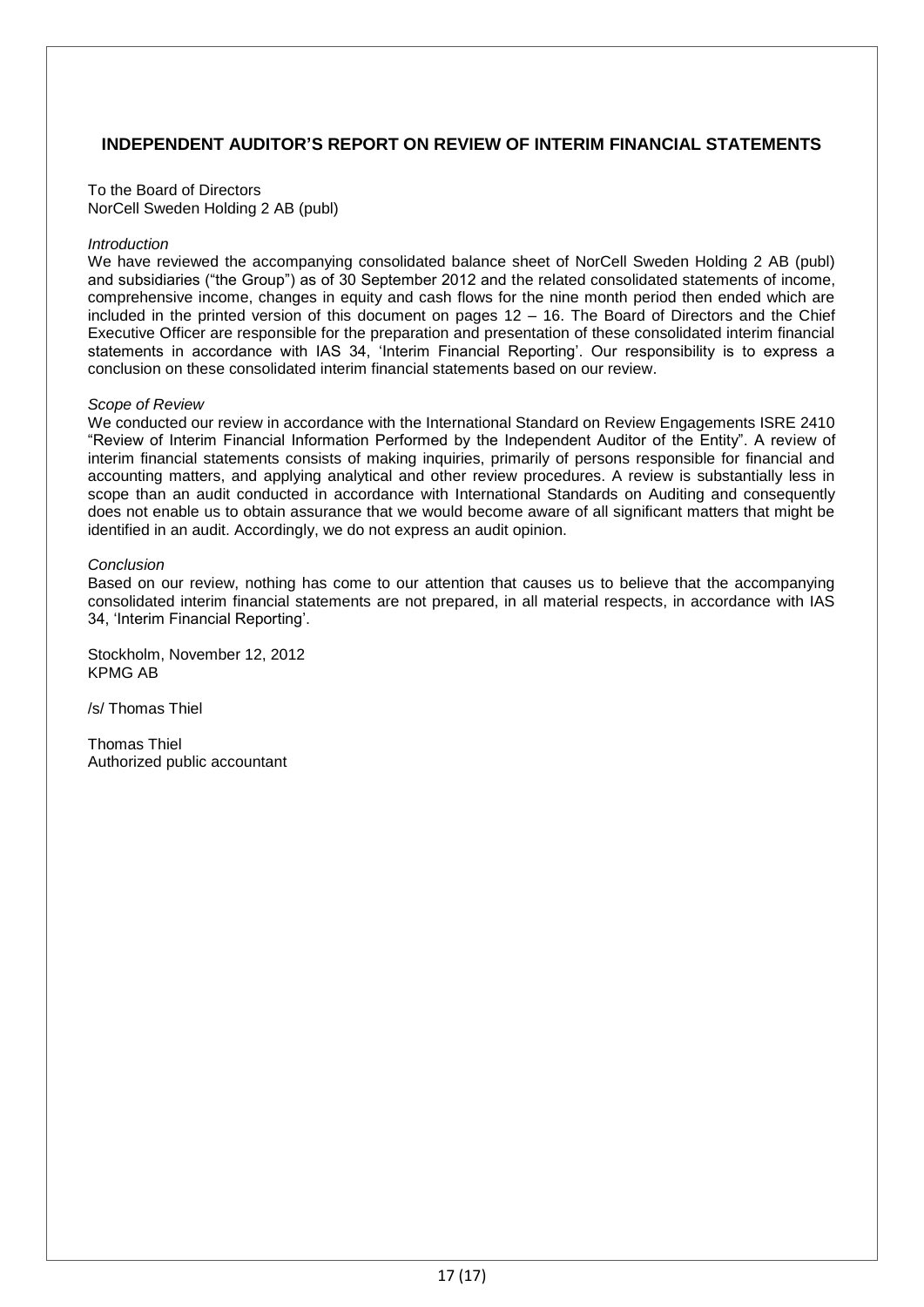

# **For further information**

**Analyst and investor contact** Joachim Jaginder Chief Financial Officer investor.relations@comhem.com

## **Media contact**

Björn Nilsson Director of Communications press@comhem.com

#### **Visiting address**

Fleminggatan 18 SE-104 20 Stockholm, Sweden www.comhem.com

## **About Com Hem**

*Com Hem is one of Sweden's leading suppliers of television, broadband and fixed-telephony. Approximately 40 percent, 1.74 million, of Sweden's households are connected to Com Hem's network with access to the market's broadest range of television services. Com Hem offers attractively priced, high quality and complementary services for television, high-speed broadband and fixed-telephony. The Company was established in 1983, is owned by BC Partners, has approximately 950 employees and head office in Stockholm.*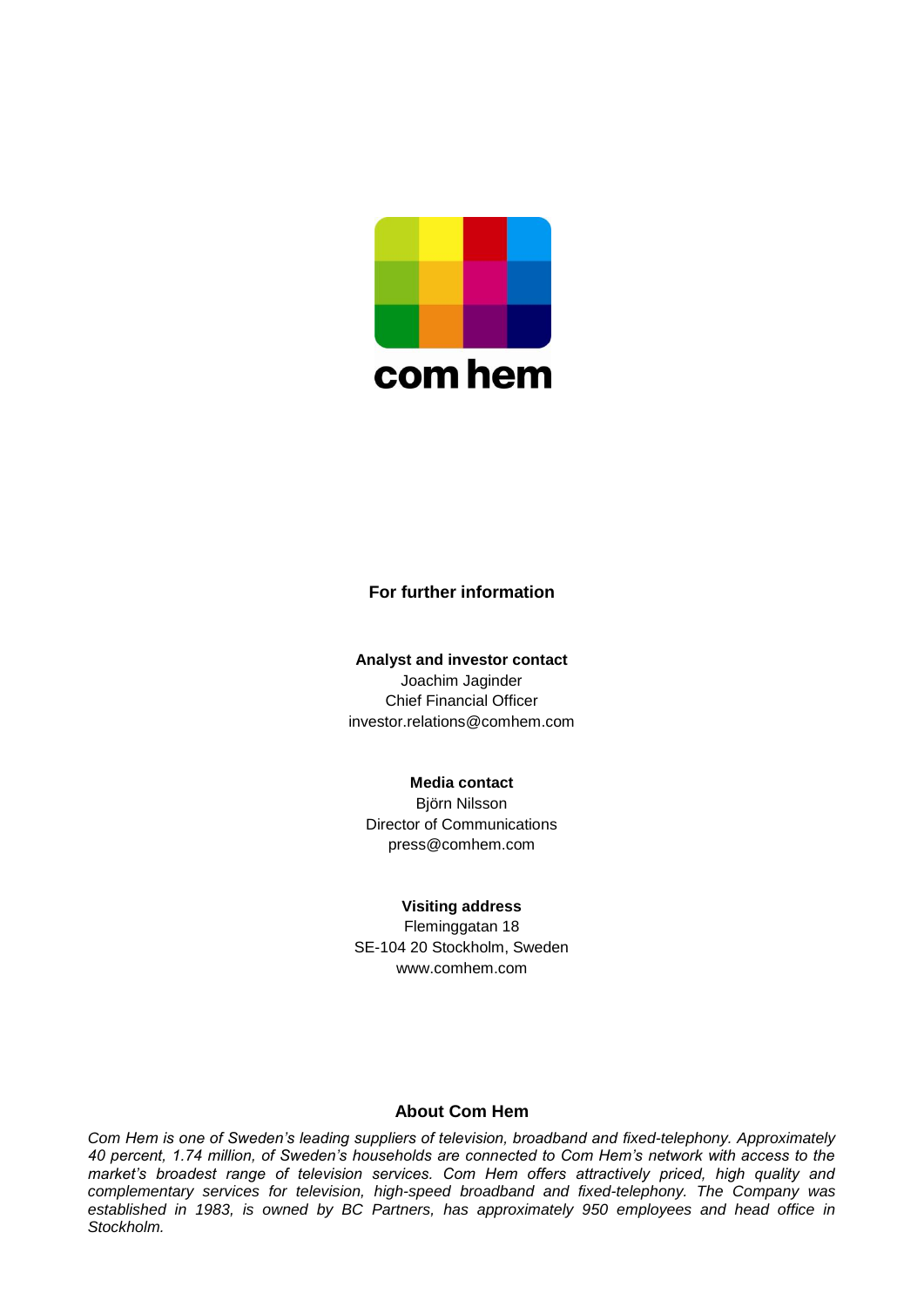

# **Supplemental Information**

# **NorCell Sweden Holding 2 AB (publ) Group**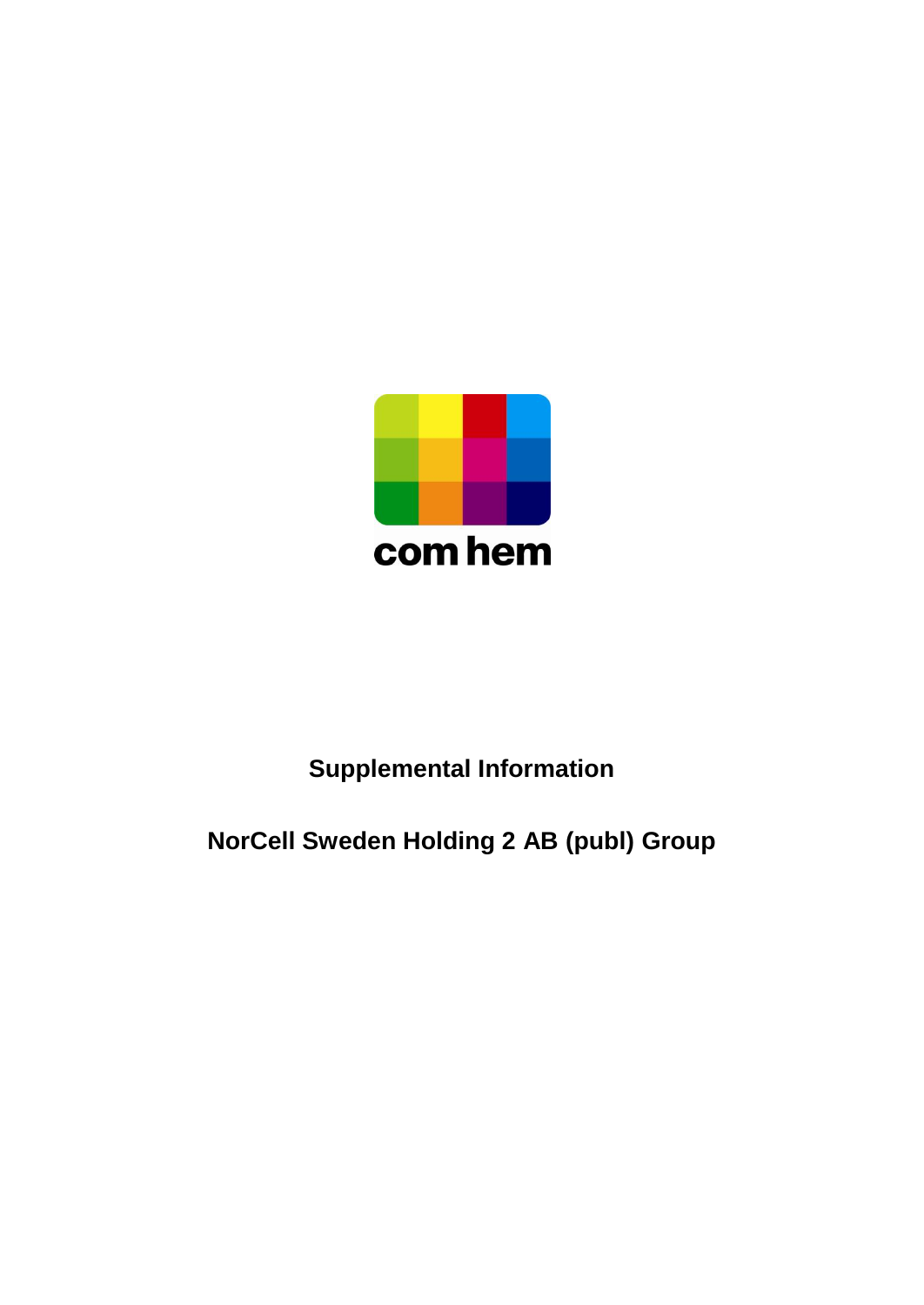#### **FOR IMMEDIATE RELEASE**

Date: November 12, 2012

#### **IMPORTANT INFORMATION**

For investors and prospective investors in the Senior Notes issued by NorCell Sweden Holding 2 AB (publ) and Senior Secured Notes issued by NorCell Sweden Holding 3 AB (publ), please refer to this Supplemental Information as of September 30, 2012 (the "**Supplemental Report**") presenting the Group's supplemental information for the period January 1, 2009 to September 30, 2012.

In this Supplemental Report, the terms "**we**," "**our**," "**us**," the "**Company**" and "**Com Hem**" for the period prior to the consummation of the Acquisition refer to either Com Hem Holding AB, formerly Nordic Cable Acquisition Company Sub-Holding AB, registration number 556689-2104, or Com Hem Holding AB and its subsidiaries, as the context requires, and, for the period following the consummation of the Acquisition, HoldCo and its subsidiaries, as the context requires. The term "**HoldCo**" refers to NorCell Sweden Holding 2 AB. The term "**Bidco**" refers to NorCell Sweden Holding 3 AB.

Certain numerical information and other amounts and percentages presented in this Supplemental Report may not sum due to rounding. In addition, certain figures in this document have been rounded to the nearest whole number.

As used herein, the symbol "n/m" means "not meaningful", and "n/a" means "not applicable".

For definitions and glossary, please refer to the Group's Annual Report 2011.

This Supplemental Report has not been reviewed by the Company's auditors.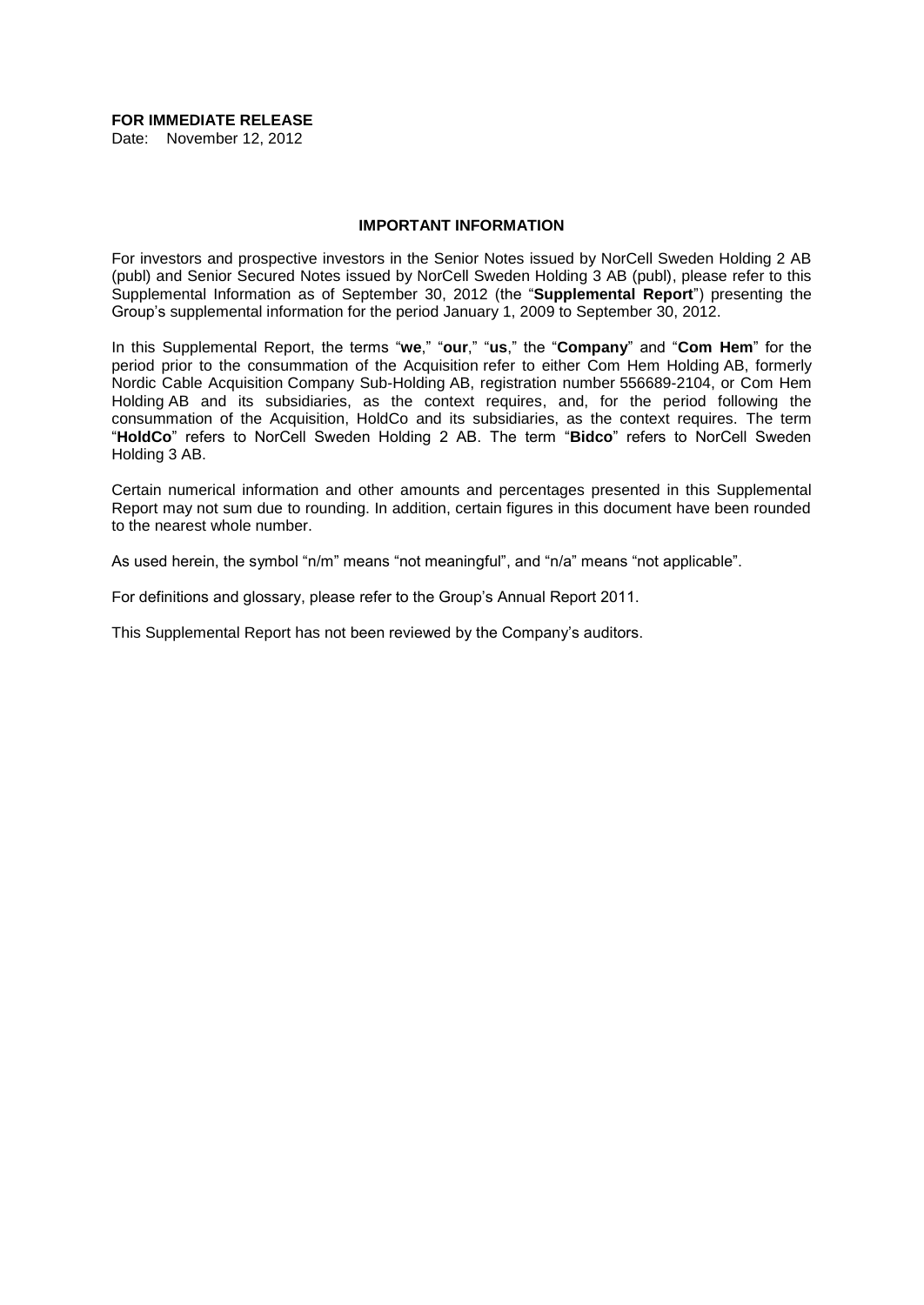#### **FORWARD-LOOKING STATEMENTS**

This Supplemental Report contains various forward-looking statements that reflect management's current views with respect to future events and anticipated financial and operational performance. Forward-looking statements as a general matter are all statements other than statements as to historical facts or present facts or circumstances. The words "believe," "expect," "anticipate," "intend," "may," "plan," "estimate," "will," "should," "could," "aim" or "might," or, in each case, their negative, or similar expressions, identify certain of these forward-looking statements. Other forward-looking statements can be identified in the context in which the statements are made. Forward-looking statements appear in a number of places in this Supplemental Report, including, without limitation, in the sections entitled "*Industry Overview,*" "*Management's Discussion and Analysis of Financial Condition and Results of Operations*" and "*Regulation*" and include, among other things, statements relating to:

- our strategy, outlook and growth prospects;
- our operational and financial targets;
- our liquidity, capital resources and capital expenditure;
- our planned investments;
- the expectations as to future growth in demand for our products and services;
- general economic trends and trends in the cable television and telecommunications industries;
- the impact of regulations and laws on us and our operations;
- the competitive environment in which we operate; and
- the outcome of legal proceedings.

Although we believe that the expectations reflected in these forward-looking statements are reasonable, we can give no assurances that they will materialize or prove to be correct. Because these statements are based on assumptions or estimates and are subject to risks and uncertainties, the actual results or outcome could differ materially from those set out in the forward-looking statements as a result of, among others:

- digital and broadband penetration and other market developments;
- competition from local or international cable, telecommunications, media or alternative technology companies, including local area networks, satellite, Internet-protocol television, hybrid television and wireless broadband companies;
- changes in international and local economic, political, business, industry and tax conditions;
- changes in underlying consumer behavior, including changes in consumer television viewing and preferences;
- changes in technology;
- changes in content prices;
- consolidation in the cable or telecommunications industry;
- our ability to generate the funds needed to service our debt;
- our ability to successfully integrate any future acquisitions;
- factors affecting our leverage and our ability to service our debt;
- the effects of operating and financial restrictions in our debt instruments;
- our ability to successfully develop and expand the range of products and services offered;
- our ability to retain or replace key personnel;
- changes in our business strategy, development and investment plans; and
- changes in Swedish tax law.

Additional factors could cause our actual results, performance or achievements to differ materially.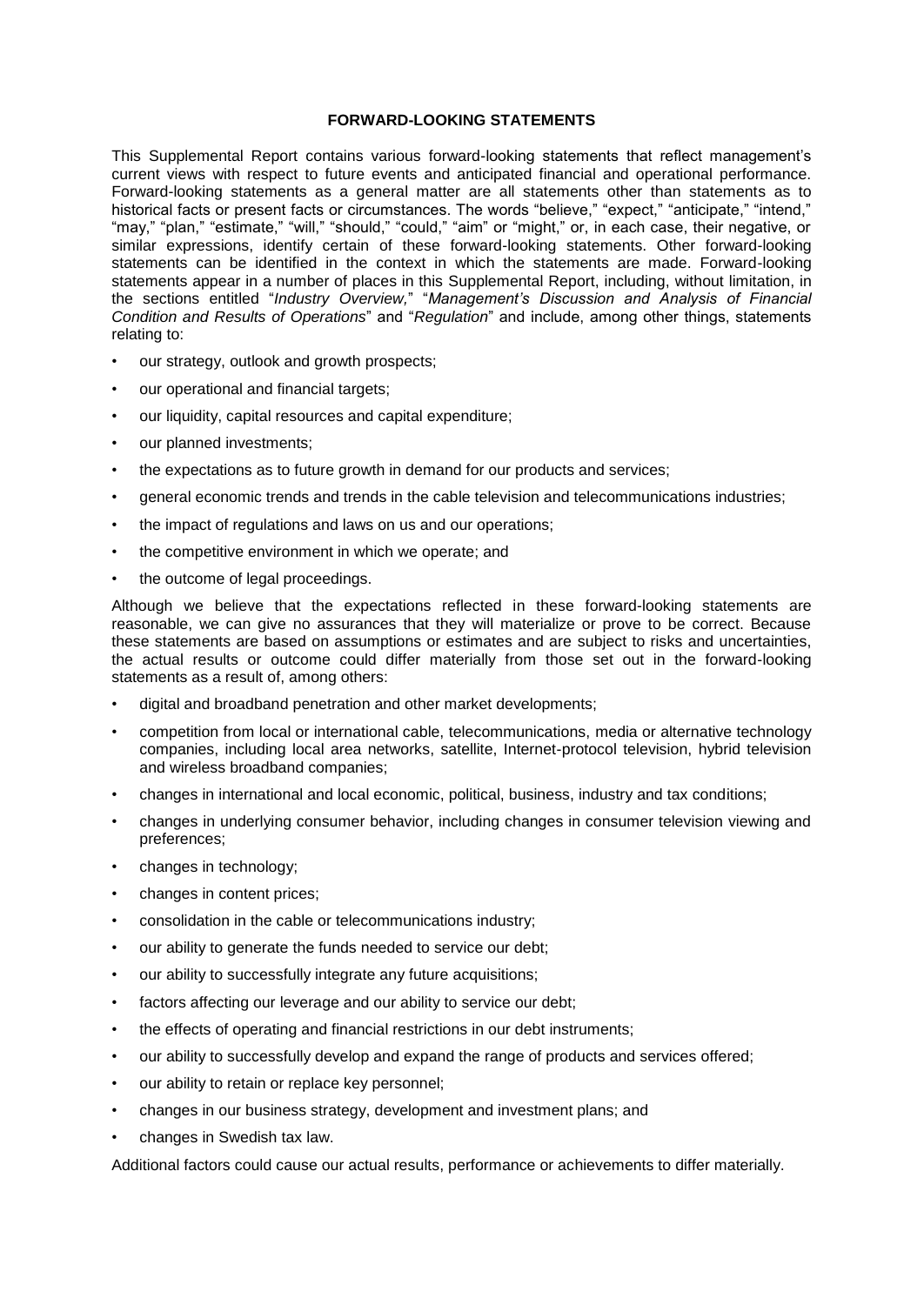# **TABLE OF CONTENTS**

| MANAGEMENT'S DISCUSSION AND ANALYSIS OF FINANCIAL CONDITION AND RESULTS OF |  |
|----------------------------------------------------------------------------|--|
|                                                                            |  |
| UNAUDITED PRO FORMA COMBINED CONSOLIDATED FINANCIAL INFORMATION  48        |  |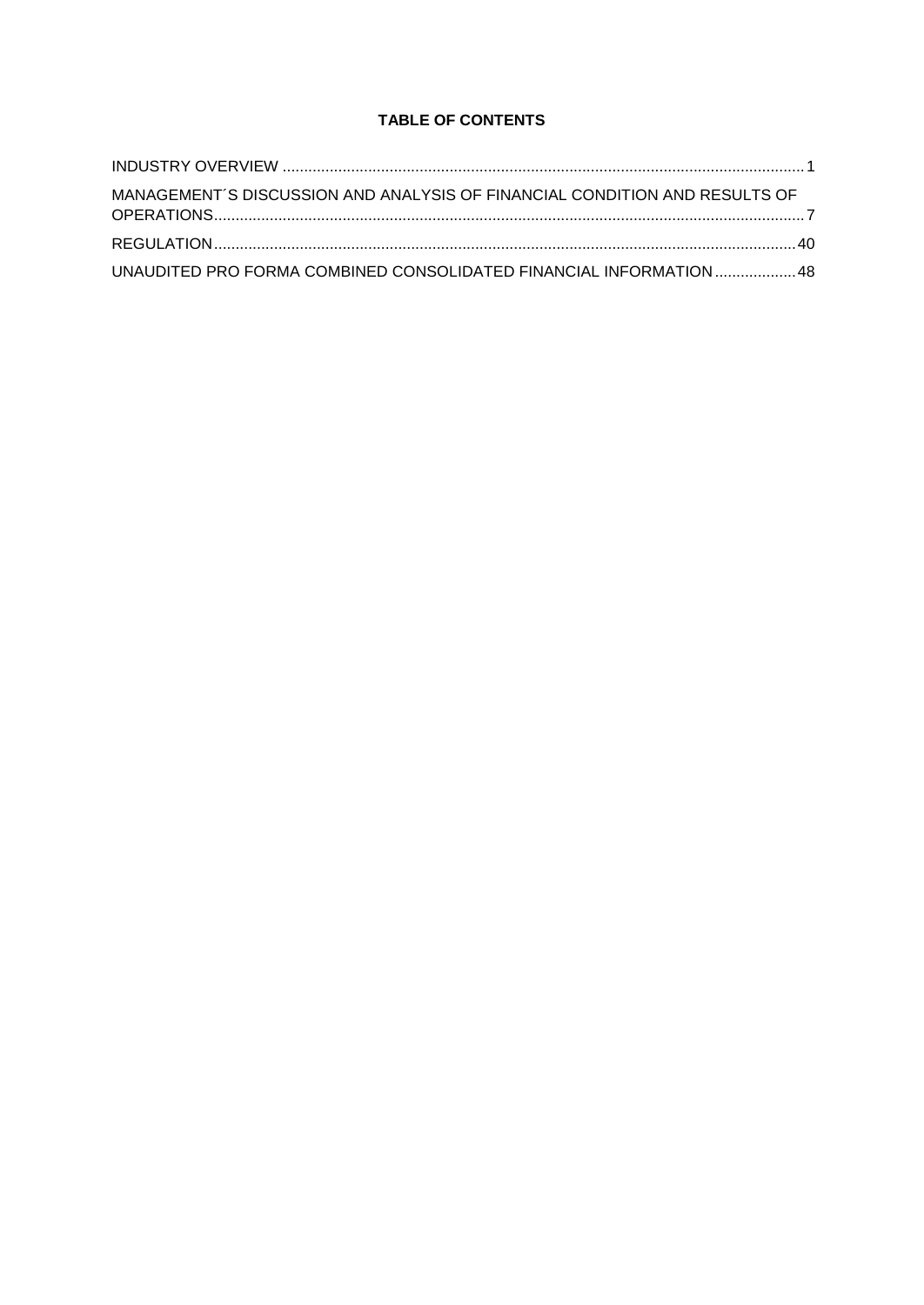# **INDUSTRY OVERVIEW**

*Certain information set forth in this section has been derived from external sources, as well as publicly available reports from telecommunications operators. Industry surveys and publications generally state that the information contained therein has been obtained from sources believed to be reliable, but the accuracy and completeness of such information is not guaranteed. We believe that these industry publications, surveys and forecasts are reliable but we have not independently verified them and cannot guarantee their accuracy or completeness.*

*The projections and forward-looking statements in this section are not guarantees of future performance and actual events and circumstances could differ materially from current expectations. Numerous factors could cause or contribute to such differences. See "Forward-looking statements."*

## **Sweden**

We operate our cable business in Sweden, which as of December 2011 had a population of approximately 9.5 million and approximately 4.7 million households according to the PTS. We believe that as of September 30, 2012, our cable business covered approximately 37% of Sweden as measured by homes connected, including Stockholm, Gothenburg, Malmö, Uppsala and other major metropolitan areas.

Sweden is one of the most prosperous countries in Europe with a GDP per capita in 2011 of approximately €41,100, which was the third highest GDP in the European Union in 2011. Swedish real GDP grew at a rate of 3.9% in 2011, compared to the average real GDP growth rate in the European Union of 1.5% according to Eurostat. Public debt in Sweden amounted to 37.5% of GDP in 2011 according to the CIA World Factbook, comparing favorably with most other countries in the European Union, where the average level of public debt in 2011 was 82.1%. At the same time, Sweden benefits from a comparably low average unemployment rate, which was 7.5% in 2011, compared to an average of 9.7% across the European Union in 2011. We believe that the relatively prosperous nature of the Swedish population, the absence of any severe austerity measures in the public sector combined with a comparatively low blended cable ARPU in an international context provides this market with a significant growth upside for cable operators.

# **The Com Hem Footprint**

The Swedish market consists of two types of homes: MDUs and SDUs. MDUs are buildings with multiple separate housing units for residential (in other words, non-commercial) inhabitants. They are typically owned by municipalities, large commercial organizations, small private companies or by tenants, in which case each tenant of an MDU typically owns a proportional share of the landlord association that controls the MDU. SDUs are standalone houses and villas. Out of the 4.7 million households in Sweden, we believe that 56% are MDUs and 44% are SDUs. Com Hem focuses on serving homes in MDUs, with Canal Digital Cable, Bredbandsbolaget, Ownit (all owned by Telenor), Tele2, Sappa and Telia being the main competitors. DTH/DTT (as defined below), primarily offered by Viasat, Canal Digital and Boxer, are more developed in SDUs and rural areas and thus compete less in the MDU market.

## **Network Dynamics in Sweden**

The Swedish market is characterized by strong infrastructure competition, in particular between cable and LAN. The substantial overbuild of cable with LANs took place over the last 10 years, during which time we believe that the overbuild increased from approximately 29% in 2005 to approximately 63% in 2012. The LAN overbuild is highest in densely populated areas due to economies of scale and therefore we expect the overbuild to slow down in the coming years, as the number of landlords without access to the LAN overbuild become smaller in scale.

The structure of the Swedish cable network is strongly influenced by historical factors, most importantly the former monopoly of TeliaSonera. In 2003, TeliaSonera announced its sale of Com Hem, the largest cable television network. This sale was the result of a decision rendered by the European Commission, ordering TeliaSonera to sell Com Hem as a pre-condition for the merger between Telia and Sonera.

Swedish cable network operators benefit from certain inherent characteristics of HFC cable networks. Unlike xDSL networks, cable networks have been designed to transmit large amounts of analog television and radio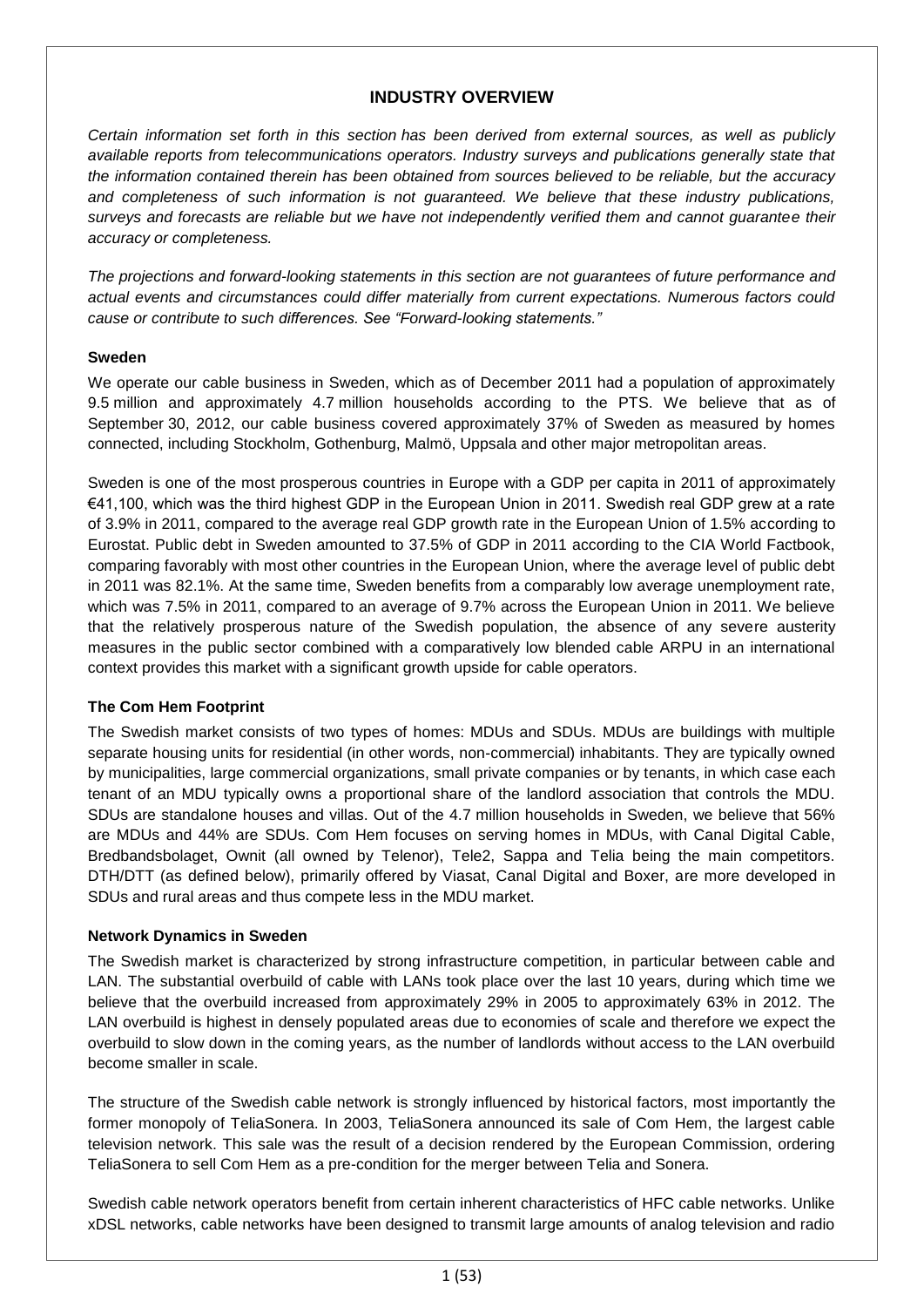signals and are able to deliver consistent speeds irrespective of the distance to the subscriber. Copper is a distance-sensitive medium, and accordingly, access speeds for xDSL technology decrease substantially as distance from xDSL hubs increases. VDSL2 can currently provide broadband speeds of up to 50 Mbps, which is still lower than broadband speeds via cable.

Sweden's high fiber penetration is a result of a national broadband strategy. According to the PTS's agenda, 90% of all Swedish households and businesses should be covered by ultra-high speed (faster than 100 Mbps) Internet by the year 2020 (source: PTS, "Follow-up of the Government's Broadband Strategy," May 2011). In newly built homes only one infrastructure is typically rolled-out with the preferred technology being FTTx or LAN. The PTS also recently required TeliaSonera to open up its fiber networks to competitors and provide other operators with the opportunity to purchase access to TeliaSonera's fiber network, thereby allowing other operators to position their own equipment at TeliaSonera's exchanges or allowing them to purchase pre-packaged wholesale products from TeliaSonera and offer them directly to their subscribers. Other operators need not invest in their own equipment if they pursue the latter scenario.

The Swedish LAN market is particular in the sense that landlords can choose between vertical LAN and open LAN networks. In a vertical LAN network, the operator pays the cost of building the LAN network and typically seeks the exclusive right to deliver television, high-speed broadband and fixed- telephony services to the residents in the connected building(s) for a minimum term, generally seven or more years. In an open LAN network, a landlord typically builds the LAN and leases it to a communication operator that in turn contracts with service providers. The LAN overbuild within our footprint has so far been relatively evenly spread between vertical and open LAN networks. However, as the open LAN structure requires a substantial investment by landlords, private landlords are significantly less inclined to choose an open LAN structure than public landlords. Fiber LAN already has high coverage in Sweden and has largely overbuilt cable in Com Hem's footprint.

Additionally, Sweden has a broadband infrastructure of more than 100 urban networks (Sw. *Stadsnät*) which are broadband networks geographically limited to, and often owned by, a local municipality. The municipalities have built their own open fiber networks over the past several years in an effort to maximize broadband access to all Swedish households and to eventually achieve nationwide coverage of backbone networks, regional networks and access networks. The municipalities typically only build dark fiber when there are limited commercial interests in a particular region. (Source: Svenska Stadsnätsföreningen)

# **Service Bundling**

The media and communications market in Sweden has been converging over the past couple of years as subscribers increasingly seek to receive media and communications services from one provider where providers are offering television, broadband internet and fixed-line telephony services bundled into integrated offerings referred to as "double play" (two services provided together) or "triple play" (three services provided together) at attractive prices. Some operators also offer "quadruple-play" offerings (television, broadband internet, fixed-telephony and mobile services). However, quadruple-play offerings are currently limited in Sweden with, according to the PTS as of May 2012, approximately 16,000 customers using quadruple-play services compared to approximately 642,000 using triple-play services as of December 2011. Offering bundled services from a single point of contact also helps to increase customer loyalty and lower churn. According to the PTS, the number of bundled subscriptions increased in Sweden by a CAGR of 11% from 1.2 million in December 2009 to 1.5 million in December 2011.

We believe that Swedish cable operators are well positioned to benefit from these convergence trends as they increasingly sell individual and bundled broadband, telephony and pay television services to their existing cable television subscriber base and new subscribers, increasing their respective market share in the telecommunications market.

The Swedish television service market size in 2011, based on revenue, was estimated to be SEK 9.1 billion according to the PTS, compared to SEK 6.9 billion for the consumer fixed internet service market and SEK 7.9 billion for the consumer fixed-line telephony market in Sweden.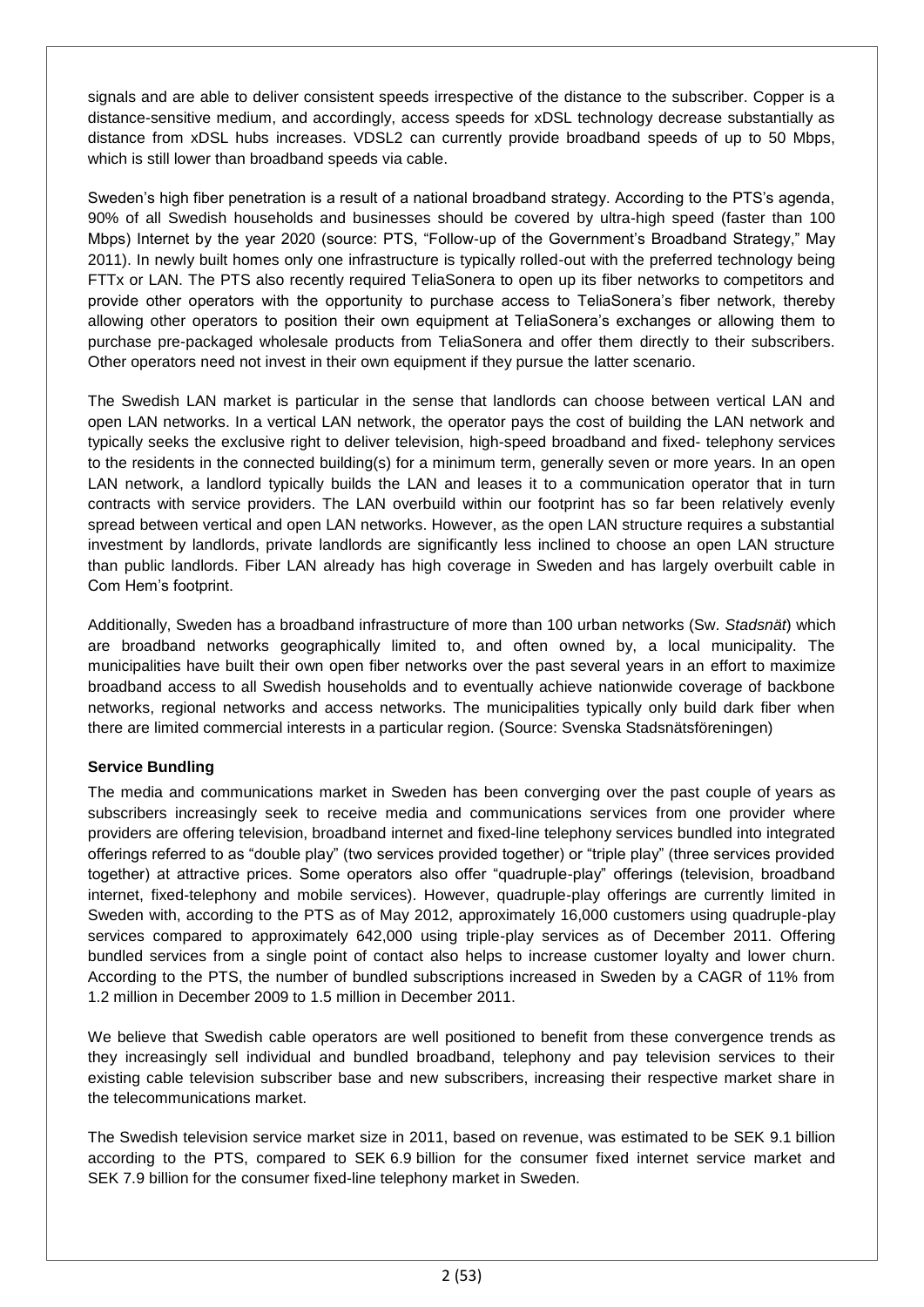## **Swedish Television Market**

# *Introduction*

The Swedish television market covers approximately 4.7 million homes according to the PTS and the Swedish television market had a combined cable, satellite and terrestrial penetration rate of approximately 88% in 2011 according to Screen Digest. Similarly to other European markets, television consumer behavior in Sweden is starting to put greater emphasis on digital, innovative and interactive television services such as HD, VoD and "Catch-up TV" over traditional distribution platforms and OTT, requiring high bandwidth and bi-directional distribution platforms.

The Swedish television market is experiencing continued digitalization, as the expansion of HD, VoD and PVR services is changing consumers' habits and viewing behavior. Digital pay television penetration within the entire Swedish market was 64% during the second quarter of 2012, but only 51% within Com Hem's footprint according to Mediavision. According to Screen Digest, the digital pay television market in Sweden is expected to grow by a compound annual growth rate of 5.4% from approximately SEK 7,867 million in 2011 to approximately SEK 10,227 million in 2016. This growth is mainly explained by the increasing ARPU generated by value-added services such as VoD and HD services.

Television signals are distributed in Sweden through various platforms, including cable, satellite and digital terrestrial systems ("**DTT**"), as well as through broadband technologies such as VDSL, ADSL2+ and IP television. In addition, OTT viewing is increasing. Cable was the leading television distribution platform in Sweden in 2011, with approximately 49.8% of Swedish homes watching television over a cable network (based on primary television set). The following table illustrates the development of the percentage of Swedish homes (based on primary television set) that watch television via cable, satellite, DTT and IP television for the period from 2009 to 2011.

| 2009 | 2010 | 2011          |
|------|------|---------------|
| 516  | 50.5 | 49.8          |
| 20.4 | 21 R | $-20.2$       |
| 18.6 |      | 17.5 18.1     |
| 94   |      | $10.4$ $11.9$ |

Source: Screen Digest, October 10, 2011.

## *Cable*

Sweden is a highly penetrated cable television market with approximately 2.4 million homes watching television via cable in 2011 (based on primary television set) according to Screen Digest. At present, there are three major cable operators that cover Sweden: Com Hem, Canal Digital and Tele2. The operators provide a substantial program offering of between 6 and 24 analog channels and a number of digital free and pay television channels, depending on the cable operator and the region served.

Cable network services are characterized by easy-to-use technology, efficient installation of customer equipment and reliability of a protected signal delivered directly to the home. Cable television subscribers are able to access customer services provided by the cable provider when required.

Basic television services are usually included in utility fees charged to tenants by their housing associations and landlords as part of their rental agreement, as housing associations and landlords typically enter into contracts with operators for the provision of service to all of their units. In addition, cable operators are able to directly up-sell digital pay television, broadband and telephony services to all analog subscribers, while retaining the revenue generated from the sale of the underlying analog services to the landlords.

## *DTT*

The second largest television delivery platform in Sweden is DTT, with the highest usage in rural areas and lower penetration in metropolitan areas. Analog terrestrial broadcasts were switched off in stages between 2005 and 2007, after which DTT coverage for public service channels reached 99.8% according to ISI Emerging Markets.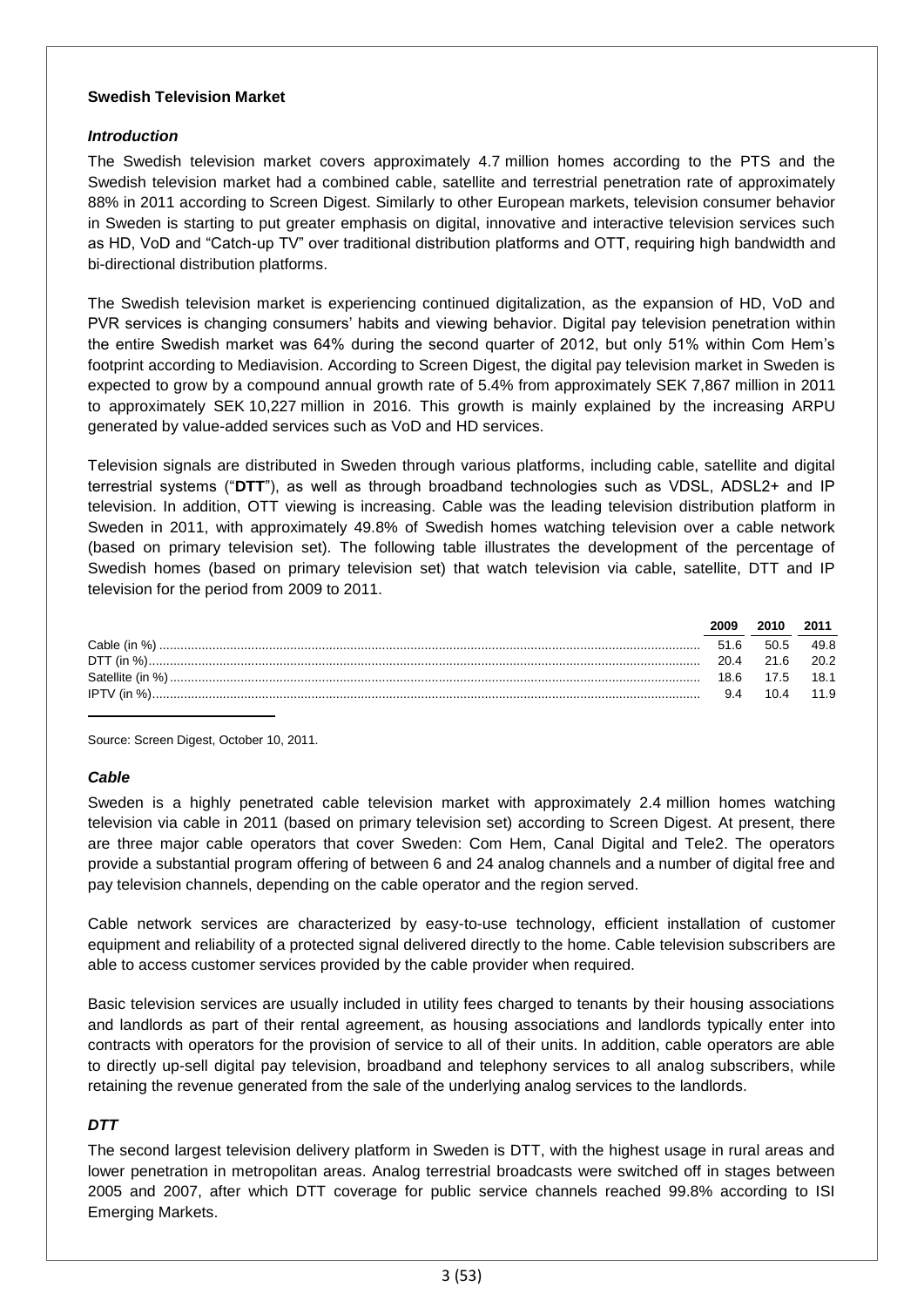Boxer is the government owned DTT broadcaster and had a 20% market share in the second quarter of 2012 in the digital television market according to Mediavision. Boxer is the only DTT broadcaster in Sweden and it offers a wide range of channels broadcasted on four national transmitter networks, of which three can be received by 98% of the population according to ISI Emerging Markets.

# *DTH*

The third largest form of television reception in the Swedish market is direct to home satellite television ("**DTH**") with 18.1% of Swedish households receiving television programs via satellite according to Screen Digest. Canal Digital and Viasat are the only DTH operators in the Swedish market. Viasat is the largest DTH satellite distributor with approximately 339,000 subscribers as of December 2011 according to Screen Digest.

To receive programming distributed via satellite, viewers need a satellite dish, a satellite receiver and a settop box. Due to the risk of structural damage, regulatory restrictions and the unappealing look of satellite dishes, certain landlords of MDUs may prohibit tenants from installing satellite dishes. Viewers also require a smart card for cable television services distributed via satellite. In comparison to DTT and cable, satellite operators charge more for their digital television packages.

# *IPTV*

As a result of improvements in broadband technologies, the Internet is increasingly being used as a platform for the distribution of IPTV and VoD services. Sweden was the first country in Europe to complete the digital switchover in 2007, which enabled the expansion of IPTV in the Swedish market. IPTV can be carried through fiber or xDSL.

In addition to Com Hem, there are four main IPTV operators in the Swedish market. Two of them use their own separate infrastructure while the others are locally established companies running urban or local fiber networks. TeliaSonera has the greatest national reach of the four main IPTV operators based on total number of households reached.

However, adding television services over a xDSL or fiber network strains the network and decreases the amount of spectrum bandwidth available for other service offerings, in particular broadband. Furthermore, IPTV subscribers, like DTT and digital cable subscribers, must have a separate set-top box for each television in a household that receives its signal through IPTV. While fiber-to-the-home networks provide for higher bandwidth and as such higher quality television services compared to VDSL, their roll out has been limited to date.

# *OTT*

Another emerging technology is the delivery of television broadcasts "over the top" ("**OTT**") of an existing broadband network, which allows content providers to reach consumers through mediums such as the broadcaster's website or online aggregators of content. OTT viewing is increasing and has gained increased media attention in the last year with tech giants like Google, Apple, Amazon, Netflix and Microsoft entering the market. Other Swedish OTT market participants include Viaplay, Voddler, TV4 Play, and SVT Play. Also, content providers like HBO are challenging traditional distribution models through OTT distribution. We believe that, in the near term, OTT is likely to increase demand for bandwidth rather than decrease digital television subscriptions as most OTT services are complementary and do not provide the same level of content as cable (OTT providers without linear television capabilities). Accordingly, we believe that OTT represents an opportunity rather than a threat for cable operators. Certain traditional pay television operators have adapted to this trend by taking the role of content aggregators, delivering content over a variety of media to a variety of devices. Com Hem has recently entered into an agreement with TiVo to develop and offer a full suite of television services, including OTT, to any device.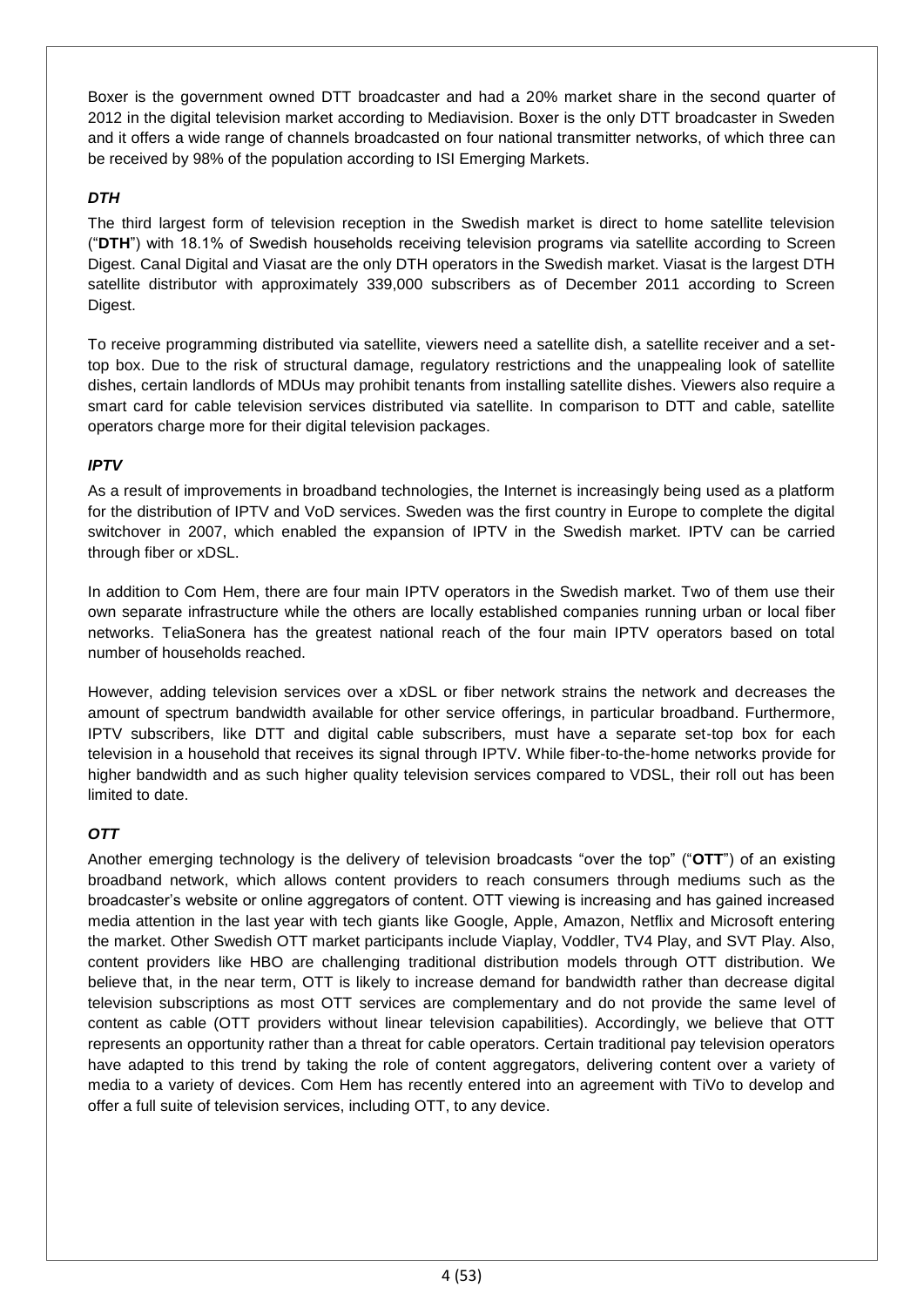### **Swedish Broadband Market**

Fixed broadband penetration in Sweden is 86%, which is slightly ahead of other major European economies, with the percentage of homes with a broadband connection as of December 31, 2011 at 70% in France, 80% in the UK, 78% in Germany and 74% in Belgium according to the European Digital Agenda Scorecard, published by the European commission.

Sweden was the first country in Europe to develop a broadband policy and since 2000 the government has been running a national broadband policy aimed at providing a minimum level of service to all households and businesses by improving access. Until 2005, approximately SEK 9 billion was earmarked to support the fiber network infrastructure (source: ISI Emerging Markets).

An increased demand for high bandwidth services has followed viewers' desires to watch any type of content, anytime, anywhere and on any device, including televisions, personal computers, tablets and smart phones.

The following table shows the overall trend of a continuous shift to higher speed broadband services within the Swedish market, measured by broadband subscriptions reported by all broadband providers within the Swedish market.

|                  |    |                                                              | 2011 |
|------------------|----|--------------------------------------------------------------|------|
|                  |    | (Percentage of<br>broadband<br>subscriptions)<br>(In Mbit/s) |      |
|                  | 11 |                                                              |      |
|                  | 42 | 43                                                           | 37   |
|                  | 34 | 34                                                           | 38   |
|                  | 13 | 2                                                            | 3    |
| Greater than 100 |    | 14                                                           | 18   |

#### Source: PTS.

According to Screen Digest's report published in September 2012, cable operators accounted for approximately 611,000 broadband subscribers as of December 2011, representing 20.0% of the 3.0 million fixed broadband subscribers in Sweden, compared to approximately 594,000 cable broadband subscribers as of the end of 2010. Cable has been a large and fast growing alternative access platform, continuing to gain market share from the xDSL segment.

The following table shows the historical development of the number of broadband subscribers in Sweden, by access platform.

|             |      | (In thousands) |      |
|-------------|------|----------------|------|
| <b>VDS</b>  | .666 | 1.591          | .515 |
| Cable       | 579  | 594            | 611  |
| FTTP.       | 687  | 794            | 906  |
| Other $(1)$ | 12   | 16             | 17   |
|             |      |                |      |
|             |      |                |      |

Source: Screen Digest, October 10, 2012.

(1) Includes alternative fixed technologies, such as WiMax and other wireless solutions, satellite and powerline.

Sweden also has a relatively advanced market for mobile broadband, principally through operators' High-Speed Packet Access networks. As of June 30, 2012, there were approximately 1.8 million mobile broadband subscribers in Sweden, implying a 44% penetration level. This has increased from 30% since June 30, 2009 as a result of emerging technologies and upgraded networks (source: Mediavision). However, current technology limitations on speed and capacity mean that mobile broadband has become complementary to fixed broadband, as consumers still require a fixed connection for bandwidth intensive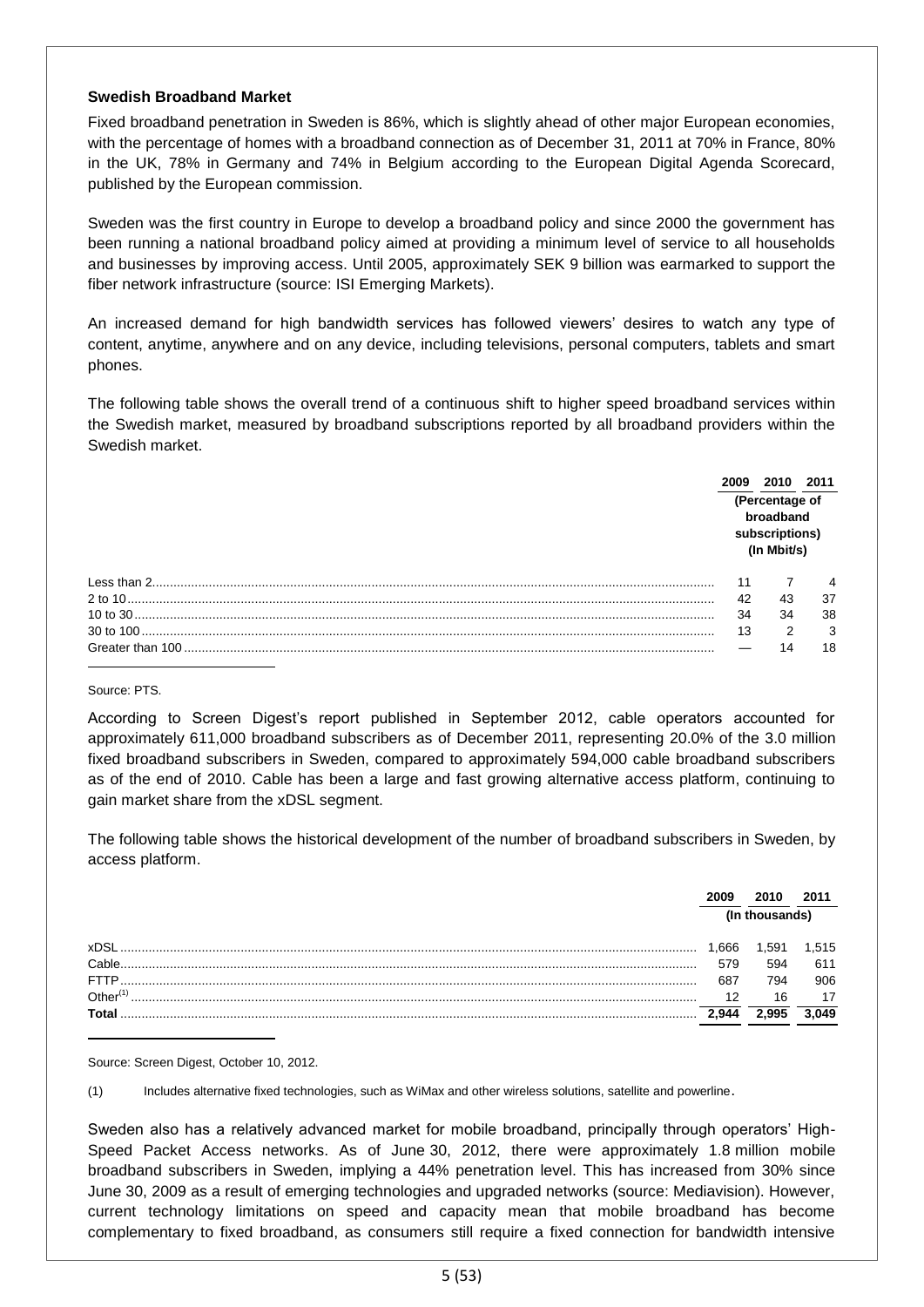applications such as video streaming. However, after the 4G spectrum auction at the beginning of 2011, Net4Mobility (a joint venture between Telenor and Tele2), TeliaSonera and 3 are able to offer mobile broadband at significantly increased speeds in the 800MHz band, which is especially well-suited for rural areas.

# **Swedish Telephony Market**

# *Fixed-Line Telephony*

TeliaSonera is the largest provider of fixed-line telephony services in Sweden, with an estimated market share of traditional fixed-line connections (excluding VoIP) of 61.3% in 2011 according to the PTS. However, TeliaSonera's fixed-telephony market share has been decreasing in terms of subscribers, from 3.6 million in 2009 to 2.9 million in 2011 (Source: TeliaSonera 2011 Annual Report) and this trend is continuing due to pressure from resellers, alternative carriers (especially cable) and declining mobile phone charges. In particular, traditional PSTN access technology is declining in favor of alternative technologies such as VoIP services offered via broadband connections (for example, xDSL) and service providers such as Skype.

We expect continuing competition, including price competition, from traditional and non-traditional fixed-line and mobile phone providers in the future. Fixed-line telephony has experienced significant price erosion in recent years, with operators increasingly offering flat-rate plans. We believe price decreases and TeliaSonera's loss of access lines are not only driven by growing competition in the fixed-line phone market, but also by the emergence of alternative technologies for phone communication such as VoIP. Fixed-line telephony has already been impacted by falling usage (from 5.0 million fixed-line subscribers in 2009 to 4.5 million in 2011 according to the PTS).

## *Voice over Internet Protocol (VoIP)*

VoIP delivers voice communications and provides for multimedia communication over the Internet or over managed IP networks (such as cable networks). VoIP has become a fast growing voice technology in recent years due to the prevalence of using broadband networks and the popularity of Internet use. The increasing use of VoIP for communications in Sweden, from 0.9 million in 2009 to 1.2 million consumer subscriptions in 2011 and real time services such as video (source: PTS), has led to a growing need for higher bandwidth services.

Cable operators with an abundance of bandwidth are well positioned to carry high quality VoIP services in their managed networks.

## *Mobile Telephony*

In December 2011, there were approximately 13.4 million mobile subscriptions in Sweden, which translated into a penetration rate of 140.9% of the Swedish population according to the PTS. Although multiple operators provide mobile services in Sweden, the main network operators are: TeliaSonera, Tele2, Telenor and Hi3G.

Over recent years mobile telephony operators utilized their networks by allowing mobile service providers or mobile virtual network operators (MVNO) to sell their own branded mobile products. Discount providers and large retailers have also entered the market in cooperation with mobile operators. The Swedish market for mobile services is still growing slightly, but price levels are decreasing and we expect increasing competition, including price erosion.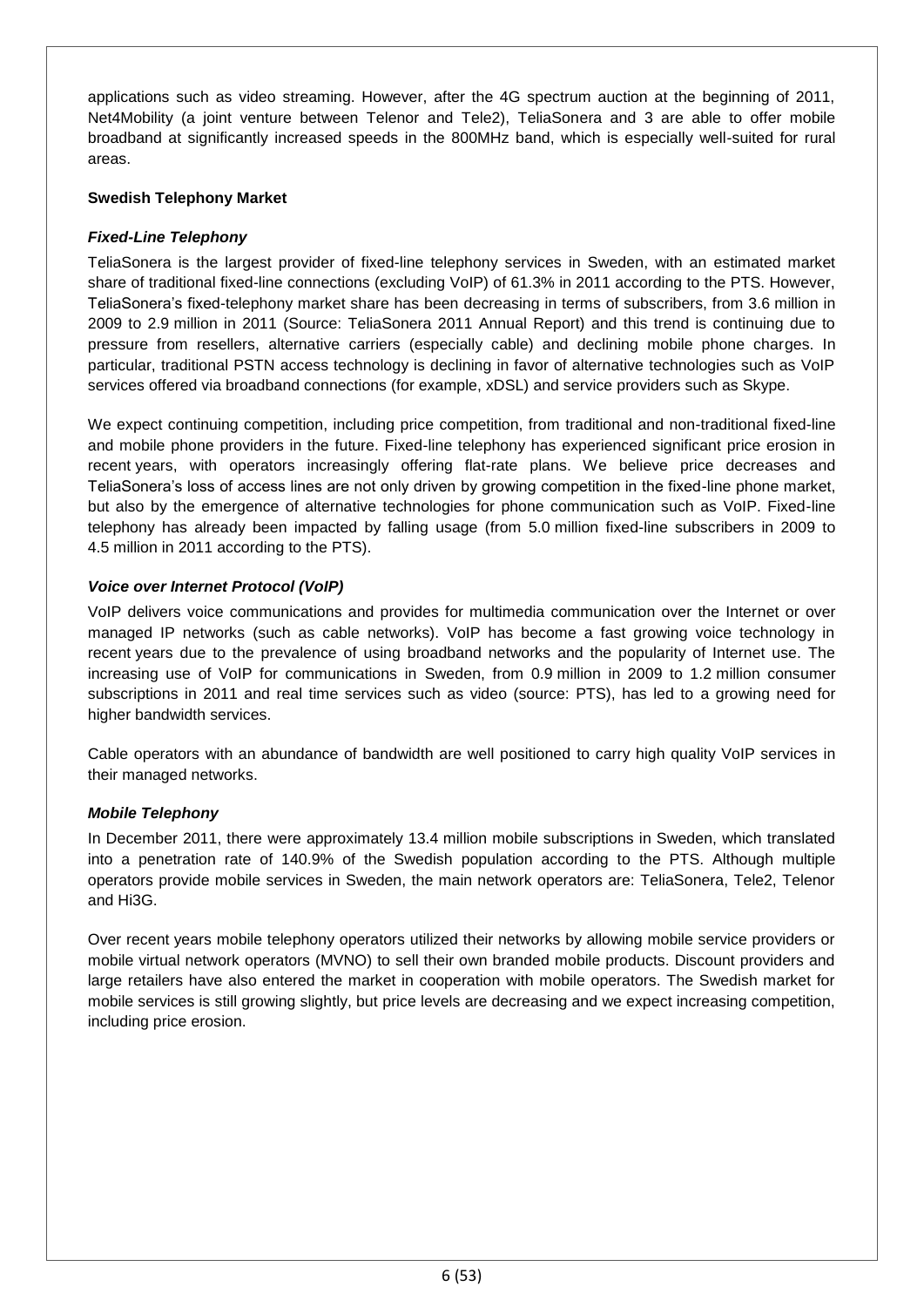# **MANAGEMENT´S DISCUSSION AND ANALYSIS OF FINANCIAL CONDITION AND RESULTS OF OPERATIONS**

*The following is a discussion and analysis of the results of operations and financial condition of Com Hem, based on the audited consolidated financial statements of Com Hem and its subsidiaries as of and for the years ended December 31, 2010 and 2009 and the unaudited interim consolidated financial statements of Com Hem and its subsidiaries as of and for the nine months ended September 30, 2011 and HoldCo and its subsidiaries as of and for the nine months ended September 30, 2012, in each case, prepared in accordance with IFRS as adopted by the European Union.*

*The unaudited pro forma combined consolidated financial information for the year ended December 31, 2011 have been derived by the mathematical addition of the separate consolidated results of operations for the Company for the period ended September 30, 2011 to the separate consolidated results of operations for HoldCo and its subsidiaries reflected in our income statement and cash flow statement included in the consolidated financial statements for the period July 12, 2011 to December 31, 2011 (between July 12, 2011 and September 28, 2011, HoldCo functioned as a dormant holding company, except for certain activities related to the Acquisition) and certain other financial information derived from the internal management accounts of HoldCo and its subsidiaries for the same period and certain pro forma adjustments. See "Unaudited Pro Forma Combined Consolidated Financial Information." The unaudited pro forma combined consolidated financial information for the year ended December 31, 2011 have not been prepared in accordance with IFRS or any other generally accepted accounting standards.*

*Except as the context otherwise indicates, when discussing historical results of operations in this "Management's Discussion and Analysis of Financial Condition and Results of Operations," "Com Hem," "we," "our" and other similar terms are generally used to refer to the business of Com Hem and its subsidiaries.* 

*A summary of the critical accounting estimates that have been applied to Com Hem's consolidated financial statements is set forth below in "—Critical Accounting Policies." This discussion also includes forward-looking statements which, although based on assumptions that we consider reasonable, are subject to risks and uncertainties which could cause actual events or conditions to differ materially from those expressed or implied by the forward-looking statements. For a discussion of risks and uncertainties facing us as a result of various factors, see "Forward-Looking Statements" and "Management's Discussion and Analysis of Financial Condition and Results of Operations."*

# **Overview**

We are the largest cable operator in Sweden based on the number of connected homes and the number of unique subscribers and are a leading provider of analog and digital television, including HD television and on-demand services, high-speed broadband and fixed-telephony services. We provide our services to subscribers in our footprint, which consists of the approximately 1.75 million homes that are connected to our network as of September 30, 2012. A core element of our strategy is providing our services combined in bundles, which offer our subscribers the convenience of receiving digital television, high-speed broadband and fixed-telephony services from a single provider at an attractive price. Our network covered approximately 37% of all homes in Sweden as of September 30, 2012 and includes all major metropolitan areas, including Stockholm, Gothenburg, Malmö and Uppsala.

We have been able to successfully leverage our market-leading position to drive the growth of our business. The number of our unique subscribers and our digital RGUs fell by 1.8% and 3.0%, respectively, and our blended ARPU increased by 1.2% in the nine months ended September 30, 2012 compared to the nine months ended September 30, 2011. Reflecting our operational success, our revenues, Adjusted EBITDA and operating free cash flow grew at CAGRs of 5.2%, 11.2% and 33.7%, respectively, from 2009 to 2011. Our revenues and Adjusted EBITDA grew by 1.5% and 3.6%, respectively, and our operating free cash flow declined by 23.1% in the nine months ended September 30, 2012 compared to the nine months ended September 30, 2011, partially due to investments in our "next generation" TV platform powered by TiVo.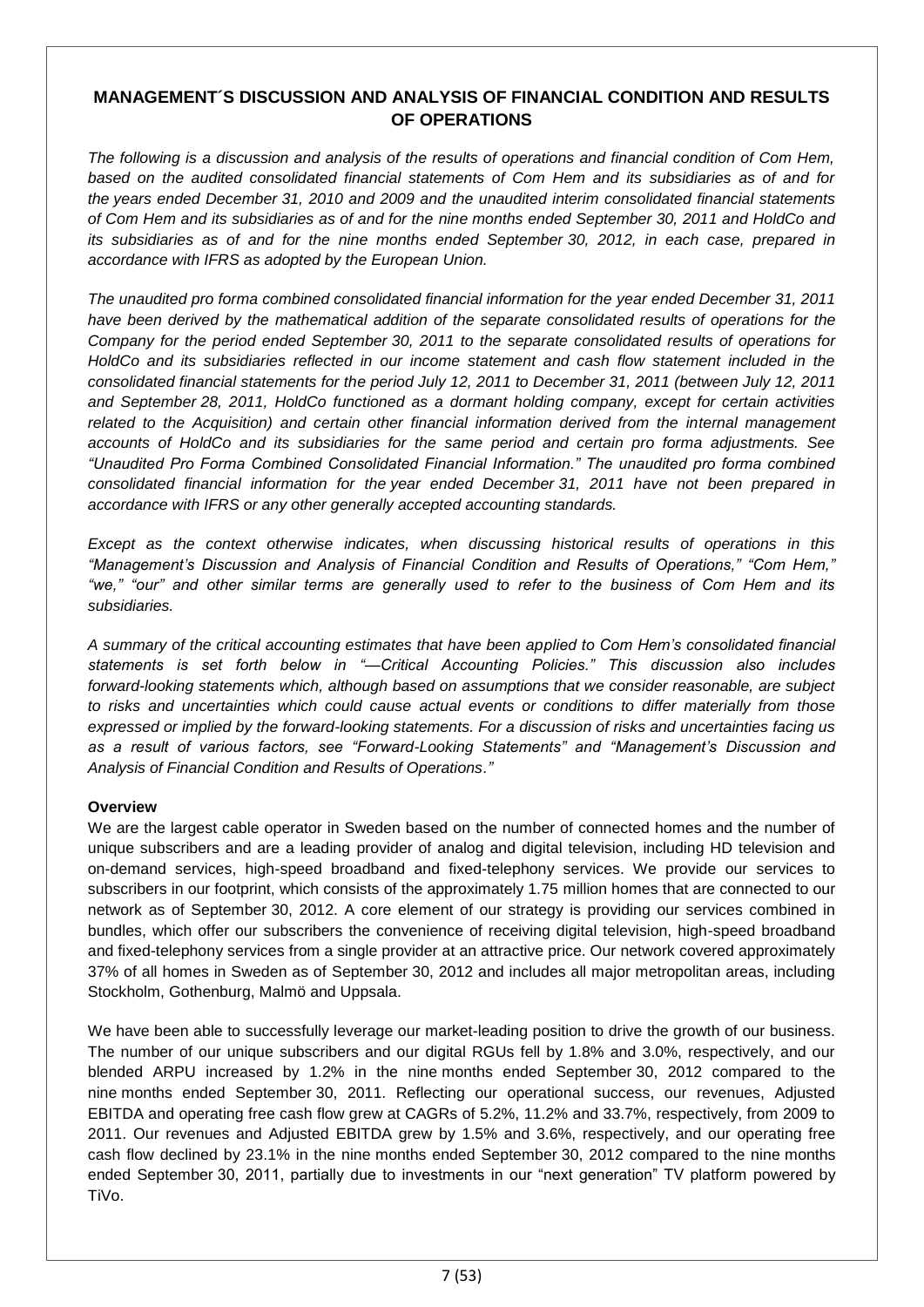We focus on providing our services to subscribers within the MDU segment. We typically enter into contracts with landlords of MDUs to provide their tenants analog cable television services, consisting of up to 16 analog cable television channels, with the cost of the service included in the tenant's rent or listed as a separate item on monthly rent statements. Once we have established a distribution and service relationship with a landlord through the delivery of analog cable television services, we can offer individual subscribers the ability to upgrade to our full range of digital services. We enter into direct billing relationships with the tenants who subscribe for digital services and retain the contractual relationship with the landlords for the underlying analog cable television services. As of September 30, 2012, we provided our analog cable television services to approximately 1.75 million connected homes based on contracts with approximately 23,000 different landlords. In addition to contracts with landlords, we provide our analog cable television services to approximately 42,000 residential homes based on individual agreements with the homeowners.

As of September 30, 2012, we had approximately 831,000 unique customers subscribing for approximately 1.51 million digital services, corresponding to a ratio of RGUs per unique subscriber of 1.82 to 1. As we are currently able to market digital services to our base of analog cable television subscribers, we believe that we will continue to have a substantial opportunity to drive digital penetration, which will allow us to generate attractive operating margins and financial growth.

*We provide the following digital services directly to our residential subscribers:*

- *Digital pay television services:* We offer approximately 160 digital television channels and approximately 10 radio channels. We provide digital pay television channels in four service bundles, ranging from "small," a basic package of 10 digital channels, including two HD channels, to an "extra-large" package, which consists of a diverse range of Swedish and foreign-language channels, including 8 HD channels. We also offer subscribers the ability to purchase access to stand-alone channels, including a range of foreign-language channels, and premium packages as well as pay-per-view services. As of September 30, 2012, we provided VoD services to approximately 116,000 of our subscribers. Our VoD services consist of an integrated electronic program guide, a wide range of play/on-demand programming options, including "Start-Over" and "Catch-up TV," a video store and local tenant information services. Digital pay television services generated revenues of SEK 1,678 million, or 37.1% of our total revenues, in the year ended December 31, 2011 and SEK 1,291 million or 37.8% of our total revenues in the nine months ended September 30, 2012. As of September 30, 2012, we had approximately 613,000 digital pay television RGUs, compared to approximately 639,000 digital pay television RGUs as of September 30, 2011. Our digital pay television services ARPU was SEK 229 in the nine months ended September 30, 2012 compared to SEK 223 in the nine months ended September 30, 2011.
- *High-speed broadband services:* Our current high-speed broadband services portfolio consists of services with download speeds ranging from up to 10 Mbit/s to 200 Mbit/s. High-speed broadband services generated revenue of SEK 1,231 million, or 27.2% of our total revenues, in the year ended December 31, 2011, and SEK 957 million, or 28.0% of our total revenues, in the nine months ended September 30, 2012. As of September 30, 2012, we had approximately 544,000 high-speed broadband RGUs compared to approximately 545,000 high-speed broadband RGUs as of September 30, 2011. Our high-speed broadband services ARPU was SEK 196 for the nine months ended September 30, 2012 compared to SEK 190 in the nine months ended September 30, 2011.
- *Fixed-telephony services:* Fixed-telephony services generated revenue of SEK 564 million, or 12.5% of our total revenues, in the year ended December 31, 2011, and SEK 384 million, or 11.2% of our total revenues, in the nine months ended September 30, 2012. As of September 30, 2012, we had approximately 355,000 fixed-telephony RGUs compared to approximately 375,000 as of September 30, 2011. Our fixed-telephony services ARPU was SEK 118 for the nine months ended September 30, 2012 compared to SEK 128 in the nine months ended September 30, 2011.

In addition, our analog cable television services generated revenues of SEK 884 million, or 19.5% of our total revenues, in the year ended December 31, 2011, and SEK 644 million, or 18.9% of our total revenues, in the nine months ended September 30, 2012.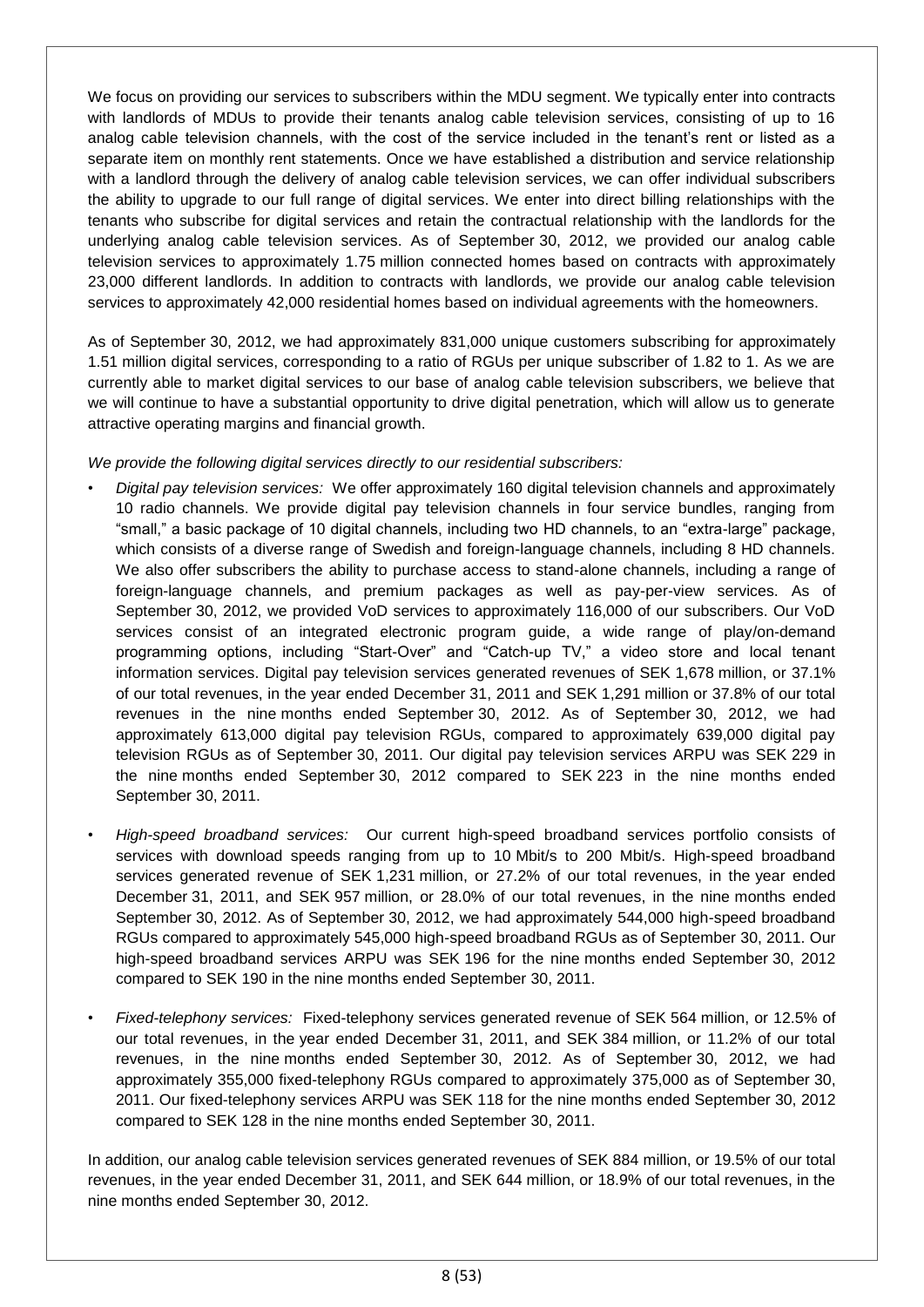In addition to providing our digital and analog services to subscribers and landlords across our advanced HFC cable network, we provide our full range of digital services to subscribers, both inside and outside of our footprint, via LAN networks. For more information on our LAN-based operations and the development of LAN infrastructure in Sweden, see "*Industry Overview—Network Dynamics in Sweden*."

# **Key Factors Affecting Our Results of Operations**

Our operations, the key operating measures discussed below and our results of operations have been, and may continue to be, affected by certain key factors including, in particular, our network upgrades, the introduction of new products and services, changes in our pricing, our cost structure, our product mix, marketing and promotional activities, churn and seasonality. Each of these factors is discussed in more detail below.

## *Network Upgrade*

We accelerated an extensive network upgrade program in 2004 to facilitate the delivery of digital products and services, including digital television, high-speed broadband, fixed-telephony services and other interactive services. We are focused on maintaining a modern HFC cable network and have continued to invest in network and quality enhancement during the periods under review, investing SEK 343 million in 2009, SEK 272 million in 2010, SEK 227 million in 2011 and SEK 210 million in the nine months ended September 30, 2012. We have substantially completed the upgrade of our access network, including inhouse networks, to bi-directional HFC networks, allowing the delivery of digital television, high-speed broadband, fixed- telephony and other interactive services to our subscribers across 90% of our network. We have deployed the data transmission standard EuroDOCSIS 3.0 since 2009, which allows us to currently offer our maximum broadband speed of up to 200 Mbit/s. As of September 30, 2012, our bi-directionally upgraded network was fully EuroDOCSIS 3.0-enabled.

With the substantial completion of our network upgrade, we have reduced our network- and quality enhancement-related capital expenditure from SEK 343 million in the year ended December 31, 2009 to SEK 227 million in the year ended December 31, 2011. During the same period, our capital expenditure related to CPE decreased from SEK 274 million in the year ended December 31, 2009 to SEK 203 million in the year ended December 31, 2011. In the nine months ended September 30, 2012, our network and quality enhancement-related capital expenditures and CPE-related capital expenditures were SEK 210 million and SEK 153 million, respectively. As a result of the substantial completion of our network upgrade, a considerable portion of our ongoing capital expenditures related to network, CPE and capitalized sales costs will be success-based in connection with investments in our "next generation" digital television platform and investments in expanding our network capacity as a result of increased demand for high-speed broadband services, meaning that the majority of our capital expenditure requirements are linked to incremental RGU and usage growth.

As we lease the majority of our network through long-term lease agreements, including our access to the national backbone, fiber, ducting and co-location of head-end facilities, our capital expenditure requirements for network maintenance, upgrade and general service are significantly lower than those cable operators who directly own these network components.

During the periods under review, our capital expenditures in tangible and intangible assets have fluctuated on a quarterly basis. This fluctuation is due largely to the timing of our investment in technology, including network upgrades, CPE and capitalized sales costs, which can vary significantly on a quarter-to-quarter basis. For a discussion of our capital expenditures during the periods under review, see "*—Liquidity and Capital Resources—Capital Expenditures*."

# *The Introduction of New Products and Services*

We have significantly expanded our presence and product and service offerings in the past and have been a leader in bringing digital services to the Swedish market. We launched digital television services in 1997, high-speed broadband services in 1999 and cable-based fixed-telephony services in 2004.

In 2005, we introduced "Com Bo," our bundled service offering, including our triple-play service, combining digital television services with high-speed broadband and fixed-telephony services. Subscribers who elect to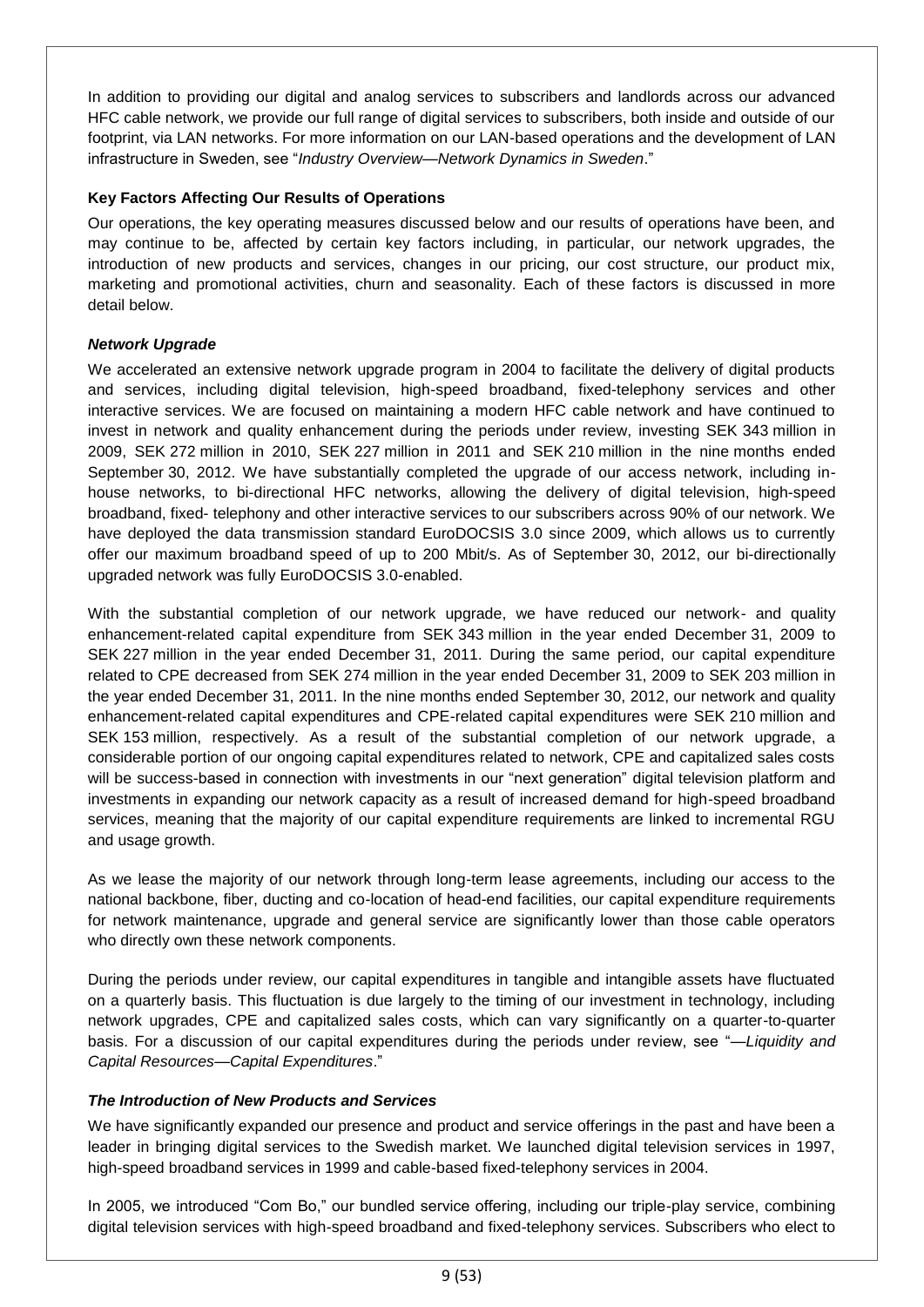subscribe for our triple-play bundle realize cost savings on their monthly bill, as we have adopted a pricing strategy that allows subscribers to effectively pay for two services and get the cheapest one free. We have continued to enhance our product and service offerings, introducing VoD services in 2009, launching a 100 Mbit/s broadband service in 2009 and a 200 Mbit/s broadband service in 2011, introducing HD television in 2006 and launching 3D television in April 2011. We also plan to launch a voice over WiFi product during the fourth quarter of 2012. In addition, we regularly review our channel offerings to provide our subscribers with a flexible and diverse range of programming options. As of September 30, 2012, we offered approximately 160 television channels, including up to 24 HD television channels.

In June 2012, we signed an exclusive agreement with TiVo in order to embrace shifting consumer viewing preferences and to be both technology and device agnostic. Together with TiVo, we intend to develop our "next generation" TV offering, which is expected to launch in the second quarter of 2013. The offering will deliver simultaneous access over different platforms and will include traditional television content, VoD libraries, OTT content and applications through an integrated one-stop-shop viewing experience.

As a result of our focus on providing our subscribers with attractive service options, we have experienced significant growth in subscriber numbers between 2009 and 2011, with the number of unique subscribers increasing from approximately 818,000 as of December 31, 2009 to approximately 861,000 as of December 31, 2011. As of September 30, 2012, the number of unique subscribers has slightly decreased to approximately 831,000. The decrease in the number of unique subscribers during the first nine months of 2012 was largely due to our decision to increase prices for our pay television services during the first six months of 2012. We have historically experienced a particularly strong increase in the number of unique subscribers subscribing for our triple-play service, with the number of triple-play subscribers increasing from 28.2% as of December 31, 2009 to 33.9% of our unique subscriber base as of December 31, 2011. However, as a result of the general market trend of subscribers shifting from fixed to mobile telephony and the resulting decreased demand for fixed-telephony services, we have shifted our sales focus towards double-play offerings and thus experienced a decrease in unique subscribers subscribing for our triple-play service, which was 32.6% of our unique subscriber base as of September 30, 2012. As a result, the number of RGUs per subscriber increased from 1.77 as of December 31, 2009 to 1.84 as of December 31, 2011, and decreased to 1.82 as of September 30, 2012.

# *Changes in Our Pricing*

In order to grow ARPU in our digital services we continuously develop our services to better meet the expectations of our subscribers. We have, like other cable and telecommunications providers in Sweden, provided our subscribers with an enhanced portfolio of services, including broadband services with higher speeds, enhanced digital television services with additional functionality and other add-on services. We also regularly review our pricing policy to account for new developments in our products and changes in market pricing. While prices for digital services have remained relatively stable in Sweden in recent years, we have, consistent with the practices of other market participants, introduced or increased certain fees during the periods under review, including introducing an encryption fee of SEK 30 in 2009, which was increased to SEK 49 in 2011 and SEK 59 in 2012, to cover costs for conditional access systems. We also increased the fixed monthly subscription fee for fixed-telephony services from SEK 59 to SEK 69 in 2009. All prices presented above are inclusive of value added tax. In addition, we have implemented certain price increases, including for our digital pay television premium packages in both 2009 and 2010, for fixed-telephony usage in 2010 and for our basic digital pay television services in the beginning of 2012.

We proactively track landlord contracts that are nearing expiration and, in line with our strategy of maintaining our footprint and building long-term relationships with our landlord customers, offer our landlord customers a range of contract terms, including contract duration, price and product mix, to secure the extension of the contract. While this practice has resulted in declining revenue from our landlord customers in periods where contractual indexation provisions do not yield offsetting additional revenue, it has successfully supported the stability of our footprint, which in turn has allowed us to focus on selling our higher ARPU digital services to residential subscribers.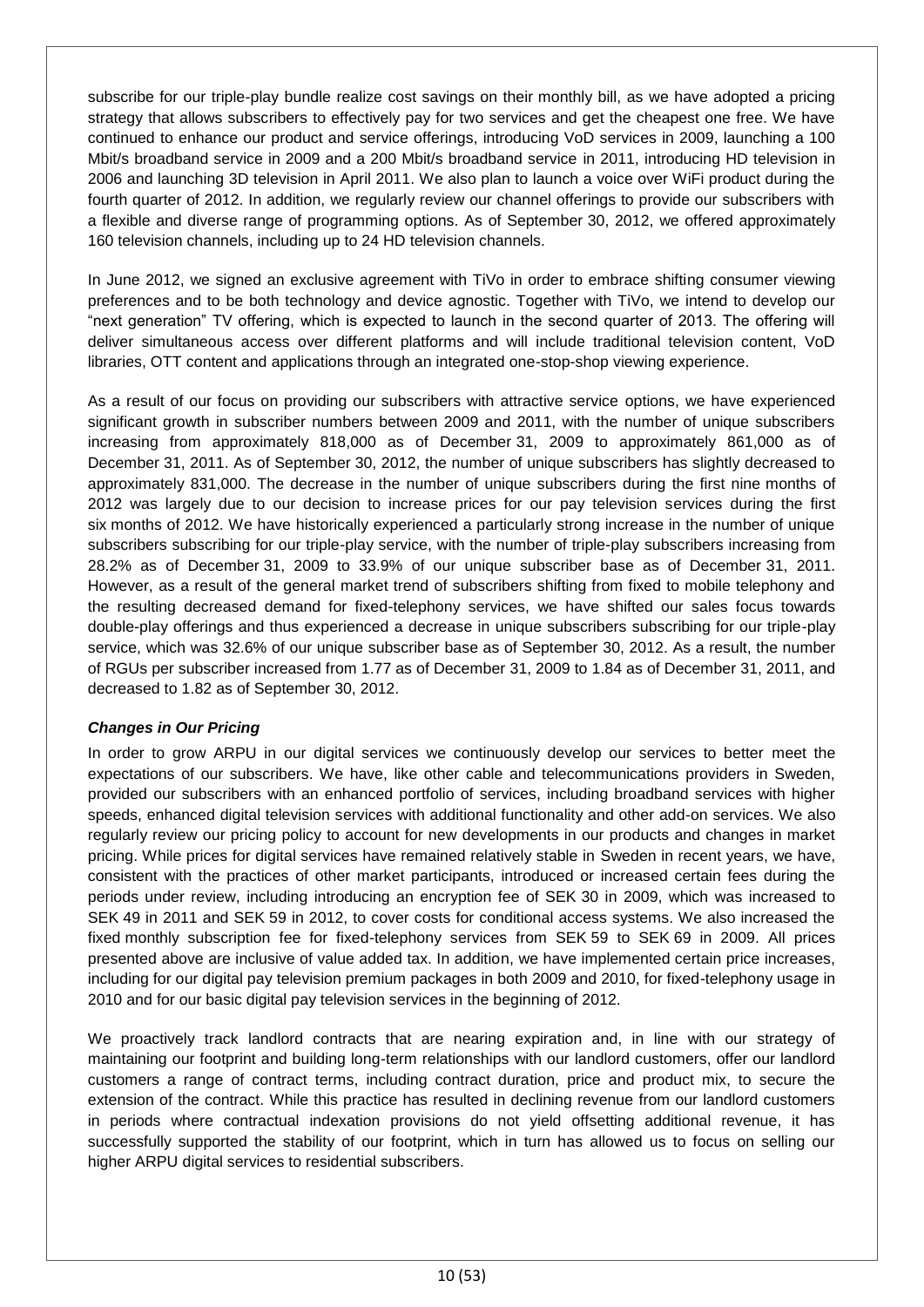#### *Cost Structure*

Certain of our cost elements, including a large portion of our network operations, billing and administrative expenses, are relatively fixed, while our sales and marketing costs, content-related costs, internet capacity costs and fixed-telephony call fees, among other costs, are largely variable. Our most significant costs include payroll costs and payments under our operating lease agreements with Skanova, Stokab and Trafikverket for access to ducts and co-location facilities as well as for use of fiber-optic capacity and other services. Our costs for assets and services provided by our operating lease counterparties have generally been predictable, as we have entered into long-term lease arrangements that contain index- and capacity-based cost mechanisms, to secure our access to our network, and we have generally experienced reduced internet-capacity cost on a per-subscriber basis.

We do not produce content and are dependent on broadcasters and other content providers for programming. Our cost of content, which consists primarily of license payments for programming, is largely variable and depends on RGU numbers as we generally purchase content according to volume-driven rate cards (according to which the fee per subscriber generally decreases as the number of subscribers increases) or, in the case of our premium services and other "*à la carte*" offerings, on a revenue-sharing basis. We believe that our total content costs will continue to increase largely in-line with the growth in the number of our RGUs and with the increase in the use by our subscribers of additional services, such as VoD, HD and OTT service. There can be no assurances, however, that content prices will continue to develop in a manner consistent with our current experience.

Our production and operating costs decreased slightly in 2010 compared to 2009. In 2011, our production and operating costs increased slightly compared to 2010 partially due to increased production costs for iTUX and increased staff related operating costs. During the nine months ended September 30, 2012, our production and operating costs decreased compared to the corresponding period in 2011 primarily due to renegotiated content agreements and lower sales costs attributable to lower sales volumes. We believe that the current level of our production and operating costs as a percentage of revenue is sustainable as we seek to continue to grow our operations.

Our depreciation and amortization expenses, which are categorized under cost of sales and services, selling expenses or administrative expenses depending on whether the depreciation and amortization relates to production, the sales function or the administrative function, respectively, have generally increased as a larger proportion of our depreciation now relates to assets with shorter depreciation and amortization schedules (for example, CPEs and capitalized sales costs) than in the past.

The cost of our customer service operation is closely linked to customer service call volumes and the length of the calls. The level of customer service call volumes may fluctuate during any given period as a result of, among other things, the introduction of new products and services, including products and services that may require installation of end-user equipment, the quality and reliability of our services and the quality of alternative customer service options, including the customer service portal on our website. The total number of incoming calls decreased in 2011 compared to 2009. In the nine months ended September 30, 2012, the total number of incoming calls has slightly increased due to extensive changes in the channel distribution list which was completed during the third quarter of 2012. The changed broadcast channel distribution list was implemented in order to improve quality, increase network capacity and enable the supply of additional television channels, HD channels, new VoD services and higher broadband speeds in the future.

In customer surveys conducted by the Swedish Quality Index (Sw. *Svenskt Kvalitetsindex*) from 2008 to 2011, the Com Hem brand was associated with providing lower customer satisfaction than many of its peers. However, this issue was identified in 2008 by Com Hem management and significant efforts have been made to improve customer satisfaction. As a result, our subscriber satisfaction rates following customer service calls in 2011 and into the first quarter of 2012 have improved compared to 2008, based on research that we commission on an ongoing basis. We believe that the improved customer satisfaction rates indicated in our commissioned surveys are an accurate indicator of our subscribers' views as general population surveys can over-emphasize historic experience, both direct and indirect.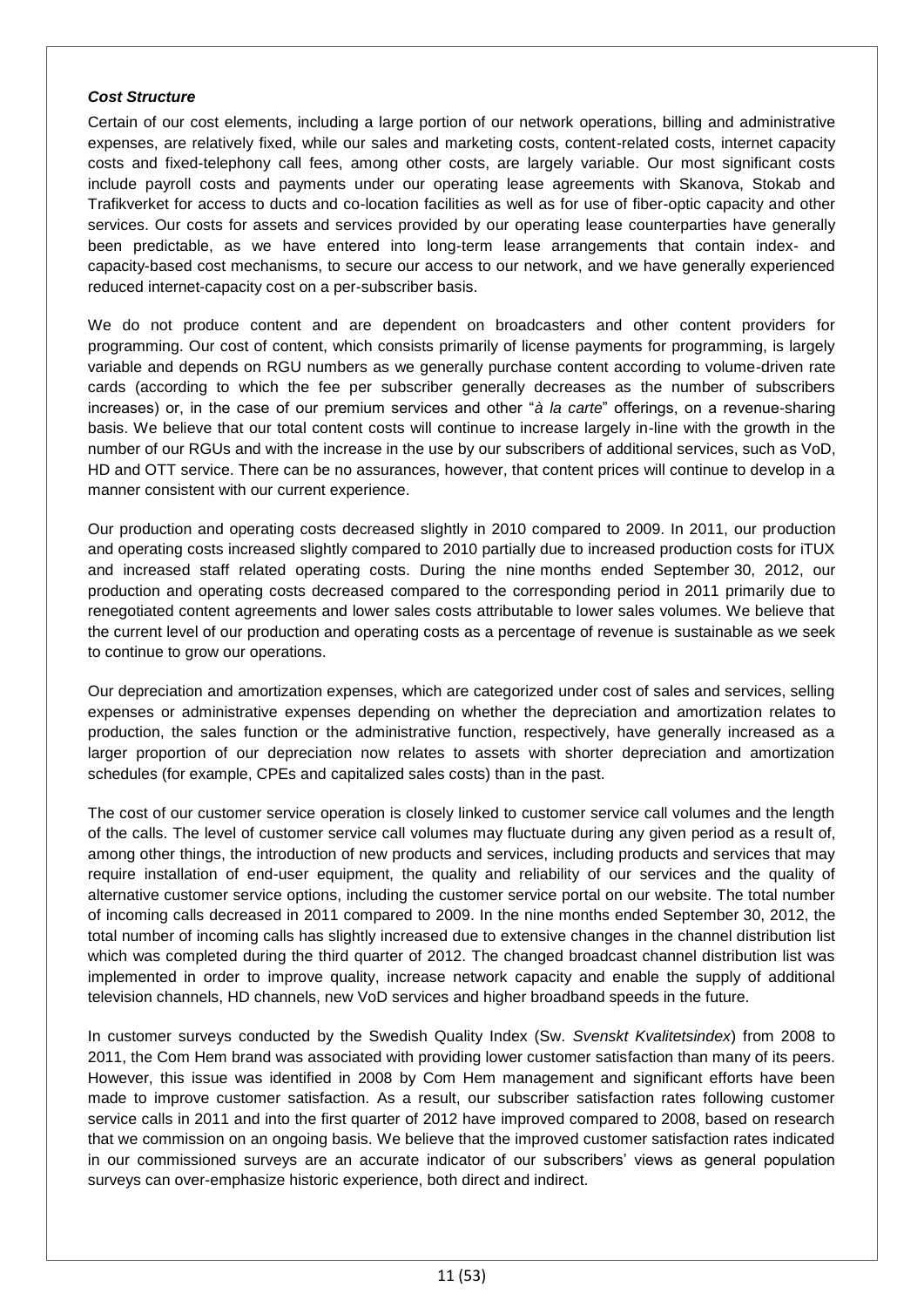Consistent with management's decision to invest in the growth of our business, we decided to reduce our reliance on outsourcing partners and began to in-source a larger percentage of our customer service staff. In the years ended December 31, 2009, 2010 and 2011, 74%, 48% and 32%, respectively, of customer service calls answered were answered by staff at outsourced call centers, while 26%, 52% and 68%, respectively, of answered calls were answered by our employees or hired staff. Beginning October 1, 2012, all customer services calls are now handled in-house from our two customer service sites in Härnösand and Örnsköldsvik. While the use of our own employees to answer customer service calls results in higher employee costs, these costs have largely been offset by reduced outsourcing costs. Costs for Customer Service also decrease due to the impact of our improved Customer and Field Service, which results in lower call volumes and reduced costs, in particular with regard to the sale and support of more complex digital services.

## *Product Mix*

Pay television is our largest service area by revenue and accounted for 32.5%, 35.3% and 37.1% of total revenue in the years ended December 31, 2009, 2010 and 2011, respectively. In the nine months ended September 30, 2012, pay television services accounted for 37.8% of our total revenue. We generate lower gross margins from the sale of pay television than from the sale of high-speed broadband and fixed-telephony services, as the cost of sales and services for pay television is higher due largely to television content costs.

## *Marketing and Promotional Activities and Sales Costs*

We frequently offer introductory promotions to attract new residential subscribers. In addition, we incurred additional marketing expense in 2009 when we developed our VoD services and launched our new marketing concept, "Judit and Judit." As the extent of our promotional activities varies from period to period, our ARPU can in turn fluctuate. Our sales costs depend largely on the mix of sales channels employed during a period and increase when we use more expensive "push" channels, such as retail, door-to-door and telemarketing, compared to "pull" channels, such as our website and our customer service operation. We typically use "push" channels in connection with targeted campaigns.

#### *Churn*

As a result of our strong relationships with our landlord customers, the number of homes connected to our network has remained above 1.73 million homes in each of the periods under review, with churn of homes connected of not more than 3%.

We calculate RGU churn on a monthly basis by dividing the number of RGUs terminated during each month in the year by the average monthly number of RGUs for the year. In the case of our residential subscribers, the churn we experience is caused primarily by relocation of subscribers to a household where we do not deliver our services, disconnection of non-paying subscribers and product-related churn stemming from competitive alternatives, such as the delivery of digital services via over-built fiber-optic LANs, though we have been successful in maintaining our market share despite the increasing level of over-built fiber-optic LANs in our footprint. While we do experience churn as a result of subscribers moving out of connected homes, we are generally able to establish contractual relationships with the tenants who subsequently move into vacated properties, and thus mitigate the effect, as the subscriber moving out of a connected home is incentivized to transfer the contract to the new tenant and we have established processes to approach tenants who move into our footprint.

We closely monitor churn patterns and actively manage the churn behavior of our subscribers across all segments. In relation to our residential subscribers, our churn-mitigation processes are focused in three key areas: (1) "retention"—we take steps to proactively minimize residential churn; (2) "save desk"—we have dedicated agents in customer service who focus on addressing the concerns of residential subscribers who are considering churning; and (3) "win back"—we attempt to preempt and manage churn by engaging in active win-back efforts on a subscriber-by-subscriber basis in the case of subscriber termination. In relation to our landlord customers, we seek to preempt and manage churn on a customer-by-customer basis and have a dedicated landlord division, with key account managers assigned to our largest landlord customers, which is responsible for the commercial relationship with our landlord customers.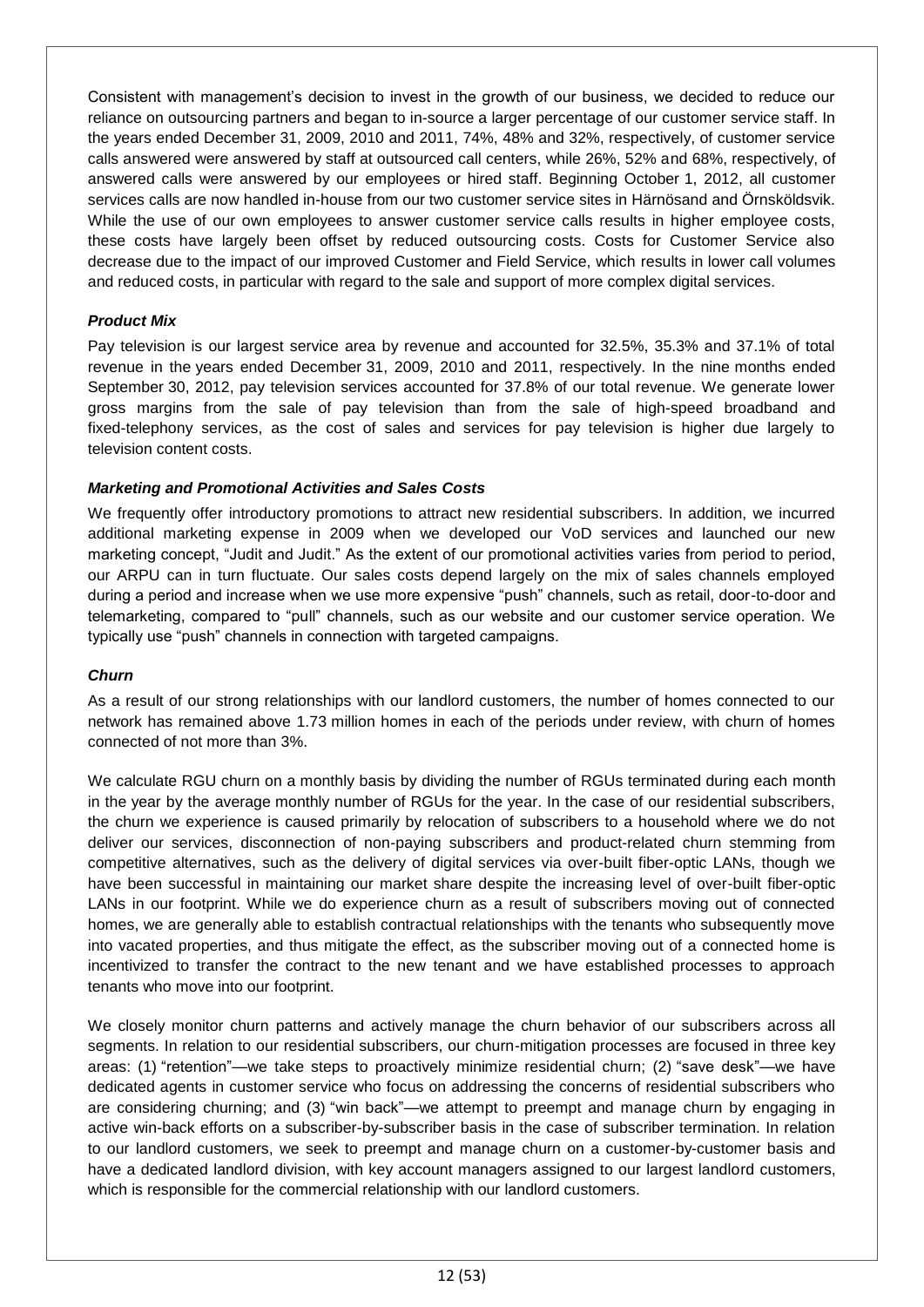During recent years, we have experienced increased subscriber satisfaction ratings following customer service calls, as indicated by research we commission on an ongoing basis We believe that the increase in subscriber loyalty is due to increased number of RGUs per subscriber, add-on services that enhance the service package (for example, security packages for broadband), our launch of new products and services, which limits churn (for example, HD television, PVRs, On Demand PVRs and 100 Mbit/s to 200 Mbit/s broadband services), and other factors such as the increase in the number of subscribers who pay via direct debit and/or have a Com Hem email address.

# *The Acquisition*

On September 29, 2011, BidCo acquired all of the capital stock and voting rights of Com Hem. The total consideration for the Acquisition was SEK 17.1 billion, including related fees and expenses.

The Acquisition, which gave rise to a change of control for IFRS accounting purposes, has been accounted for using the purchase method of accounting. Under IFRS 3 "Business Combinations," the cost of an acquisition is measured as the fair value of the assets transferred, liabilities incurred and the equity interests issued by the acquirer, including the fair value of any asset or liability resulting from a contingent consideration arrangement. Acquisition- related costs are expensed as incurred. Identifiable assets acquired and liabilities and contingent liabilities assumed in a business combination are measured initially at their fair values at the acquisition date. The excess of the consideration transferred over the fair value of the acquirer's share of the identifiable net assets acquired is recorded as goodwill.

In connection with the Acquisition, a provision for a conditional payment under the Acquisition Agreement of SEK 400 million was made to the CDK Overfunding Account pending the closing of the CDK Acquisition. As a result of the withdrawn CDK Acquisition, SEK 303 million (including accrued interest of SEK 3 million) was applied to repay amounts due under the Senior Credit Facilities and SEK 101 million (including accrued interest of SEK 1 million) was distributed to NorCell S.à r.l.

## *Seasonality*

Our working capital is subject to fluctuation as we invoice landlord customers on a quarterly basis in advance and typically receive payment at the end of each quarter. Accordingly, we have a disproportionate amount of prepaid revenues and VAT liability in March, June, September and December, which results in higher cash flows from operating activities and a higher level of negative working capital at the end of each quarter.

# **Key Operating Measures**

We use several key operating measures, including number of homes connected, unique subscribers, RGUs, RGUs per subscriber, ARPU and subscriber acquisition costs to track the financial and operating performance of our business. None of these terms are measures of financial performance under IFRS, nor have these measures been audited or reviewed by an auditor, consultant or expert. All of these measures are derived from our internal operating and financial systems. As defined by our management, these terms may not be directly comparable to similar terms used by competitors or other companies. As ARPU varies considerably for our different services, RGU growth is not necessarily indicative of the overall development of our business and results of operations.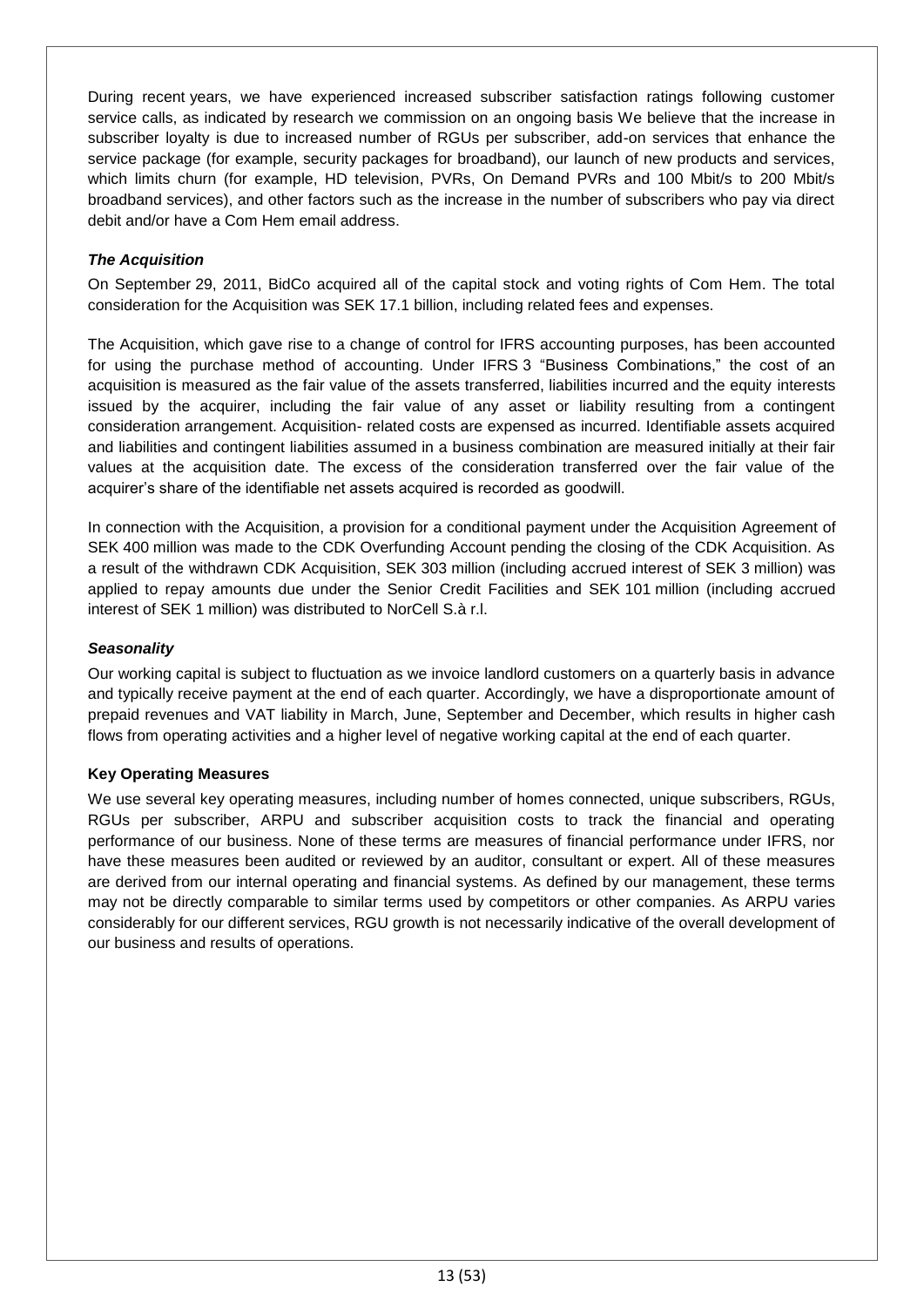The following table sets forth select data regarding the number of homes connected to our network, our subscriber base as well as RGU and ARPU numbers as of and for the periods indicated.

|                                                       | As of and for the year ended<br>December 31, |       |                      | As of and for<br>the nine months<br>ended<br>September 30, |       |
|-------------------------------------------------------|----------------------------------------------|-------|----------------------|------------------------------------------------------------|-------|
|                                                       | 2009                                         | 2010  | 2011                 | 2011                                                       | 2012  |
|                                                       |                                              |       | otherwise indicated) | (in thousands, except percentages and as                   |       |
| <b>Group Total</b>                                    |                                              |       |                      |                                                            |       |
|                                                       | 1,759                                        | 1,759 | 1,739                | 1.771                                                      | 1.747 |
|                                                       | 818                                          | 841   | 861                  | 846                                                        | 831   |
|                                                       | 231                                          | 273   | 292                  | 287                                                        | 271   |
| Unique subscribers as a percentage of homes connected |                                              |       |                      |                                                            |       |
|                                                       | 46.5                                         | 47.8  | 49.5                 | 47.8                                                       | 47.6  |
|                                                       | 1.445                                        | 1.528 | 1,585                | 1.559                                                      | 1.512 |
|                                                       | 1.77                                         | 1.82  | 1.84                 | 1.84                                                       | 1.82  |
| $RGUs^{(3)}$                                          | 321                                          | 340   | 354                  | 353                                                        | 358   |
|                                                       | 576                                          | 620   | 658                  | 639                                                        | 613   |
|                                                       | 522                                          | 537   | 551                  | 545                                                        | 544   |
|                                                       | 347                                          | 370   | 376                  | 375                                                        | 355   |
|                                                       |                                              |       |                      |                                                            |       |
| $ARPU^{(5)}$                                          |                                              |       |                      |                                                            |       |
|                                                       | 197                                          | 213   | 223                  | 223                                                        | 229   |
|                                                       | 183                                          | 184   | 191                  | 190                                                        | 196   |
|                                                       | 138                                          | 133   | 127                  | 128                                                        | 118   |
|                                                       | 43                                           | 42    | 42                   | 42                                                         | 41    |

(1) Homes connected represent the number of residential units to which we provide analog cable television services, primarily through long-term contracts with landlords of MDUs.

(2) Unique subscribers represent the number of individual end users who have subscribed for one or more of our upgraded digital services during the period indicated.

- (3) RGUs relate to sources of revenue, which may not always be the same as subscriber numbers. For example, one person may subscribe for two different services, thereby accounting for only one subscriber, but two RGUs.
- (4) Blended ARPU is calculated by dividing all pay television, high-speed broadband, fixed-telephony revenue and other revenue that can be allocated to each service for the relevant period by the average number of total unique subscribers for that period and further by the number of months in the period. The average number of total unique subscribers is calculated by aggregating the average number of unique subscribers in each month during the respective period and dividing the result by the number of months in the respective period.
- (5) ARPU is calculated by dividing the revenue (for the service provided, in each case including the proportional allocation of the bundling discount) for the respective period by the average number of RGUs for that period and further by the number of months in the period. The average number of RGUs is calculated as the number of RGUs on the first day in the respective balance sheet period plus the number of RGUs on the last day of the respective balance sheet period, divided by two.

#### *Subscribers and RGUs*

Unique subscribers represent the number of individual end users who have subscribed for one or more of our upgraded digital services during a specific period. RGUs relate to sources of revenue, which may not always be the same as subscriber numbers. For example, one person may subscribe for two different services, thereby accounting for only one subscriber, but two RGUs.

As of December 31, 2011, we had approximately 861,000 unique subscribers, which represented an increase of approximately 43,000 unique subscribers compared to December 31, 2009, or a CAGR of 2.6%. The increase in our unique subscriber base was due primarily to our attractive bundled offerings. As of September 30, 2012, we had approximately 831,000 unique subscribers, representing a decrease of 3.5% compared to December 31, 2011. The decrease during the first nine months of 2012 was largely due to our decision to increase prices and encryption fees for our pay television services during the six months ended June 30, 2012. These changes led to increased ARPU, but also increased churn, though the level of churn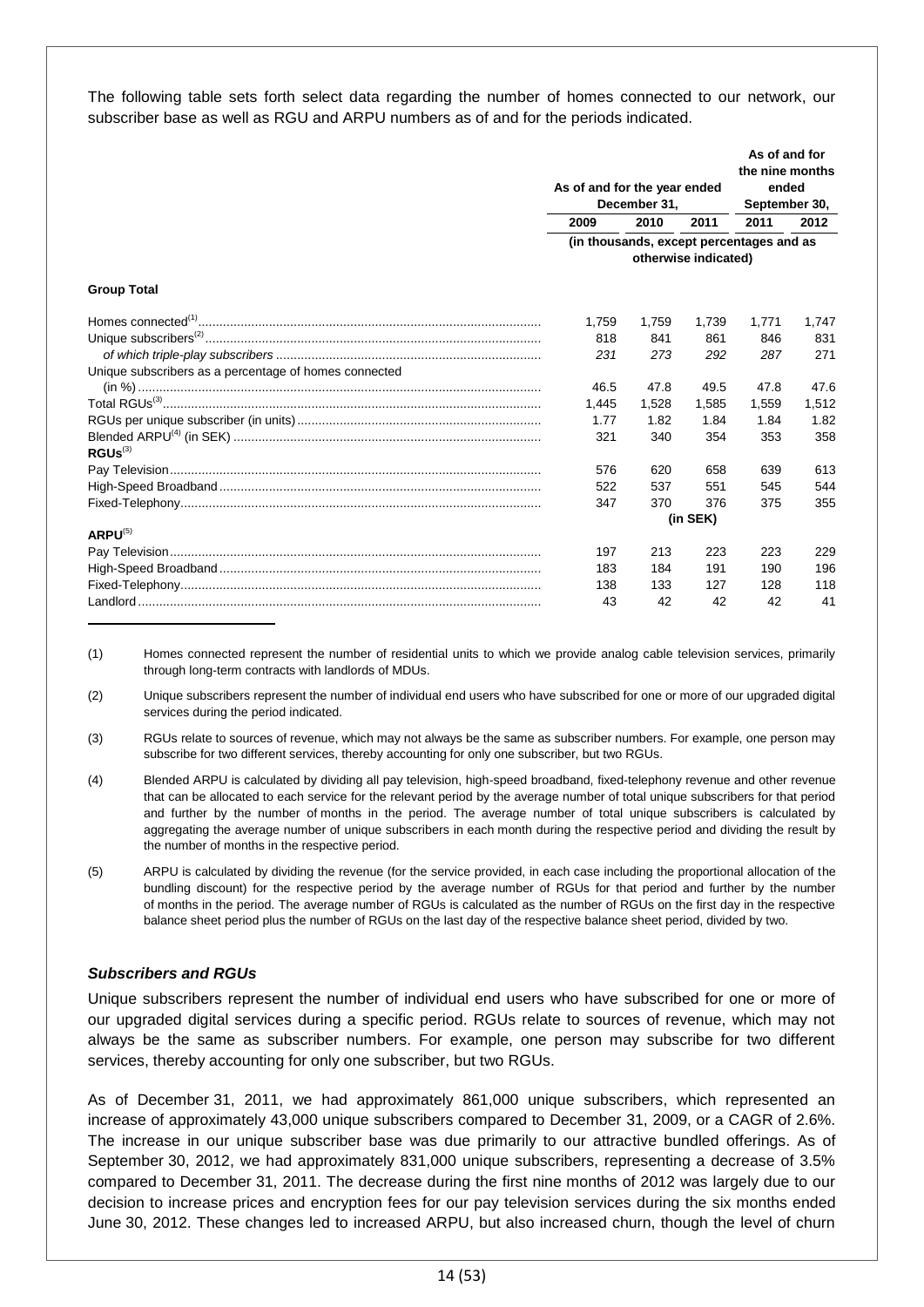was lower than expected. Also, a large landlord, consisting of approximately 25,000 households, disconnected from our network in December 31, 2011 (contract terminated in 2008). In addition, cancellation and churn rates were higher during the six months ended June 30, 2012 due to our CI module campaign during the last months of 2011 which offered a three months free trial and cancellation period. The number of unique subscribers as a percentage of homes connected increased from approximately 46.5% as of December 31, 2009, to 49.5% as of December 31, 2011, and decreased to approximately 47.6% as of September 30, 2012.

During 2009 to 2011, we experienced an increase in the average number of services our subscribers subscribed for as a result of our attractive bundling strategy, with the average number of RGUs per subscriber increasing from 1.77 in the year ended December 31, 2009 to 1.84 in the year ended December 31, 2011. In the nine months ended September 30, 2012, the average number of RGUs per subscriber had decreased to 1.82 due to a decrease in the fixed-telephony subscriber base. The number of unique subscribers subscribing for our triple-play service increased from approximately 231,000 subscribers as of December 31, 2009 to approximately 292,000 as of December 31, 2011 and decreased to approximately 271,000 as of September 30, 2012. As a result of the general market trend of subscribers shifting from fixed to mobile telephony and the resulting decreased demand for fixed-telephony services, we have shifted our sales focus towards double-play offerings and thus experienced a decrease in unique subscribers subscribing for our triple-play service in the nine months ended September 30, 2012.

As of December 31, 2011, we had approximately 658,000 pay television RGUs, compared to approximately 576,000 pay television RGUs as of December 31, 2009, representing a CAGR of approximately 6.9%. As of September 30, 2012, the number of pay television RGUs had decreased to approximately 613,000, a decrease of approximately 4.3% compared to September 30, 2011. The decrease in pay television RGUs was primarily due to price increases for our pay television services in the first six months of 2012 as well as our CI module campaign during the final months of 2011 which offered a three months free trial and cancellation period, leading to higher customer intake in the end of 2011, but higher cancellation and churn rates during the first four months of 2012.

As of December 31, 2011, we had approximately 551,000 high-speed broadband RGUs, compared to approximately 522,000 high-speed broadband RGUs as of December 31, 2009, representing a CAGR of approximately 2.7%. The increase in high-speed broadband RGUs was primarily due to our ability to meet our subscribers demand for higher speeds and increased bandwidth capacity compared to alternative technologies such as xDSL and mobile broadband networks, which has allowed us to expand our market share in our network coverage area. As of September 30, 2012, the number of high-speed broadband RGUs was approximately 544,000. The decrease of approximately 7,000 RGUs during the first nine months of 2012 was primarily due to intense market competition from aggressive offerings by our competitors. However despite the slight decline, we maintained a stable market position and approximately 22% of our high-speed broadband subscribers, subscribed to either our 100 Mbit/s or 200 Mbit/s broadband services as of September 30, 2012.

As of December 31, 2011, we had approximately 376,000 fixed-telephony RGUs, compared to approximately 347,000 fixed-telephony RGUs as of December 31, 2009, representing a CAGR of approximately 4.2%. As of September 30, 2012, the number of fixed-telephony RGUs was approximately 355,000. The decrease in fixed-telephony RGUs was primarily due to the general market trend of subscribers shifting from fixed to mobile telephony which has resulted in reduced demand for our fixed-telephony services.

# *ARPU*

ARPU is an average monthly measure that we use to evaluate how effectively we are realizing revenues from subscribers. ARPU is calculated by dividing the revenue (for the service provided, in each case including the proportional allocation of the bundling discount) for the respective period by the average number of RGUs for that period and further by the number of months in the period. The average number of RGUs is calculated as the number of RGUs on the first day in the respective balance sheet period plus the number of RGUs on the last day of the respective balance sheet period, divided by two. Blended ARPU is calculated by dividing all pay television, high-speed broadband, fixed- telephony revenue and other revenue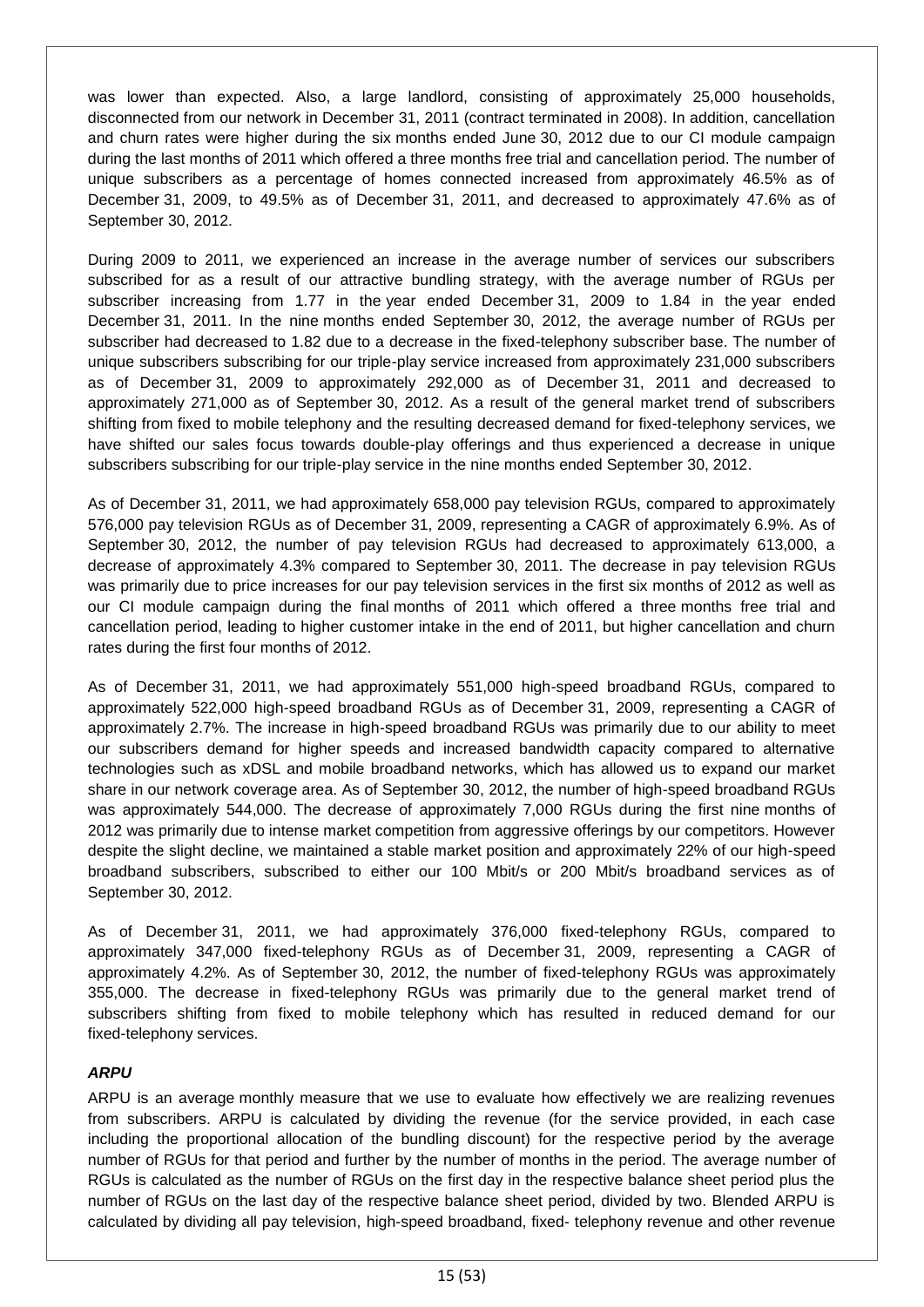that can be allocated to each service for the relevant period by the average number of total unique subscribers for that period and further by the number of months in the period. The average number of total unique subscribers is calculated by aggregating the average number of unique subscribers in each month during the respective period and dividing the result by the number of months in the respective period.

Blended ARPU per unique subscriber increased by SEK 19, or 5.9%, from SEK 321 in the year ended December 31, 2009 to SEK 340 in the year ended December 31, 2010 and by SEK 14, or 4.1%, to SEK 354 in the year ended December 31, 2011. Blended ARPU increased further during the first nine months of 2012 to SEK 358 as of September 30, 2012 primarily due to increased prices on our basic digital television packages, increased encryption fees for our pay television subscribers, the successful migration of our highspeed broadband subscribers to higher speeds within the portfolio and increased demand for our bundled service offers.

Pay television ARPU increased by SEK 16, or 8.3%, from SEK 197 in the year ended December 31, 2009 to SEK 213 in the year ended December 31, 2010 and by SEK 10, or 4.7%, to SEK 223 in the year ended December 31, 2011. Pay television ARPU increased by SEK 6, or 2.7%, to SEK 229 in the nine months ended September 30, 2012 compared to the nine months ended September 30, 2011. The increases in 2009, 2010 and 2011 were primarily the result of price increases for premium content implemented by the premium content providers and increased encryption fees. We also experienced an increase in take-up of our large and extra-large pay television packages, as we have continued to enhance the attractiveness of our service offerings by expanding the range of content available, including HD content, and by enhancing the ability of our subscribers to watch television when they choose, through the launch and expansion of VoD services. The increases in ARPU in the nine months ended September 30, 2012 were primarily the result of price increases on our basic packages and encryption fees implemented during the first six months of 2012

High-speed broadband ARPU increased by approximately SEK 2, or 1.0%, from SEK 183 in the year ended December 31, 2009 to SEK 184 in the year ended December 31, 2010 and by approximately SEK 7, or 3.8%, to SEK 191 in the year ended December 31, 2011. High-speed broadband ARPU increased by SEK 6, or 3.3%, to SEK 196 in the nine months ended September 30, 2012 compared to the nine months ended September 30, 2011. The increase in high-speed broadband ARPU was primarily the result of our introduction of higher speeds (including 100 Mbit/s services in 2009 and 200 Mbit/s in 2011) as well as the management of our portfolio of high-speed broadband services, including by prompting service upgrades by phasing out lower speed service offerings.

Fixed-telephony ARPU decreased by SEK 5, or 3.5%, from SEK 138 in the year ended December 31, 2009 to SEK 133 in the year ended December 31, 2010 and by SEK 6, or 4.5%, to SEK 127 in the year ended December 31, 2011. Fixed- telephony ARPU decreased by SEK 10, or 7.8% to SEK 118 in the nine months ended September 30, 2012 compared to the nine months ended September 30, 2011. The decrease was primarily the result of decreased call volumes, as subscribers reduced the number of calls placed over landlines, which we believe is consistent with general industry-wide trends.

Landlord ARPU has remained largely stable historically and across the periods under review, as price increases linked to index clauses in our landlord contracts, which allow us to increase prices in line with various external metrics, including a consumer price index and an index of the cost of certain network equipment, have largely offset the revenue impact of our practice of offering landlord customers individually tailored contract terms, for example, with respect to contract duration and the range of products and services offered, which allow us to maintain our long-term landlord customer relationships.

We intend to continue focusing on increasing ARPU by upselling new services to our existing customers, promoting the migration of analog cable television subscribers to our digital services by launching services such as the development and launch of our "next generation" TV offering. We also intend on continuing to capitalize on customer demand for higher broadband speeds and to develop new innovative value added services.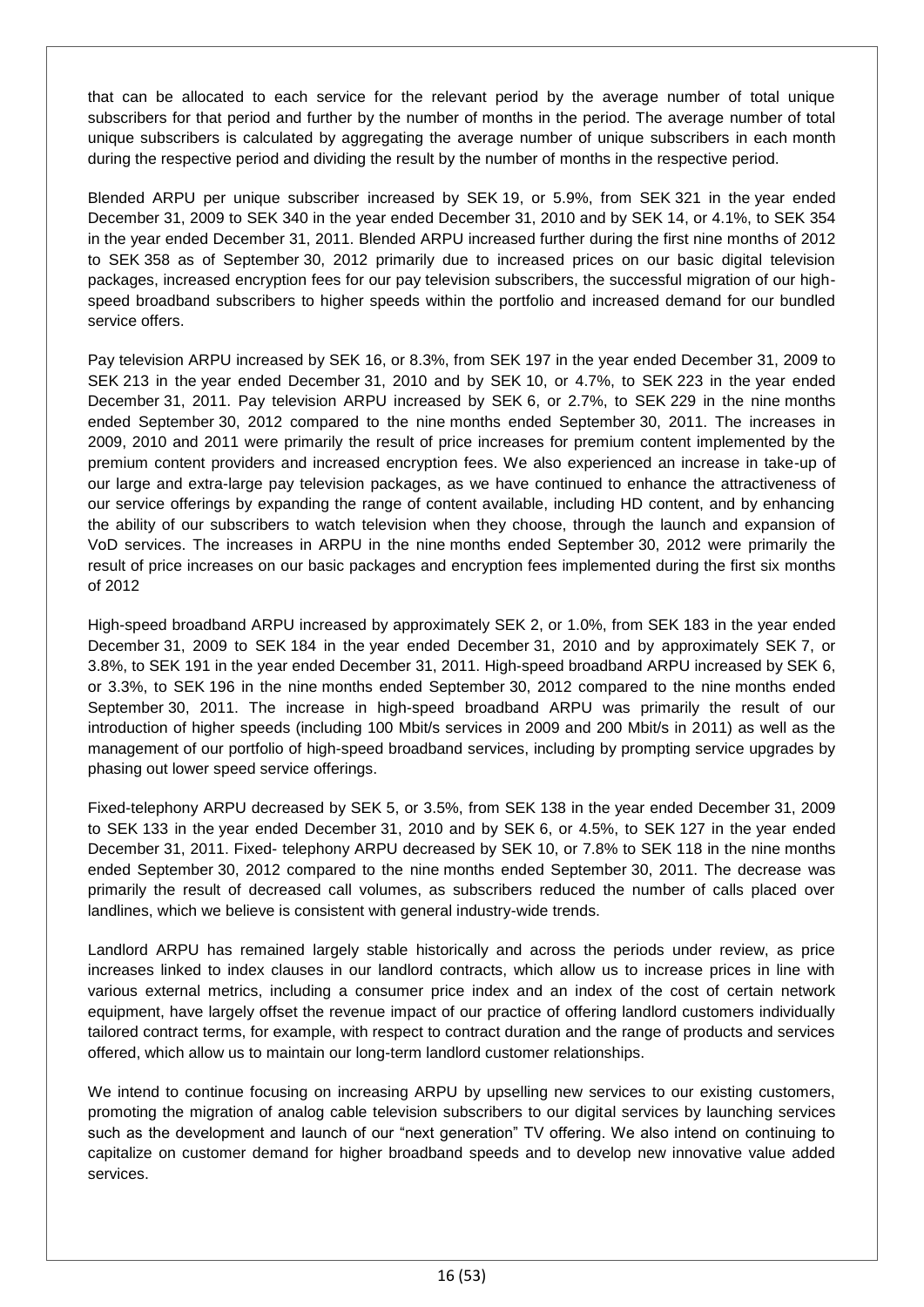#### *Subscriber Acquisition Costs*

We are focused on growing our business profitably as we increasingly penetrate our existing subscriber base and potential subscriber base to increase RGUs and gain new subscribers for our established services. Our ability to profitably market our offerings at competitive prices is predicated on our upgraded HFC cable network, our large subscriber base into which we can sell additional services, and the cost structure of our business.

Our costs directly associated with individual subscriber and RGU growth are comprised of, to the extent applicable, subscriber acquisition costs, consisting primarily of sales costs, costs associated with our sales campaign discounts, marketing expenses, internet capacity build-out costs and costs for CPE. Our sales costs include sales commissions for third-parties selling our products. Our campaign discounts include new subscriber discounts and discounts for subscribers upgrading to additional services. Our campaign discounts fluctuate to ensure competitive pricing. Marketing expenses include advertising campaigns, which fluctuate depending on the volume of marketing campaigns we launch at any given time. Our Internet capacity costs include costs incurred to ensure that our high-speed broadband capacity continues to meet customer needs as the number of high-speed broadband customers in our network increases. Our CPE costs have decreased with respect to our high-speed broadband and fixed-telephony services because of lower purchase prices. However, our television CPE costs have increased as a result of the deployment of more high-end STBs, which has resulted in increased retail subsidies. Consistent with our strategy of digitizing our analog television subscriber base, we generally fully subsidize the cost of our basic CPEs, such as the "plug and play" CA module and the "zapper" box, and subsidize a portion of our more advanced CPE, such as PVRs, On Demand PVRs and HD STBs.

Through May 2010, we expensed sales commissions related to individual contracts of twelve months or more and reflected the expense in subscriber acquisition costs as soon as a new subscriber was installed because our support systems did not provide the information necessary to associate sales commissions to unique subscriber agreements and our remuneration model for sales commissions was linked to a defined number of agreements as opposed to individual agreements. In 2010, we amended the model for sales commissions and enhanced the support systems, which has meant that from June 2010, we have reported the portion of sales commissions that can be associated with individual subscriber agreements as intangible assets in accordance with IFRS. See "Note 1—Accounting Principles—Intangible Assets—Acquisition Costs for Subscribers" to our audited consolidated financial statements as of and for the year ended December 31, 2010, which can be found in our 2011 Annual Report. Similarly, as a result of the enhancement of our support systems, we have as of January 1, 2011, reported the portion of retail subsidies paid in cash that can be associated with individual subscriber agreements as intangible assets in accordance with IFRS. Prior to this date, these expenses were accounted for as prepaid expenses and expensed over a period of 36 months. Sales commissions and retail subsidies are recognized as an intangible asset if such commissions or retail subsidies can be associated with an individual subscriber agreement, are payable to a third party and can be reliably determined, if the inflow of the related benefit is deemed to be more probable than not, if they correspond to the definition of an asset and meet the recognition criteria under IFRS. Sales commissions and retail subsidies are amortized over the contract term, which is typically one year. Sales commissions and retail subsidies that do not meet the criteria under IAS 38 are expensed as incurred. The capitalization of sale commissions and retail subsidies leads to an increase in intangible assets and amortization. As of December 31, 2011, we had capitalized a total of SEK 119 million in sales commissions and retail subsidies, of which SEK 66 million was amortized, resulting in net intangible assets of SEK 53 million. As of September 30, 2012, we had further capitalized SEK 40 million in sales commissions and retail subsidies, and an additional SEK 48 million was amortized, which resulted in a total net intangible asset balance of SEK 45 million.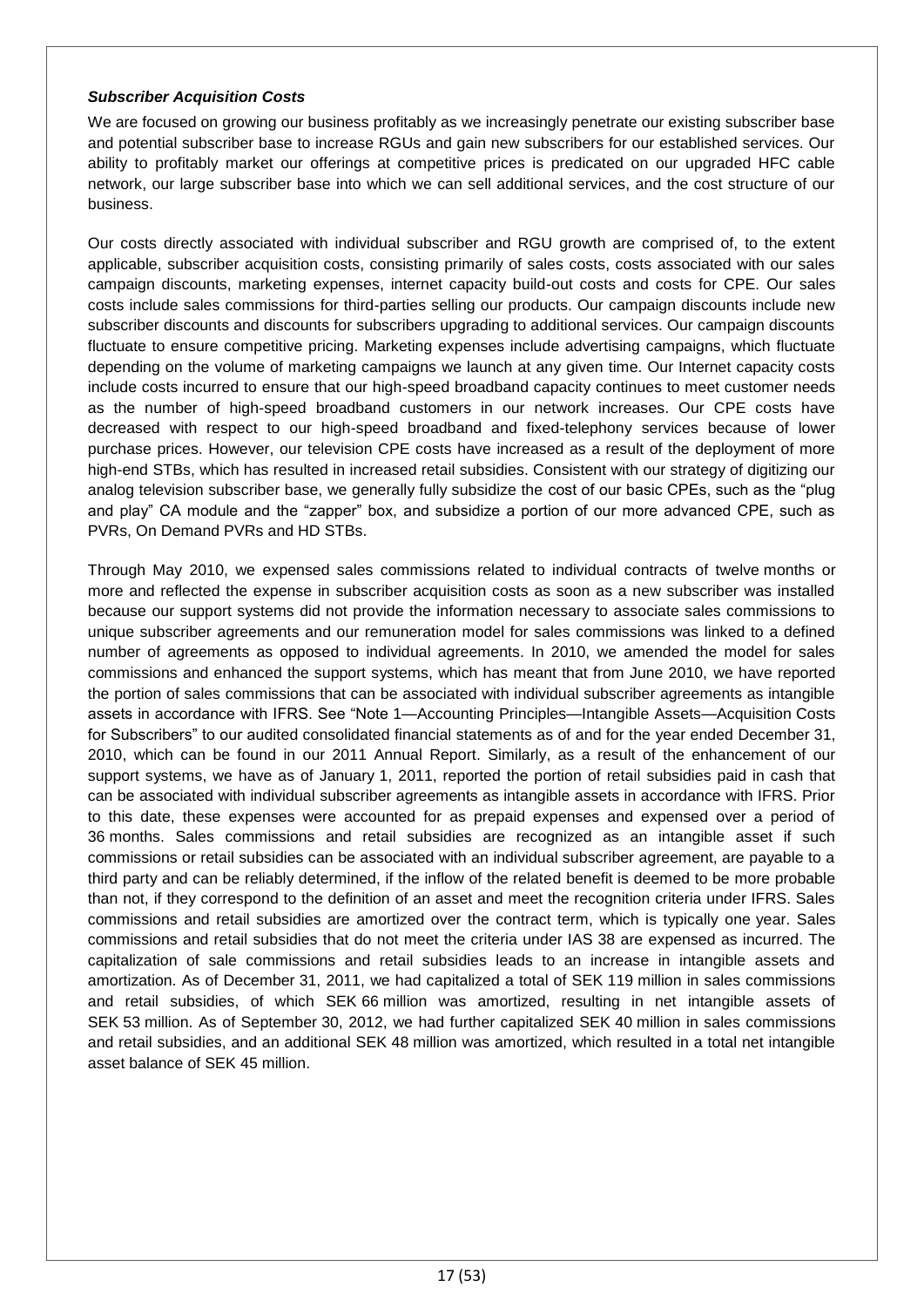#### **Presentation of Financial Information**

The following is a discussion of our key income statement line items. For additional information, see "Note 1" to our audited consolidated financial statements as of and for the period July 12, 2011 to December 31, 2011, which can be found in our 2011 Annual Report.

### *Revenue*

Revenue consists of income generated from the delivery of services to our landlord customers and residential subscribers. Revenue is recognized when it is likely that future economic benefits will flow to the Company and these benefits can be reliably measured. Revenue only includes gross inflows of economic benefits received or receivable by the Company. Revenue is recognized at the fair value of the consideration received or receivable, less rebates given.

We monitor revenue generated from the following services:

- *Pay television:* revenues from residential subscribers of pay television (including VoD services and payper-view services). Revenues from our basic pay television services and encryption fees are invoiced monthly in advance and recognized as the service is utilized. Revenues from VoD and pay-perview services are invoiced monthly after services are delivered to subscribers and are recognized as the service is utilized.
- *High-speed broadband:* revenues from residential subscribers of high-speed broadband services. Revenues from high-speed broadband services are invoiced monthly in advance and recognized as the service is utilized.
- *Fixed-telephony:* revenues from residential subscribers of fixed- telephony services. Revenues from fixed-telephony services are invoiced monthly in advance with the exception of telephony traffic fees, which are invoiced monthly after services are delivered to subscribers. Revenues from fixed- telephony services are recognized as the service is utilized.
- *Landlord:* revenues from landlord customers for periodic charges related to the delivery of analog cable television services are invoiced largely quarterly in advance and reported as they are utilized.
- *Other:* revenues generated primarily from billing and late payment reminder fees as well as payments in kind received from content providers for services delivered, which we classify as "barter" revenue.

#### *Cost of Sales and Services*

Cost of sales and services includes the cost of content, fiber and ducting leasing costs, fixed-telephony call fees, internet capacity, maintenance as well as other production costs. Personnel costs related to field service and operations are included in cost of sales and services. Cost of sales and services also includes depreciation and amortization of tangible and intangible assets related to production.

#### *Selling Expenses*

Selling expenses relate to cost of sales, product and marketing expenses. Costs related to customer service, advertising, telemarketing, sales commissions and bad debt losses are also included as well as personnel costs related to sales, product and marketing. Selling expenses include depreciation and amortization of tangible and intangible assets related to the sales function.

#### *Administrative Expenses*

Administrative expenses relate to supporting functions such as procurement, legal, finance, human resources and other joint functions as well as the cost of our premises. Administrative expenses also include depreciation and amortization of tangible and intangible assets related to administrative functions.

#### *Other Operating Income*

Other operating income includes exchange rate gains and recovered bad debt losses.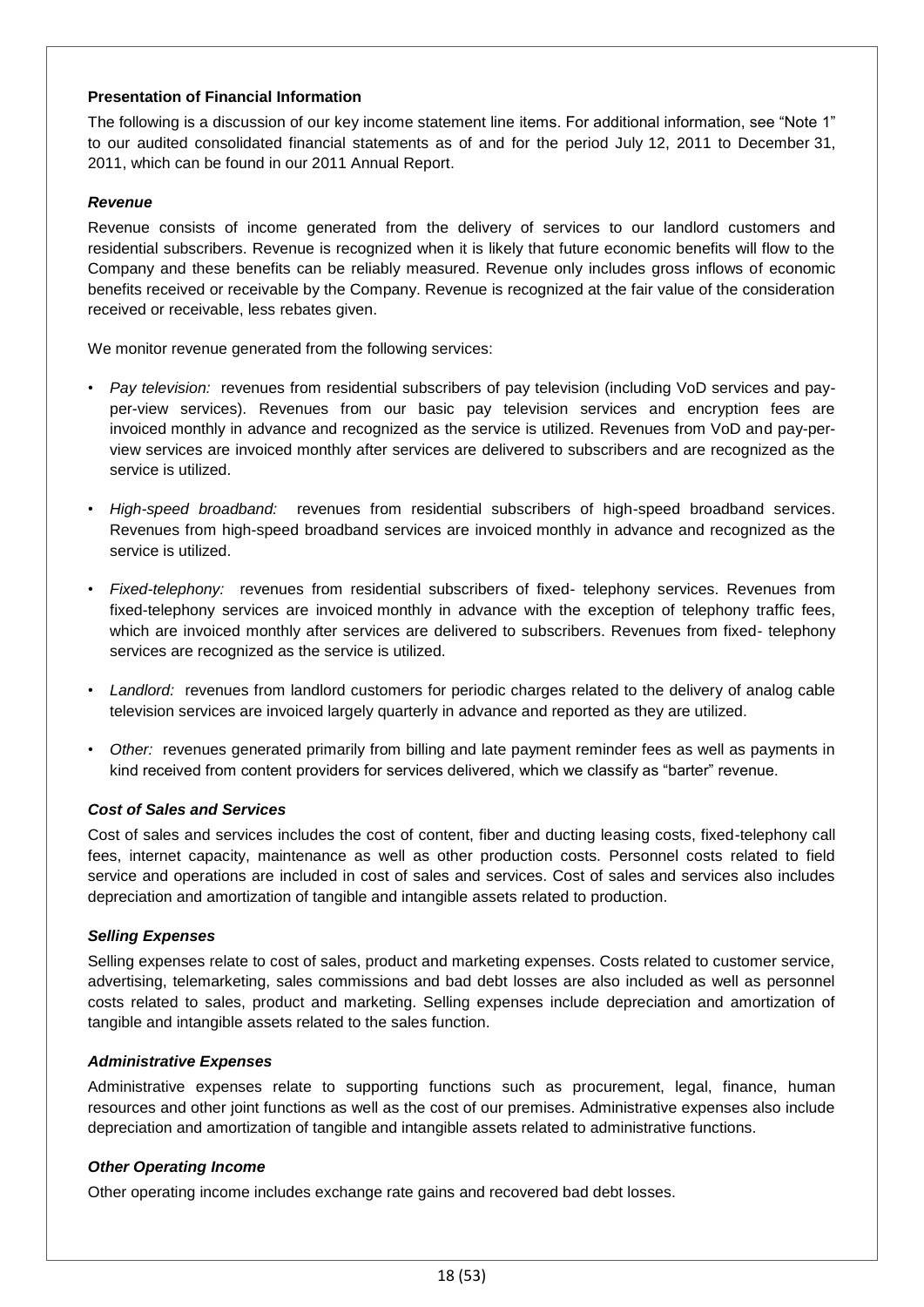### *Other Operating Expenses*

Other operating expenses include exchange rate losses.

#### *Financial Income*

Financial income consists of interest income on bank balances and receivables, exchange rate gains and unrealized and realized gains on derivative instruments used in financial activities. Interest income on receivables is calculated using the effective interest method. Effective interest is the interest rate that makes the present value of all estimated future payments made and received over the expected interest fixing period equal to the carrying amount of the receivable or liability. Interest income includes allocated amounts of transaction expenses and potential discounts, premiums and other differences between the original value of the receivable and the amount received at maturity.

## *Financial Expense*

Financial expenses include exchange rate losses, interest expenses on borrowings and unrealized and realized losses on derivative instruments used in financial activities. Interest expenses or liabilities are calculated using the effective interest method (described above). Interest expenses include allocated amounts of issue expenses and similar direct transaction expenses to raise borrowed funds.

#### *Income Taxes*

Income taxes comprise current tax and deferred tax. Income taxes are recognized in the income statement except when the underlying transaction is recognized in other comprehensive income, at which point the associated tax effect is also recognized under other comprehensive income or in equity.

#### **Consolidated Results of Operations for the Nine Months Ended September 30, 2011 and 2012**

The table below sets forth our results of operations and the period on period percentage of change for the periods under review.

| For the nine months ended September 30, |        |               |  |  |  |
|-----------------------------------------|--------|---------------|--|--|--|
| 2011                                    |        | 2012          |  |  |  |
|                                         | Change |               |  |  |  |
| Company                                 | in %   | <b>HoldCo</b> |  |  |  |
| (SEK million)                           |        | (SEK million) |  |  |  |
| 3,368                                   | 1.4    | 3,417         |  |  |  |
| (1,757)                                 | (3.6)  | (1,693)       |  |  |  |
| 1,611                                   | 7.0    | 1,724         |  |  |  |
| (691)                                   | 41.4   | (977)         |  |  |  |
| (250)                                   | (27.7) | (181)         |  |  |  |
| 6                                       | n/m    | 16            |  |  |  |
| (4)                                     | n/m    | (23)          |  |  |  |
| 673                                     | (16.9) | 559           |  |  |  |
| 12                                      | n/m    | 309           |  |  |  |
| (425)                                   | n/m    | (1,508)       |  |  |  |
| (413)                                   | n/m    | (1, 199)      |  |  |  |
| 260                                     | n/m    | (640)         |  |  |  |
| (68)                                    | n/m    | 167           |  |  |  |
| 192                                     | n/m    | (472)         |  |  |  |

#### *Revenue*

Our revenue increased by SEK 49 million, or 1.4%, from SEK 3,368 million in the nine months ended September 30, 2011 to SEK 3,417 million in the nine months ended September 30, 2012.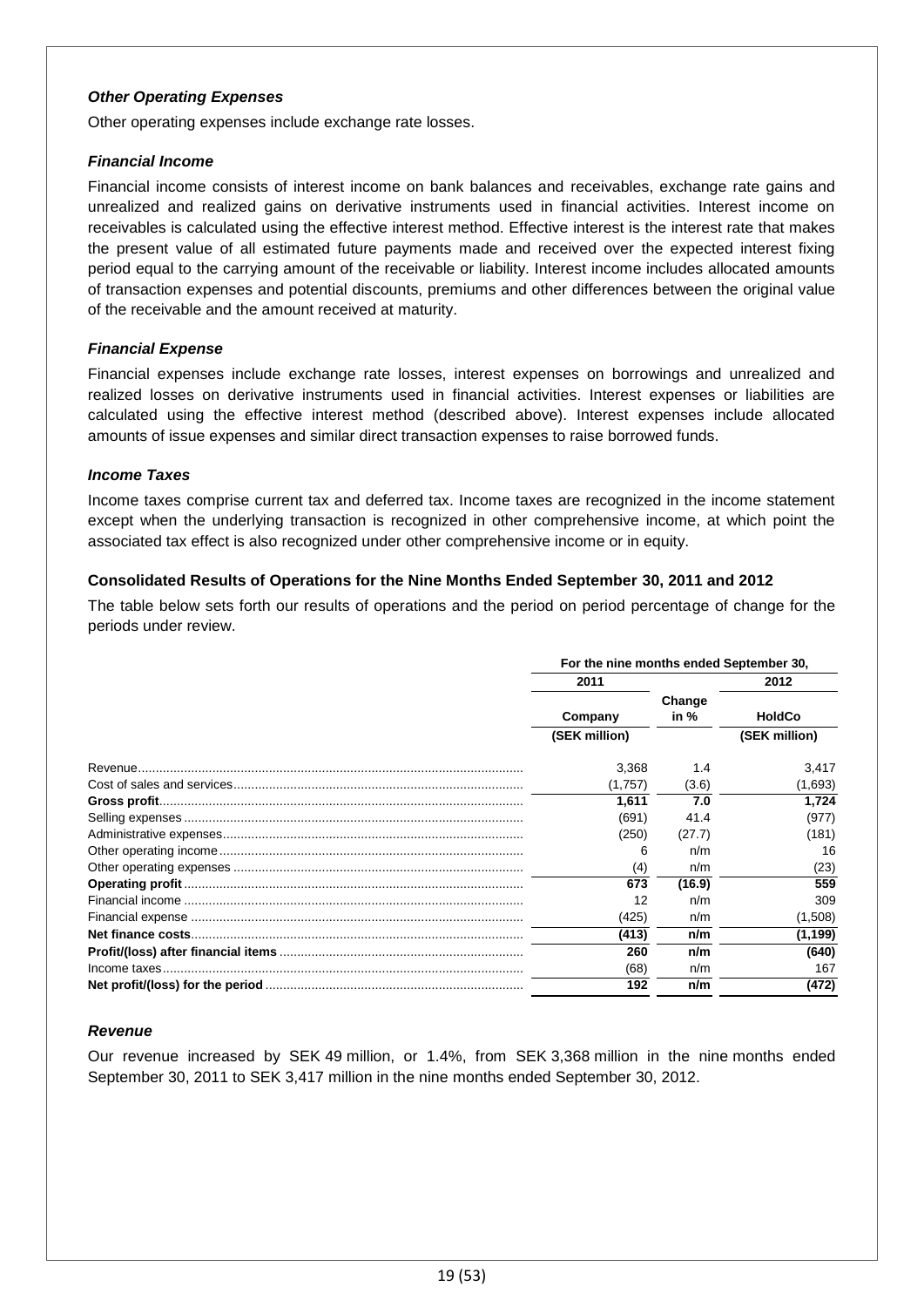The table below sets forth, for each of the periods indicated, our revenue by service, both in SEK and as a percentage of consolidated revenue, and the percentage increase or decrease in revenue by service from period to period.

|                      |               |          | For the nine months ended September 30, |               |                  |
|----------------------|---------------|----------|-----------------------------------------|---------------|------------------|
|                      | 2011<br>2012  |          |                                         |               | Change 2011/2012 |
|                      |               | Company  |                                         | <b>HoldCo</b> |                  |
|                      |               | (in % of |                                         | (in % of      |                  |
|                      | (SEK million) | revenue) | (SEK million)                           | revenue)      | (%)              |
| Pay Television       | 1.248         | 37.1     | 1.291                                   | 37.8          | 3.4              |
| High-Speed Broadband | 913           | 27.1     | 957                                     | 28.0          | 4.8              |
| Fixed-Telephony      | 426           | 12.6     | 384                                     | 11.2          | (9.8)            |
|                      | 663           | 19.7     | 644                                     | 18.9          | (2.9)            |
|                      | 118           | 3.5      | 141                                     | 4.1           | 19.2             |
| Total                | 3,368         | 100.0    | 3.417                                   | 100.0         | 1.4              |

## *An analysis of our revenue by service is set forth below:*

*Pay Television:* Our revenue from pay television services increased by SEK 43 million, or 3.4%, from SEK 1,248 million in the nine months ended September 30, 2011 to SEK 1,291 million in the nine months ended September 30, 2012. The increase was driven by an increase in ARPU. ARPU increased by SEK 6, or 2.6%, from SEK 223 in the nine months ended September 30, 2011 to SEK 229 in the nine months ended September 30, 2012. The ARPU increase in the first nine months of 2012 was driven by price increases of our basic digital television packages and encryption fees implemented during the first six months of 2012. The revenue increase related to ARPU was partly offset by a decrease in pay television RGUs, which decreased by approximately 26,000, or 4.1%, from approximately 639,000 as of September 30, 2011 to approximately 613,000 as of September 30, 2012.

*High-Speed Broadband:* Our revenue from high-speed broadband services increased by SEK 44 million, or 4.8%, from SEK 913 million in the nine months ended September 30, 2011 to SEK 957 million in the nine months ended September 30, 2012. The increase was due to an increase in ARPU of SEK 6, or 3.3%, from SEK 190 in the nine months ended September 30, 2011 to SEK 196 in the nine months ended September 30, 2012. The ARPU increase was due to subscribers migrating to higher broadband speeds as a result of our strategy to meet customer demand for higher broadband speed services. Total high-speed broadband RGUs, however decreased by approximately 1,000, or 0.1%, from approximately 545,000 as of September 30, 2011 to approximately 544,000 as of September 30, 2012.

*Fixed-Telephony:* Our revenue from fixed-telephony services decreased by SEK 42 million, or 9.8%, from SEK 426 million in the nine months ended September 30, 2011 to SEK 384 million in the nine months ended September 30, 2012. The decrease was partly a result of the decline in the number of RGUs. Fixed-Telephony RGUs decreased by approximately 20,000, or 5.3%, from approximately 375,000 as of September 30, 2011 to approximately 355,000 as of September 30, 2012. The decrease in revenue was also due to a decrease in ARPU of SEK 10, or 7.9%, from SEK 128 in the nine months ended September 30, 2011 to SEK 118 in the nine months ended September 30, 2012 primarily due to subscriber migration from fixed to mobile telephony services.

*Landlord:* Our revenue from landlord services decreased by SEK 19 million, or 2.9%, from SEK 663 million in the nine months ended September 30, 2011 to SEK 644 million in the nine months ended September 30, 2012. The decrease in revenue was primarily attributable to a reduction in ARPU from landlord customers, which decreased by SEK 1, or 1.5%, from SEK 42 in the nine months ended September 30, 2011 to SEK 41 in the nine months ended September 30, 2012. The decrease in ARPU is primarily due to contract renegotiation which was partly offset by increases in the annual price index. The decrease in revenue was also due to the disconnection of a large landlord customer on December 31, 2011, consisting of approximately 25,000 households.

*Other:* Our revenue from other services increased by SEK 23 million, or 19.2%, from SEK 118 million in the nine months ended September 30, 2011 to SEK 141 million in the nine months ended September 30, 2012.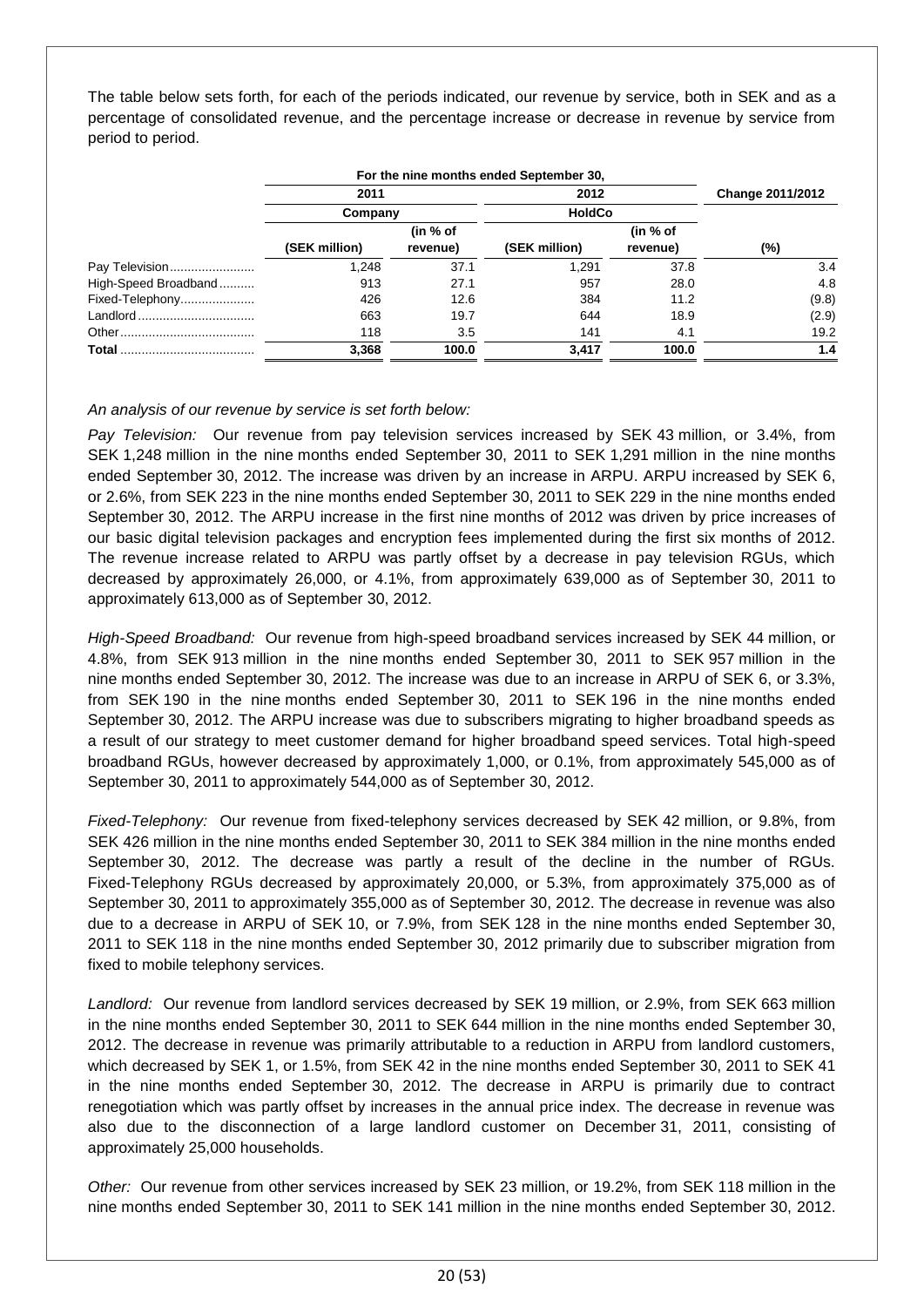The increase in revenue is primarily due to higher service provider revenue from iTUX, the Group's communications operator as well as increased invoicing fees.

### *Cost of Sales and Services*

Our cost of sales and services decreased by SEK 64 million, or 3.6%, from SEK 1,757 million in the nine months ended September 30, 2011 to SEK 1,693 million in the nine months ended September 30, 2012. As a percentage of revenue, cost of sales and services decreased from 52.2% in the nine months ended September 30, 2011 to 49.6% in the nine months ended September 30, 2012. The decrease in cost of sales and services was primarily attributable to lower depreciation and amortization, lower pay television content costs and lower interconnection traffic costs for our fixed-telephony services, which was partly offset by higher costs for fiber and ducting and increased production costs for iTUX.

# *Selling Expenses*

Our selling expenses increased by SEK 285 million, or 41.4%, from SEK 691 million in the nine months ended September 30, 2011 to SEK 977 million in the nine months ended September 30, 2012. As a percentage of revenue, selling expenses increased from 20.5% in the nine months ended September 30, 2011 to 28.6% in the nine months ended September 30, 2012. The increase in selling expenses was primarily due to increased amortization of customer value of SEK 234 million (net) as a result of new customer values that arose in connection with the Acquisition.

## *Administrative Expenses*

Our administrative expenses decreased by SEK 69 million, or 27.7%, from SEK 250 million in the nine months ended September 30, 2011 to SEK 181 million in the nine months ended September 30, 2012. As a percentage of revenue, administrative expenses decreased from 7.4% in the nine months ended September 30, 2011 to 5.3% in the nine months ended September 30, 2012. The decrease in our administrative expenses was primarily due lower depreciation and amortization as well as lower costs for staff and other operating costs as a result of lower non-recurring legal and consultancy costs.

#### *Other Operating Income*

Our other operating income increased by SEK 10 million from SEK 6 million in the nine months ended September 30, 2011 to SEK 16 million in the nine months ended September 30, 2012.

#### *Other Operating Expenses*

Our other operating expenses increased by SEK 19 million from SEK 4 million in the nine months ended September 30, 2011 to SEK 23 million in the nine months ended September 30, 2012. The increase in other operating expenses was primarily due to increased disposals during 2012.

#### *Financial Income*

Our financial income increased by SEK 297 million, from SEK 12 million in the nine months ended September 30, 2011 to SEK 309 million in the nine months ended September 30, 2012. The increase was primarily attributable to currency gains on euro-denominated debt.

# *Financial Expenses*

Our financial expenses increased by SEK 1,083 million from SEK 425 million in the nine months ended September 30, 2011 to SEK 1,508 million in the nine months ended September 30, 2012. The increase was primarily attributable to our new capital structure following the Acquisition and the subsequent refinancing.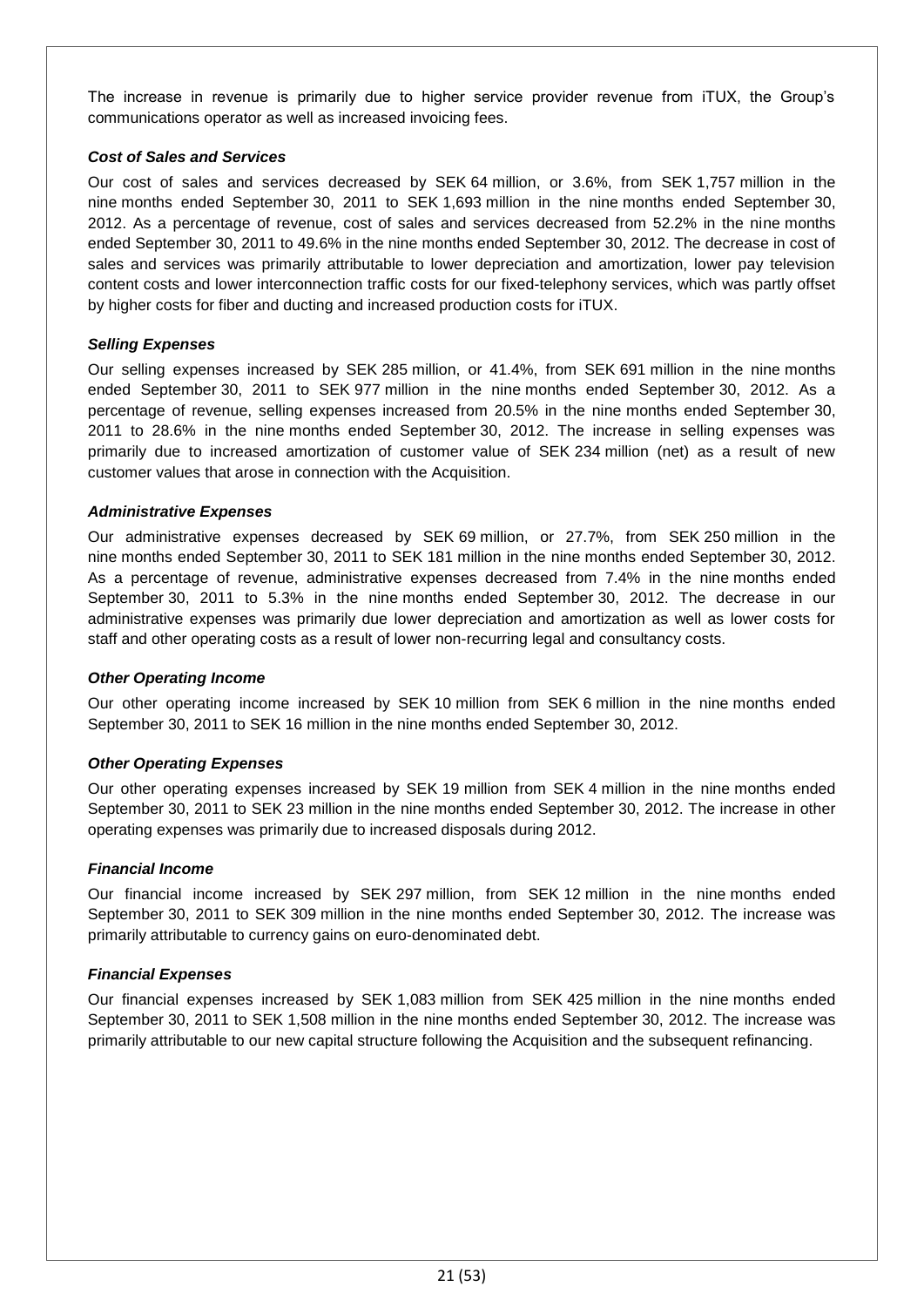#### *Income Taxes*

Our income tax amounted to a tax benefit of SEK 167 million in the nine months ended September 30, 2012 compared to a tax expense of SEK 68 million in the nine months ended September 30, 2011. The decrease in tax expense was primarily due to a decrease in our profit after financial items, which decreased from a profit after financial items of SEK 260 million in the nine months ended September 30, 2011 to a loss after financial items of SEK 640 million in the nine months ended September 30, 2012 as a result of our new capital structure with increased interest-bearing liabilities following the Acquisition and the subsequent refinancing.

The Swedish government is considering to enact rules that may affect our tax position commencing January 1, 2013. See "*Management's Discussion and Analysis of Financial Condition and Results of Operations—Quantitative and Qualitative Disclosures about Financial Risk—Taxation Risks—Proposed changes in Swedish tax law may limit or prevent us from applying tax deductions arising from certain intra group loans from January 1, 2013. The proposed changes may also result in taxable interest income on intercompany loans within Sweden*" and " *Management's Discussion and Analysis of Financial Condition and Results of Operations—Quantitative and Qualitative Disclosures about Financial Risk—Taxation Risks—A government committee is currently reviewing the Swedish corporate and withholding tax regime, which may result in a restriction or cancellation of tax loss carry forwards and current losses or otherwise increase our tax burden*."

## *Net Profit/(Loss)*

We recognized a net profit of SEK 192 million in the nine months ended September 30, 2011 and a net loss of SEK 472 million in the nine months ended September 30, 2012.

#### *Reported Underlying EBITDA*

Reported Underlying EBITDA is a non-IFRS measure and is not a substitute for any IFRS measure. We use this measure for many purposes in managing and directing our company.

Our Reported Underlying EBITDA increased by SEK 64 million, or 4.0%, from SEK 1,590 million in the nine months ended September 30, 2011 to SEK 1,655 million in the nine months ended September 30, 2012. As a percentage of revenue, Reported Underlying EBITDA increased from 47.2% in the nine months ended September 30, 2011 to 48.4% in the nine months ended September 30, 2012. The increase in Reported Underlying EBITDA was primarily due to an increase in revenue from our residential subscribers, particularly as a result of the increase in ARPU generated from our pay television and high-speed broadband services, without a corresponding increase in our production costs. The increase in television and highspeed broadband ARPU was partly offset by lower ARPU and a decreased subscriber base for our fixed-telephony services as a result of subscribers shifting from fixed to mobile telephony. In addition, our marketing and sales costs decreased due to timing differences in marketing and lower sales volumes for the nine months ended September 30, 2012 compared to the nine months ended September 30, 2011.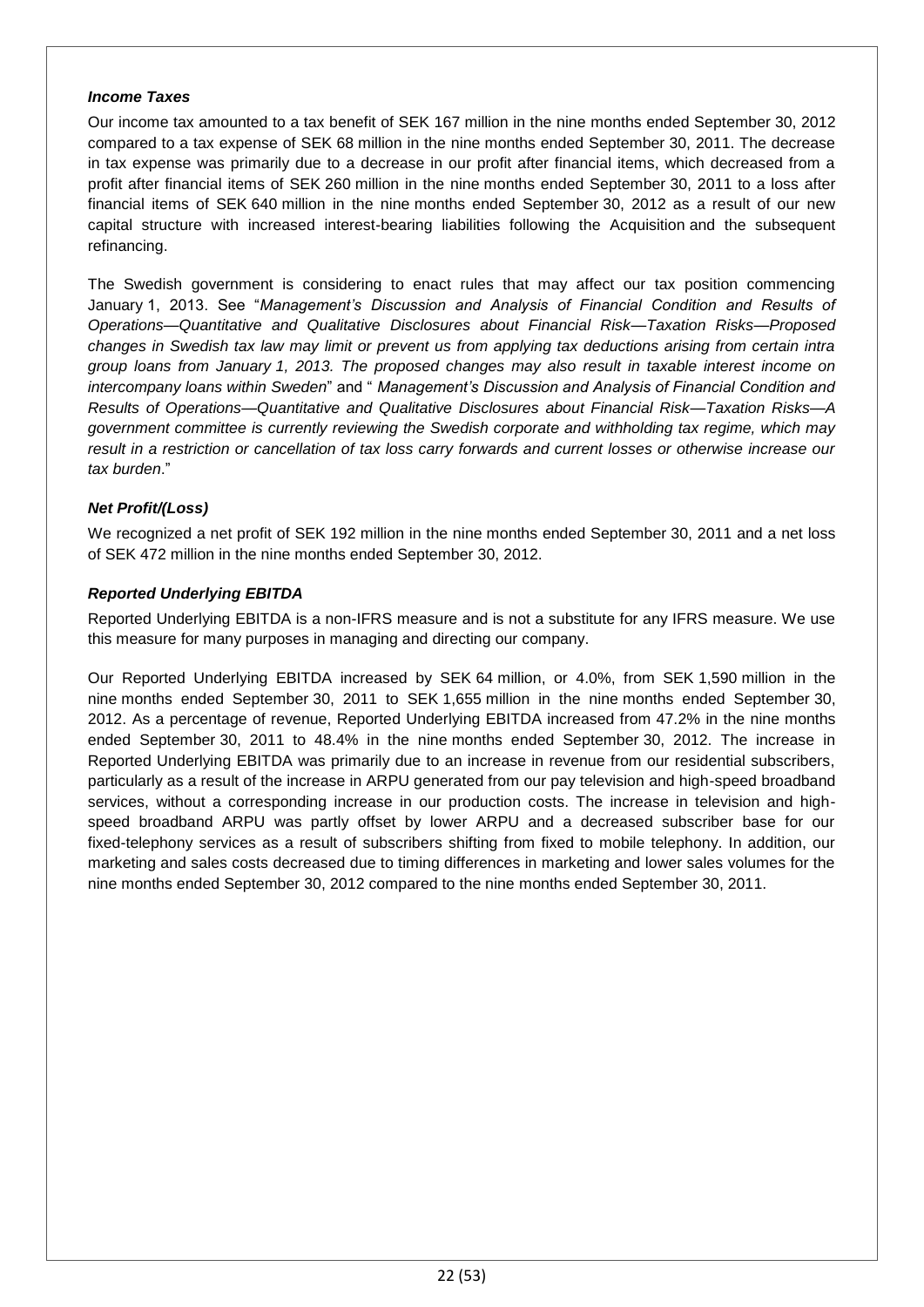## **Consolidated Results of Operations for the Years Ended December 31, 2010 and 2011**

The table below sets forth our results of operations and the period on period percentage of change for the periods under review. For further information on the results of operations for the year ended December 31, 2011, see "*Unaudited Pro Forma Combined Consolidated Financial Information*."

| For the year ended December 31, |             |                         |  |  |  |
|---------------------------------|-------------|-------------------------|--|--|--|
| 2010                            |             | 2011                    |  |  |  |
| Company                         | Change in % | <b>HoldCo Pro Forma</b> |  |  |  |
| (SEK million)                   |             | (SEK million)           |  |  |  |
| 4.318                           | 4.7         | 4.520                   |  |  |  |
| (2.327)                         | (0.7)       | (2,310)                 |  |  |  |
| 1.991                           | 11.0        | 2.211                   |  |  |  |
| (1,033)                         | 28.6        | (1,328)                 |  |  |  |
| (359)                           | (11.5)      | (318)                   |  |  |  |
| 10                              | 40.0        | 14                      |  |  |  |
| (4)                             | n/m         | (273)                   |  |  |  |
| 604                             | (49.3)      | 306                     |  |  |  |

#### *Revenue*

Our revenue increased by SEK 203 million, or 4.7%, from SEK 4,318 million in the year ended December 31, 2010 to SEK 4,520 million in the year ended December 31, 2011. The increase in revenue was due primarily to higher revenues for pay television and broadband services.

The table below sets forth, for each of the periods indicated, our revenue by service, both in SEK and as a percentage of consolidated revenue, and the percentage increase or decrease in revenue by service from period to period.

|       | For the year ended December 31, |                      |                  |                                           |                     |  |
|-------|---------------------------------|----------------------|------------------|-------------------------------------------|---------------------|--|
|       | 2010                            |                      | 2011             |                                           |                     |  |
|       | Company                         |                      | HoldCo Pro Forma |                                           | Change<br>2010/2011 |  |
|       | (SEK<br>million)                | (in % of<br>revenue) | (SEK<br>million) | $\mathsf{fin} \mathcal{A}$ of<br>revenue) | (%)                 |  |
|       | 1.524                           | 35.3                 | 1.678            | 37.1                                      | 10.1                |  |
|       | 1.170                           | 27.1                 | 1.231            | 27.2                                      | 5.2                 |  |
|       | 569                             | 13.2                 | 564              | 12.5                                      | (0.9)               |  |
|       | 892                             | 20.7                 | 884              | 19.5                                      | (0.9)               |  |
|       | 163                             | 3.8                  | 163              | 3.6                                       | 0.4                 |  |
| Total | 4.318                           | 100.0                | 4.520            | 100.0                                     | 4.7                 |  |

#### *An analysis of our revenue by service is set forth below:*

*Pay Television:* Our revenue from pay television services increased by SEK 154 million, or 10.1%, from SEK 1,524 million in the year ended December 31, 2010 to SEK 1,678 million in the year ended December 31, 2011. The increase was driven both by an increase in ARPU and in RGUs. ARPU increased by SEK 10, or 4.7%, from SEK 213 in the year ended December 31, 2010 to SEK 223 in the year ended December 31, 2011. The increase in ARPU was due both to the introduction of new TV packages during the first quarter of 2011 and the full-year effect of price increases for premium content set by content providers in 2010, as the price increases are applied when subscribers' respective contractual periods expire. The revenue increase was also linked to an increase in RGU numbers, with pay television RGUs increasing by approximately 38,000, or 6.2%, from approximately 620,000 as of December 31, 2010 to approximately 658,000 as of December 31, 2011.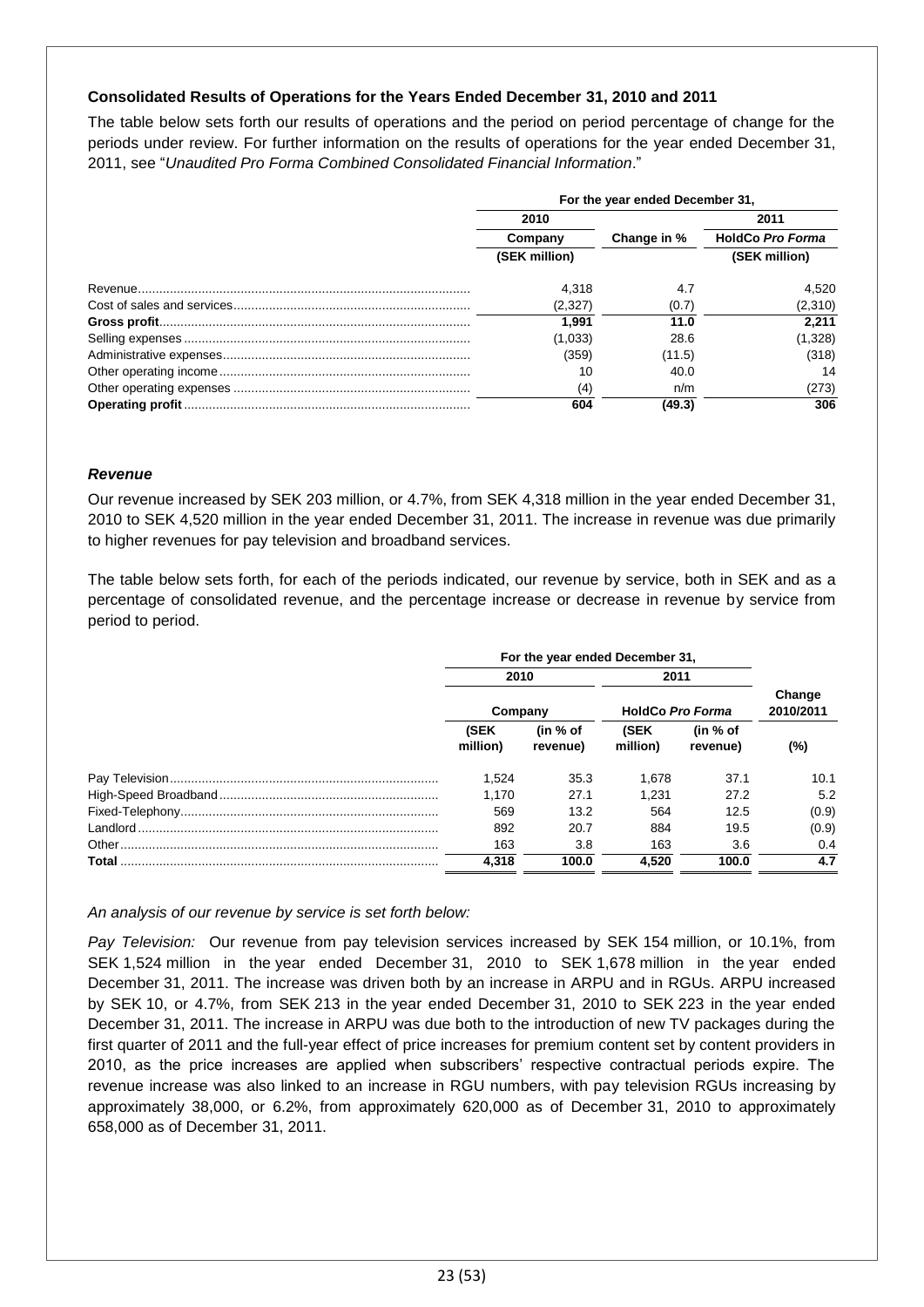*High-Speed Broadband:* Our revenue from high-speed broadband services increased by SEK 61 million, or 5.2%, from SEK 1,170 million in the year ended December 31, 2010 to SEK 1,231 million in the year ended December 31, 2011. The increase in revenue was primarily due to an increase in ARPU as we successfully introduced a new broadband portfolio in 2011 and successfully migrated customers from lower speed services to higher speed services. ARPU increased by SEK 7, or 3.8%, from SEK 184 in the year ended December 31, 2010 to SEK 191 in the year ended December 31, 2011. The revenue increase was also linked to an increase in RGU numbers, primarily due to attractive offers and successful bundling, with highspeed broadband RGUs increasing by approximately 14,000, or 2.6%, from approximately 537,000 as of December 31, 2010 to approximately 551,000 as of December 31, 2011.

*Fixed-Telephony:* Our revenue from fixed-telephony services decreased by SEK 5 million, or 0.9%, from SEK 569 million in the year ended December 31, 2010 to SEK 564 million in the year ended December 31, 2011. Fixed-telephony RGUs increased by approximately 6,000, or 1.6%, from approximately 370,000 as of December 31, 2010 to approximately 376,000 as of December 31, 2011. The increase in revenue linked to RGU growth was offset by a decrease in ARPU of SEK 6, or 4.7%, from SEK 133 in the year ended December 31, 2010 to SEK 127 in the year ended December 31, 2011. The decrease in ARPU was due primarily to reduced levels of fixed-telephony use, which we believe is consistent with industry-wide trends.

*Landlord:* Our revenue from landlord services decreased by SEK 8 million, or 0.9%, from SEK 892 million in the year ended December 31, 2010 to SEK 884 million in the year ended December 31, 2011. The decrease in revenue was due primarily to a reduction in ARPU from landlord customers.

*Other:* Our revenue from other services remained the same at SEK 163 million in the year ended December 31, 2010 and SEK 163 million in the year ended December 31, 2011.

## *Cost of Sales and Services*

Our cost of sales and services decreased by SEK 17 million, or 0.7%, from SEK 2,327 million in the year ended December 31, 2010 to SEK 2,310 million in the year ended December 31, 2011. As a percentage of revenue, cost of sales and services decreased from 53.9% in the year ended December 31, 2010 to 51.1% in the year ended December 31, 2011. The decrease in cost of sales and services was primarily due to costs of SEK 68 million incurred in connection with the upgrade of signaling hardware in approximately 14,000 properties in Stockholm in 2010 and 2011. This was the final phase of our investment in the modernization of the HFC cable network that we own as a result of our acquisition of UPC Sweden in 2006 (the "**UPC Acquisition**"). The decrease was also due to lower costs for smart cards for our pay television service. The decrease in cost of sales and services was partly off-set by higher variable costs for content, which consists largely of license payments for programs and which is directly linked to increased RGU numbers as we generally purchase content according to volume-driven rate cards (according to which the fee per subscriber generally decreases as the number of subscribers increases) or, in the case of the premium services, on a revenue-sharing basis. In addition, depreciation and amortization expenses increased relating to short-term depreciation schedules for modems and IT systems.

Our network and maintenance costs, which include our rent payments for access to the national backbone, fiber and ducts, headend facilities, maintenance and related material costs, accounted for 16% of our cost of sales and services in the year ended December 31, 2010 and 16% in the year ended December 31, 2011, in each case excluding depreciation. These costs are specified in our long-term lease agreements.

#### *Selling Expenses*

Our selling expenses increased by SEK 295 million, or 28.6%, from SEK 1,033 million in the year ended December 31, 2010 to SEK 1,328 million in the year ended December 31, 2011. As a percentage of revenue, selling expenses increased from 23.9% in the year ended December 31, 2010 to 29.4% in the year ended December 31, 2011. The increase in selling expenses was attributable to increased amortization of customer relations value of SEK 313 million (net) due to the new purchase price allocation in conjunction with the Acquisition.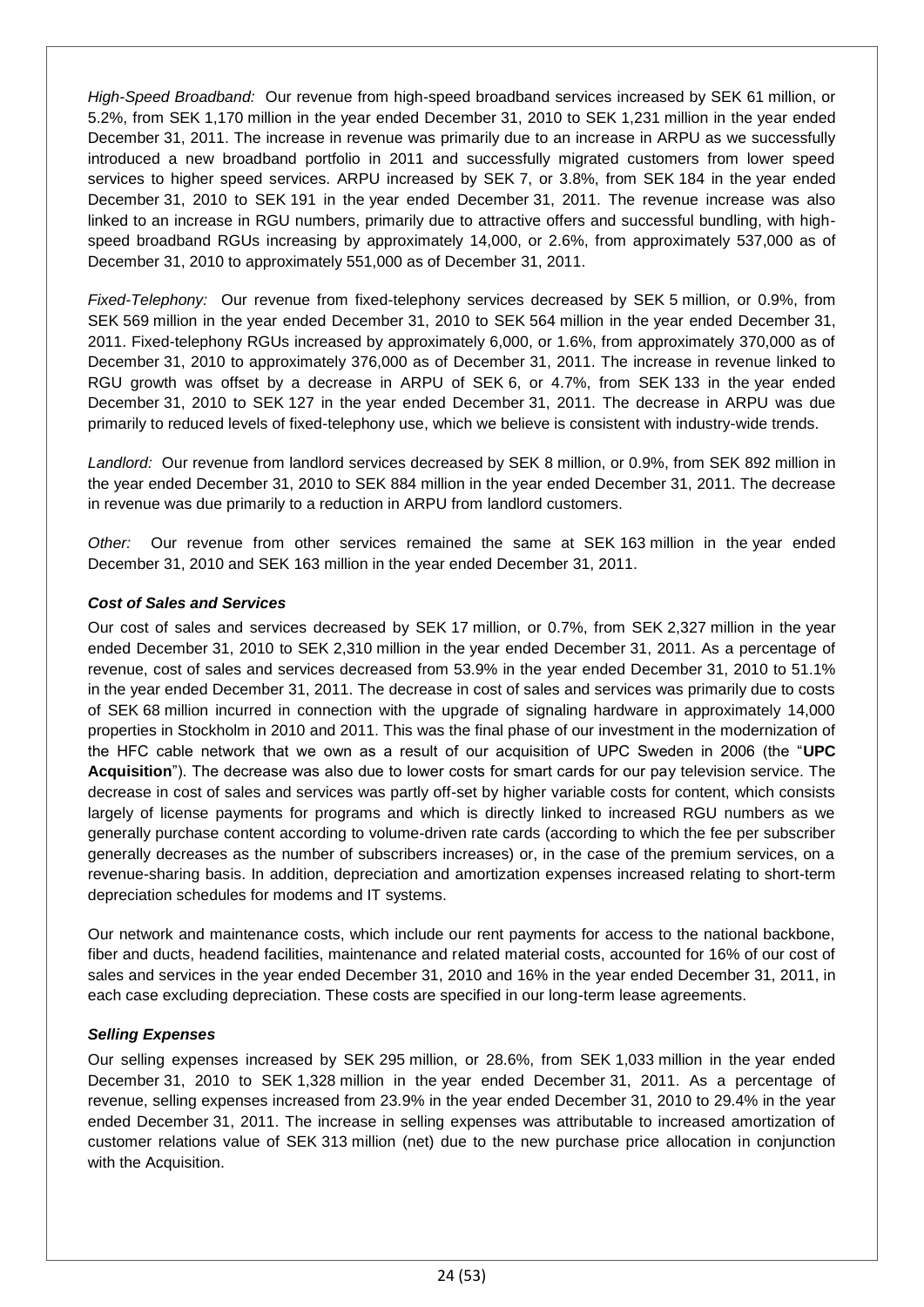### *Administrative Expenses*

Our administrative expenses decreased by SEK 41 million, or 11.4%, from SEK 359 million in the year ended December 31, 2010 to SEK 318 million in the year ended December 31, 2011. As a percentage of revenue, administrative expenses decreased from 8.3% in the year ended December 31, 2010 and 7.0% in the year ended December 31, 2011. The decrease in administrative expenses was primarily due to lower depreciation, as certain fixed assets were fully written off at the end of their depreciation schedules.

## *Other Operating Income*

Our other operating income increased by SEK 4 million, or 40.0%, from SEK 10 million in the year ended December 31, 2010 to SEK 14 million in the year ended December 31, 2011. The increase in other operating income was primarily due to higher recovery levels on bad debt losses.

# *Other Operating Expenses*

Our other operating expenses increased by SEK 269 million from an expense of SEK 4 million in the year ended December 31, 2010 to SEK 273 million in the year ended December 31, 2011. The increase in other operating expenses was primarily due to transaction costs of SEK 246 million related to the Acquisition.

# *Operating Profit*

We recognized operating profit of SEK 306 million in the year ended December 31, 2011 compared to operating profit of SEK 604 million in the year ended December 31, 2010.

## *Reported Underlying EBITDA*

Reported Underlying EBITDA is a non-IFRS measure and is not a substitute for any IFRS measure. We use this measure for many purposes in managing and directing our company.

Our Reported Underlying EBITDA increased by SEK 244 million, or 13.1%, from SEK 1,854 million in the year ended December 31, 2010 to SEK 2,098 million in the year ended December 31, 2011. As a percentage of revenue, Reported Underlying EBITDA increased from 42.9% in the year ended December 31, 2010 to 46.4% in the year ended December 31, 2011. The increase in both Reported Underlying EBITDA and Reported Underlying EBITDA margin was primarily due to an increase in revenue from our residential subscribers, particularly as a result of the increase in both the number of RGUs of, and ARPU generated from, our pay television services, without a corresponding increase in our costs. In addition, encryption costs for our pay television service decreased in 2011 after we renegotiated our contracts with our supplier of smart cards. In addition, customer service costs decreased in 2011 due to a lower number of incoming calls, which is a result of our focus on improved operational excellence, as well as improved service and product quality.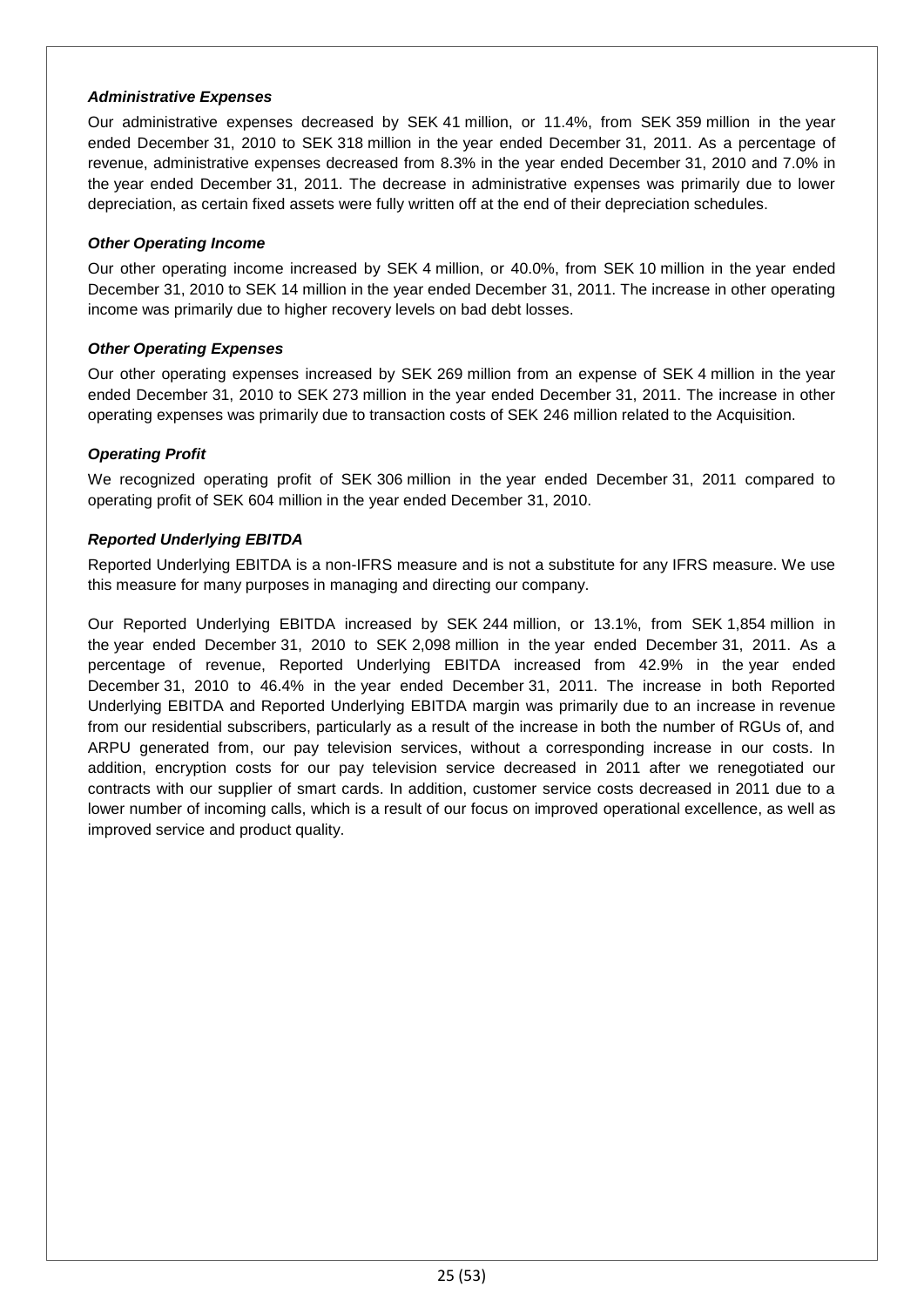### **Consolidated Results of Operations for the Years Ended December 31, 2009 and 2010**

The table below sets forth our results of operations and the period on period percentage of change for the periods under review.

| For the year ended December 31, |             |               |  |  |  |
|---------------------------------|-------------|---------------|--|--|--|
| 2009                            | Change in % | 2010          |  |  |  |
| (SEK million)                   |             | (SEK million) |  |  |  |
| 4,087                           | 5.6         | 4,318         |  |  |  |
| (2, 171)                        | 7.2         | (2,327)       |  |  |  |
| 1.916                           | 3.9         | 1.991         |  |  |  |
| (1,055)                         | (2.0)       | (1,033)       |  |  |  |
| (346)                           | 3.8         | (359)         |  |  |  |
| 14                              | (33.9)      | 10            |  |  |  |
| (10)                            | (56.4)      | (4)           |  |  |  |
| 520                             | 16.2        | 604           |  |  |  |
| 8                               | n/m         | 90            |  |  |  |
| (565)                           | (21.2)      | (445)         |  |  |  |
| (556)                           | (36.2)      | (355)         |  |  |  |
| (36)                            | n/m         | 249           |  |  |  |
| 5                               | n/m         | (107)         |  |  |  |
| (31)                            | n/m         | 142           |  |  |  |

#### *Revenue*

Our revenue increased by SEK 231 million, or 5.6%, from SEK 4,087 million in the year ended December 31, 2009 to SEK 4,318 million in the year ended December 31, 2010. The increase in revenue was due primarily to an increase in demand for our digital services. At the same time, we were able to continue to increase ARPU, in particular for our pay television services. In 2010, our pay television ARPU increased by 8.3% compared to 2009.

The table below sets forth, for each of the periods indicated, our revenue by service, both in SEK and as a percentage of consolidated revenue, and the percentage increase or decrease in revenue by service from period to period.

|       | For the year ended December 31, |          |          |            |                     |
|-------|---------------------------------|----------|----------|------------|---------------------|
|       | 2009                            |          | 2010     |            | Change<br>2009/2010 |
|       | (SEK                            | (in % of | (SEK     | (in $%$ of |                     |
|       | million)                        | revenue) | million) | revenue)   | (%)                 |
|       | 1.328                           | 32.5     | 1.524    | 35.3       | 14.7                |
|       | 1.118                           | 27.4     | 1.170    | 27.1       | 4.7                 |
|       | 545                             | 13.3     | 569      | 13.2       | 4.6                 |
|       | 922                             | 22.6     | 892      | 20.7       | (3.2)               |
|       | 174                             | 4.3      | 163      | 3.8        | (6.6)               |
| Total | 4.087                           | 100.0    | 4.318    | 100.0      | 5.6                 |

#### *An analysis of our revenue by service is set forth below:*

*Pay Television:* Our revenue from pay television services increased by SEK 195 million, or 14.7%, from SEK 1,328 million in the year ended December 31, 2009 to SEK 1,524 million in the year ended December 31, 2010. The increase was driven both by an increase in ARPU and in RGU volumes. ARPU increased by SEK 16, or 8.3%, from SEK 197 in the year ended December 31, 2009 to SEK 213 in the year ended December 31, 2010. The increase in ARPU was due both to the full-year effect of the new encryption fee we introduced in 2009, as the fee increase is applied when subscribers fall out of their respective contractual periods, and price increases for premium content implemented by the premium content providers. The revenue increase was also linked to an increase in RGU numbers, with pay television RGUs increasing by approximately 44,000, or 8%, from approximately 576,000 as of December 31, 2009 to approximately 620,000 as of December 31, 2010. We experienced RGU growth across our pay television service portfolio.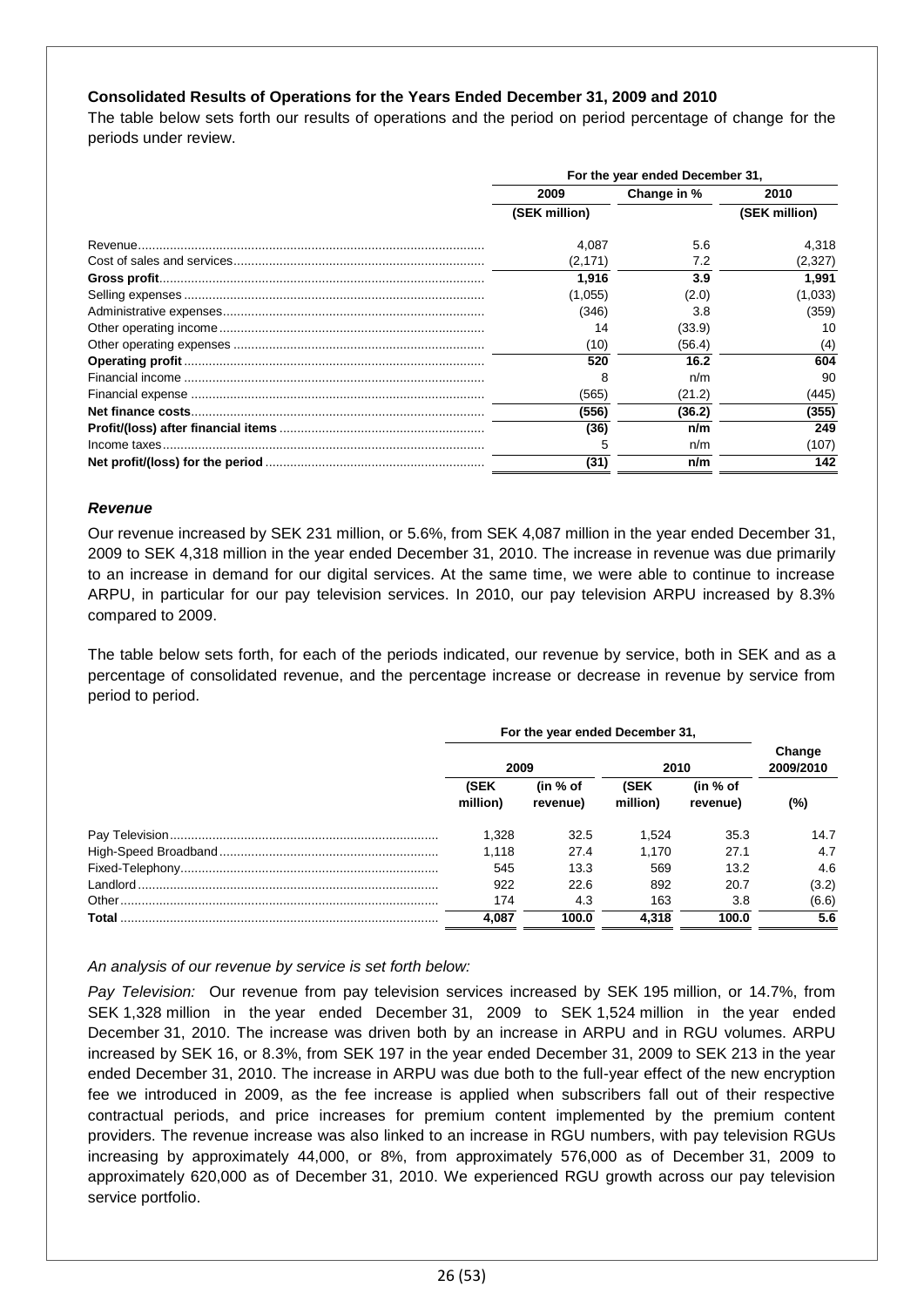*High-Speed Broadband:* Our revenue from high-speed broadband services increased by SEK 52 million, or 4.7%, from SEK 1,118 million in the year ended December 31, 2009 to SEK 1,170 million in the year ended December 31, 2010. The increase in revenue was primarily due to an increase in the RGU base, as highspeed broadband RGUs increased by approximately 15,000, or 3%, from approximately 522,000 as of December 31, 2009 to approximately 537,000 as of December 31, 2010. The positive revenue impact of our high-speed broadband RGU growth was augmented by an increase in the number of subscriptions for our higher revenue services, in particular our 100 Mbit/s services, which we introduced in 2009, and the withdrawal of certain lower-speed services. As a result largely of these developments, ARPU increased by approximately SEK 2, or 1.0%, from SEK 183 in the year ended December 31, 2009 to SEK 184 in the year ended December 31, 2010.

*Fixed-Telephony:* Our revenue from fixed-telephony services increased by SEK 25 million, or 4.6%, from SEK 545 million in the year ended December 31, 2009 to SEK 569 million in the year ended December 31, 2010. The increase was due to growth in the number of RGUs, where both subscribers of fixed-telephony services on a stand-alone basis and subscribers who have elected to bundle fixed-telephony with our other digital services increased. Fixed-telephony RGUs increased by approximately 24,000, or 7%, from approximately 347,000 as of December 31, 2009 to approximately 370,000 as of December 31, 2010. The increase in revenue linked to RGU growth was offset by a decrease in ARPU of SEK 5, or 3.9%, from SEK 138 in the year ended December 31, 2009 to SEK 133 in the year ended December 31, 2010. While we have successfully implemented increases in the base subscription fee for our fixed-telephony services, revenue related to fixed-telephony usage has decreased as subscribers reduced the number of calls placed over landlines, which we believe is consistent with general industry-wide trends. In 2010, we implemented additional measures designed to offset the impact of the decline in fixed-telephony ARPU, including new contract start-up charges, but the effect of these changes was not material in 2010.

*Landlord:* Our revenue from landlord services decreased by SEK 30 million, or 3.2%, from SEK 922 million in the year ended December 31, 2009 to SEK 892 million in the year ended December 31, 2010. The decrease in revenue was due primarily to a reduction in ARPU from landlord customers. We tailor the product mix and duration of contracts to the needs of individual landlord customers, and as contracts near expiration enter into proactive discussions with our landlord customers, which can result in us agreeing to new contract terms to maintain the long-term customer relationships. The comparative decrease in revenue in 2010 was also a result of the positive revenue impact in 2009 of price increases linked to index clauses in our landlord contracts. These index clauses, which allow us to increase prices in line with various external metrics, including a consumer price index and an index of the cost of certain network equipment, offset the underlying decline in ARPU in 2009, but not in 2010.

*Other:* Our revenue from other services decreased by SEK 12 million, or 6.6%, from SEK 174 million in the year ended December 31, 2009 to SEK 163 million in the year ended December 31, 2010. The decrease was due primarily to lower billing and reminder fees as we successfully moved additional subscribers from paper to electronic billing.

# *Cost of Sales and Services*

Our cost of sales and services increased by SEK 156 million, or 7.2%, from SEK 2,171 million in the year ended December 31, 2009 to SEK 2,327 million in the year ended December 31, 2010. As a percentage of revenue, cost of sales and services increased from 53% in the year ended December 31, 2009 to 54% in the year ended December 31, 2010. The increase in cost of sales and services was primarily due to costs of SEK 68 million incurred in connection with the upgrade of signaling hardware in approximately 14,000 properties in Stockholm. This was the final phase of our investment in the modernization of the HFC cable network that we own as a result of our acquisition of UPC Sweden in 2006 (the "**UPC Acquisition**"). As a result of this work, each of the approximately 300,000 households connected to the former UPC Sweden network can now receive high-capacity bi-directional digital services such as VoD, additional HD channels and 100 Mbit/s and 200 Mbit/s broadband services.

The increase in cost of sales and services was due also to increased content cost, which consists largely of license payments for programming and which is directly linked to increased RGU numbers as we generally purchase content according to volume-driven rate cards (according to which the fee per subscriber generally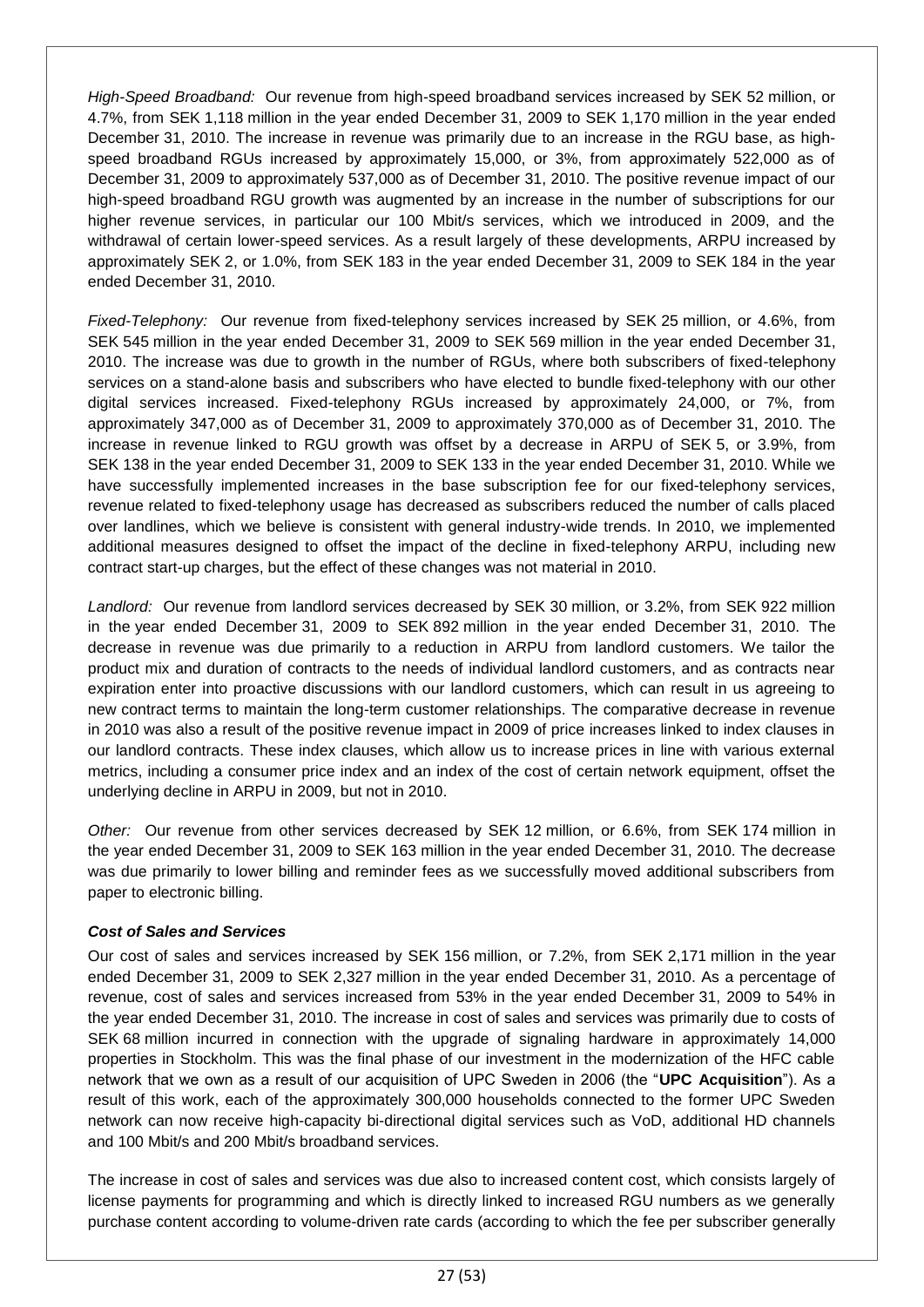decreases as the number of subscribers increases) or, in the case of our premium services, on a revenue-sharing basis. While the total cost of content increased, the cost of content per RGU decreased from 2009 to 2010 due to the growth in our subscriber numbers. The increase in cost of sales and services was also due to increased IT costs as we invested in expanding the capacity and capabilities of our existing IT systems. In addition, while the level of our capital expenditures decreased in 2010 compared to 2009, our depreciation expenses increased as a larger percentage of our capital expenditures were related to items with short-term depreciation schedules, such as set-top boxes and internal IT systems.

Our network and maintenance costs, which include our rent payments for access to the national backbone, fiber and ducts, headend facilities, maintenance and related material costs, accounted for 17% of our cost of sales and services in the year ended December 31, 2009 and 16% in the year ended December 31, 2010, in each case excluding depreciation. These costs are specified in our long-term lease agreements.

## *Selling Expenses*

Our selling expenses decreased by SEK 22 million, or 2.0%, from SEK 1,055 million in the year ended December 31, 2009 to SEK 1,033 million in the year ended December 31, 2010. As a percentage of revenue, selling expenses decreased from 25.8% in the year ended December 31, 2009 to 23.9% in the year ended December 31, 2010. The decrease in selling expenses was primarily due to a reduction in marketing costs compared to 2009, when we incurred additional marketing costs in connection with the launch of our VoD services and the launch of the "Judit and Judit" marketing concept. In addition, the costs we incurred to place advertising in various media were lower on average in 2010 than in 2009. The decrease in selling expenses was also due to lower costs in our customer care operations. Furthermore, starting in June 2010, we began capitalizing third-party sales commissions as intangible assets in accordance with IFRS.

## *Administrative Expenses*

Our administrative expenses increased by SEK 13 million, or 3.8%, from SEK 346 million in the year ended December 31, 2009 to SEK 359 million in the year ended December 31, 2010. As a percentage of revenue, administrative expenses were 8.5% in the year ended December 31, 2009 and 8.3% in the year ended December 31, 2010. The increase in administrative expenses was primarily due to higher personnel costs, in particular for central corporate functions, and due to redundancy payments made in early 2010 following an internal restructuring.

#### *Other Operating Income*

Our other operating income decreased by SEK 5 million, or 33.9%, from SEK 14 million in the year ended December 31, 2009 to SEK 10 million in the year ended December 31, 2010. The decrease in other operating income was primarily due to lower foreign exchange gains on trade liabilities.

#### *Other Operating Expenses*

Our other operating expenses decreased by SEK 5 million, or 56.4%, from an expense of SEK 10 million in the year ended December 31, 2009 to SEK 4 million in the year ended December 31, 2010. The decrease in other operating expenses was primarily due to lower foreign exchange losses on trade liabilities.

#### *Financial Income*

Our financial income increased by SEK 81 million, from SEK 8 million in the year ended December 31, 2009 to SEK 90 million in the year ended December 31, 2010. The increase was primarily attributable to the increase in the market value of interest rate swaps.

#### *Financial Expenses*

Our financial expenses decreased by SEK 120 million, or 21.2%, from an expense of SEK 565 million in the year ended December 31, 2009 to SEK 445 million in the year ended December 31, 2010. The decrease was primarily due to a reduction in the interest expenses on credit facilities of SEK 127 million, or 23.8%, from SEK 532 million in the year ended December 31, 2009 to SEK 405 million in the year ended December 31, 2010. The reduced amount was primarily due both to a decrease in the underlying interest rates applicable to our credit facilities and a reduction in the amount due under our credit facilities. The interest rate applicable to our credit facilities declined due both to a decline in the underlying STIBOR rates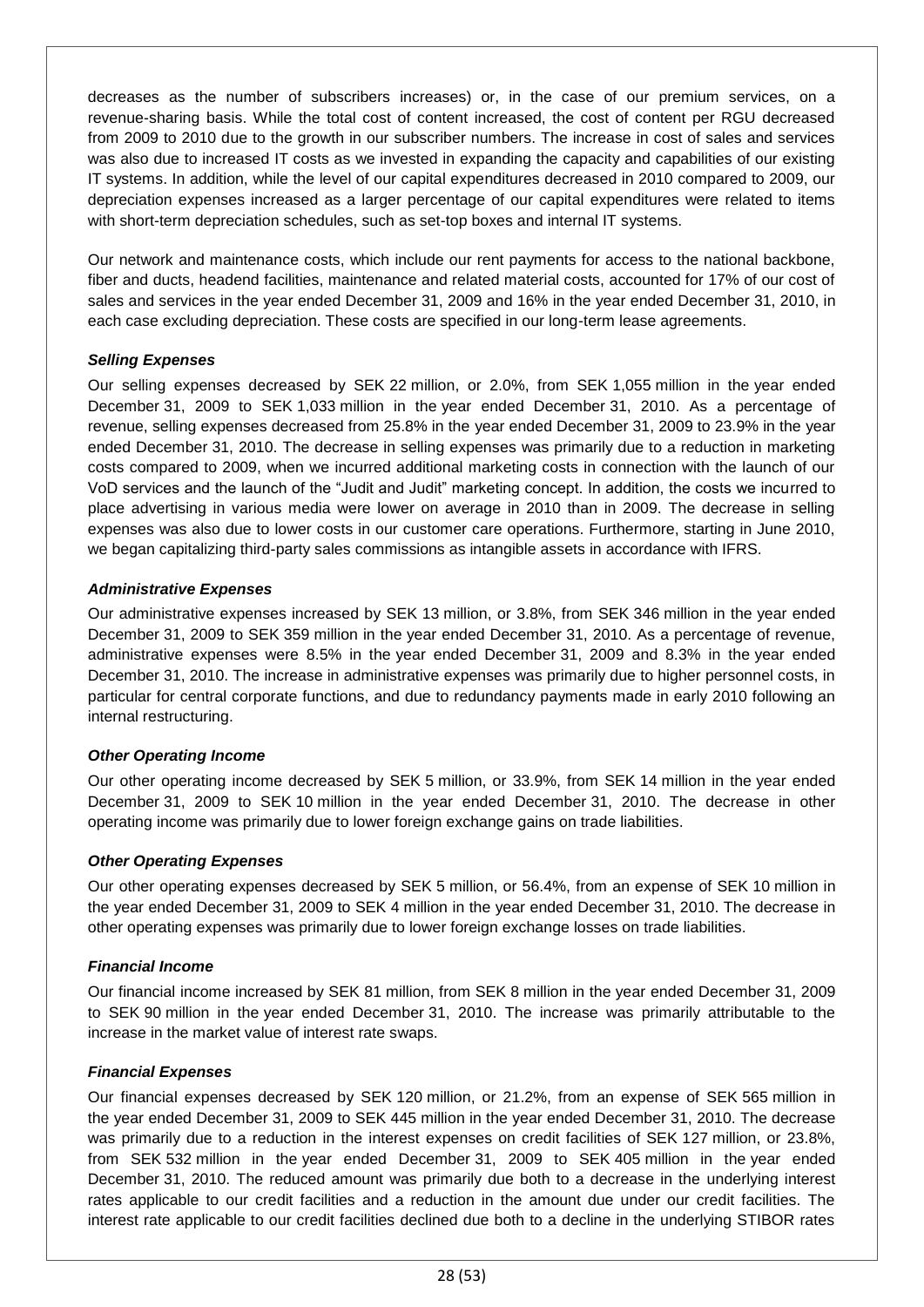and to the termination of interest rate swap contracts in April 2010, which we originally entered into in 2006. The termination of the interest rate swap contracts significantly reduced the average rate at which we hedged our interest rates compared to prior periods. As noted above, interest expenses on credit facilities also declined as a result of our ongoing repayment of our credit facilities, the positive effect of which was augmented by our decision in 2010 to prepay SEK 244 million under our credit facilities as a result of our strong liquidity position. Our interest expenses on credit facilities also decreased due to a re-evaluation of the depreciation period applicable to capitalized finance fees in connection with the renegotiation of our credit facilities in September 2009, which allowed us to obtain additional flexibility under our financial covenants to make capital expenditures in line with the growth of our operations.

## *Income Taxes*

We received an income tax credit of SEK 5 million in the year ended December 31, 2009 and incurred an income tax expense of SEK 107 million in the year ended December 31, 2010. The increase in tax expense was due primarily to an improvement in our profit/(loss) after financial items, which improved from a loss of SEK 36 million in 2009 to a profit of SEK 249 million in 2010. Applying the applicable tax rate, which was 26.3% in each of 2009 and 2010, to our profit/(loss) after financial items in the respective years, resulted in a net tax credit in 2009 of SEK 10 million and a net tax expense of SEK 65 million in 2010. Our income tax expense in 2010 also increased due to a charge of SEK 37 million incurred as a result of a tax assessment relating to the transfer of assets and liabilities from Com Hem Stockholm AB (former UPC Sweden that was merged into iTUX Communication AB in 2010) to Com Hem AB in 2008. As the book value of the assets and liabilities exceeded the taxable value of the assets and liabilities at the time of transfer, a taxable profit was realized at the time of transfer; however, the original transfer documents did not reflect the difference in the taxable value and the book value of the assets and liabilities. We subsequently notified the tax authorities of the matter and recognized adjustments in the taxable profit at Com Hem Stockholm AB, an entity formerly within the Group, and the basis for amortization at Com Hem AB. The tax authorities have accepted these measures. While we incurred a reduction in our tax loss carry forwards related to the adjustments discussed above, our tax losses carry forwards increased by SEK 49 million or 3.0% from SEK 1,617 million in the year ended December 31, 2009 to SEK 1,666 million in the year ended December 31, 2010.

As a result of the above factors, our recognized effective tax rate increased from 13.8% in the year ended December 31, 2009 to 43.1% in the year ended December 31, 2010. Excluding the one-off effect of the deferred tax expense incurred due to the tax re-assessment, our effective tax rate in the year ended December 31, 2010 would have been 28.2%.

# *Net Profit/(Loss)*

We recognized a net profit of SEK 142 million in the year ended December 31, 2010 compared to a net loss of SEK 31 million in the year ended December 31, 2009.

# *Reported Underlying EBITDA*

Reported Underlying EBITDA is a non-IFRS measure and is not a substitute for any IFRS measure. We use this measure for many purposes in managing and directing our company.

Our Reported Underlying EBITDA increased by SEK 218 million or 13.3% from SEK 1,636 million in the year ended December 31, 2009 to SEK 1,854 million in the year ended December 31, 2010. As a percentage of revenue, Reported Underlying EBITDA increased from 40.0% in the year ended December 31, 2009 to 42.9% in the year ended December 31, 2010. The increase in both Reported Underlying EBITDA and Reported Underlying EBITDA margin was primarily due to an increase in revenue from our residential subscribers, particularly as a result of the increase in both the number of RGUs of, and ARPU generated from, our pay television services, without a corresponding increase in our costs. Our fixed-telephony-related expenses decreased despite the increase in fixed-telephony revenues as a result of our entry into a contract with a new fixed-telephony partner. In addition, our marketing costs decreased compared to the higher-thannormal level of marketing costs incurred in 2009, when we incurred costs in connection with the launch of our new marketing concept, "Judit and Judit," and our launch of VoD services. Our marketing costs also decreased as media prices generally declined in 2010 compared to 2009.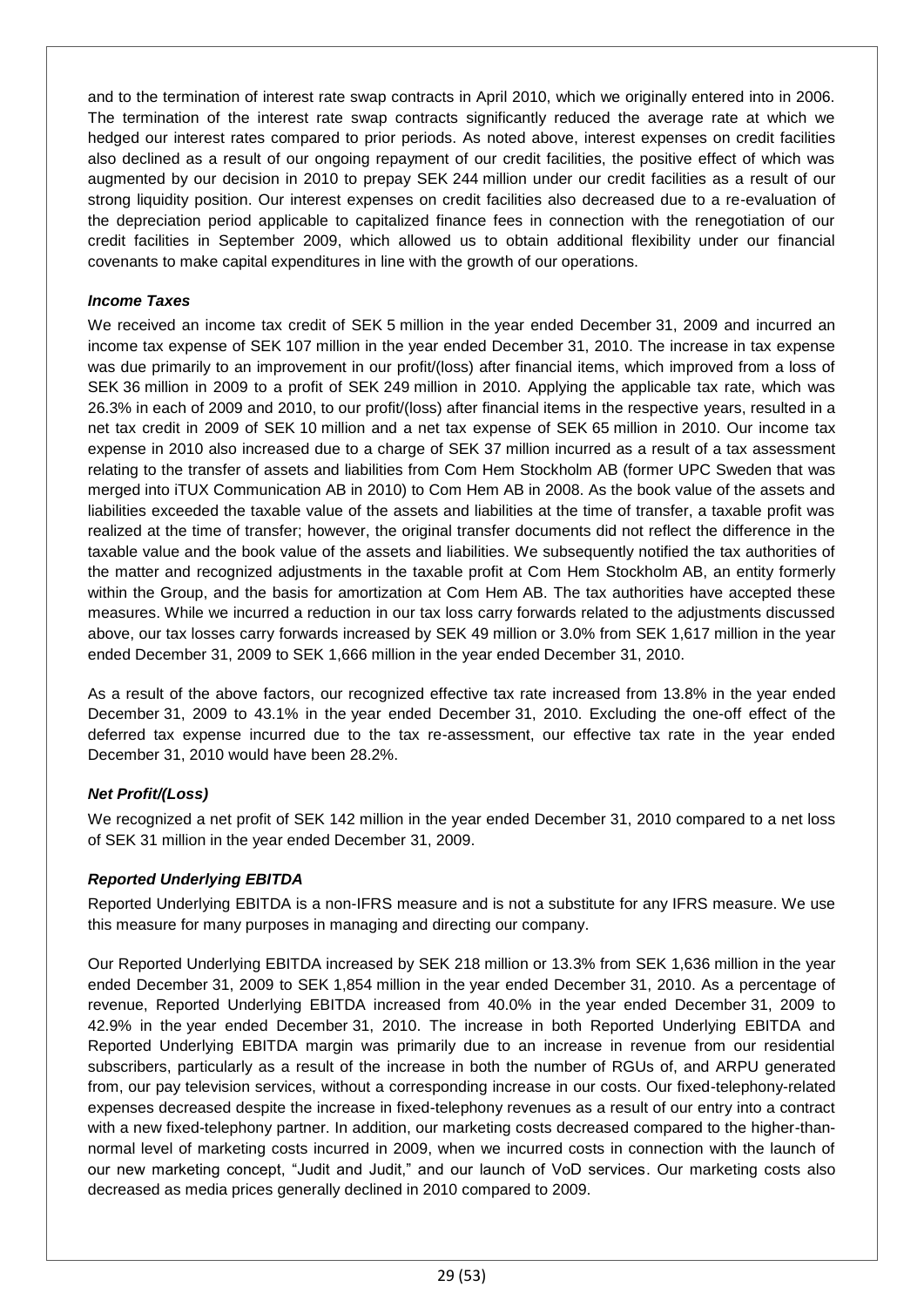### **Liquidity and Capital Resources**

We maintain cash and cash equivalents to fund the day-to-day requirements of our business. We hold cash primarily in SEK. We rely primarily on operating cash flows and drawings under our credit facilities to provide funds required for operations. The Group's cash reserve consists of cash and cash equivalents and unused credit facilities. The following table sets forth the liquidity reserve as of September 30, 2012:

|                          | <b>SEK</b> in million |
|--------------------------|-----------------------|
| <b>Liquidity reserve</b> |                       |
|                          | 839                   |
|                          | 750                   |
|                          | 446                   |
|                          | 2.035                 |

(1) SEK 54 million was restricted for a bank guarantee under the SEK 500 million Revolving Credit Facility.

Our ability to generate cash from our operations will depend on our future operating performance, which is in turn dependent, to some extent, on general economic, financial, competitive, market, regulatory and other factors, many of which are beyond our control.

Our net working capital, which consists of inventories, trade receivables, prepaid expenses and accrued income, plus other receivables, less trade payables, other current liabilities, as well as accrued expenses and deferred income (but excluding financial items included in these line items in the balance sheet), was SEK (1,001) million, SEK (1,098) million and SEK (1,356) million in the years ended December 31, 2009, 2010 and 2011, respectively, and SEK (1,106) million and SEK (1,169) million in the nine months ended September 30, 2011 and 2012, respectively. We operate with negative net working capital, as a substantial part of our net working capital is prepaid revenue for services to be provided. We believe that, as of the date of this Supplemental Report, we have sufficient working capital to meet our payment obligations over the next twelve months.

The terms of the Senior Facilities Agreement, the indenture governing the Senior Secured Notes and the indenture governing the Senior Notes contain a number of covenants that restrict our ability, and the ability of our subsidiaries, to, among other things, make certain payments, including dividends or other distributions; incur or guarantee debt and issue preferred stock; make certain investments or acquisitions, including participating in joint ventures; prepay or redeem subordinated debt or equity; sell assets, consolidate, merge with or into other companies; issue or sell share capital of certain subsidiaries; and create certain liens. Furthermore, the ability of our subsidiaries to pay dividends and make other payments to us may be restricted by, among other things, other agreements and legal prohibitions on such payments or otherwise distributing funds, including for the purpose of servicing debt. To the extent that we are not able to fund any principal payment at maturity with respect to any of our indebtedness, we will be required to refinance this indebtedness with additional credit facilities or the issue of new debt or equity securities in the capital markets. Any failure to raise additional necessary funds would result in a default under the credit facilities. We anticipate that we will have to refinance in part the payment of certain notes at maturity.

We anticipate that we will be leveraged for the foreseeable future, which may have negative consequences on investors. In addition, additional indebtedness incurred could reduce the amount of our cash flow available to make payments on our indebtedness, including the Senior Facilities Agreement, the Senior Secured Notes and the Senior Notes, and increase our leverage.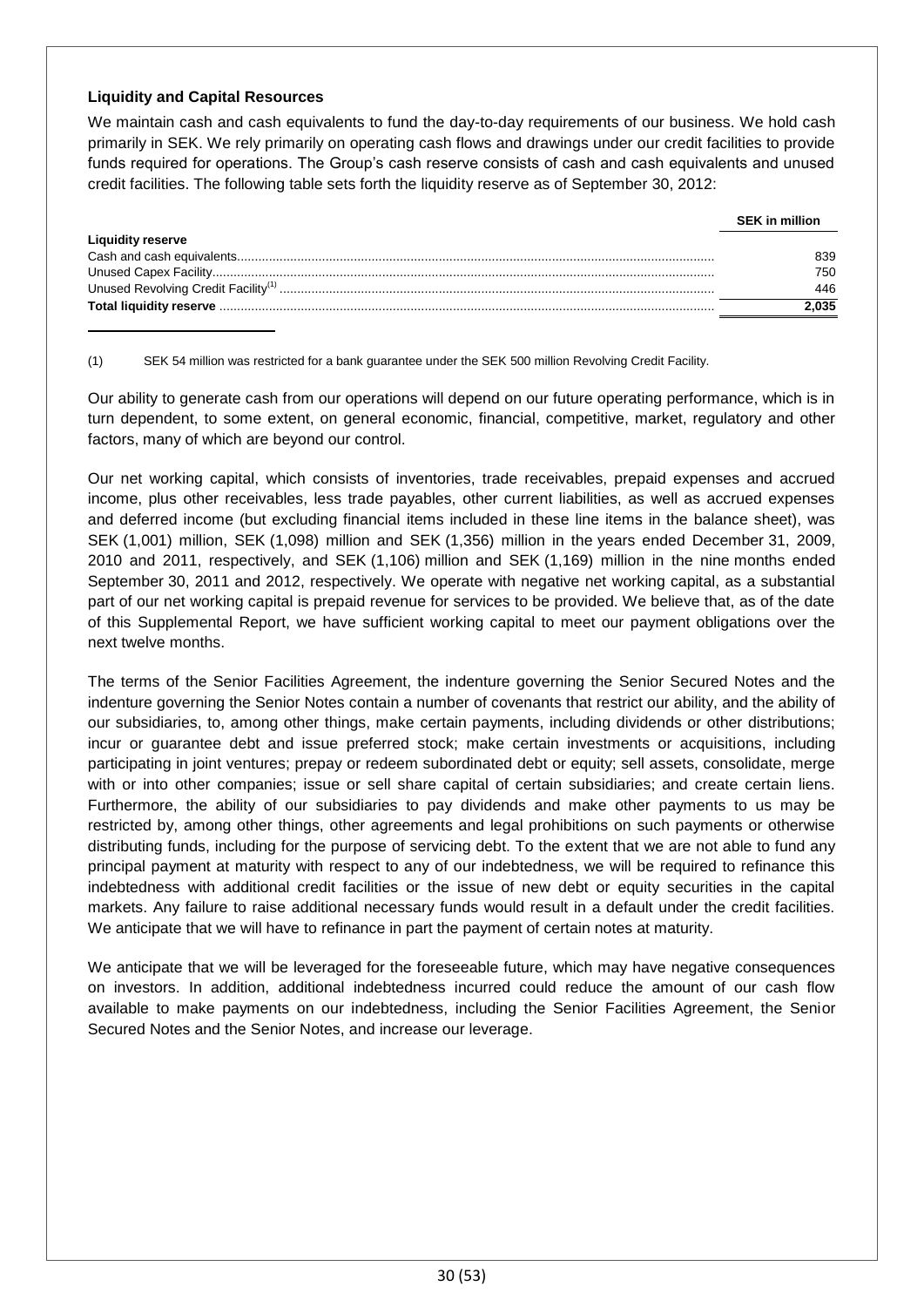### *Cash Flows*

The following table sets forth the principal components of our cash flows for the years ended December 31, 2009 and 2010 and the nine months ended September 30, 2011 and 2012.

|         | For the year ended December 31, | For the nine<br>months ended<br>September 30, |         |               |
|---------|---------------------------------|-----------------------------------------------|---------|---------------|
| 2009    | 2010                            | $2011^{(1)}$                                  | 2011    | 2012          |
| Company |                                 | <b>HoldCo Pro Forma</b>                       | Company | <b>HoldCo</b> |
|         |                                 | (SEK in millions)                             |         |               |
| 1.066   | 1.450                           |                                               | 1.197   | 902           |
| (787)   | (462)                           | $(\dot{\phantom{a}})$                         | (350)   | (541)         |
| 6       | (1,070)                         | (*)                                           | (1,305) | (567)         |
| 284     | (83)                            |                                               | (457)   | (205)         |
| 927     | 844                             | 1.044                                         | 387     | 839           |

(\*) Due to the Acquisition and the subsequent refinancing, cash flow from operating activities, cash flow from investing activities and cash flow from financing activities are not comparable to prior periods, and thus, have been excluded.

#### *Cash Flow From Operating Activities*

Cash flow from operating activities decreased by SEK 295 million from a cash inflow of SEK 1,197 million in the nine months ended September 30, 2011 compared to a cash inflow of SEK 902 million in the nine months ended September 30, 2012. The decrease was primarily due to changes in working capital, which decreased by SEK 188 million in the nine months ended September 30, 2012 compared with an increase of SEK 7 million in the nine months ended September 30, 2011. The decrease is primarily due to the high closing balances of accounts payable and accrued costs as of December 31, 2011 relating to received invoices and accruals recognized as transaction costs as well as legal and consultancy fees relating to the Acquisition and the subsequent refinancing. The decrease was also due to a decline in our profit/loss after financial items, which decreased from a profit after financial items of SEK 260 million in the nine months ended September 30, 2011 to a loss after financial items of SEK 640 million in the nine months ended September 30, 2012. The decrease was partly offset by an increase in our non-cash items in profit/loss after financial items, which increased from SEK 930 million in the nine months ended September 30, 2011 to SEK 1,729 million in the nine months ended September 30, 2012. This increase primarily related to non-cash interest on intra-group loans which did not exist prior to the Acquisition.

Cash flow from operating activities increased by SEK 385 million from a cash inflow of SEK 1,066 million in the year ended December 31, 2009 to a cash inflow of SEK 1,450 million in the year ended December 31, 2010. This increase was primarily due to the increase in our profit after financial items, which improved from a loss of SEK 36 million in the year ended December 31, 2009 to a profit of SEK 249 million in the year ended December 31, 2010. In addition, our cash flow from operating activities increased in 2010 due to a positive change in net working capital as a result of an increase in operating liabilities of SEK 125 million in 2010, compared to a decrease of SEK 36 million in 2009. The increase in operating liabilities was primarily due to higher prepaid revenues and accounts payable in 2010 compared to 2009, which in turn was primarily a result of the timing of invoices from suppliers.

#### *Cash Flow From Investing Activities*

Our cash outflow from investing activities was SEK 541 million in the nine months ended September 30, 2012 compared to SEK 350 million in the nine months ended September 30, 2011. The increase in our cash outflow from investing activities was due primarily to an increase in the acquisition of property, plant and equipment of SEK 147 million, from SEK 255 million in the nine months ended September 30, 2011 to SEK 402 million in the nine months ended September 30, 2012. The increase was primarily driven by investments in our "next generation" TV platform powered by TiVo and a higher volume of installed and upgraded households in our closed and open networks (iTUX) during the nine months ended September 30, 2012. We currently anticipate that the majority of our initial network investments in the TV platform powered by TiVo will take place in 2012. SEK 15 million of the investments in the nine months ended September 30,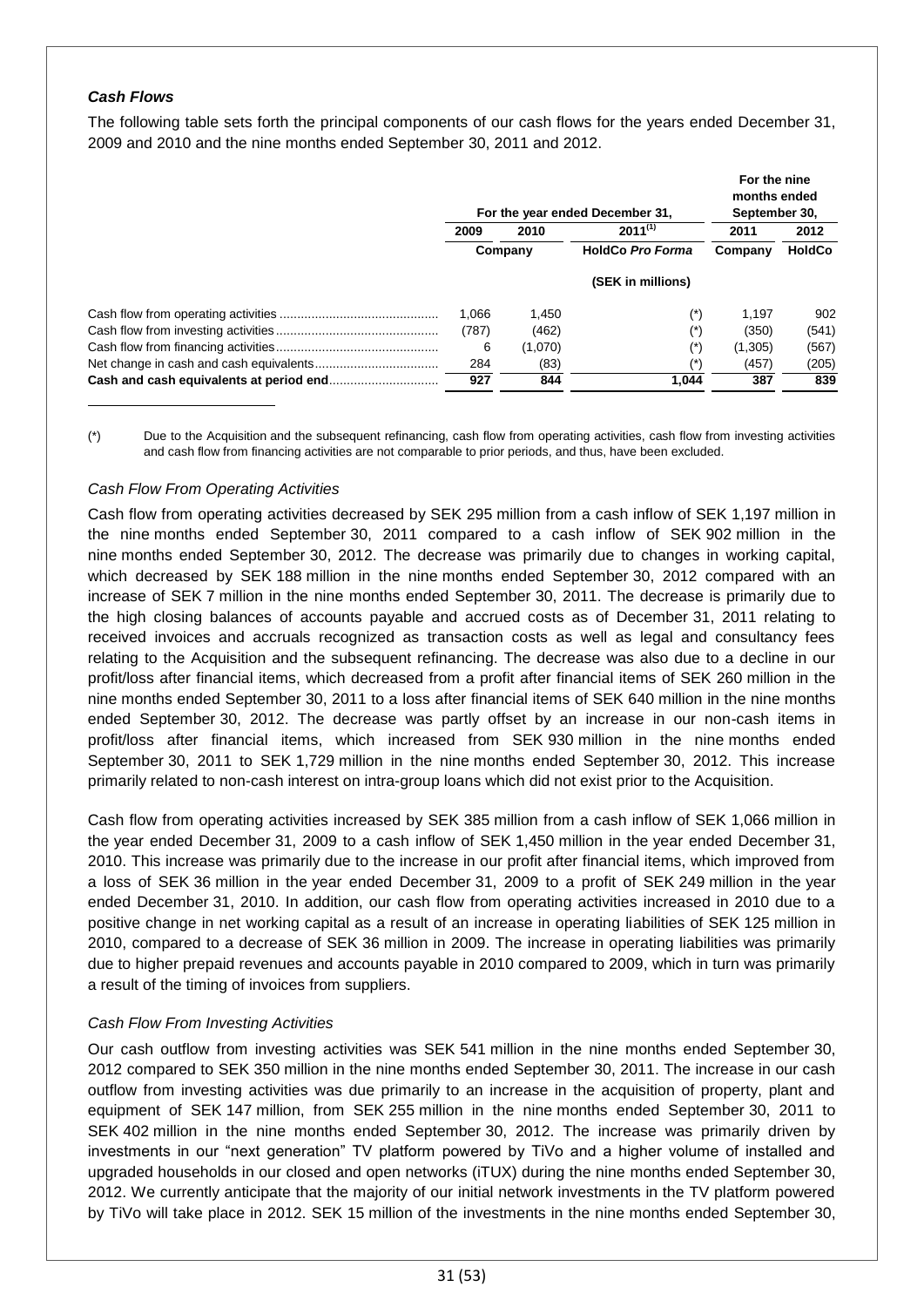2012 was financed with funds available under our leasing facilities compared to SEK 68 million in the nine months ended September 30, 2011.

Our cash outflow from investing activities was SEK 462 million in the year ended December 31, 2010 compared to a cash outflow of SEK 787 million in the year ended December 31, 2009. The decrease was due primarily to the reduction in acquisitions of property, plant and equipment of SEK 147 million, from SEK 712 million in the year ended December 31, 2009 to SEK 565 million in the year ended December 31, 2010. This decrease was driven by the substantial completion of our network upgrade. Also, our decision to fund SEK 228 million of our capital expenditure requirements through leasing facilities instead of funding such expenditure from cash flows drove the decrease in cash flow from investing activities. In comparison, in 2009 we funded SEK 32 million through leasing facilities. For more information, see "*—Liquidity and Capital Resources—Capital Expenditures*." Acquisitions of intangible assets increased by SEK 18 million, from SEK 106 million in the year ended December 31, 2009 to SEK 124 million in the year ended December 31, 2010. The increase was primarily due to the recognition of acquisition costs related to new subscriptions as intangible assets from June 2010. See "Note 1—Accounting Policies—Intangible Assets" to our audited consolidated financial statements as of and for the year ended December 31, 2010, which can be found in our 2011 Annual Report. The increase was offset in part by a reduction in cash deployed to fund a new customer relationship management ("**CRM**") system as management decided in 2010 to expand and enhance our existing CRM system rather than continue work on a new program.

## *Cash Flow From Financing Activities*

Cash outflow from financing activities was SEK 567 million in the nine months ended September 30, 2012 compared to an outflow of SEK 1,305 million in the nine months ended September 30, 2011. The decrease in cash outflow was primarily related to the Acquisition and the subsequent refinancing of the Group. Total repayment of borrowings of SEK 7,295 million on September 29, 2011 was financed through new credit facilities and shareholder loans of SEK 6,709 million and cash on the balance sheet. Arrangement fees of SEK 48 million were paid in connection with our new credit facilities. Ordinary repayments of borrowings and leasing facilities in the nine months ended September 30, 2011 amounted to SEK 670 million compared to ordinary and mandatory repayments of SEK 524 million (including SEK 403 million of prepayments related to the CDK Overfunding Account) in the nine months ended September 30, 2012.

Our cash outflow from financing activities was SEK 1,070 million in the year ended December 31, 2010 compared to an inflow of SEK 6 million in the year ended December 31, 2009. The increase in cash outflow was primarily related to a substantial increase in the repayment of credit facilities in 2010. In 2010, we repaid SEK 1,070 million of amounts due under our credit and leasing facilities, including an early prepayment in the amount of SEK 244 million of the repayment due on March 31, 2011, compared to SEK 520 million in 2009. In 2009, we also received a capital contribution from our shareholders of SEK 600 million in connection with the renegotiation of our credit facilities, which allowed us to obtain additional flexibility under our covenants to make capital expenditures in line with the growth of our operations. In connection with the renegotiation, we also paid waiver fees and other expenses in the amount of SEK 74 million.

#### *Capital Expenditures*

We classify our capital expenditures in the following categories:

- *Network and Quality Enhancement:* investments in network capacity, improvements and enhancing quality in our network, investments in the television and fixed-telephony platforms and investments in broadband DOCSIS;
- *CPE:* capital expenditures linked to STBs and modems, which are directly linked to RGU growth;
- *IS Development:* investments in our business intelligence systems and IT operations;
- *Sales Costs:* the capitalization of sales commissions according to IFRS;
- *Open Networks:* the installation of fiber-optic LAN networks by our subsidiary iTUX; and
- *Other:* investments in other corporate and other operational development projects, including moving and refurbishing offices, investment in measuring equipment as well as certain other investments.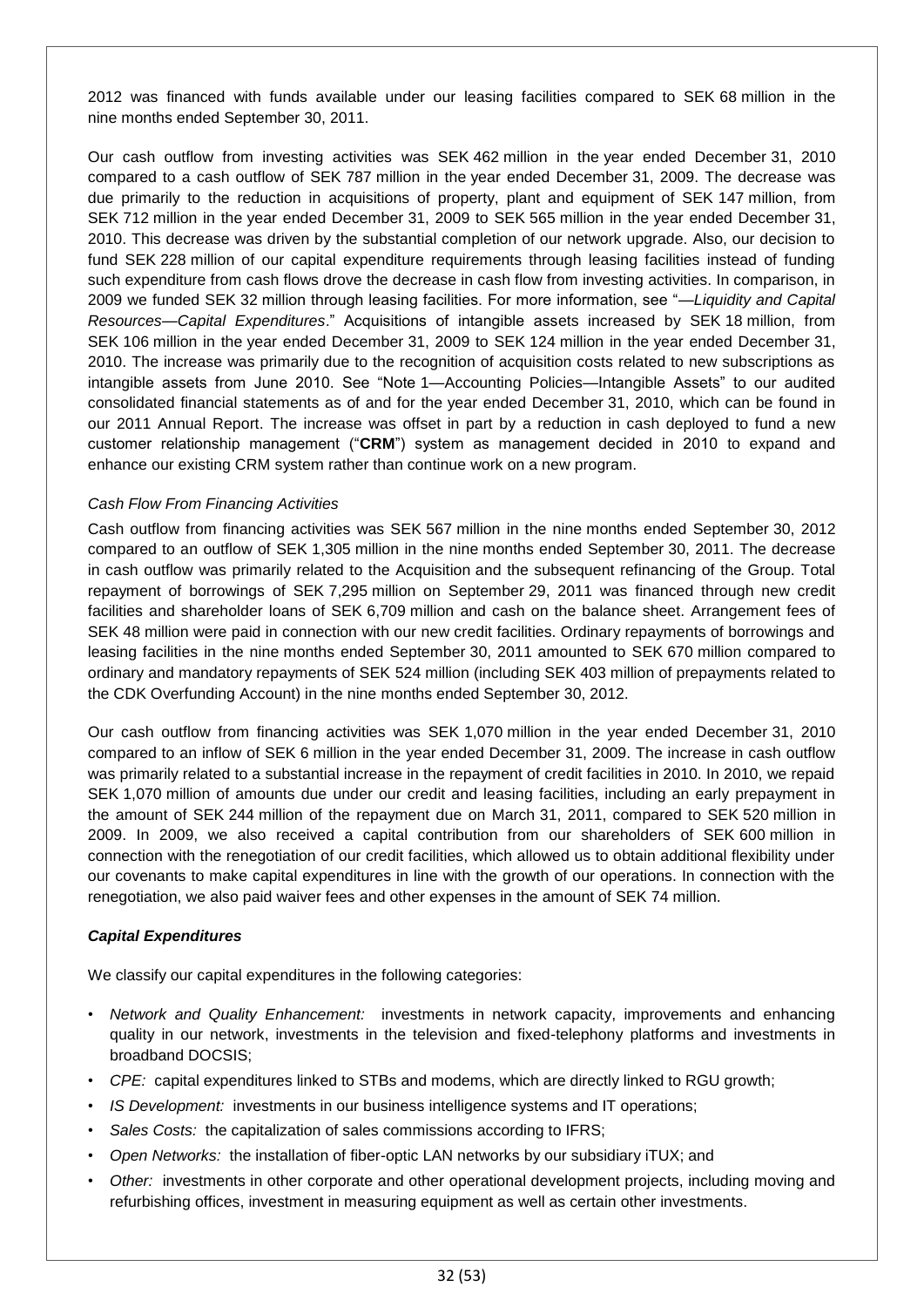During the periods under review, we have funded certain of our capital expenditure requirements though leasing facilities, which are reflected as leasing debt on the balance sheet and thus have had a limited effect on our net debt, but have provided additional cash flow flexibility. We currently expect that our use of leasing facilities to fund capital expenditure will decrease in subsequent periods and we will evaluate alternative options to fund certain parts of our capital expenditure requirements going forward.

Capital expenditures in tangible and intangible assets have fluctuated on a quarterly basis during the periods under review. This fluctuation is due largely to the timing of our investment in technology, including network upgrades, cost of CPEs and sales costs, which can vary significantly on a quarter-to-quarter basis, and other capital expenditures. For example, we typically purchase CPE in bulk, which results in increased capital expenditures in the quarter when the purchase is made and reduced CPE capital expenditures when we deploy the CPE stock.

The table below sets forth our capital expenditures for the years ended December 31, 2009, 2010 and 2011 and for the nine months ended September 30, 2011 and 2012.

|                                                                          |         |                    |                   | For the           |               |
|--------------------------------------------------------------------------|---------|--------------------|-------------------|-------------------|---------------|
|                                                                          |         | For the year ended |                   | nine months ended |               |
|                                                                          |         | December 31.       |                   | September 30,     |               |
|                                                                          | 2009    | 2010               | 2011              | 2011              | 2012          |
|                                                                          |         |                    | <b>HoldCo Pro</b> |                   |               |
|                                                                          | Company |                    | Forma             | Company           | <b>HoldCo</b> |
|                                                                          |         |                    | (SEK in millions) |                   |               |
|                                                                          | 343     | 272                | 227               | 111               | 210           |
|                                                                          | 274     | 240                | 203               | 136               | 153           |
|                                                                          | 159     | 96                 | 130               | 85                | 79            |
|                                                                          |         | 27                 | 92                | 56                | 50            |
|                                                                          |         | 16                 | 26                |                   | 28            |
|                                                                          | 41      | 40                 | 56                | 13                | 36            |
|                                                                          | 817     | 689                | 734               | 407               | 556           |
|                                                                          | (32)    | (228)              | (122)             | (68)              | (15)          |
| Capital expenditures in tangible and intangible assets net after leasing | 786     | 461                | 612               | 339               | 541           |

#### *Nine Months Ended September 30, 2011 Compared to the Nine Months Ended September 30, 2012*

In the nine months ended September 30, 2012, total capital expenditure increased by SEK 149 million, or 36.7%, from SEK 407 million to SEK 556 million, of which SEK 15 million in the nine months ended September 30, 2012, was financed with funds available under our leasing facilities compared to SEK 68 million in the nine months ended September 30, 2011. The increase in total capital expenditure was mainly due to an increase in network and quality enhancement and open network expenditures attributable to investments in our "next generation" TV platform powered by TiVo and a higher volume of installed and upgraded households on our closed and open networks during the nine months ended September 30, 2012. The increase was also due to increased CPE capital expenditures as result of timing differences in purchases. Our capital expenditure after leasing increased by SEK 202 million, or 59.6%, from SEK 339 million in the nine months ended September 30, 2011 to SEK 541 million in the nine months ended September 30, 2012.

#### *Year Ended December 31, 2010 Compared to the Year Ended December 31, 2011*

In the year ended December 31, 2011, total capital expenditure increased by SEK 45 million, or 6.5%, from SEK 689 million to SEK 734 million, of which SEK 122 million was financed with funds available under our leasing facility compared to SEK 228 million in the year ended December 31, 2010. The increase in total capital expenditure was mainly due to the capitalization of third-party sales commissions related to individual contracts of twelve months or more in accordance with IFRS beginning in June 2010. The increase was partly offset by a decrease in network and quality enhancement-related expenditures from SEK 272 million in the year ended December 31, 2010 to SEK 227 million in the year ended December 31, 2011, which was an effect of the decreased investment in our current on-demand platform and a lower degree of upgraded households in 2011. The decreased investment in our current on-demand platform for 2011 compared with 2010 is mainly attributable to the completion of the initial development of the platform during 2010. Also,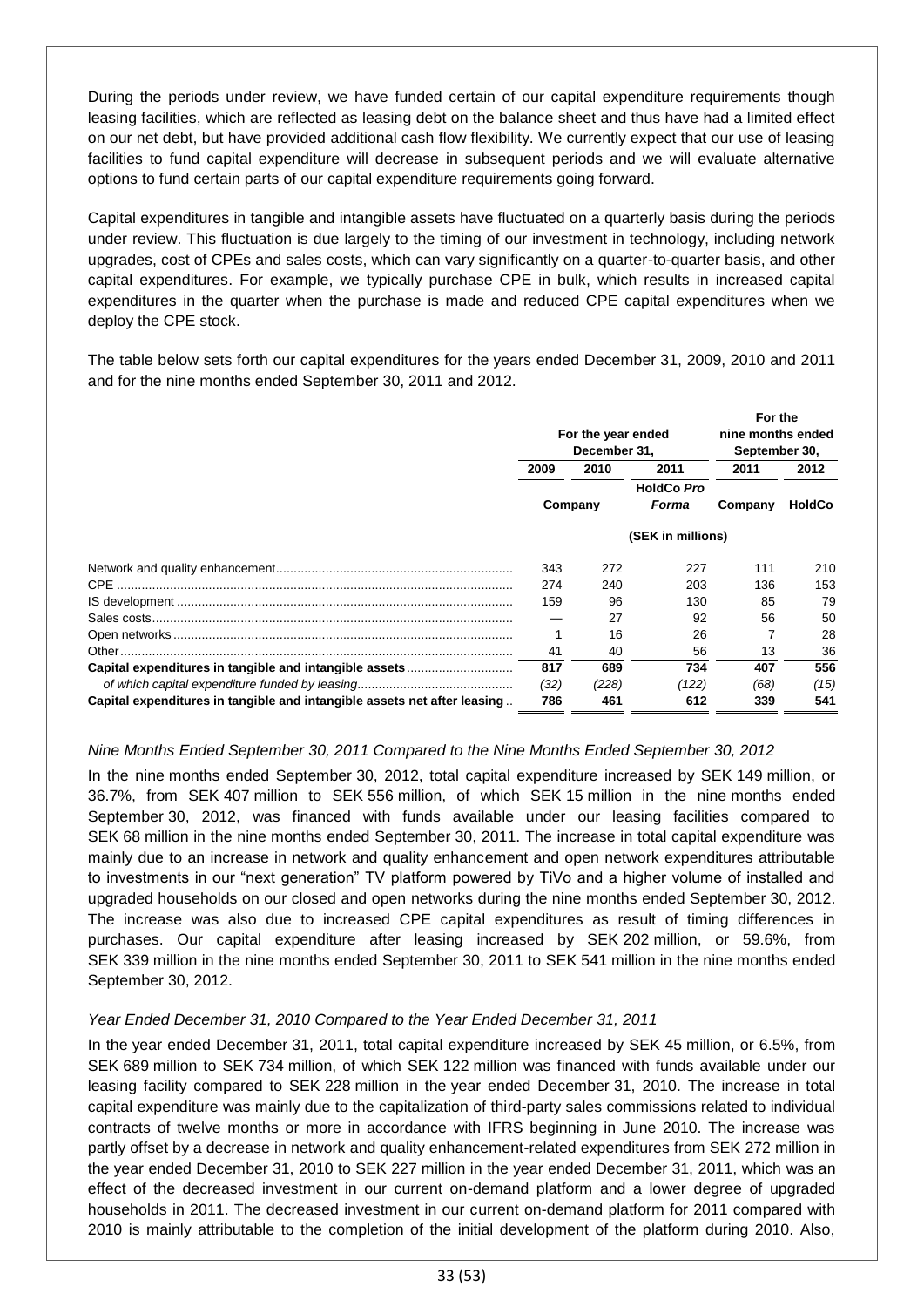CPE-related capital expenditure decreased primarily due to the timing differences of the purchase of CPEs. CPE-related capital expenditure declined by SEK 37 million, from SEK 240 million in the year ended December 31, 2010 to SEK 203 million in the year ended December 31, 2011. As a result of the lower usage of funds from leasing facilities, net capital expenditure increased by SEK 151 million, from SEK 461 million in the year ended December 31, 2010 to SEK 612 million in the year ended December 31, 2011.

### *Year Ended December 31, 2009 Compared to the Year Ended December 31, 2010*

In the year ended December 31, 2010, total capital expenditure decreased by SEK 128 million, or 15.7%, from SEK 817 million to SEK 689 million, of which SEK 228 million was financed with funds available under our leasing facility compared to SEK 32 million in the year ended December 31, 2009. We used funds from our leasing facility as the cost of capital was very low in 2010, which in turn allowed us to deploy the cash to reduce our indebtedness. See "*—Cash Flows—Cash Flow From Financing Activities*." As a result, our net capital expenditure decreased by SEK 325 million, or 41.3%, from SEK 786 million in the year ended December 31, 2009 to SEK 461 million in the year ended December 31, 2010. The reduction in our level of capital expenditure was primarily due to lower one-off capital expenditures, in particular relating to our CRM system and VoD. Network and quality enhancement capital expenditure declined by SEK 71 million, or 20.7%, from SEK 343 million in the year ended December 31, 2009 to SEK 272 million in the year ended December 31, 2010, continuing the trend of reduced network related capital expenditure following the substantial completion of the upgrade of our network to EuroDOCSIS 3.0 in 2008, which was partially offset by an increase in our investment in the television platform. Also quality enhancement capital expenditure was higher in 2009 related to, among other things, surveillance systems. While capital expenditure related to CPE decreased by SEK 34 million, or 12.4%, from SEK 274 million in the year ended December 31, 2009 to SEK 240 million in the year ended December 31, 2010, this was largely due to the unusually high level of CPE capital expenditure we made in 2009 following our decision to focus on the transition of our analog pay television subscribers to digital pay television, which resulted in the need to deliver an unusually large number of STBs. IS development capital expenditure declined by SEK 63 million, or 39.6%, from SEK 159 million in the year ended December 31, 2009 to SEK 96 million in the year ended December 31, 2010, due to a one-off investment in our CRM system. In June 2010, we began capitalizing third party sales commissions related to individual contracts with terms of twelve months or more, in accordance with IFRS. In 2009, we did not capitalize any third party sales commissions. Open networks capital expenditure increased in 2010 to SEK 16 million due to our investment in the operations of our subsidiary, iTUX.

The table below sets forth a reconciliation of our capital expenditures in tangible and intangible assets net after leasing to cash flow from investing activities for the years ended December 31, 2009, 2010 and 2011 and for the nine months ended September 30, 2011 and 2012.

|                                                                          | For the year ended<br>December 31. |       |                   | For the nine months<br>ended<br>September 30, |               |  |
|--------------------------------------------------------------------------|------------------------------------|-------|-------------------|-----------------------------------------------|---------------|--|
|                                                                          | 2009                               | 2010  | 2011              | 2011                                          | 2012          |  |
|                                                                          |                                    |       | <b>HoldCo Pro</b> |                                               |               |  |
|                                                                          | Company                            |       | Forma             | Company                                       | <b>HoldCo</b> |  |
|                                                                          |                                    |       | (SEK in millions) |                                               |               |  |
| Capital expenditures in tangible and intangible assets net after leasing | (786)                              | (461) | (612)             | (339)                                         | (541)         |  |
|                                                                          |                                    |       | (*)               |                                               |               |  |
|                                                                          | (1)                                | (1)   | (*)               | (11)                                          |               |  |
|                                                                          | (0)                                |       | (*)               |                                               |               |  |
|                                                                          | (787)                              | (462) | $^{\prime\prime}$ | (350)                                         | (541)         |  |

<sup>(1)</sup> In the nine months ended September 30, 2011, investments of SEK 10 million are related to the withdrawn CDK Acquisition, which was expensed during the three months ended December 31, 2011, due to the withdrawn CDK Acquisition.

<sup>(2)</sup> No acquisitions were completed in 2009, 2010, 2011 or the nine months ended September 30, 2012, although an additional purchase price of SEK 0.4 million was paid in 2009 for Kungsbacka Kabel-TV AB, which we acquired in 2007.

<sup>(\*)</sup> Due to the Acquisition and the subsequent refinancing, cash flow from investing activities is not comparable to prior periods, and thus, has been excluded.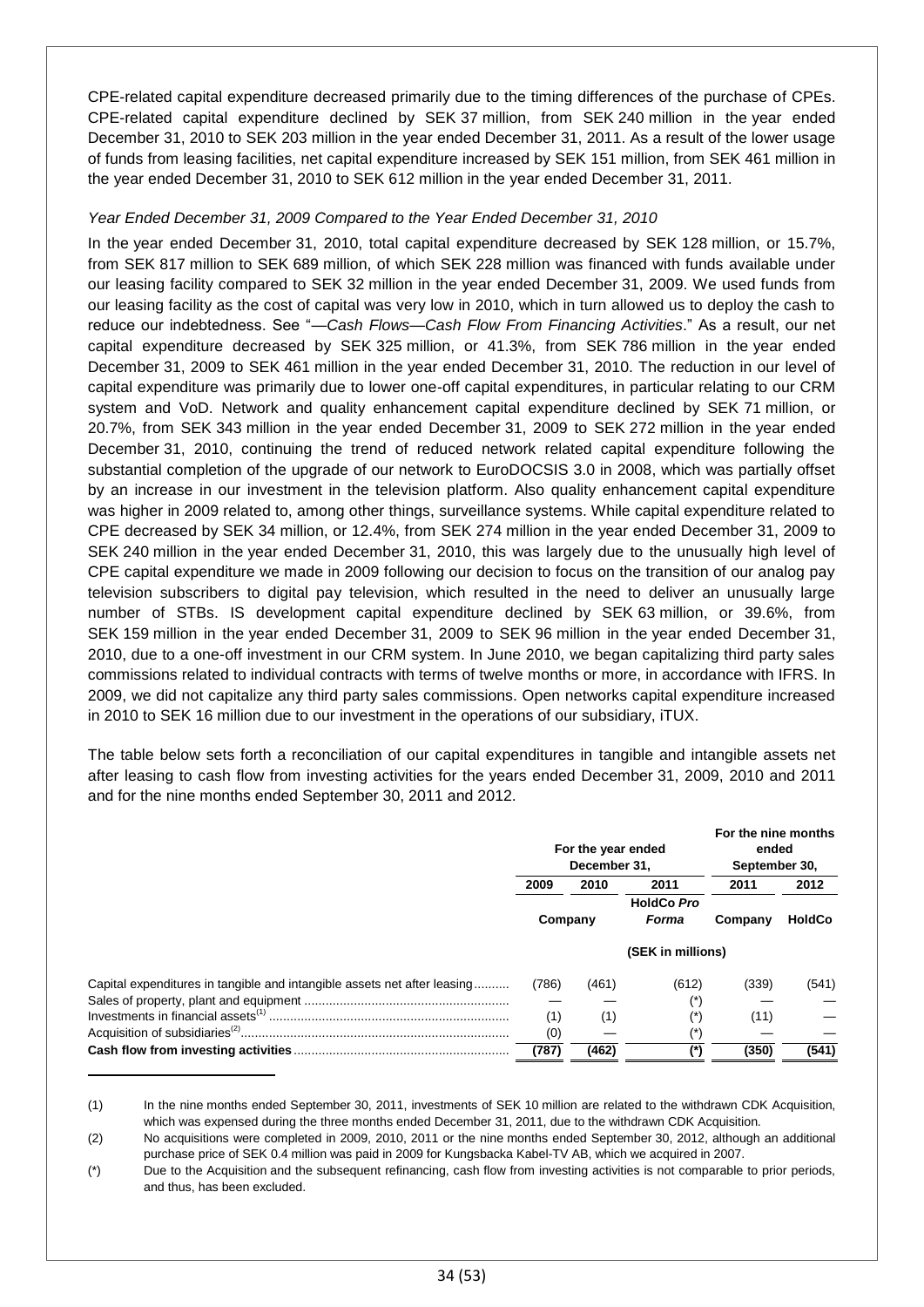#### *Certain Indebtedness*

As of September 30, 2012, the principal payments of our material long-term financing arrangements were as follows:

|                               | Payment on Material Long-Term Indebtedness Due by Period <sup>(1)</sup> |      |      |      |      |       |       |        |
|-------------------------------|-------------------------------------------------------------------------|------|------|------|------|-------|-------|--------|
|                               | 2013                                                                    | 2014 | 2015 | 2016 | 2017 | 2018  | 2019  | Total  |
|                               | (SEK in millions)                                                       |      |      |      |      |       |       |        |
| <b>Senior Term Facilities</b> |                                                                         |      |      |      |      |       |       |        |
|                               | 215                                                                     | 264  | 302  | 332  | 377  |       |       | 1.490  |
|                               |                                                                         |      |      |      |      | 3.788 |       | 3.788  |
|                               |                                                                         |      |      |      |      | 3.492 |       | 3.492  |
| Senior Notes <sup>(2)</sup> . |                                                                         |      |      |      |      |       | 2.429 | 2.429  |
| Total                         | 215                                                                     | 264  | 302  | 332  | 377  | 7.280 | 2.429 | 11,199 |

(1) The amounts shown relate to payments on the principal amount outstanding and do not reflect or include any amounts of accrued interest owed thereon (including capitalized interest).

(2) Euro-denominated indebtedness has been converted at the exchange rate on September 30, 2012, which was SEK 8.463 per €1.00.

#### *Certain Other Indebtedness*

The table below sets forth the financial payments that we will be obligated to make under our finance leases as of December 31, 2011.

| As of December 31, 2011 |                    |                              |                              |                      |  |
|-------------------------|--------------------|------------------------------|------------------------------|----------------------|--|
| Total                   | Due within<br>vear | Due between 1<br>and 3 years | Due between 3<br>and 5 years | Due after<br>5 years |  |
|                         |                    |                              |                              |                      |  |
| 274                     | 127                | 147                          |                              |                      |  |

In addition, we use operating assets through operating lease arrangements. We rent access to ducts and co-location facilities as well as optical fiber from Skanova, Stokab and Trafikverket. The following table sets forth the irrevocable operating lease payments we are obligated to make as of December 31, 2011.

| As of December 31, 2011 |                    |                              |                      |  |
|-------------------------|--------------------|------------------------------|----------------------|--|
| Total                   | Due within<br>vear | Due between 1<br>and 5 years | Due after<br>5 years |  |
|                         |                    | (SEK in millions)            |                      |  |
| 774                     | 260                | 456                          | 58                   |  |

#### *Off-Balance Sheet Arrangements*

We are not party to any off-balance sheet arrangements that have, or are reasonably likely to have, a current or future material effect on our financial condition, changes in financial condition, revenues or expenses, results of operations, liquidity, capital expenditure or capital resources.

#### **Quantitative and Qualitative Disclosures about Financial Risk**

Market risk represents the risk of loss that may result from the potential change in exchange rates, interest levels, refinancing and credit risks. For additional information, see "Note 26" to our audited consolidated financial statements as of and for the period July 12, 2011 to December 31, 2011, which can be found in our 2011 Annual Report.

#### *Liquidity Risk*

Our liquidity risk primarily concerns our ability to meet our obligations to pay our employees and creditors and to service our debts. Our finance policy stipulates the availability of cash and cash equivalents to ensure funding of our operating activities. We prepare monthly liquidity forecasts, subject to regular review, which are part of our budgeting process. We utilize advance billing, with liabilities settled at due date, which has a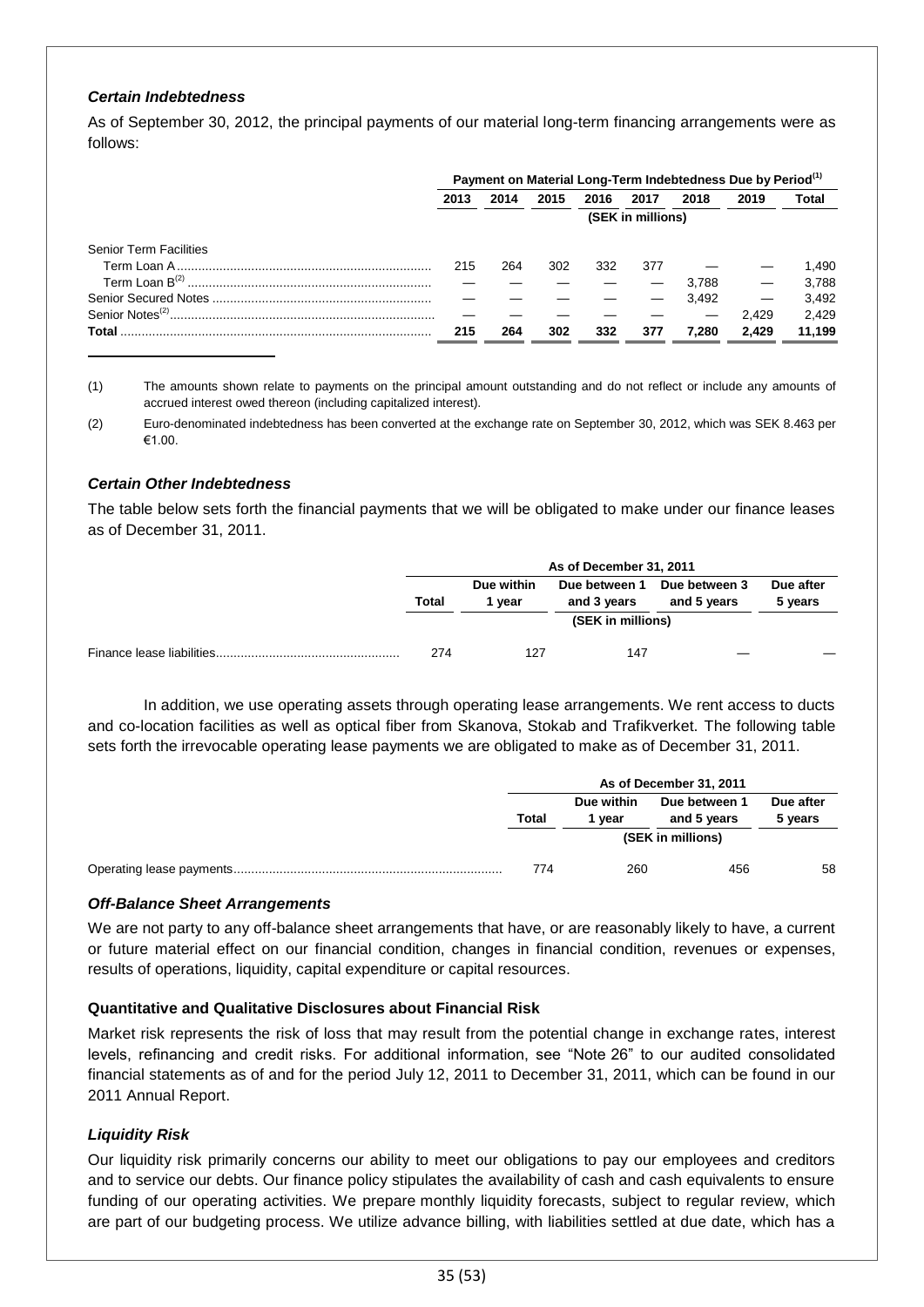positive effect on our liquidity. Consumers are usually billed one month in advance and property owners usually quarterly in advance.

Our cash reserve comprises cash and cash equivalents and unused credit facilities. Management believes that our cash resources are fully sufficient. We aim to have sufficient cash resources to allow us to continue to operate adequately in case of unforeseen fluctuations in cash.

### *Interest Rate Risks*

Our interest rate risk is mainly affected by our overall financing. Interest fixing periods are a significant factor influencing interest risk. Longer interest fixing periods primarily affect price risk, while shorter interest fixing periods affect cash flow risk.

Our finance policy stipulates an objective to hedge a portion of our long-term funding. We use derivative instruments such as swap contracts to manage interest risks. These contracts are measured at fair value in the balance sheet, with value changes recognized in the income statement.

In accordance with the Senior Credit Facilities Agreement and to decrease interest rate risks, at least 66.66% of our outstanding bank debt has been hedged to secure our interest rate payments for three years from the date of signing the Senior Credit Facilities Agreement.

The table below provides information about our long-term fixed and floating rate debt (excluding capital leases) as of September 30, 2012, based on the outstanding principal amounts as of that date.

|                       | Unaudited as<br>adjusted as of<br>September 30,<br>2012 |  |
|-----------------------|---------------------------------------------------------|--|
|                       | (SEK in millions)                                       |  |
| <b>Fixed Rate:</b>    |                                                         |  |
| Fixed rate debt $(1)$ | 8.494                                                   |  |
| <b>Floating Rate:</b> |                                                         |  |
|                       | 2,705                                                   |  |
|                       | 11.199                                                  |  |

(1) The amounts shown reflect the hedged portion of the Term Loan B Facilities, the Senior Secured Notes and the Senior Notes.

(2) The amounts shown reflect amounts drawn under the: (i) Term Loan A Facility; and (ii) the unhedged portion of the Term Loan B Facilities. The amount excludes SEK 54 million restricted for a bank guarantee under our Revolving Credit Facility as of September 30, 2012.

# *Currency Risks*

Currency risk is the risk that our income statement and balance sheet are negatively affected by fluctuations in exchange rates.

#### *Transaction Exposure—Operational Flows*

All the Group's billing is in SEK, as are the majority of the Group's expenses. However, the procurement of some materials is denominated in other currencies and, accordingly, to reduce the earnings effect of exchange rates, the Group may hedge contracted currency flows in foreign currencies using forward contracts. Currency hedging, for a maximum period of 12 months, is normally entered in to when the Group enters into agreements that have a minimum exposure of SEK 10 million in a foreign currency. Currency hedges are reported at fair value in the balance sheet with value changes recognized in net profit or loss.

Exchange rate differences arising in operations are reported in net profit or loss and allocated between other operating income and other operating costs. There were no transaction-related forward contracts as of December 31, 2011.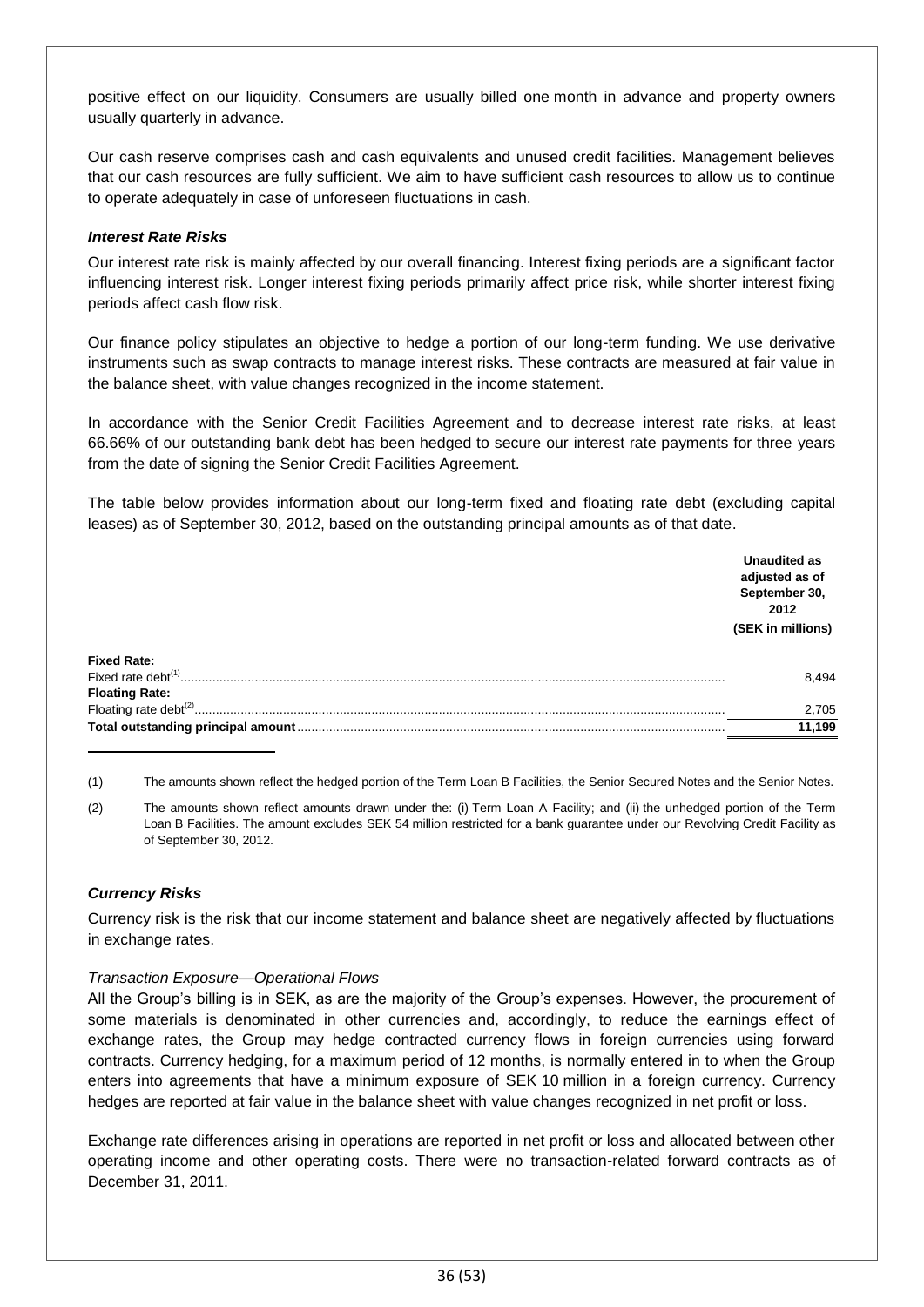The following table sets forth our transaction exposure by currency as of the dates indicated.

|            | As of December 31, |       |                         |       |                         |       |  |
|------------|--------------------|-------|-------------------------|-------|-------------------------|-------|--|
|            | 2009               |       | 2010                    |       | 2011                    |       |  |
|            | (SEK<br>million)   | (%)   | <b>(SEK</b><br>million) | (%)   | <b>(SEK</b><br>million) | (%)   |  |
| <b>EUR</b> | 164                | 38.4  | 97                      | 35.1  | 98                      | 45.9  |  |
| NOK.       | 42                 | 9.9   | 46                      | 16.9  | 35                      | 16.4  |  |
|            | 217                | 51.0  | 132                     | 47.8  | 78                      | 36.9  |  |
|            |                    | 0.7   |                         | 0.2   |                         | 0.9   |  |
| Total      | 426                | 100.0 | 276                     | 100.0 | 213                     | 100.0 |  |

Our consolidated cash flow would be reduced by approximately SEK 11 million as of December 31, 2011 if the Swedish Krona depreciated by five percentage points against the above currencies assuming the same transaction exposure as in 2011 and assuming no hedging.

We regularly assess our foreign exchange risks in order to determine whether the exposure should be hedged by forward exchange contracts.

For additional information on foreign hedging contracts entered into to hedge our risks related to exchange risks and to hedge future cash flows, see "Note 26" to our audited consolidated financial statements as of and for the period July 12, 2011 to December 31, 2011, which can be found in our 2011 Annual Report.

## *Translation Exposure—Financial Items*

We have exchange rate exposure due to our non-SEK denominated debt. As of September 30, 2012, our non-SEK denominated debt obligations amounted to EUR 591 million (EUR 304 million in bank debt and EUR 287 million in Senior Notes). We are obliged to hedge certain exchange rate exposure according to our treasury policy and under the Senior Credit Facilities and the Senior Notes within specified time frames. We have complied and will continue to comply with such obligations. In addition, BidCo has agreed that when any member of the Covenant Group (defined as HoldCo and each of its subsidiaries from time to time (including, for the avoidance of doubt, BidCo) and the Group from September 29, 2011) incurs certain financial indebtedness, HoldCo shall (and shall procure that the relevant member of the Covenant Group does) enter into cross-currency hedging arrangements within 30 days of the date of such incurrence to hedge 100% of the currency risk with respect to any interest payments due under such indebtedness in respect of the period until the end of any non-call period applicable (or the date falling 36 months after incurring such non-SEK debt).

The following table sets forth the translation exposure before and after FX hedges.

| Liabilities in SEK thousand | <b>Nominal</b><br>Value | Currency<br><b>Derivatives</b> | <b>Exposure</b> | Proportion (in %) |
|-----------------------------|-------------------------|--------------------------------|-----------------|-------------------|
|                             | 2.705                   |                                | 2.705           | 16.8              |
|                             | 3.492                   |                                | 3.492           | 21.6              |
|                             | 4.751                   |                                | 4.751           | 29.4              |
|                             | 189                     |                                | 189             | 1.2               |
|                             |                         | 1.909                          | 1.909           | 11.8              |
| Total                       | 11.138                  | 1.909                          | 13.047          | 80.8              |

| Liabilities in EUR thousand | <b>Nominal</b><br>Value | <b>Currency</b><br><b>Derivatives</b> | <b>Exposure</b> | Proportion (in %) |
|-----------------------------|-------------------------|---------------------------------------|-----------------|-------------------|
|                             | 304                     |                                       | 304             | 15.9              |
| Bonds.                      | 287                     |                                       | 287             | 15.1              |
|                             |                         | 226)                                  | 226             | (11.8)            |
| Total                       | 591                     | 226)                                  | 365             | 19.2              |

If the Swedish krona had appreciated/depreciated by 5% versus the euro on the reporting date, with all other variables constant, net finance cost for the period would have been SEK 114 million higher/lower as a result of gain/loss when translating monetary liabilities and assuming no hedging.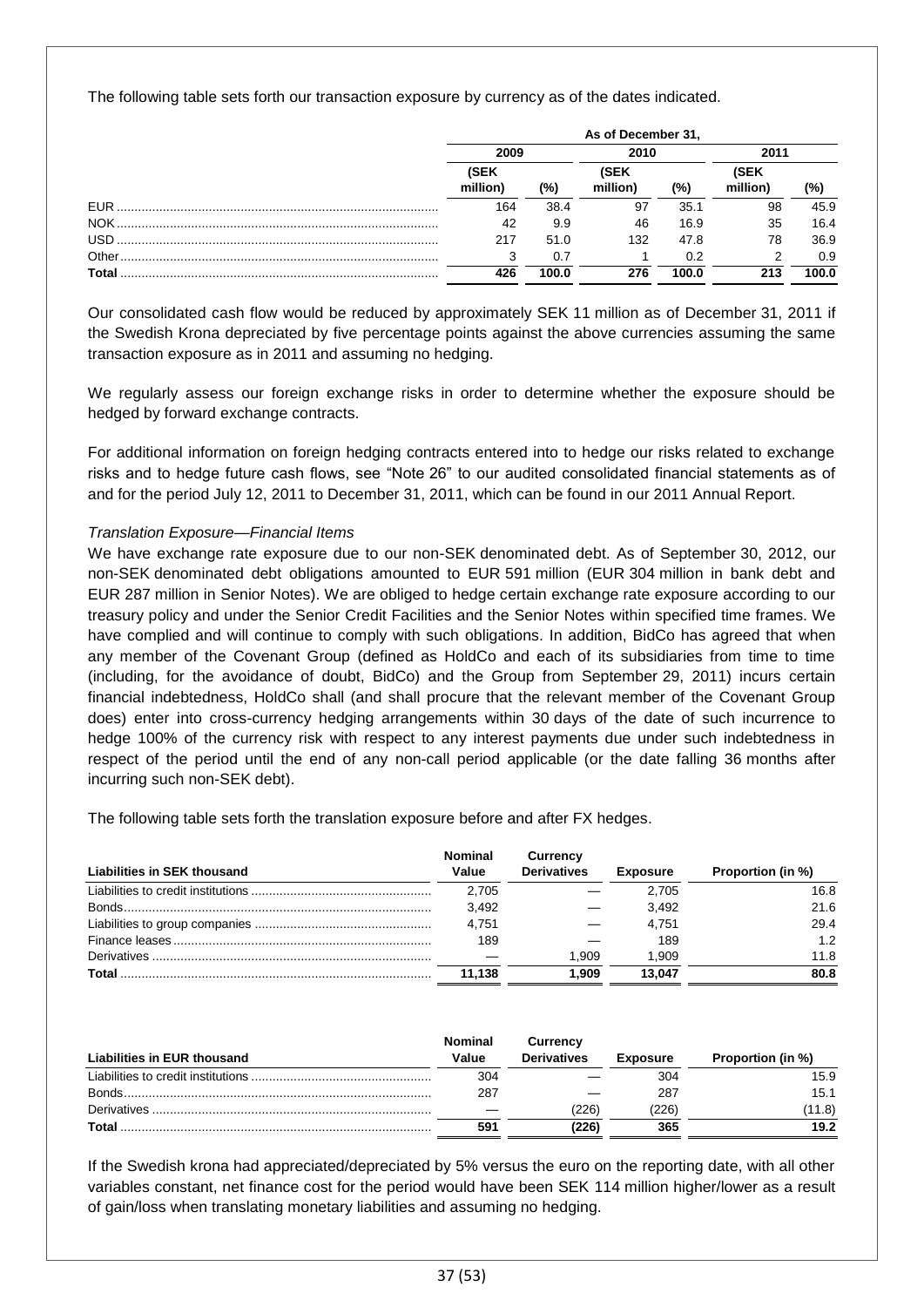#### *Credit Risk*

Our exposure to credit risk is limited because we use advance billing for consumer and landlord services. We perform credit worthiness checks when entering into contracts with new subscribers and we make an internal credit assessment when we up-sell to an existing subscriber to assess the potential credit risk. We also apply a fast debt recovery process, where we terminate a subscriber's service if payment is not made. Due to the size of our subscriber base, there is no specific concentration of risks on a small number of large subscribers. General provisions for potential bad debt are made regularly, and credit losses are small in relation to our operations. Our total credit losses in the year ended December 31, 2011 were 0.5% of revenues, compared to 0.4% of revenues in the year ended December 31, 2010.

## *Taxation Risks*

*We may be unable to fully deduct interest for the period January to September 2009 on certain intra group loans.*

Sweden implemented rules limiting the deductibility of certain intra group interest expense on January 1, 2009. Due to the rules, some of the deductions made on the interest expense on our intra group loans (approximately SEK 225 million) may be challenged by the Swedish Tax Agency (Sw. *Skatteverket*) (the "**Swedish Tax Agency**"). In light of the aforementioned, the Swedish Tax Agency sent questions to us regarding the intra group loans, which we have answered. The Swedish Tax Agency did not conduct a reassessment (Sw. *omprövningsbeslut*) denying the deductions within the reassessment period, which ended December 31, 2011. However, the Swedish Tax Agency may conduct an assessment for arrears (Sw. *eftertaxeringsbeslut*) and impose tax penalties until the end of 2015 if the disclosure made in the tax return is deemed, *inter alia*, to be incorrect or misleading. In such case, our overdue tax burden may increase as a consequence thereof.

*Proposed changes in Swedish tax law may limit or prevent us from applying tax deductions arising from certain intra group loans from January 1, 2013. The proposed changes may also result in taxable interest income on intercompany loans within Sweden.*

The Swedish Government has proposed to enact rules effective from January 1, 2013 that further limit the deductibility of interest expense on intra group loans. The Swedish Parliament is expected to ratify the proposal with no or limited material modification. Under the proposed rules, intra group interest expense will not be deductible on loans granted by an Affiliated Party, as defined in the proposed rules, unless certain exceptions outlined in the proposed rules apply.

NorCell S.à r.l., our indirect parent company, should be deemed an Affiliated Party of the Group for purposes of the proposed rules. In connection with the acquisition of Com Hem by BC Partners Limited, NorCell S.à r.l. provided loans in the amount of SEK 3,033 million that were on-lent as back-to-back intercompany loans through NorCell Sweden Holding 1 AB, to NorCell 1B AB, through to BidCo and eventually through to BidCo's subsidiary. By disallowing the deductibility of interest expense on the loans made by NorCell S.à r.l., we would have less interest expense to offset against income on operations generated by the Group in Sweden. As a result, once our historical tax loss carry forwards are consumed, we may be required to pay corporate income tax on income generated by the Group. See also "*—A government committee is currently reviewing the Swedish corporate and withholding tax regime, which may result in a restriction or cancellation of tax loss carry forwards and current losses or otherwise increase our tax burden*". The corporate tax rate is currently at 26.3%, although the Swedish Government has proposed to decrease the corporate tax rate to 22% commencing January 1, 2013. This proposal has not yet been ratified by the Swedish Parliament.

A further potential consequence of the technical wording of the proposed rules is that it may not be possible to offset the taxable interest income on the back-to-back intercompany loans between the Swedish companies described above against interest expense generated on such loans even though all companies in question are taxable in Sweden. As a result, taxable interest income may arise for each intercompany lender in the existing back-to-back loan arrangements, which cannot be offset against tax loss carry forwards to the extent available or otherwise. In the twelve month period ending September 30, 2012, interest expense on the intercompany loan between NorCell 1B AB and NorCell Sweden Holding 1 AB amounted to SEK 327 million. We are currently exploring options which we expect will limit the impact of this technical aspect of the proposed rule on the Group. However no guarantee can be made that such actions will be successful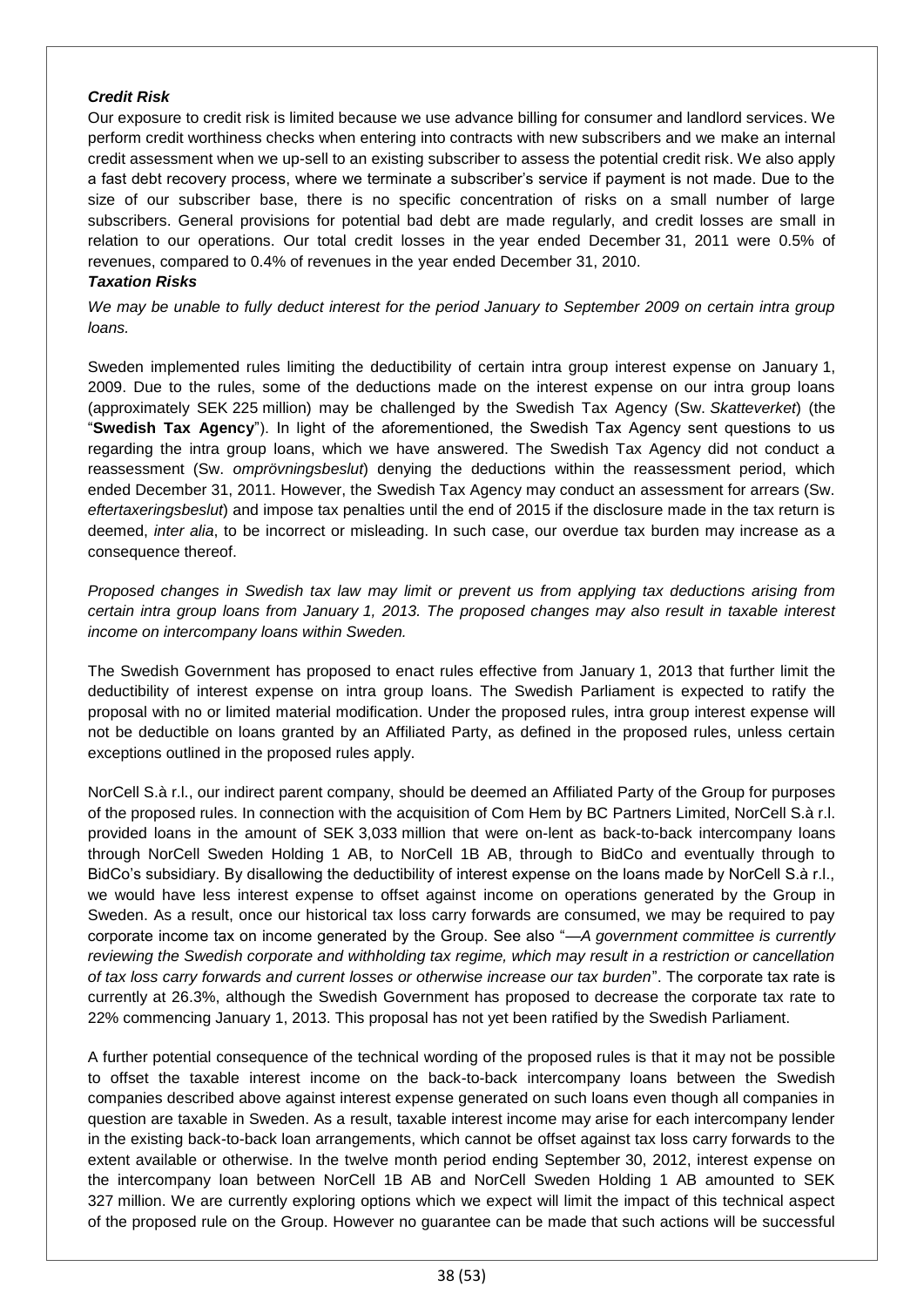and any tax liabilities that may arise in connection with our intercompany loan structure may have a material adverse effect on our financial condition and results of operations.

*A government committee is currently reviewing the Swedish corporate and withholding tax regime, which may result in a restriction or cancellation of tax loss carry forwards and current losses or otherwise increase our tax burden.*

The Group had tax loss carry forwards amounting to SEK 1,363 million as of December 31, 2011. A government committee is currently reviewing the Swedish corporate tax regime and, *inter alia*, the tax loss carry forward regime is included in that review. Consequently, changes in Swedish tax law in addition to those described above may restrict the use of historical tax loss carry forwards or result in a cancellation of such tax loss carry forwards. Tax losses may also be restricted or cancelled as a result of a future change of control (of more than 50% of the votes) of the Group under the current rules. The cancellation or restriction on the use of our tax loss carry forwards may have a significant impact on our tax burden.

The government committee is also assessing whether withholding tax should be introduced on interest payments from Sweden to foreign entities, including with respect to intercompany loans. We are uncertain whether such withholding tax will in fact be introduced or to what types of indebtedness withholding tax will apply.

## *Our tax liabilities may change due to tax audits.*

Com Hem and its subsidiaries are subject to tax reviews from time to time, however to date we have not been subject to a full tax review. There is a risk that tax audits or reviews for current and subsequent years may result in a reduction of our tax loss carry forwards or in additional taxes to be paid by any company of the Group, in particular due to the history of several reorganizations and financings, intra group transfers of tax loss carry forwards, as well as the multi-tier holding structure of the Group. This would have a material adverse effect on our financial condition and results of operations.

### **Critical Accounting Policies**

See "Note 1" to our audited consolidated financial statements as of and for the period July 12, 2011 to December 31, 2011, which can be found in our 2011 Annual Report.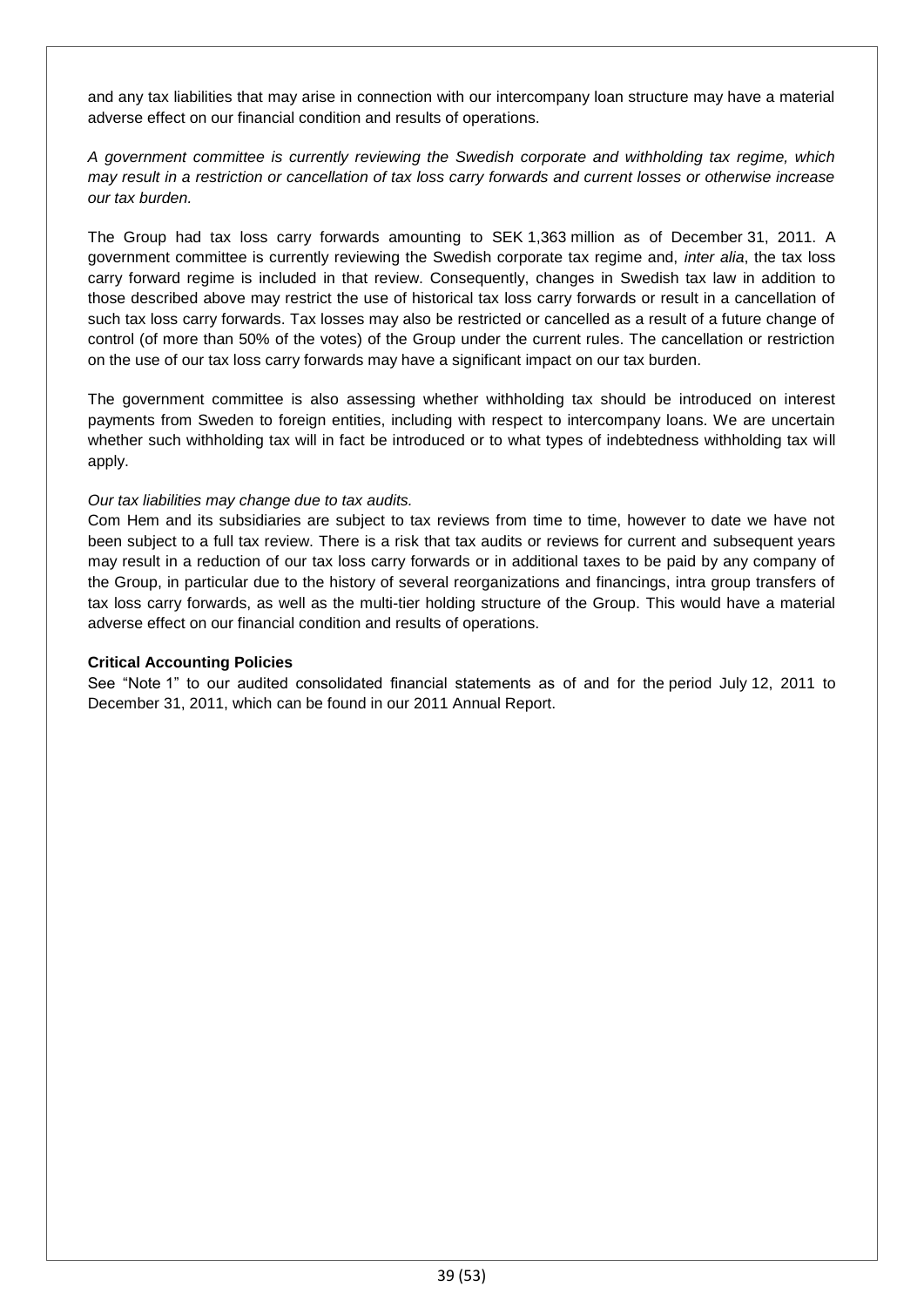# **REGULATION**

### **Introduction**

Our operations are subject to various regulatory requirements and obligations including electronic communications and media laws, general competition law as well as technical and other regulations. In general, electronic communications laws apply to the establishment and operation of technical infrastructures used for communication, whereas media laws apply to the content of such communication.

### **Electronic communications regulation**

### *The Swedish Electronic Communications Act*

Electronic communication services and the operation of electronic communication networks are subject to the regulatory regime of the Swedish Electronic Communications Act (the "**Electronic Communications Act**") and certain regulations issued in accordance with the Electronic Communications Act. The Electronic Communications Act contains provisions regarding, among other things, (i) the establishment and powers of a regulatory body; (ii) notification requirements; (iii) co-sharing of equipment; (iv) allocation of frequencies; (v) access obligations; and (vi) the regulation of prices for the provision of services. The regulations contain further and more detailed provisions in respect of and in addition to certain sections of the Electronic Communications Act.

The Electronic Communications Act implements the EU Framework, which consists of the Framework Directive (2002/21/EC), the Authorization Directive (2002/20/EC), the Access Directive (2002/19/EC), the Universal Service Directive (2002/22/EC) and the Directive on Privacy and Electronic Communications (2002/58/EC).

In November 2009, the European Parliament, following a proposal by the European Commission, passed legislation (Directive 2009/140/EC and 2009/136/EC), amending certain directives within the EU Framework in order to enhance competition and to strengthen consumer rights in Europe's telecom markets and to facilitate access to high-speed broadband connections (the "**Amendment Directives**"). The Amendment Directives entered into force on December 19, 2009. The aims of the Amendment Directives are, in particular, to:

- strengthen mechanisms for regulating operators with significant market power in key markets;
- progressively reduce access sector specific rules and, ultimately, for electronic communications to be governed by antitrust laws only;
- give appropriate incentives for investment in new high-speed networks;
- strengthen the independence of national regulatory authorities;
- increase flexibility in spectrum management and access to spectrum through technology and service neutral authorizations, such authorizations allowing requirements tailored to the promotion of media pluralism as defined by member states; and
- strengthen consumer's rights, consumer protection and to improve the level of security of electronic communications.

For the purpose of implementing the Amendment Directives into Swedish law, certain amendments to the Swedish Electronic Communications Act took effect on July 1, 2011 (the "**Amendments to the Electronic Communications Act**"), as further described below.

#### *The Regulatory Body*

The Swedish Post and Telecom Agency (the "**PTS**") is an independent governmental body responsible for the regulation of the Swedish electronic communications market. The PTS has various powers with respect to the enforcement of the Electronic Communications Act and regulations. All decisions of the PTS may be challenged before the administrative court (Sw. *Förvaltningsrätten*) in Stockholm, as the court of first instance, and further appealed to the administrative appeal court (Sw. *Kammarrätten*) in Stockholm, which is the final court of appeal.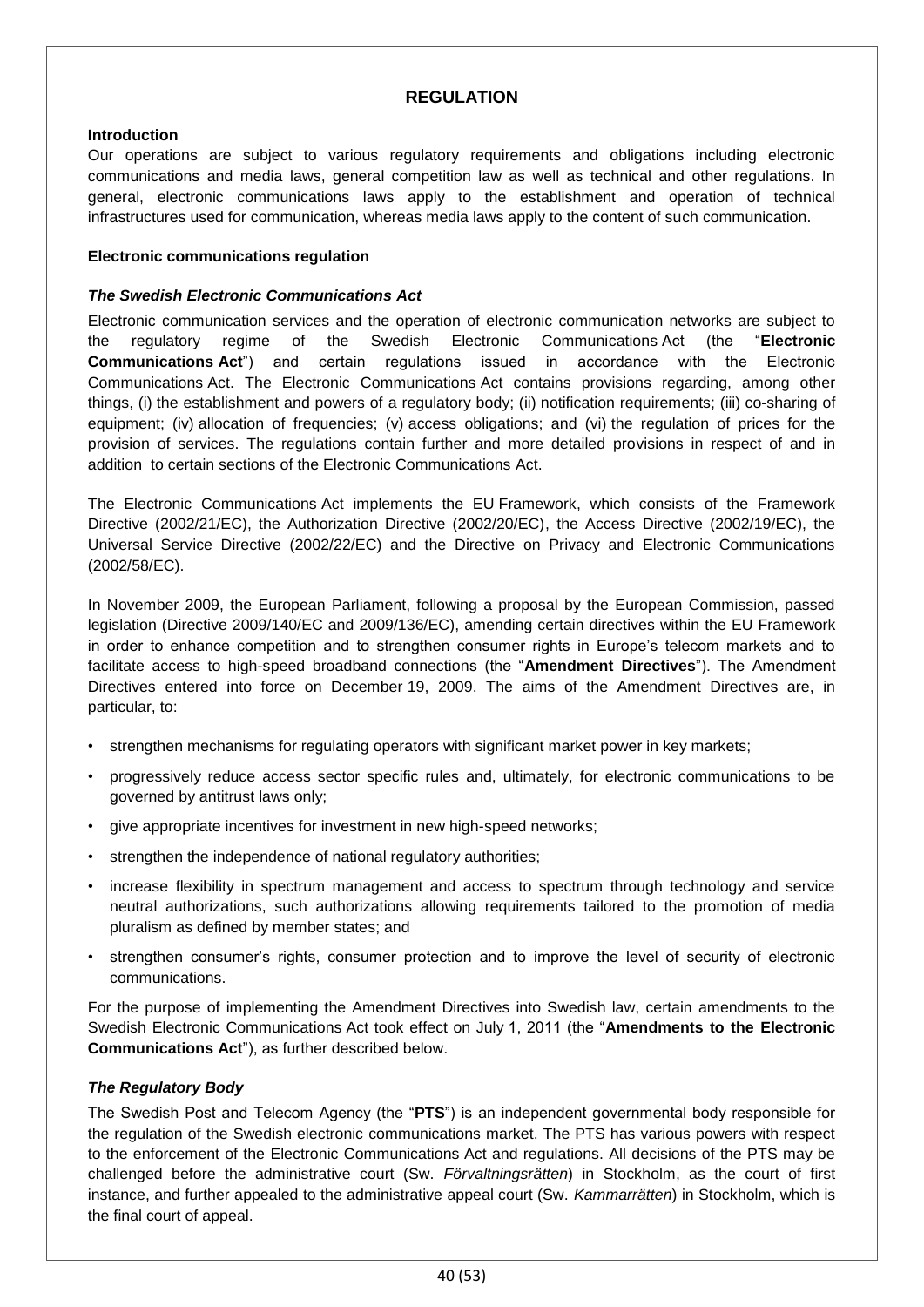### *Notification and License Requirements*

The operation of electronic communications networks and the provision of electronic communications services do not require any licenses from any regulatory body. However, operators that provide public communication networks and publicly available electronic communications services must notify the PTS prior to the commencement of business activities.

The use of radio frequencies and telephone numbers from the national numbering plan on the other hand, requires a license from the PTS. In cases of shortage of frequencies, licenses are allocated by the PTS in a public tender process. The PTS may also grant permission to trade licenses. In the most recent allocations of frequencies, licenses have been awarded on a technology neutral basis, *i.e.*, it has not been a prerequisite that the license be used for a specific technology.

# *General Access Regulation*

Under the Electronic Communications Act, an operator with control over subscriber access, must at market price, offer any other operator upon its request, the interconnection of both parties' networks, provided the interconnection is technically feasible. The purpose of this regime is to ensure that subscribers with different operators can reach each other. As a network owner and provider of fixed-telephony services, we must offer such interconnection in respect of those parts of our networks that have bi-directional transmission capability.

Further, the Electronic Communications Act allows for the PTS to order any operator to provide another operator with access for the co-location of equipment or other forms of property or equipment sharing for the purpose of protecting the environment, public health, public security or meeting town and country planning. As a result of the Amendments to the Electronic Communications Act, these obligations have been expanded, allowing the PTS to order an operator to share wiring inside buildings (up to the first concentration or distribution point where this is located outside the building) with other operators, where this is justified on the grounds that the duplication of the infrastructure would be economically inefficient or physically impracticable. The Amendments to the Electronic Communications Act provide that network holders/holders of rights shall be entitled to market price compensation from the party obtaining access. During the spring of 2012, a competitor attempted to gain access to the in-building wiring of two housing cooperatives to which we had the exclusive right of use under the expanded obligations of the Electronic Communications Act. However, in June 2012, this competitor discontinued these efforts.

# *Access Obligations—Promotion of Competition*

The Electronic Communications Act authorizes the PTS to order operators to grant third-party access on the markets where there is lack of competition. Unlike under the general access obligations (see "—*General Access Regulation*"), the PTS will need to carry out a market analysis, as well as an analysis of the suitable remedies that may be imposed to enhance competition, prior to ordering an operator the granting of third-party access.

#### *Markets That May be Subject to Access Obligations*

Important aspects concerning the regulation of access and price are determined by certain market definitions, setting out the boundaries of each relevant market that may be subject to access obligations, and market analyses procedures related thereto. The PTS is the responsible authority on the Swedish market for market analyses.

The PTS's market analyses must be carried out based on the European Commission's recommendation regarding the product and service markets in the electronic communications sector that should be subject to access regulation due to lack of competition (the "**Recommendation**"). The markets identified in the Recommendation are:

- access to the public telephone network at a fixed location for residential and non-residential customers ("**Market 1**");
- call origination on the public telephone network provided at a fixed location ("**Market 2**");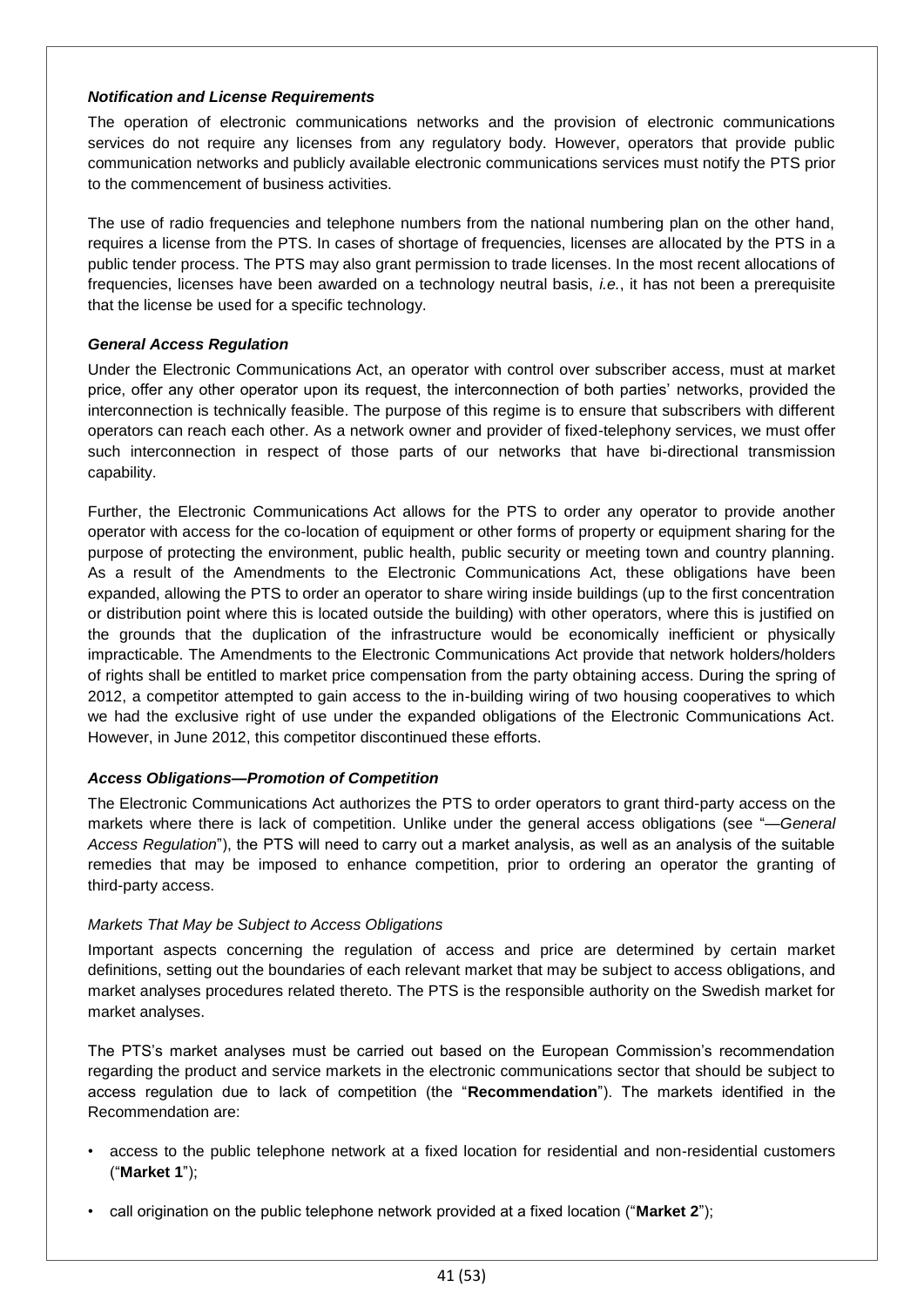- call termination on individual public telephone networks provided at a fixed location ("**Market 3**");
- wholesale (physical) network infrastructure access (including shared or fully unbundled access) at a fixed location ("**Market 4**");
- wholesale broadband access ("**Market 5**");
- wholesale terminating segments of leased lines, irrespective of the technology used to provide leased or dedicated capacity ("**Market 6**"); and
- voice call termination on individual mobile networks ("**Market 7**").

While Market 1 applies on a retail level, Markets 2 through 7 apply on a wholesale level.

In addition to the markets set out in the Recommendation, the PTS may also determine that other markets should be subject to access regulation. In order to impose access regulations on such other markets, the PTS must conclude that high and non-transitory barriers to entry exist, that there is no tendency towards enhanced competition and that general competition laws are not sufficient to remedy the lack of competition on the relevant market. The PTS has concluded that the market defined as "broadcasting transmission services to deliver broadcast content to subscribers on the wholesale level" (Former Market 18 under the Recommendation, but removed from the Recommendation in 2007), should continue to be subject to access regulation on the Swedish market nationwide. This means that the terrestrial broadcaster, Teracom AB ("**Teracom**"), must provide access to free-to-air content to third parties and that wholesale prices may be determined by the PTS. See "—*Operators Subject to Access Regulation*."

## *Operators Subject to Access Regulation*

After having determined the geographical and product related scope of the market, the PTS must, prior to ordering an operator to grant a third-party access, analyze whether there is a lack of competition in the relevant market and, if so, establish which operator has "significant market power" (SMP status) and decide on the obligations for such operator.

The PTS may impose on operators of public electronic communication networks with significant market power, the obligation (i) to grant access to certain network components and certain facilities, and (ii) to offer the re-sale of their electronic communications services on a wholesale basis. The PTS may also prohibit an operator with significant market power to charge excessive access prices for its services. See "—*Price Regulation*."

An operator with significant market power must apply terms and conditions that are non-discriminatory. Therefore it must apply equivalent conditions in equivalent circumstances and not discriminate in favor of their own subsidiaries or partners.

A vertically integrated operator may also be ordered to functionally separate its network operations from its retail operations, although this is considered a "measure of last resort" and has never been imposed by the PTS thus far.

If the PTS requires an operator to grant access to its networks, and if any third-party requests an offer from such operator for access and the parties fail to come to an agreement, the PTS is entitled to require access and provide for the terms and conditions (including prices) of such access. To ensure compliance with its orders, the PTS may impose penalties in respect of non-compliance.

The PTS has concluded that within Market 4 (wholesale (physical) network infrastructure access) and Market 5 (wholesale broadband access), TeliaSonera AB ("**TeliaSonera**") has significant market power and therefore required TeliaSonera, including its subsidiaries (Skanova among others), on a nationwide basis, to grant third parties access within these markets. The intention of the PTS is to enable competitors to set up their own products and access bitstream services with the aim of strengthening the competitors that depend on the infrastructure of TeliaSonera and thereby enhance competition.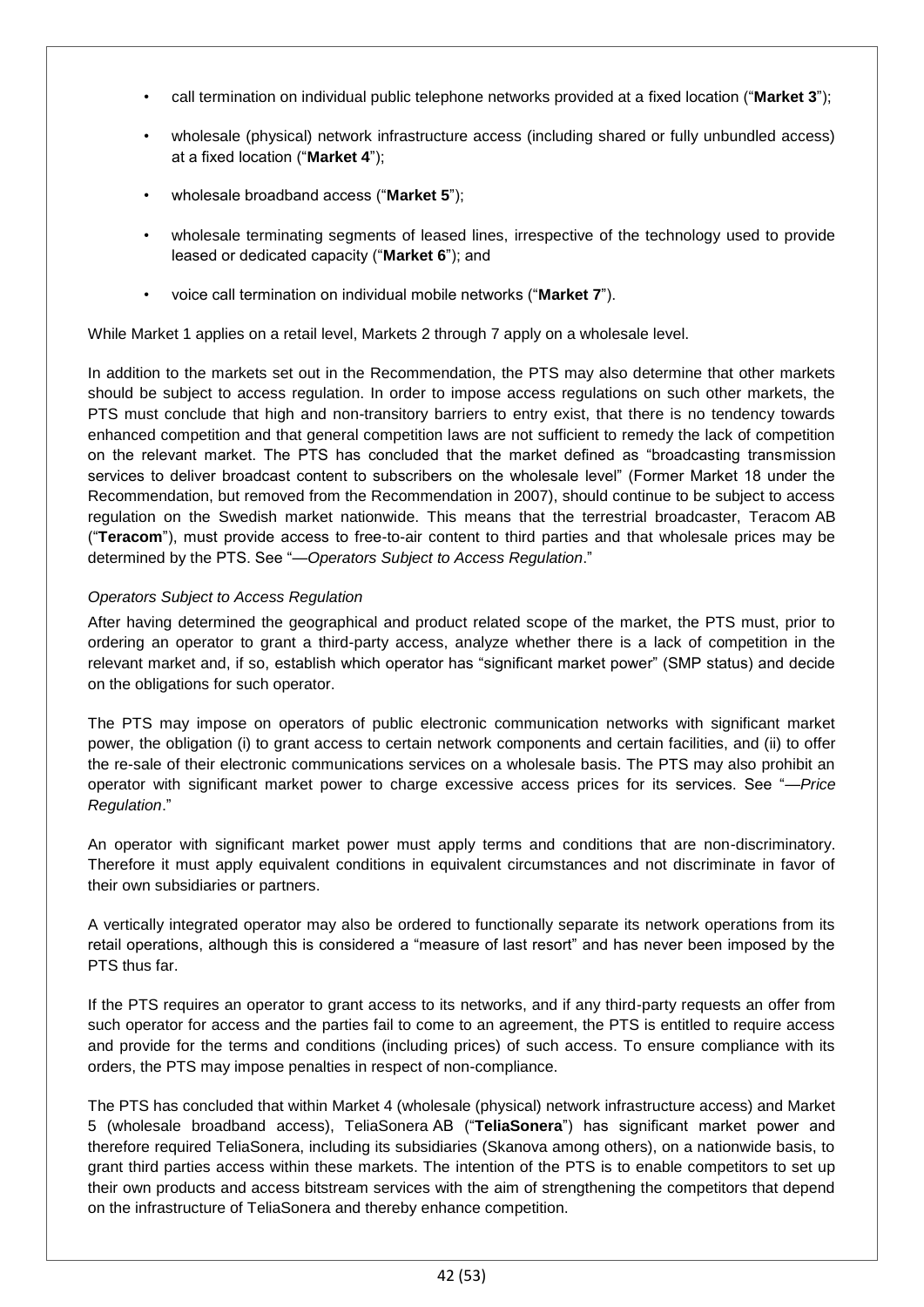The PTS has further concluded that the market for hybrid-fiber coaxial technology, *i.e.*, cable television, should not be considered part of Market 4 and Market 5. This means that cable television is excluded from the access regulations in force on Markets 4 and 5.

The PTS has concluded that within Market 3 (call termination on individual public telephone networks provided at a fixed location), all network operators connecting calls to their subscribers, including Com Hem, should be considered to have significant market power, on the basis that each individual network is considered a separate market where the owner/service provider enjoys a monopoly in terminating calls. The PTS has imposed a number of obligations on the operators within Market 3 in an effort to prevent behavior that could restrict competition.

Because we are considered to have significant market power in Market 3, we are subject to access regulation within that market. The PTS has therefore required us to:

- comply with reasonable requests from other operators, requesting call termination to their subscribers; and
- apply a fair and reasonable price for call termination. The PTS has stated that the price will be deemed fair and reasonable where it is not higher than the cost-oriented price that TeliaSonera may charge for call termination/origination. The cost for the call termination is calculated by the use of a LRIC-model (long run incremental cost) produced and updated each year by the PTS.

The PTS has not concluded that we have significant market power in any other market than Market 3. This means that we are not subject to any access regulation that may force us to grant access to third parties or to apply regulated prices for such access on any market other than Market 3.

On the market for broadcasting transmission services, to deliver broadcast content to subscribers on the wholesale level (Former Market 18 under the Recommendation), the PTS has concluded that the terrestrial broadcaster Teracom has significant market power. The PTS has required Teracom to grant access for the broadcasting of such radio and television that may be received by subscribers free of charge and to apply cost-oriented prices (based on fully distributed cost) for the service upon any reasonable request from a holder of a broadcasting license. See "—*Notification and License Requirements*."

#### *Mobile Data and Telephony Services*

We offer mobile data services on a resale basis to individual subscribers in co-operation with Hi3G Access AB (operating under the brand "3"). In this capacity, we are not subject to any specific licensing or access obligations nor are we considered to have significant market power on the market for mobile telephony services. However, general restrictions set out in the Electronic Communications Act, laws concerning data and consumer protection, as well as general competition laws apply. As a mobile service provider, even though it is on a resale basis, we are also regulated by the PTS.

#### *Internet Access*

The regulations under the Electronic Communications Act do not differentiate between content (phone, television or Internet data) transmitted in an electronic communications network and Internet access services to subscribers that have not been subject to any access regulation in Sweden.

#### *Dark Fiber*

In 2007 and 2008, the PTS carried out a market analysis regarding the market for dark fiber, which is an important component in the high-speed transmission of data. The PTS reached the conclusion that there was a serious lack of competition on the wholesale market. The PTS concluded, however, that at the time there were indications that the market was moving towards a greater degree of competition, and that the conditions for imposing access regulation were not satisfied.

In a recent report, the PTS has identified a need for additional measures to promote competition on the market for the wholesale of dark fiber. One such measure is the regulation of TeliaSonera's fiber network through the imposition of access obligations on Market 4 (wholesale (physical) network infrastructure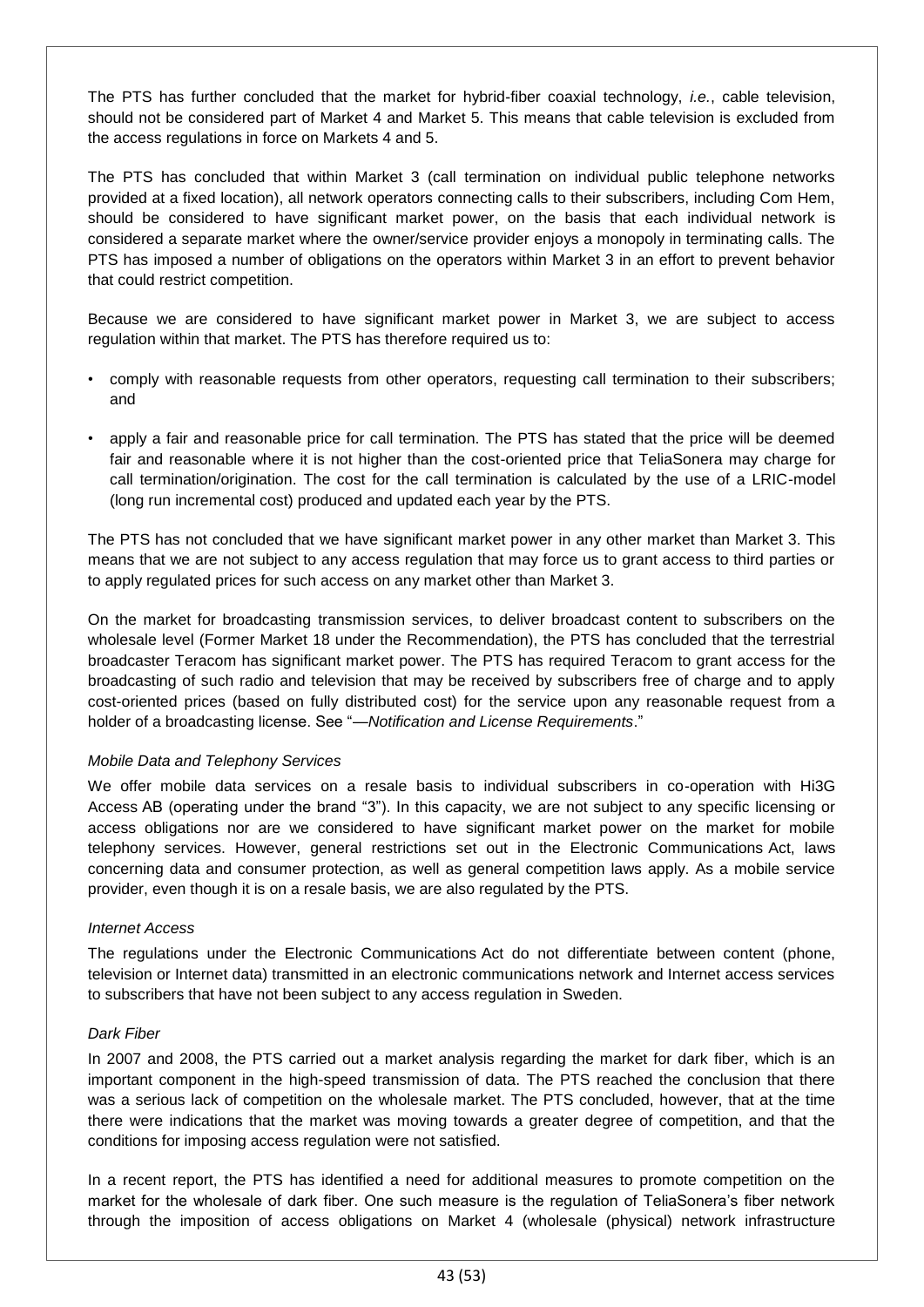access). Since this market only covers access fiber (the last mile) it is believed that the measure will only solve part of the identified lack of competition.

## *Price Regulation*

Under the Electronic Communications Act, an operator of an electronic communications network that has significant market power on a relevant market, may be required by the PTS to apply prices that do not exceed a "cost oriented" or "fair and reasonable" level. These price levels are determined by the PTS and reviewed on an annual basis.

In Market 3, where we are considered to have significant market power, we have been directed to apply a fair and reasonable price for call termination. The PTS has stated that this price must not exceed the costoriented price that TeliaSonera may charge for call termination and origination and, as result, interconnection prices are applied reciprocally within that market.

## **Interconnection Agreements**

Alternative operators that offer fixed-telephony services generally enter into interconnection agreements with other operators that provide fixed-telephony services in order to allow for their subscribers to place and receive calls from subscribers in other fixed and mobile telecommunications networks. Because TeliaSonera is the most dominant market player on the Swedish telephony market, nearly all alternative operators have entered into interconnection agreements with TeliaSonera. Interconnection agreements are normally applied on reciprocal terms between operators.

Because the interconnection services TeliaSonera provides are subject to access regulation, the PTS has ordered TeliaSonera to publish a reference interconnection offer that contains terms and conditions for interconnection that should apply as a minimum level of protection. An operator that enters into an interconnection agreement, or is in an existing interconnection agreement relationship with TeliaSonera, may refer to these terms.

We have arrangements with TDC Sverige AB ("**TDC**") regarding interconnection services, under which TDC is to provide all relevant interconnection services required for our fixed-telephony operations by entering into agreements with other operators.

On June 23, 2011, the Administrative Court of Appeal in Stockholm delivered judgments on a number of cases relating to historical pricing of wireline and mobile interconnection, which were caused by an administrative error by the PTS. The court judgments have resulted in a number of disputes between operators with interconnection agreements. As a result of our interconnection service arrangements with TDC, we are not directly affected by these disputes. We believe that any potential indirect effects from these cases will be limited.

# *Consumer Protection*

Pursuant to the Electronic Communications Act, we must comply with various provisions for the special protection of end-users (subscribers) regarding, among other things, the formation of agreements, which must include: (i) the identification of the service provider; (ii) a description of services; (iii) the quality of services; (iv) details of delivery periods; (v) the maintenance services offered by the service provider; (vi) a detailed description of prices; (vii) how the subscriber may receive information in relation to the services provided; (viii) the term of the agreement; (ix) standard terms and conditions; (x) compensation in case of non-delivery; and (xi) information on how consumer disputes are initiated. In addition, general consumer protection laws must be complied with when providing services to consumers.

For the purpose of strengthening consumers' rights, the Amendments to the Electronic Communications Act provide that operators providing electronic communications services to consumers must offer users the possibility to subscribe to a contract with a maximum term of 12 months. Furthermore, contracts concluded between consumers and operators providing electronic communications services must not have an initial commitment period exceeding 24 months.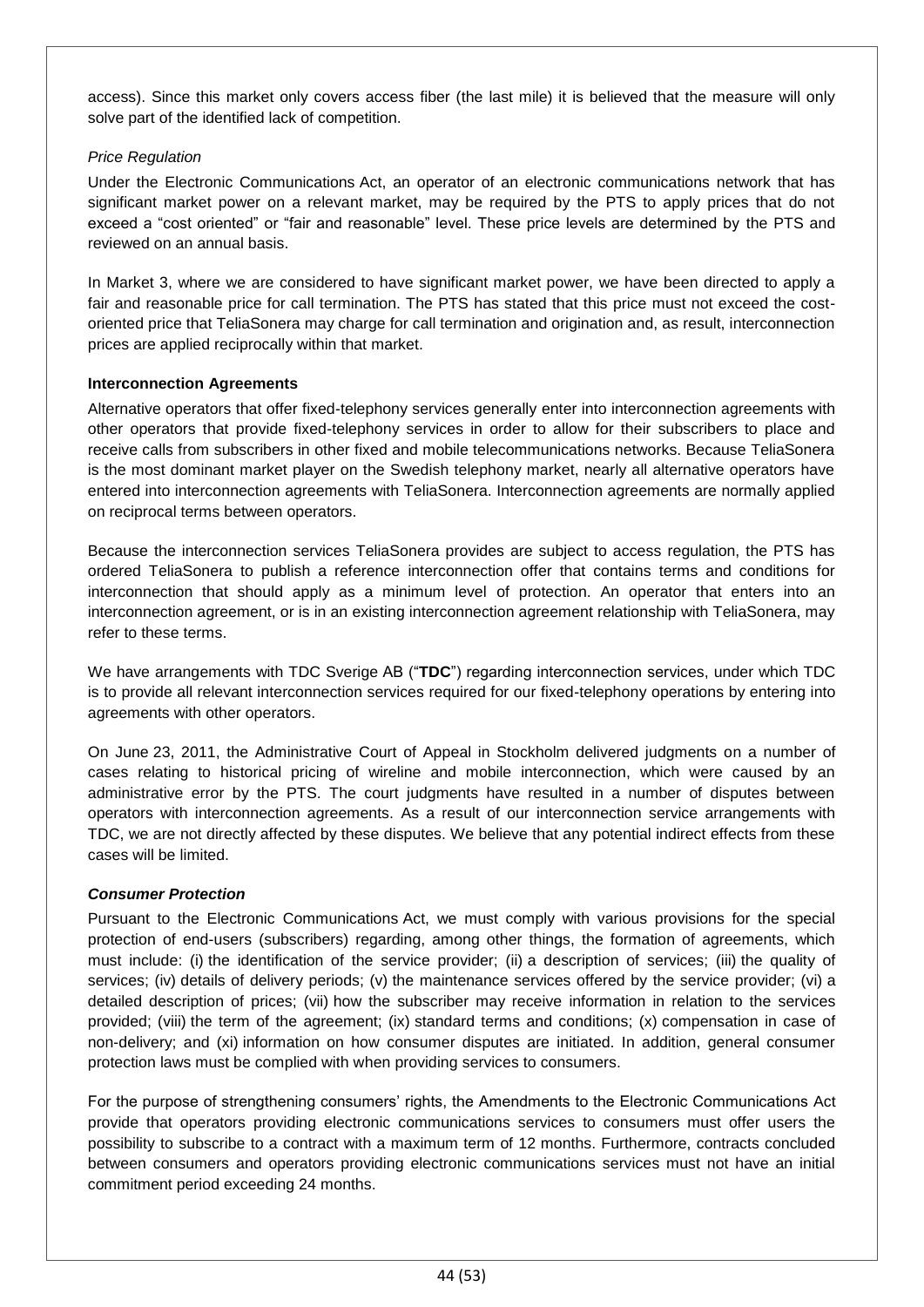#### *Network Neutrality*

In order to prevent the degradation of services and hindering or slowing down network traffic, the Amendments to the Electronic Communications Act authorize the PTS to set minimum quality standards on services provided by operators of public communications networks. Well in advance of establishing such standards, the PTS must provide the European Commission with a summary of the grounds for any such action and the proposed standards and courses of action. This information shall also be made available to the Body of European Regulators for Electronic Communications (BEREC). The Amendments to the Electronic Communications Act also oblige operators of public communications networks to inform consumers of any change to conditions limiting access to and /or use of services and applications, to provide information on any procedures put in place by the provider to measure and shape traffic to avoid filling or overfilling a network link and to provide information about how those procedures could impact service quality. In order to comply with these new transparency obligations, Com Hem has updated its terms and conditions as well as included information on traffic management measures on the company web page.

#### *Number Portability*

Under the Electronic Communications Act, an operator must ensure that their telephone network allows for a subscriber to retain their telephone number when changing to another service provider. As a result of the Amendments to the Electronic Communications Act, this requirement has become more stringent such that the porting of numbers and subsequent activation of numbers must be carried out within the shortest possible time and that, under all circumstances, a new number must be activated within one working day from the date a subscriber signs an agreement to port a number to a new operator. In the case of delay or the prevention of porting, a subscriber will be entitled to compensation from the operator.

## *Numbering Issues*

The PTS is the competent authority for the administration of numbering issues. It is responsible for the Swedish national numbering plan. The PTS also allocates (telephone) numbers to telecommunications network operators, telecommunications service providers and subscribers. When we allocate numbers (for example, local numbers for subscribers or a technical number in order to implement number portability), we must comply with certain conditions (for example, with regard to the transfer of numbers), as set out in the PTS numbering regulation.

#### *Privacy Issues—Data Protection and Public Safety*

Each provider of electronic communications services must maintain "communication privacy." This means that the content and detailed circumstances of communication, in particular the fact whether or not a person is or was engaged in a communication activity, must not be disclosed to third parties. In addition, each operator must protect the personal data and traffic data of subscribers and users in connection with the collection and processing of such data.

Each provider of electronic communications services must make appropriate technical arrangements or take other measures in order to protect the privacy of personal and traffic data and data processing systems against unauthorized access. A provider of electronic communications services must notify any unlawful transfer or leakage of processed traffic data to individuals affected by such transfer or leakage.

Furthermore, an operator offering publicly available telephony services is required to provide all users with free access to emergency services by using the European-wide emergency call number "112" and any additional national emergency call numbers.

#### *Interception and Information Requests From Law Enforcement Authorities*

The Electronic Communications Act requires network operators and service providers to pursue their operations so that court decisions to intercept telecommunications may be executed without being disclosed, and that the content of and information about the intercepted telecommunications is made available to the police and prosecuting authorities in an easy manner. Operators are entitled to request compensation for such assistance.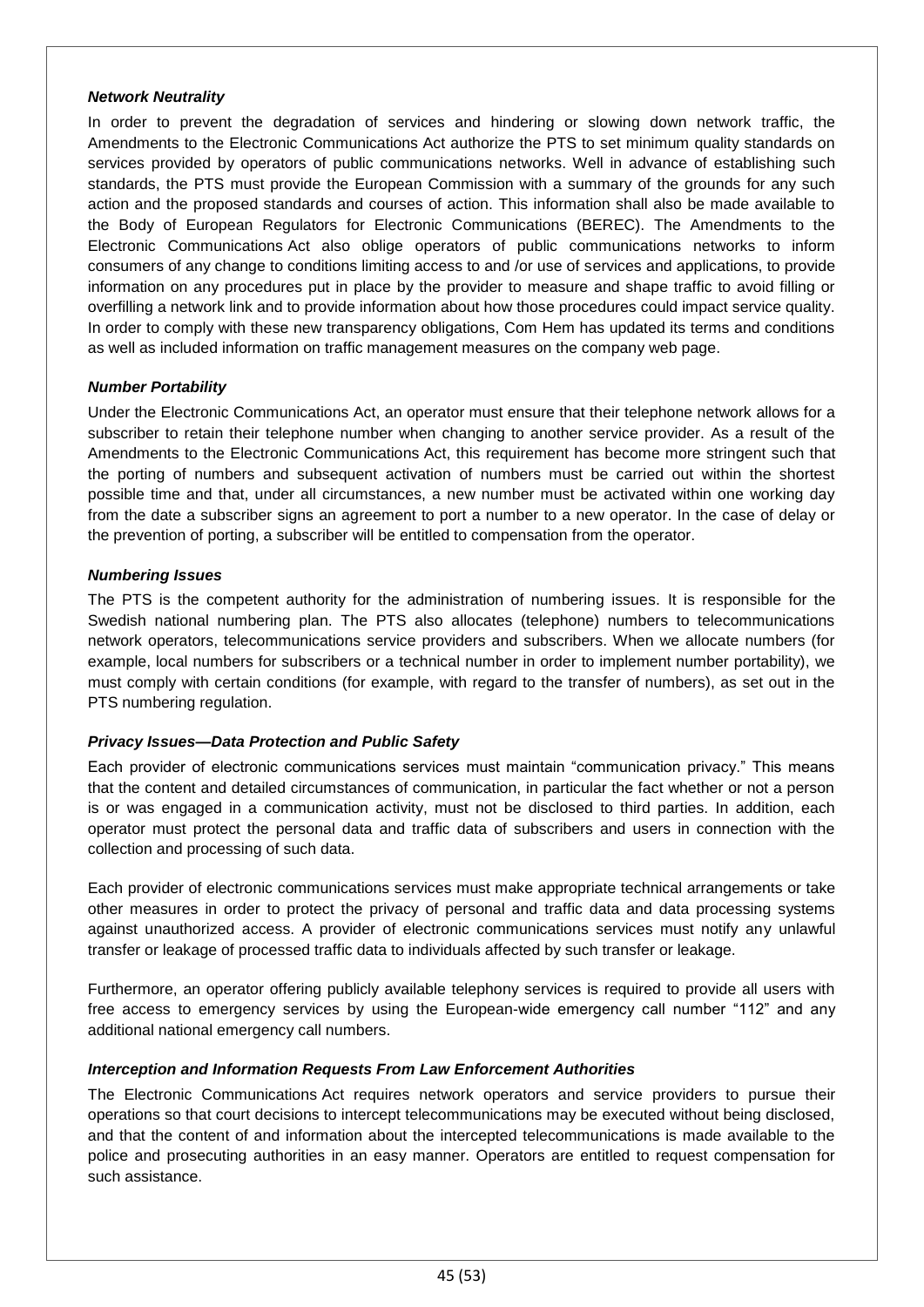The Electronic Communications Act also requires network operators and service providers to provide information, if retained, to certain authorities about the subscription or a specific telecommunication. Operators are entitled to request reasonable compensation for their assistance.

## *Data Retention*

On May 1, 2012, the Directive 2006/24/EC on the retention of data (the "**Data Retention Directive**") was implemented in Sweden. The legislation requires each network operator or service provider to collect and store certain traffic data generated in its operations during a six-month period in order to comply with statutory provisions for law enforcement purposes. Operators are not entitled to compensation for technical adjustments in their networks necessary for such collection and storage but are entitled to reasonable compensation for information requests from law enforcement authorities. The PTS will present final provisions (Sw. *Föreskrifter*) with respect to security relating to the storage and collection of certain traffic data in 2012 and with respect to compensation for information requests in the beginning of 2013.

#### *Fees*

For operations requiring notification to the PTS, the authority may charge an annual fee of 0.165% of the turnover. In addition, all operators subject to a notification requirement with an annual turnover of more than SEK 30 million must pay a "preparedness" fee (relating to grave peacetime threats to and strains on electronic communications) corresponding to 0.15% of the annual turnover.

#### **Media Regulation**

## *The Swedish Radio and Television Act*

The aim of Swedish media policy is to support freedom of expression, diversity and the independence of and accessibility to mass media, as well as to combat harmful elements in mass media.

The Audiovisual Media Services Directive (2010/13/EU) was transposed into Swedish law by the Swedish Radio and Television Act, which entered into force on August 1, 2010 (the "**Radio and Television Act**"). The Radio and Television Act covers all audiovisual media services and includes provisions regarding advertisement technologies, provisions for license obligations and on license transfers for broadcasting radio and television programs.

#### *The Regulatory Body*

The SBA is the governmental authority for the broadcasting market. The SBA grants licenses for broadcasting services, designates local cable broadcasting companies, issues regulations on television standards and exercises a supervisory role in this area. The SBA also monitors developments in the media field.

#### *Notification and License Requirements*

Broadcasting of television and radio via cable, IP-networks or satellite is not subject to any license requirements. Broadcasting via cable (except for mere retransmission) and, under certain circumstances, satellite broadcasting must be registered with the SBA. The provision of VoD services requires registration with the SBA.

Broadcasting of radio and television via a terrestrial network requires a license from the SBA. No fees are charged by the SBA for the license to broadcast the terrestrial television.

#### *Digital Switchover*

The digital switchover from analog to digital terrestrial broadcasting was completed in Sweden in February 2008. The last launch of licenses for terrestrial broadcasting carried out by SBA has been for the broadcasting of high-definition television.

The government authorized the PTS to allocate 72MHz (790-862 MHz) radio frequencies as a result of the switchover. These frequencies were made available by the PTS through a spectrum auction during February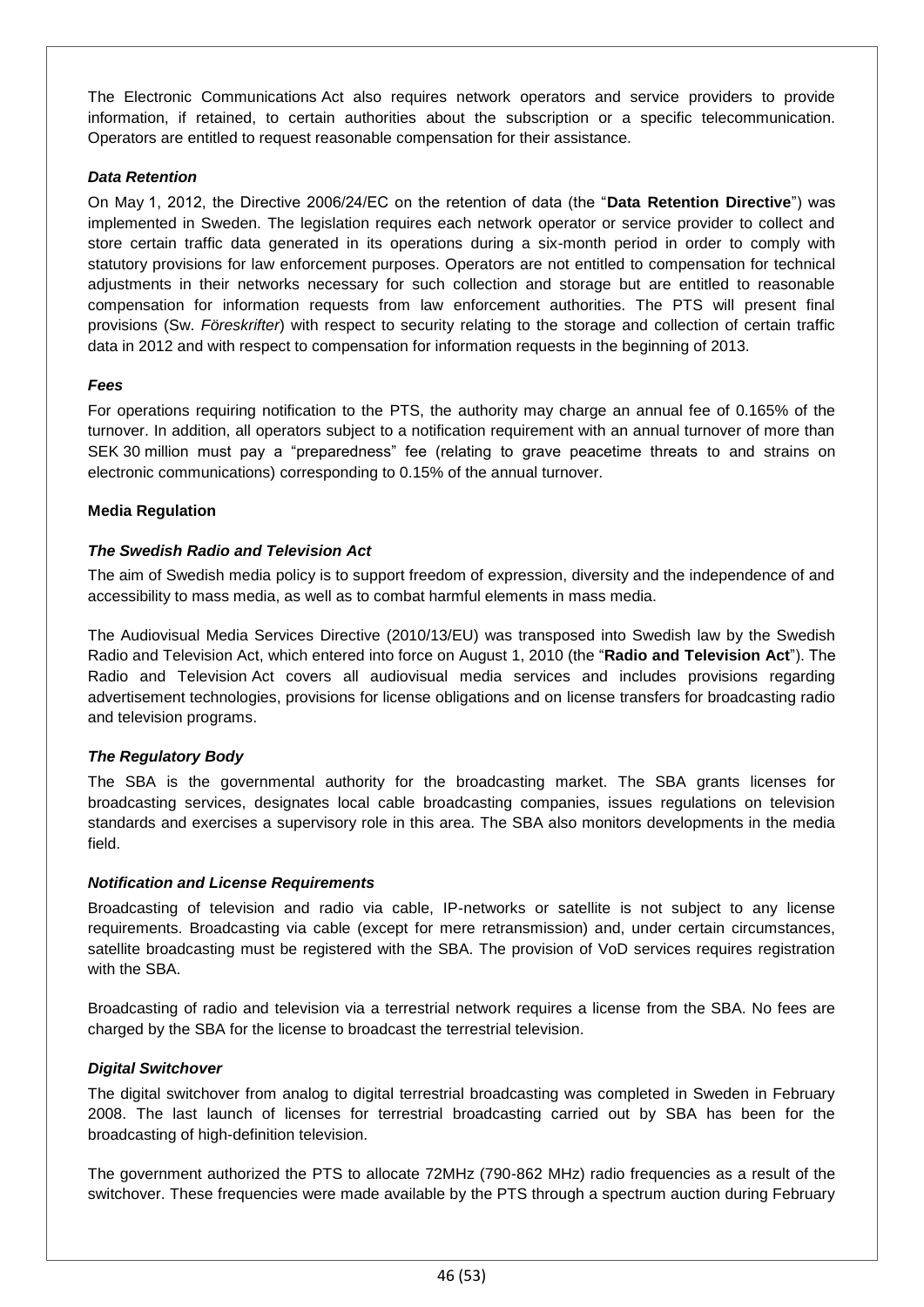2011. Hi3G Access AB, Net4Mobility HB (a joint venture between Telenor Sverige AB and Tele2 Sverige AB) and TeliaSonera Mobile Networks AB were awarded technology-neutral licenses in this frequency band.

### *Must-Carry Obligations*

An owner or operator of a fixed electronic communications network, such as Com Hem, which is used for public broadcasting of television, must free of charge broadcast public service channels, *i.e.*, SVT1 and SVT2, SVT24, Kunskapskanalen and Barnkanalen.

In general, the television channels acquire the relevant licenses and pay all copyright fees for the broadcasted content that are necessary for a network operator to distribute the channels via different platforms, including cable and IP television. However, the public service channels covered by the must-carry obligations do not clear such rights and we are therefore required to pay royalties to rights holders for the transmission of such channels.

In March 2011, the Swedish government commissioned the SBA to review the system concerning must-carry obligations for cable television networks. The SBA was instructed to consider, among other things, the allocation of costs for the remuneration of rights holders. The SBA published its report on September 30, 2011, in which it concluded that the must-carry obligations of owners or operators of a fixed electronic communications network, such as Com Hem, should remain. Furthermore, it concluded that there are reasons to consider an amendment of the current allocation of costs for the remuneration of rights holders. This conclusion indicates that the public service channels could be obligated to bear part of these costs in the future. Currently, the systems concerning must-carry obligations and the allocation of costs for the remuneration of rights holders are being processed within the Government Offices in conjunction with the processing of the State Inquiry on Public Service, which was published on September 11, 2012.

### **Competition Regulation**

The electronic communications and media sector is covered by general competition law and regulated by the Swedish Competition Authority (the "**SCA**"). There has been no recent direct intervention from the SCA. Following Com Hem's notification of a proposed acquisition of Canal Digital Kabel ("**CDK**") on July 21, 2011, the SCA initiated a concentration control inquiry. As a result of this inquiry, the SCA claimed that the acquisition would create or strengthen a dominant position for Com Hem in the Swedish market for the distribution of TV services to MDUs via collective agreements with landlords. On November 24, 2011, the SCA demanded that the District Court of Stockholm prohibit the acquisition. Com Hem revoked its notification of the proposed acquisition on December 16, 2011, whereby the SCA withdrew its demand on December 16, 2011. On January 24, 2012, the District Court of Stockholm dismissed the case. It should be noted that the market definition used by the SCA in the CDK concentration control inquiry deviated from the market definitions applied both by the PTS in its 2010 analysis of the market for television distribution over wireline networks, and by the European Commission in its 2006 concentration control inquiry of the acquisition by Carlyle Europe Partners II L. P. and Providence Equity Offshore Partners V LP of Swedish cable operator NBS Nordic Broadband Services AB, also known as "UPC Sweden".

### **Environmental**

We are subject to a variety of laws and regulations relating to land use and environmental protection. While the Company could incur costs, such as fines and third-party claims for property damage or personal injury, as a result of violations of environmental laws and regulations, we believe that we comply with the applicable requirements of such laws and regulations.

We are required to implement certain power saving features in set-top boxes due to Directive 2009/125/EC (establishing a framework for the setting of ecodesign requirements for energy-related products) and Commission Regulation (EC) No 107/2009 implementing Directive 2005/32/EC (with regard to ecodesign requirements for simple set-top boxes). It could be expected that these requirements on complex set-top boxes will be self-regulated by voluntary industry agreements setting certain energy consumption thresholds. We believe that we will be in compliance over time without incurring additional substantial costs.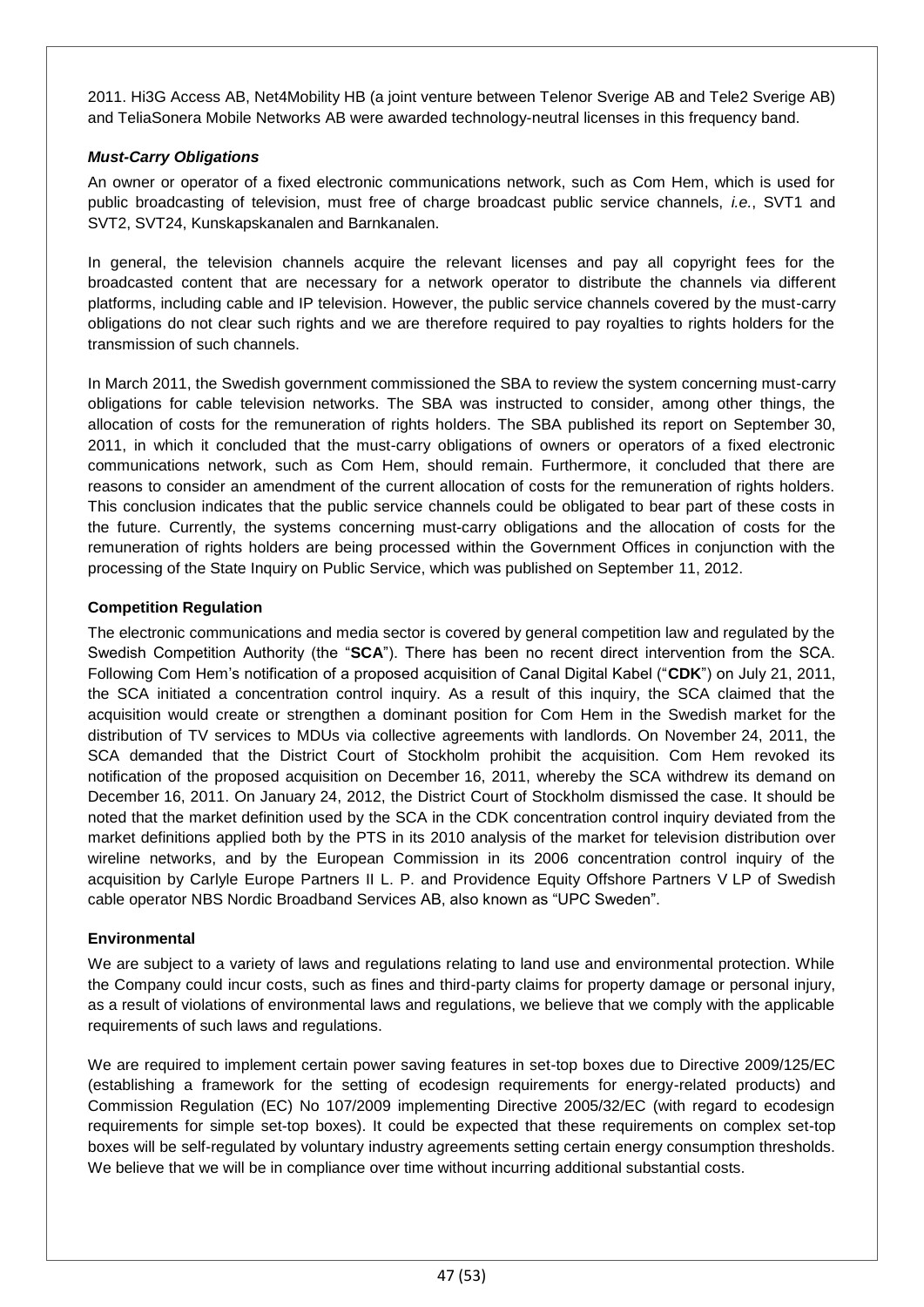# **UNAUDITED PRO FORMA COMBINED CONSOLIDATED FINANCIAL INFORMATION**

*The following unaudited pro forma combined consolidated financial information for the year ended December 31, 2011 presents the combination of the financial statements of HoldCo and its subsidiaries and the Company and its subsidiaries.*

*The selected unaudited pro forma combined consolidated financial information for January 1, 2011 to December 31, 2011, as set forth below, has been derived from unaudited interim consolidated financial statements of Com Hem and its subsidiaries for the period January 1, 2011 to September 30, 2011, and from the audited consolidated financial statements of HoldCo and its subsidiaries for the period July 12, 2011 to December 31, 2011 (between July 12, 2011 and September 28, 2011 HoldCo functioned as a dormant holding company, except for certain activities relating to the Acquisition).*

*The selected unaudited pro forma combined consolidated financial information for 2011 has been calculated using the full-year amortization based on the present customer relation values that arose in connection with the Acquisition. In the pro forma calculations carried out, actual amortization of former customer relations value has been deducted from selling expense in 2011, and full-year amortization of the current customer relations value has been added to the selling expenses as if the Acquisition was consummated January 1, 2011.*

*As a consequence of the Acquisition in September 2011, and the following refinancing, it is not meaningful to present the selected unaudited pro forma combined consolidated income information*  for the line items below operating profit and, accordingly, the pro forma adjustments exclude the *effect of the refinancing that would have affected the pro forma income statement items below operating profit. The unaudited pro forma financial information should be read in conjunction with "Management's Discussion and Analysis of Financial Condition and Results of Operations" of Com Hem included elsewhere in this Supplemental Report.*

*The unaudited pro forma combined consolidated financial information is based on our current estimates of, and good faith assumptions regarding, the adjustments arising from the Acquisition. The unaudited pro forma combined consolidated financial information is for informational purposes only and does not purport to represent or to be indicative of the consolidated results of operations or financial position that HoldCo would have reported had the Acquisition been completed as of the dates presented, and should not be taken as representative of HoldCo's future consolidated results of operations or financial position, nor does it purport to project HoldCo's financial position as of any future date or results of operations for any future period. The unaudited pro forma financial data was not prepared in accordance with the requirements of Regulation S-X of the U.S. Securities Act, the Prospectus Directive or any generally accepted accounting standards. Neither the assumptions underlying the pro forma adjustments nor the resulting pro forma financial information have been audited or reviewed in accordance with any generally accepted auditing standards.*

*The Acquisition, which gave rise to a change of control for IFRS accounting purposes, has been accounted for using the purchase method of accounting. Under IFRS 3 "Business Combinations", the cost of an acquisition is measured as the fair value of the assets transferred, liabilities incurred and the equity interests issued by the acquirer, including the fair value of any asset or liability resulting from a contingent consideration arrangement. Acquisition- related costs are expensed or incurred. Identifiable assets acquired and liabilities and contingent liabilities assumed in a business combination are measured initially at their fair values at the acquisition date. The excess of the consideration transferred over the fair value of the acquirer's share of the identifiable net assets acquired is recorded as goodwill.*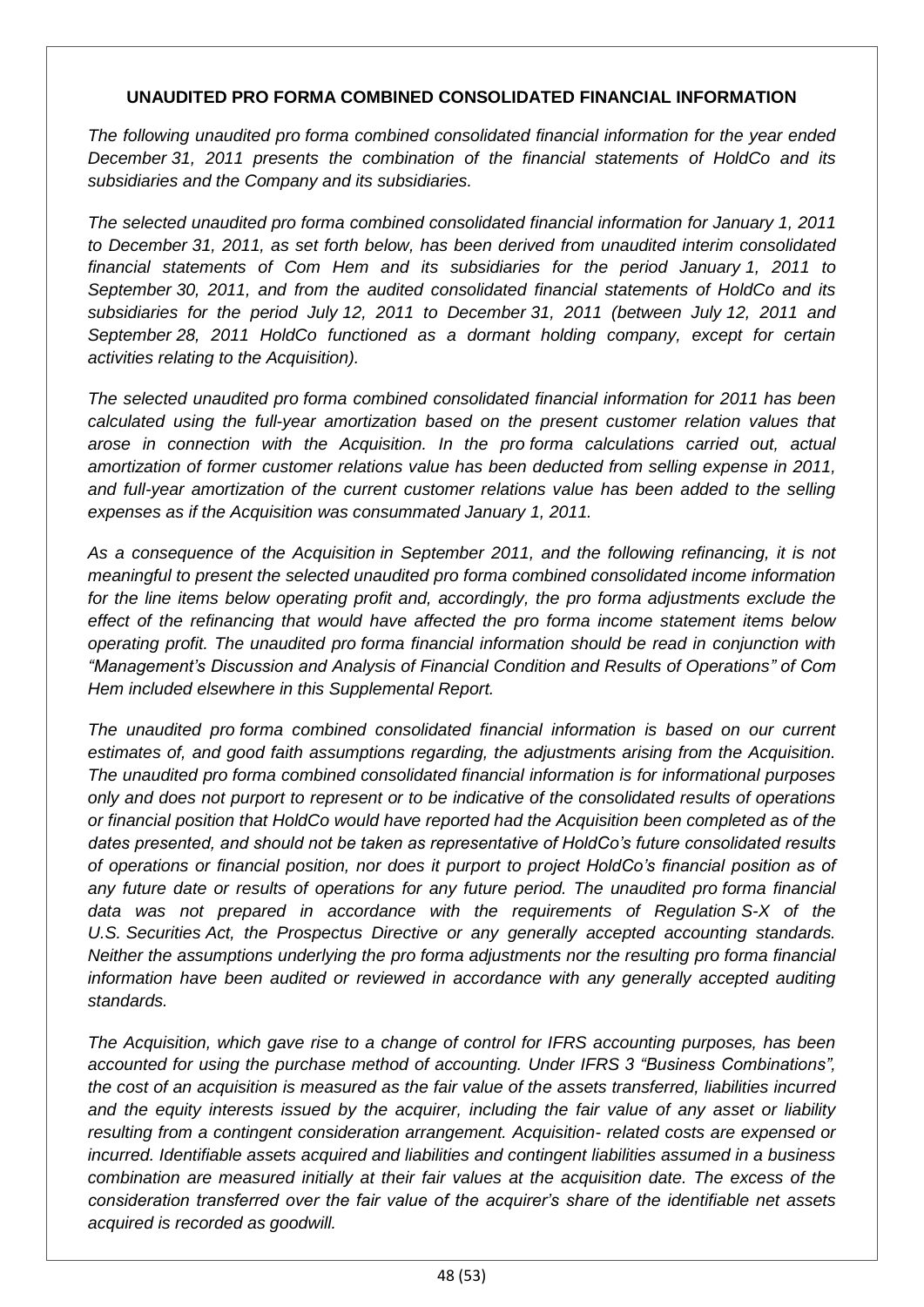# **Unaudited Pro Forma Combined Consolidated Selected Income Information for the Year Ended December 31, 2011**

| For the period<br>ended<br>September 30,<br>2011 | <b>Period from</b><br>July 12 to<br>December 31,<br>2011 |                    | Year ended<br>December 31,<br>2011                   |
|--------------------------------------------------|----------------------------------------------------------|--------------------|------------------------------------------------------|
| Company                                          | <b>Holdco</b>                                            | <b>Adjustments</b> | <b>Pro Forma</b><br><b>Combined</b><br><b>HoldCo</b> |
| (unaudited)                                      | (audited)                                                |                    | (unaudited)                                          |
|                                                  | (SEK in millions)                                        |                    |                                                      |
| 3,368                                            | 1,152                                                    |                    | 4,520                                                |
| (1,757)                                          | (583)                                                    | 30                 | (2,310)                                              |
| 1,611                                            | 570                                                      | 30                 | 2,211                                                |
| (691)                                            | (373)                                                    | (264)              | (1,328)                                              |
| (250)                                            | (69)                                                     |                    | (318)                                                |
| 6                                                | 8                                                        |                    | 14                                                   |
| (4)                                              | (270)                                                    |                    | (273)                                                |
| 673                                              | (133)                                                    | (234)              | 306                                                  |

(1) Cost of sales and services of SEK 30 million for the period ended September 30, 2011 has been reclassified from cost of sales and services to selling expenses.

(2) Actual amortization of former customer relations of SEK 175 million has been deducted from selling expenses for the period ended September 30, 2011, and full year amortization of the current customer relations of SEK 409 million has been added to the selling expenses (net of SEK 234 million) for the period ended September 30, 2011 as if the Acquisition was consummated as of January 1, 2011.

## **Unaudited Pro Forma Combined Consolidated Selected Revenue by Service for the Year Ended December 31, 2011**

|       | For the period<br>ended<br>September 30,<br>2011 | <b>Period from</b><br>July 12 to<br>December 31,<br>2011 |                    | Year ended<br>December 31,<br>2011                   |
|-------|--------------------------------------------------|----------------------------------------------------------|--------------------|------------------------------------------------------|
|       | Company                                          | <b>Holdco</b>                                            | <b>Adjustments</b> | <b>Pro Forma</b><br><b>Combined</b><br><b>HoldCo</b> |
|       | (unaudited)                                      | (audited)                                                |                    | (unaudited)                                          |
|       |                                                  | (SEK in millions)                                        |                    |                                                      |
|       | 1,248                                            | 429                                                      |                    | 1,678                                                |
|       | 913                                              | 319                                                      |                    | 1,231                                                |
|       | 426                                              | 139                                                      |                    | 564                                                  |
|       | 663                                              | 220                                                      |                    | 884                                                  |
|       | 118                                              | 46                                                       |                    | 163                                                  |
| Total | 3,368                                            | 1,152                                                    |                    | 4,520                                                |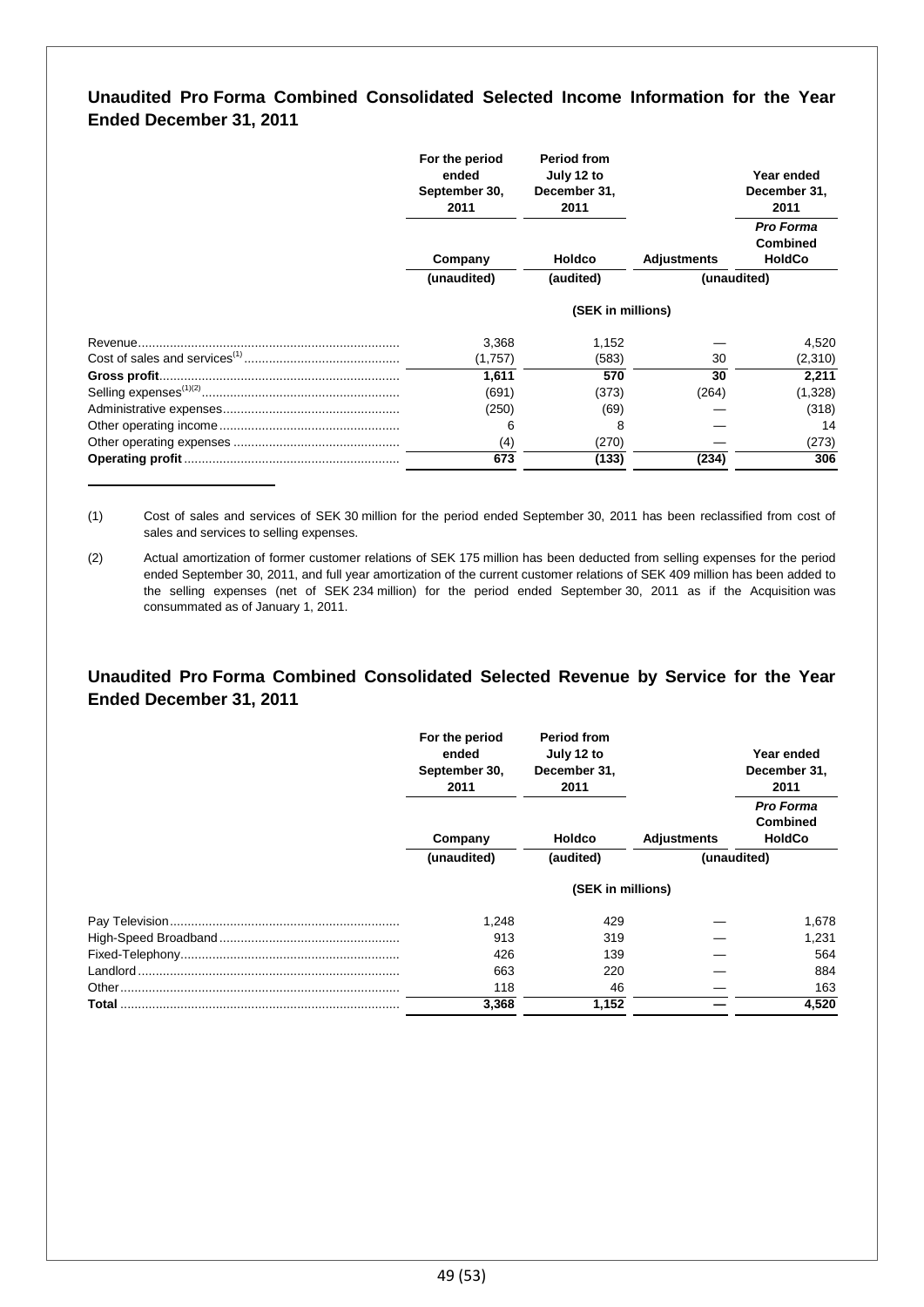# **Unaudited Pro Forma Combined Consolidated Selected Other Financial Data for the Year Ended December 31, 2011**

|                                                           | For the period<br>ended<br>September 30,<br>2011 | <b>Period from</b><br>July 12 to<br>December 31,<br>2011 |                    | Year ended<br>December 31,<br>2011 |
|-----------------------------------------------------------|--------------------------------------------------|----------------------------------------------------------|--------------------|------------------------------------|
|                                                           |                                                  |                                                          |                    | Pro Forma<br><b>Combined</b>       |
|                                                           | Company                                          | Holdco                                                   | <b>Adjustments</b> | <b>HoldCo</b>                      |
|                                                           | (unaudited)                                      | (audited)                                                |                    | (unaudited)                        |
|                                                           |                                                  | (SEK in millions, except percentages and ratios)         |                    |                                    |
|                                                           | 1,532                                            | 239                                                      |                    | 1,770                              |
|                                                           | 45.5                                             | 20.7                                                     |                    | 39.2                               |
|                                                           | 1,590                                            | 508                                                      |                    | 2,098                              |
| Reported Underlying EBITDA margin (in %) <sup>(4)</sup>   | 47.2                                             | 44.1                                                     |                    | 46.4                               |
|                                                           | 1,621                                            | 517                                                      |                    | 2,138                              |
|                                                           | 48.1                                             | 44.9                                                     |                    | 47.3                               |
|                                                           | 407                                              | 328                                                      |                    | 734                                |
|                                                           | 12.1                                             | 28.4                                                     |                    | 16.2                               |
|                                                           | 437                                              | 337                                                      |                    | 774                                |
| Adjusted capital expenditures ratio (in %) <sup>(8)</sup> | 13.0                                             | 29.2                                                     |                    | 17.1                               |
|                                                           | 1,191                                            | 228                                                      |                    | 1,419                              |
| Operating free cash flow margin (in %) <sup>(11)</sup>    | 35.7                                             | 18.8                                                     |                    | 31.4                               |
|                                                           | (859)                                            | (360)                                                    | (234)              | (1, 453)                           |

(1) We define EBITDA as net profit/(loss) for the period before income taxes, net financial items, write-downs, depreciation and amortization ("**EBITDA**"). We categorize depreciation and amortization under cost of sales and services (depreciation and amortization of tangible and intangible assets related to production), selling expenses (depreciation and amortization of tangible and intangible assets related to the sales function) and administrative expenses (depreciation and amortization of tangible and intangible assets related to administrative functions). EBITDA is not a measure of liquidity or performance calculated in accordance with IFRS and should be viewed as a supplement to, not a substitute for, our results of operations presented in accordance with IFRS. The reconciliation of operating profit for the period to EBITDA is as follows:

|               | For the period<br>ended<br>September 30,<br>2011 | <b>Period from</b><br>July 12 to<br>December 31,<br>2011 |                    | Year ended<br>December 31,<br>2011            |
|---------------|--------------------------------------------------|----------------------------------------------------------|--------------------|-----------------------------------------------|
|               | Company                                          | <b>Holdco</b>                                            | <b>Adjustments</b> | Pro Forma<br><b>Combined</b><br><b>HoldCo</b> |
|               | (unaudited)                                      | (audited)                                                |                    | (unaudited)                                   |
|               |                                                  | (SEK in millions)                                        |                    |                                               |
|               | 673                                              | (133)                                                    | (234)              | 306                                           |
|               |                                                  | 12                                                       |                    | 12                                            |
|               | 859                                              | 360                                                      | 234                | 1,453                                         |
| <b>EBITDA</b> | 1,532                                            | 239                                                      |                    | 1,770                                         |

<sup>(</sup>a) Adjustments of SEK 234 million represent the amortization on present customer relation values that arose in connection with the Acquisition. See "—*Unaudited Pro Forma Combined Consolidated Selected Income Information for the Year Ended December 31, 2011*."

- (2) EBITDA margin represents EBITDA as a percentage of revenue.
- (3) We define Reported Underlying EBITDA as EBITDA before non-recurring costs and operating currency gain/(loss). Reported Underlying EBITDA is not a measure of liquidity or performance calculated in accordance with IFRS and should be viewed as a supplement to, not a substitute for, our results of operations presented in accordance with IFRS. The reconciliation of EBITDA to Reported Underlying EBITDA is as follows:

<sup>(</sup>b) Depreciation and Amortization consist of depreciation and amortization expenses recorded on the income statement under each of cost of sales and services, selling expenses and administrative expenses.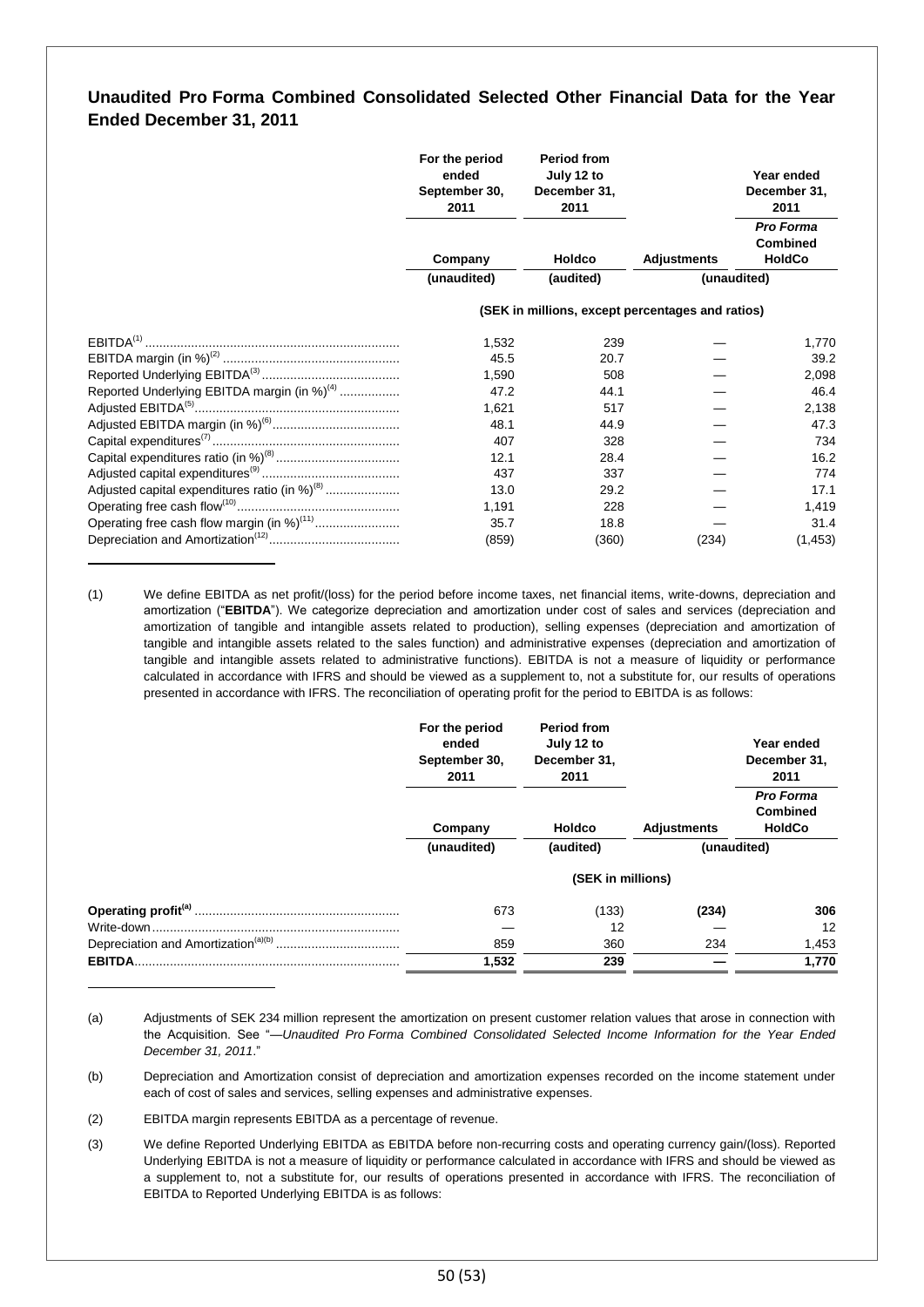|                                      | For the period<br>ended<br>September 30,<br>2011 | <b>Period from</b><br>July 12 to<br>December 31,<br>2011 |                    | Year ended<br>December 31,<br>2011                           |
|--------------------------------------|--------------------------------------------------|----------------------------------------------------------|--------------------|--------------------------------------------------------------|
|                                      | Company<br>(unaudited)                           | <b>Holdco</b><br>(audited)                               | <b>Adjustments</b> | Pro Forma<br><b>Combined</b><br><b>HoldCo</b><br>(unaudited) |
|                                      |                                                  | (SEK in millions)                                        |                    |                                                              |
| <b>EBITDA</b><br>Non-recurring costs | 1,532                                            | 239                                                      |                    | 1,770                                                        |
|                                      | 5                                                |                                                          |                    | 5                                                            |
|                                      | 5                                                |                                                          |                    | 5                                                            |
|                                      | 42                                               | 15                                                       |                    | 57                                                           |
|                                      |                                                  | 246                                                      |                    | 246                                                          |
|                                      |                                                  | 10                                                       |                    | 10                                                           |
|                                      | 3                                                | 0                                                        |                    |                                                              |
|                                      | 56                                               | 270                                                      |                    | 326                                                          |
|                                      | $\overline{2}$                                   |                                                          |                    |                                                              |
|                                      | 1,590                                            | 508                                                      |                    | 2,098                                                        |

(a) Expenses related to the Acquisition.

(b) Payment related to the withdrawn CDK Acquisition.

(4) Reported Underlying EBITDA margin represents Reported Underlying EBITDA as a percentage of revenue. See "*Presentation of Financial Information*."

(5) We define Adjusted EBITDA as Reported Underlying EBITDA less expenses associated with retail subsidies, which consists of subsidies paid to retailers for the sale of STBs, and sales commissions that can be associated with individual subscriber agreements. In June 2010, we began capitalizing sales commissions in accordance with IAS 38. See "Note 1—Accounting Principles—Intangible Assets—Acquisition Costs for Subscriptions" to our audited consolidated financial statements as of and for the years ended December 31, 2010, 2009 and 2008 and "*Management's Discussion and Analysis of Financial Condition*  and Results of Operations-Key Operating Measures-Subscriber Acquisition Costs." Similarly, as of January 1, 2011, we began capitalizing retail subsidies paid in cash in accordance with IAS 38. See "*Management's Discussion and Analysis of Financial Condition and Results of Operations—Key Operating Measures—Subscriber Acquisition Costs*." Expenses for retail subsidies in the nine months ended September 30, 2012 relate to retail subsidies paid in prior periods. To facilitate the comparability of our results of operations during the periods under review, we have applied the percentage of our total sales commissions and retail subsidies that were capitalized in accordance with IAS 38 since June 2010 and January 2011, respectively, to our results of operations in prior periods, which has allowed us to calculate the effect of such capitalization on a consistent basis and present the uncapitalized cost of retail subsidies and sales commissions below. The reconciliation of Reported Underlying EBITDA to Adjusted EBITDA is as follows:

| For the period<br>ended<br>September 30,<br>2011 | <b>Period from</b><br>July 12 to<br>December 31,<br>2011 |                    | Year ended<br>December 31,<br>2011            |
|--------------------------------------------------|----------------------------------------------------------|--------------------|-----------------------------------------------|
| Company                                          | <b>Holdco</b>                                            | <b>Adjustments</b> | Pro Forma<br><b>Combined</b><br><b>HoldCo</b> |
| (unaudited)                                      | (audited)                                                |                    | (unaudited)                                   |
|                                                  | (SEK in millions)                                        |                    |                                               |
| 1,590                                            | 508                                                      |                    | 2,098                                         |
| 31                                               | 9                                                        |                    | 40                                            |
|                                                  |                                                          |                    |                                               |
| 1,621                                            | 517                                                      |                    | 2,138                                         |

(6) Adjusted EBITDA margin represents Adjusted EBITDA as a percentage of revenue.

(7) Capital expenditures in tangible and intangible assets, including capital expenditures funded by leasing.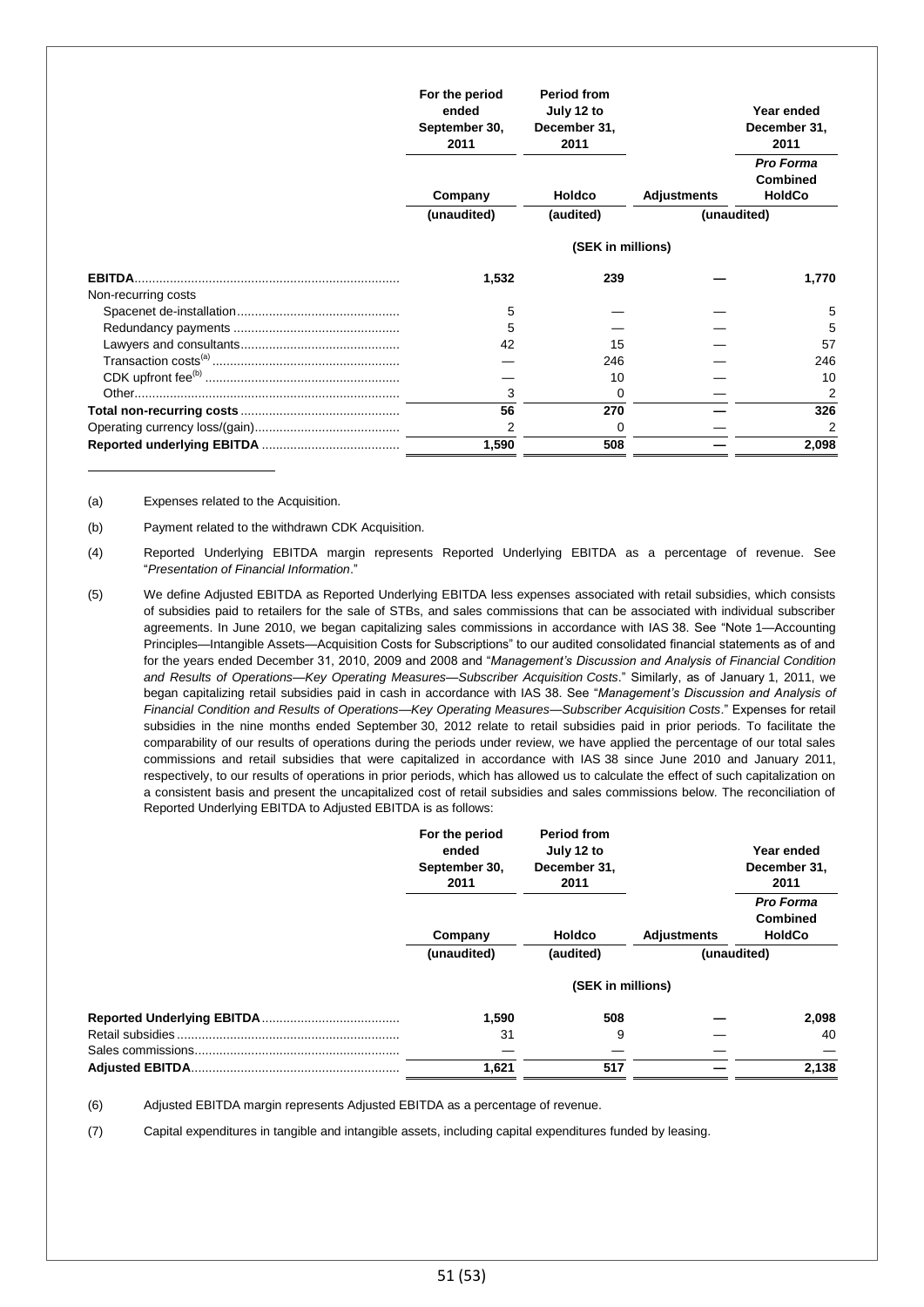|                                                 | For the period<br>ended<br>September 30,<br>2011 | <b>Period from</b><br>July 12 to<br>December 31,<br>2011 |                    | Year ended<br>December 31,<br>2011            |
|-------------------------------------------------|--------------------------------------------------|----------------------------------------------------------|--------------------|-----------------------------------------------|
|                                                 | Company                                          | <b>Holdco</b>                                            | <b>Adjustments</b> | Pro Forma<br><b>Combined</b><br><b>HoldCo</b> |
|                                                 | (unaudited)                                      | (audited)                                                |                    | (unaudited)                                   |
|                                                 |                                                  | (SEK in millions)                                        |                    |                                               |
|                                                 | 111                                              | 116                                                      |                    | 227                                           |
|                                                 | 136                                              | 67                                                       |                    | 203                                           |
|                                                 | 85                                               | 45                                                       |                    | 130                                           |
|                                                 | 56                                               | 36                                                       |                    | 92                                            |
|                                                 |                                                  | 19                                                       |                    | 26                                            |
|                                                 | 13                                               | 43                                                       |                    | 56                                            |
| Capital expenditures in tangible and intangible |                                                  |                                                          |                    |                                               |
|                                                 | 407                                              | 328                                                      |                    | 734                                           |
| Of which capital expenditure funded by leasing  | (68)                                             | (54)                                                     |                    | (122)                                         |
| Capital expenditures in tangible and intangible | 339                                              | 274                                                      |                    | 612                                           |

(8) Capital expenditures ratio is calculated as capital expenditures as a percentage of revenue, and adjusted capital expenditures ratio is calculated as adjusted capital expenditures as a percentage of revenue.

(9) Adjusted capital expenditures represents capital expenditures plus uncapitalized retail subsidies and sales commissions. Adjusted capital expenditures is not a term defined under IFRS and may not be comparable to other similarly titled measures reported by other companies. The reconciliation of capital expenditures to adjusted capital expenditures is as follows:

| For the period<br>ended<br>September 30,<br>2011 | <b>Period from</b><br>July 12 to<br>December 31,<br>2011 |                    | Year ended<br>December 31,<br>2011            |
|--------------------------------------------------|----------------------------------------------------------|--------------------|-----------------------------------------------|
| Company                                          | <b>Holdco</b>                                            | <b>Adjustments</b> | Pro Forma<br><b>Combined</b><br><b>HoldCo</b> |
| (unaudited)                                      | (audited)                                                |                    | (unaudited)                                   |
|                                                  | (SEK in millions)                                        |                    |                                               |
| 407                                              | 328                                                      |                    | 734                                           |
| 31                                               | 9                                                        |                    | 40                                            |
|                                                  |                                                          |                    |                                               |
| 437                                              | 337                                                      |                    | 774                                           |

(10) Operating free cash flow is calculated as EBITDA plus total adjustments for items not included in cash flow, less change in net working capital, less capital expenditures in tangible and intangible assets not funded by leasing, plus sales of property, plant and equipment, less acquisition of subsidiaries and related payments. Operating free cash flow is not a term defined under IFRS and may not be comparable to other similarly titled measures reported by other companies. The reconciliation of EBITDA to operating free cash flow is as follows: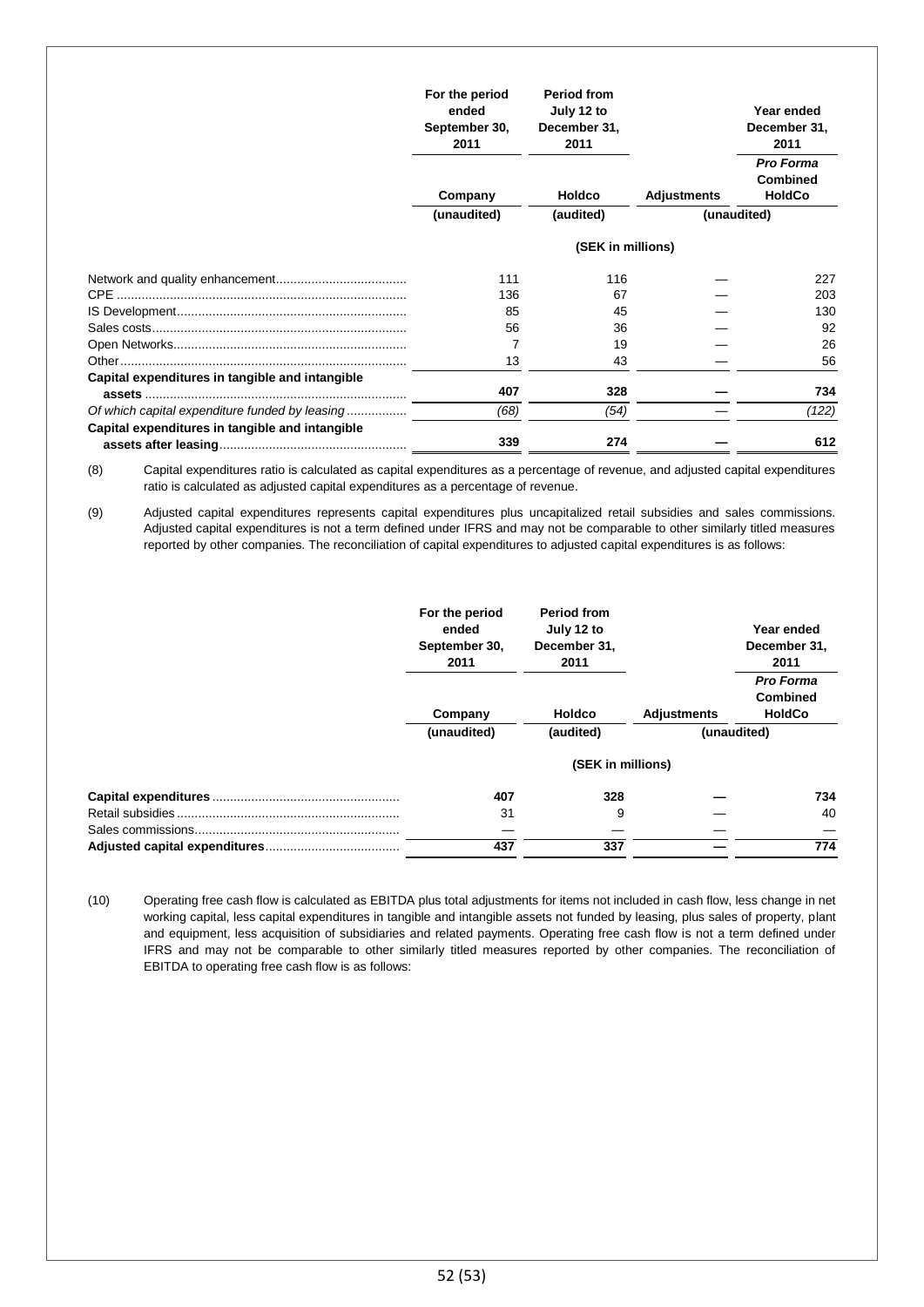|                                                 | For the period<br>ended<br>September 30,<br>2011 | <b>Period from</b><br>July 12 to<br>December 31,<br>2011 |                    | Year ended<br>December 31,<br>2011<br>Pro Forma |
|-------------------------------------------------|--------------------------------------------------|----------------------------------------------------------|--------------------|-------------------------------------------------|
|                                                 | Company                                          | Holdco                                                   | <b>Adjustments</b> | <b>Combined</b><br><b>HoldCo</b>                |
|                                                 | (unaudited)                                      | (audited)                                                |                    | (unaudited)                                     |
|                                                 |                                                  | (SEK in millions)                                        |                    |                                                 |
|                                                 | 1,532                                            | 239                                                      |                    | 1,770                                           |
| Adjustments for items not included in cash flow |                                                  |                                                          |                    |                                                 |
|                                                 | 3                                                | 0                                                        |                    | 3                                               |
|                                                 | (3)                                              | 3                                                        |                    |                                                 |
|                                                 |                                                  | (1)                                                      |                    | 0                                               |
| Total Adjustments for items not included in     |                                                  |                                                          |                    |                                                 |
|                                                 |                                                  | 2                                                        |                    | 3                                               |
|                                                 |                                                  | 250                                                      |                    | 257                                             |
|                                                 | (152)                                            | (117)                                                    |                    | (269)                                           |
|                                                 | (255)                                            | (210)                                                    |                    | (465)                                           |
|                                                 | 68                                               | 54                                                       |                    | 122                                             |
|                                                 | (10)                                             | 10                                                       |                    |                                                 |
|                                                 | 1,191                                            | 228                                                      |                    | 1,419                                           |

(a) Payment related to the withdrawn CDK Acquisition.

(11) Operating free cash flow margin is calculated as operating free cash flow as a percentage of revenue.

(12) Depreciation and Amortization consists of actual depreciation and amortization expenses recorded on the income statement under each of cost of sales and services, selling expenses and administrative expenses, less actual amortization of the former value on customer relations recognized in selling expenses for the period ended September 30, 2011, plus *pro forma* full-year amortization on current customer relation values that arose in connection with the Acquisition.